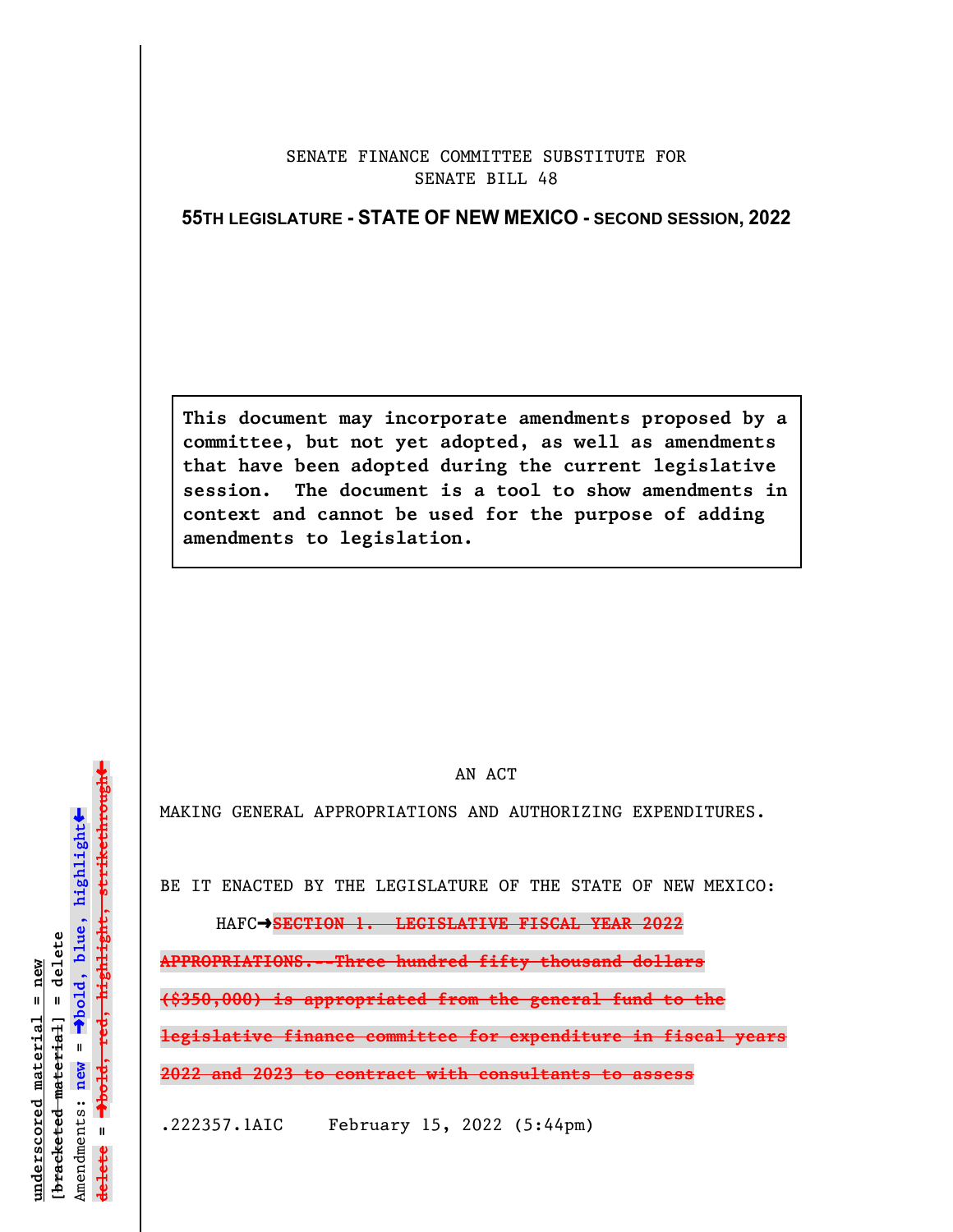**improvements needed to health benefits procurement to ensure fairness, health improvement and cost-effectiveness. Any unexpended or unencumbered balance remaining at the end of fiscal year 2023 shall revert to the general fund.**

**SECTION 2. JUDICIAL FISCAL YEAR 2022 APPROPRIATIONS.--The appropriations in this section are from the general fund for the following agencies for expenditure in fiscal years 2022 and 2023 for the purposes specified and, unless otherwise indicated, the unexpended or unencumbered balance of an appropriation in this section at the end of fiscal year 2023 shall revert to the general fund:**

**A. to the administrative office of the courts, fifty thousand dollars (\$50,000) for the Children's Code reform task force;** 

**B. to the court of appeals, fifty thousand dollars (\$50,000) to improve and enhance the timely processing of judicial appeals;** 

**C. to the first judicial district court, fifty thousand dollars (\$50,000) for off-site court operations to rent facilities and to contract for security and personnel to conduct jury trials in accordance with coronavirus disease 2019 safe practices;** 

**D. to the second judicial district court, sixty thousand dollars (\$60,000) for salary and benefits for a court services specialist to assist with case backlog and jury** .222357.1AIC February 15, 2022 (5:44pm)

 $- 2 -$ 

 $\ddag$ º**bold, red, highlight, strikethrough**  $\ddot{\bullet}$ º**bold, blue, highlight**  $b$ racketed material] = delete **[bracketed material] = delete** inderscored material = new **underscored material = new** Amendments: **new** =  $\bar{\mathbf{H}}$ Amendments: new  $\mathbf{I}$ **delete =** lelete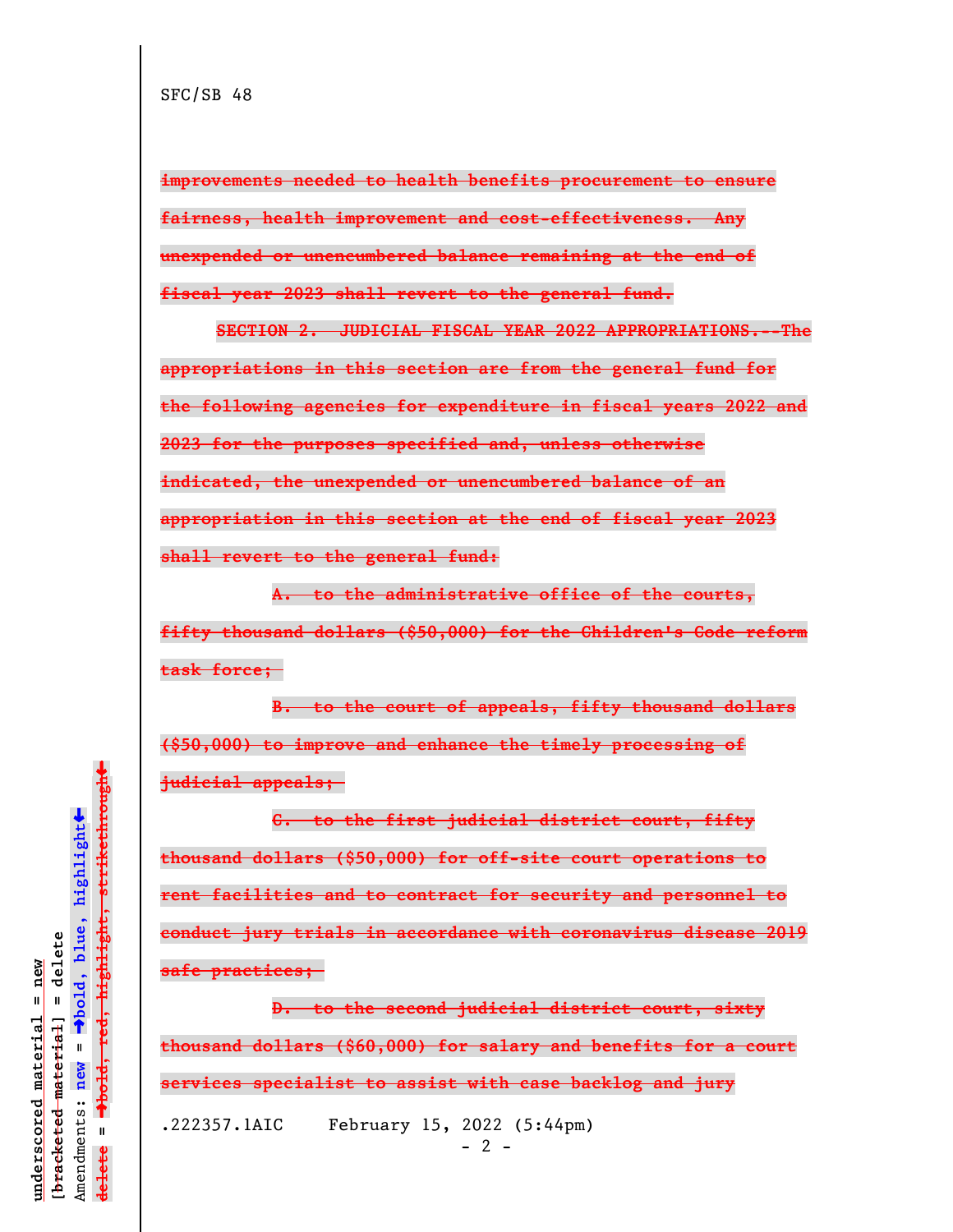**trials;** 

**E. to the third judicial district court, one hundred thousand dollars (\$100,000) to purchase and install information technology improvements at court locations for remote hearings;** 

**F. to the eleventh judicial district court, fifty thousand dollars (\$50,000) to upgrade courtroom technology;** 

**G. to the first judicial district attorney, two**

**hundred fifty thousand dollars (\$250,000) for an integrated prosecution, intervention and diversion data system; and**

**H. to the sixth judicial district attorney, fifty thousand dollars (\$50,000) to purchase and install forensic interviewing and information technology equipment.**

**SECTION 3. GENERAL CONTROL FISCAL YEAR 2022 APPROPRIATIONS.--The appropriations in this section are from the general fund for the following agencies for expenditure in fiscal years 2022 and 2023 for the purposes specified and, unless otherwise indicated, the unexpended or unencumbered balance of an appropriation in this section at the end of fiscal year 2023 shall revert to the general fund:**

**A. to the acequia and community ditch fund, fifty thousand dollars (\$50,000) is appropriated for the New Mexico department of agriculture to carry out the purposes of the Acequia and Community Ditch Fund Act;** 

.222357.1AIC February 15, 2022 (5:44pm) - 3 -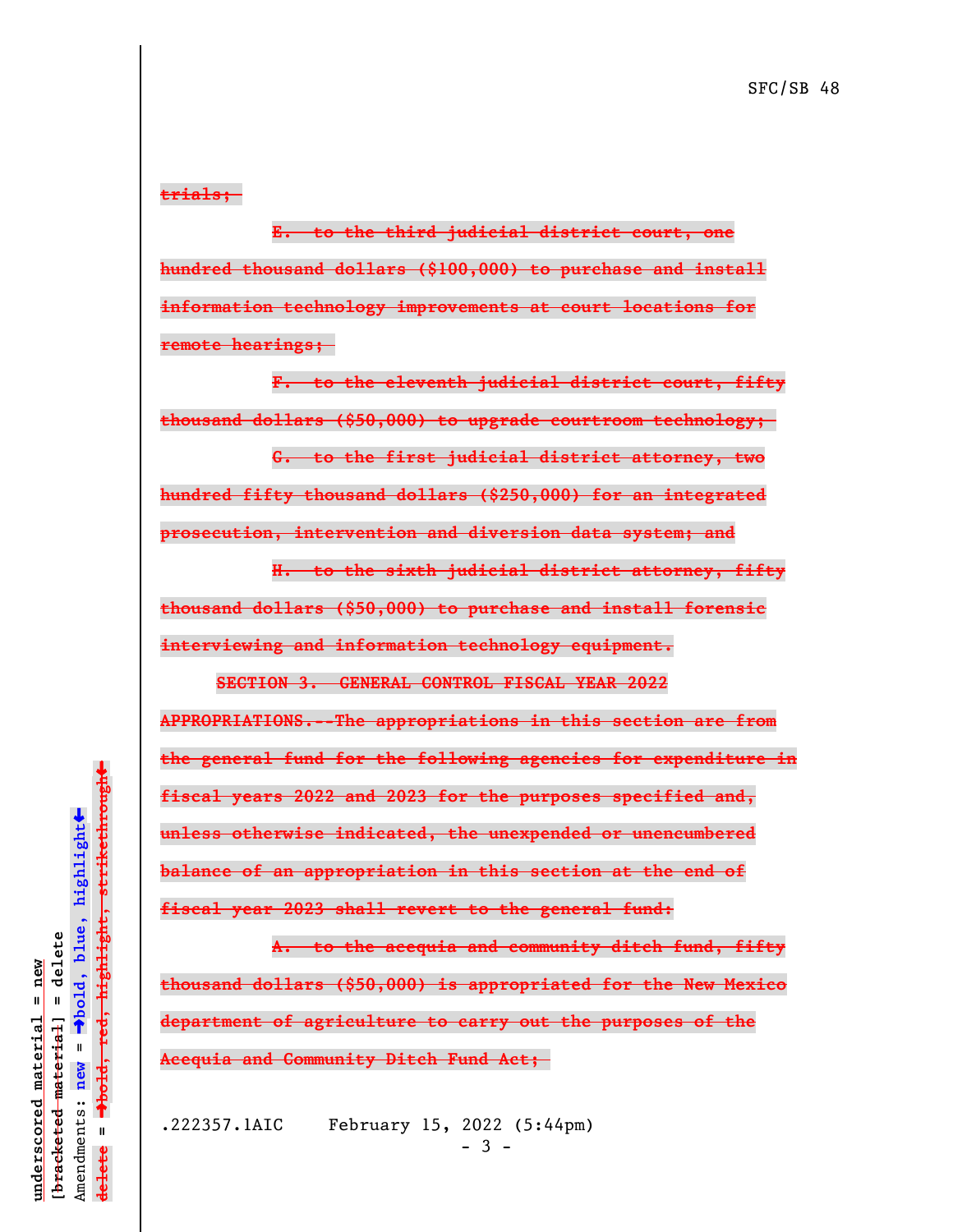**B. to the land grant council, the following amounts**

**are appropriated for the following purposes:**

**(1) fifty thousand dollars (\$50,000) to**

**provide youth development program services to land grantsmercedes;** 

**(2) fifty thousand dollars (\$50,000) to**

**develop a cultural and educational youth program on the land grant heritage of the Cristobal de la Serna land grant-merced; and**

**(3) fifty thousand dollars (\$50,000) for the**

**land grant-merced de los Pueblos de Tierra Amarilla to support community programs, operate a community center and maintain various properties for community use;** 

**C. to the department of finance and administration, the following amounts are appropriated for the following purposes:** 

**(1) fifty thousand dollars (\$50,000) to**

**contract for the provision of civil legal services for**

**immigrant families;** 

**(2) one hundred thousand dollars (\$100,000) for civil legal services;** 

**(3) fifty thousand dollars (\$50,000) to the**

**southwest New Mexico council of governments for the senior**

**compassion fund;** 

**(4) one hundred thousand dollars (\$100,000) to**

.222357.1AIC February 15, 2022 (5:44pm)

 $- 4 -$ 

º**bold, red, highlight, strikethrough**  $\ddot{\bullet}$ º**bold, blue, highlight**  $b$ racketed material] = delete **[bracketed material] = delete** inderscored material = new **underscored material = new** Amendments: **new** =  $\mathbf{I}$ Amendments: new  $\mathbf{I}$ **delete =** lelete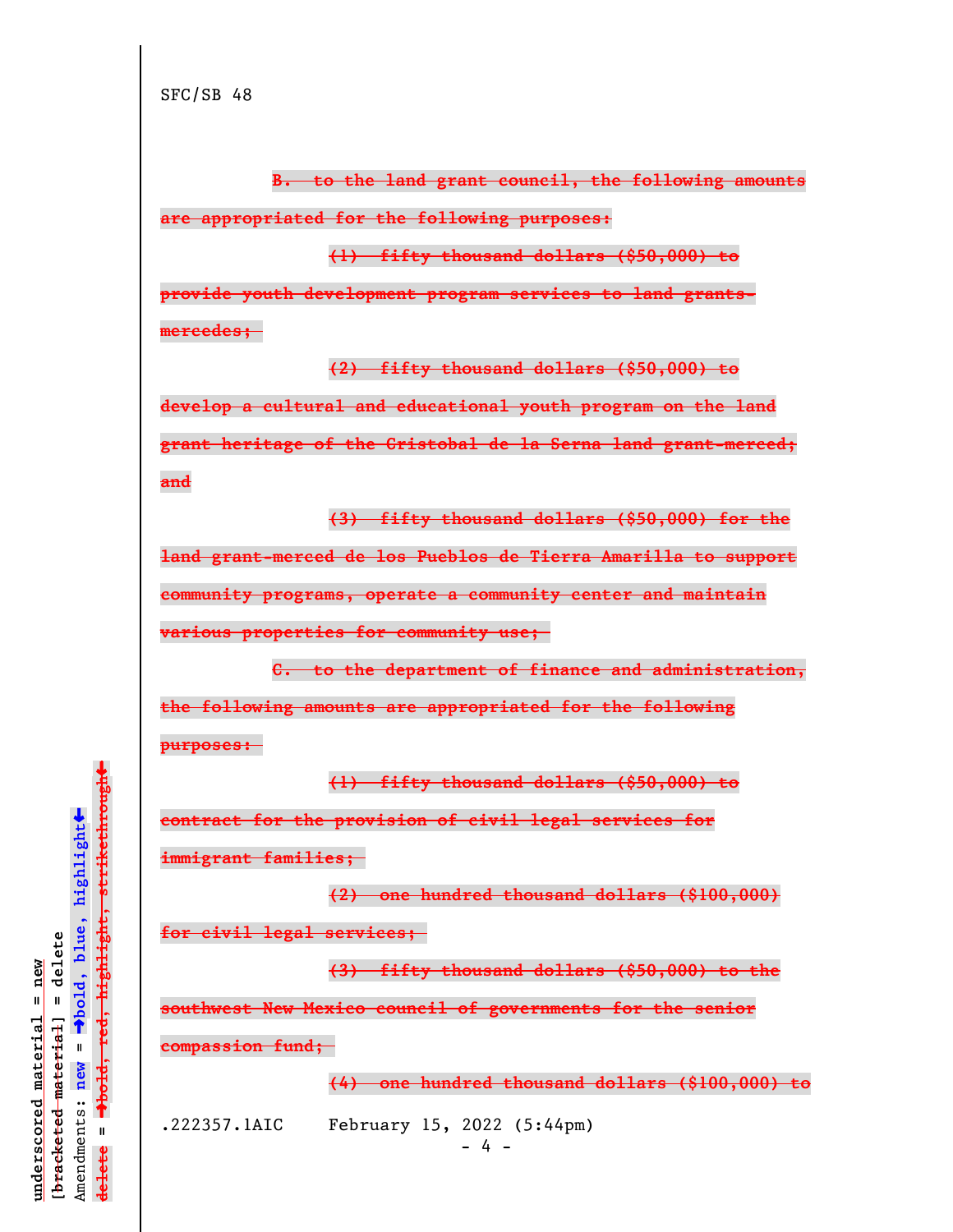**provide funding for the economic development department to administer the healthy food financing initiative as part of the statewide hunger initiative; and**

**(5) fifty thousand dollars (\$50,000) to the board of regents of New Mexico state university for the New Mexico department of agriculture to administer the double up food bucks program in Dona Ana county as part of the statewide hunger initiative;** 

**D. to the local government division of the department of finance and administration, the following amounts are appropriated for the following projects:**

**(1) fifty thousand dollars (\$50,000) for food**

**security efforts in Bernalillo and Sandoval counties;** 

**(2) in Bernalillo county:**

**(a) fifty thousand dollars (\$50,000) for**

**the Albuquerque department of arts and culture for the historic**

**route 66 anniversary history and celebration project;** 

**(b) one hundred fifty thousand dollars**

**(\$150,000) for contractual services for operation of the route**

**66 visitors center;** 

**(c) fifty thousand dollars (\$50,000) for**

**Bernalillo county to contract for community outreach related to**

**the route 66 visitor center;**

**(d) one hundred thousand dollars**

.222357.1AIC February 15, 2022 (5:44pm)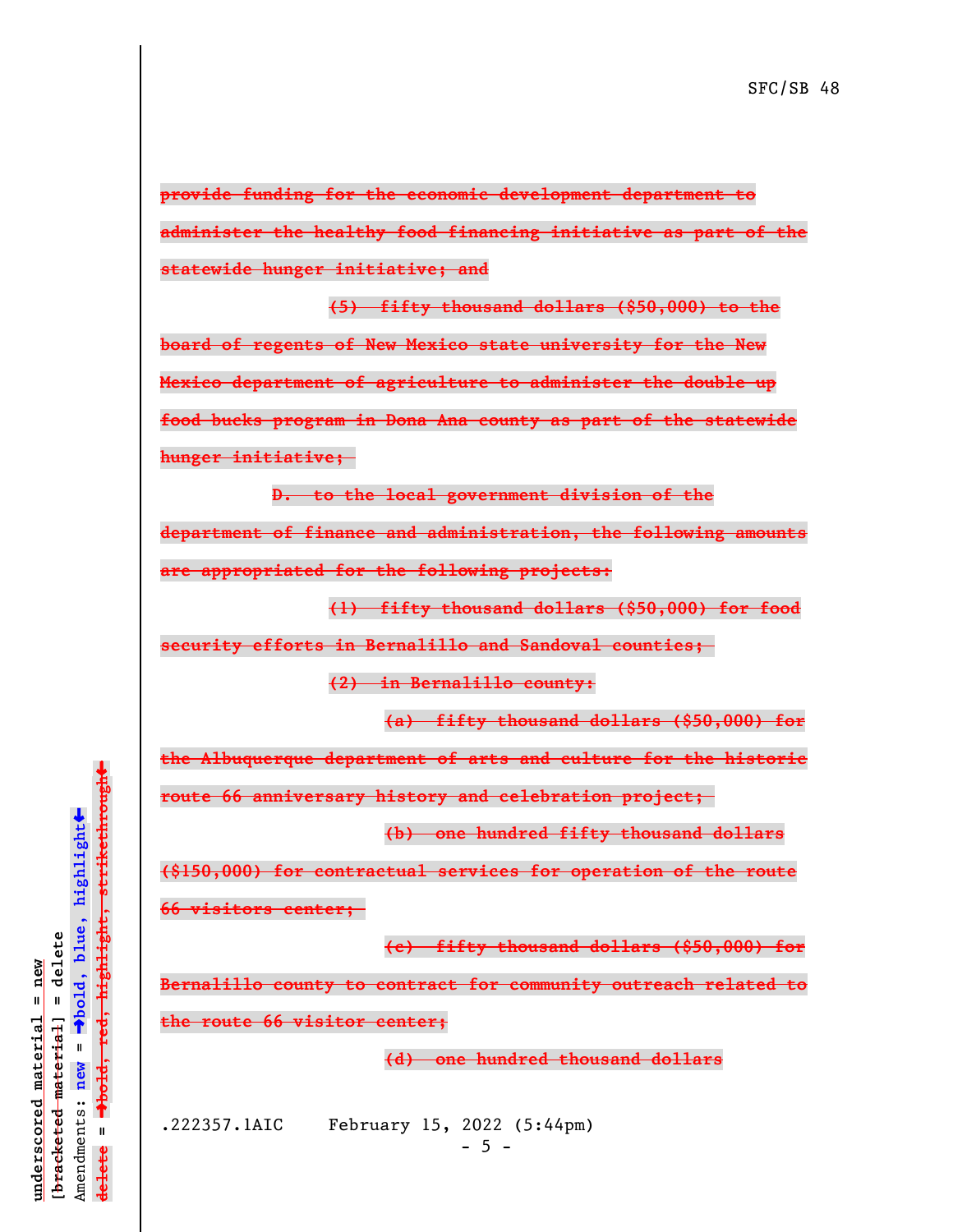**(\$100,000) to plan, design, construct and equip improvements for a therapeutic play and green space at the children's grief center in Albuquerque; (e) fifty thousand dollars (\$50,000) to**

**contract for services for mentoring African American students in Albuquerque;** 

**(f) one hundred thousand dollars**

**(\$100,000) for Los Ranchos de Albuquerque's Fourth street**

**revitalization project, which includes an outdoor classroom at**

**the Larry P. Abraham agri-nature center; and**

**(g) fifty thousand dollars (\$50,000) to**

**repair and install new Vietnam veteran recognition plaques;**

**repair the rock wall; and plan, design and construct new**

**memorials honoring veterans from all military conflicts at the**

**Tijeras veterans memorial;** 

**(3) in Chaves county:**

**(a) one hundred thousand dollars**

**(\$100,000) for street repairs in Roswell;** 

**(b) one hundred thousand dollars**

**(\$100,000) to purchase and equip vehicles for the Roswell**

**police department; and**

**(c) one hundred fifty thousand dollars**

**(\$150,000) to purchase and equip pickup trucks for the Chaves**

**county sheriff's office;** 

**(4) in Cibola county:**

.222357.1AIC February 15, 2022 (5:44pm)

- 6 -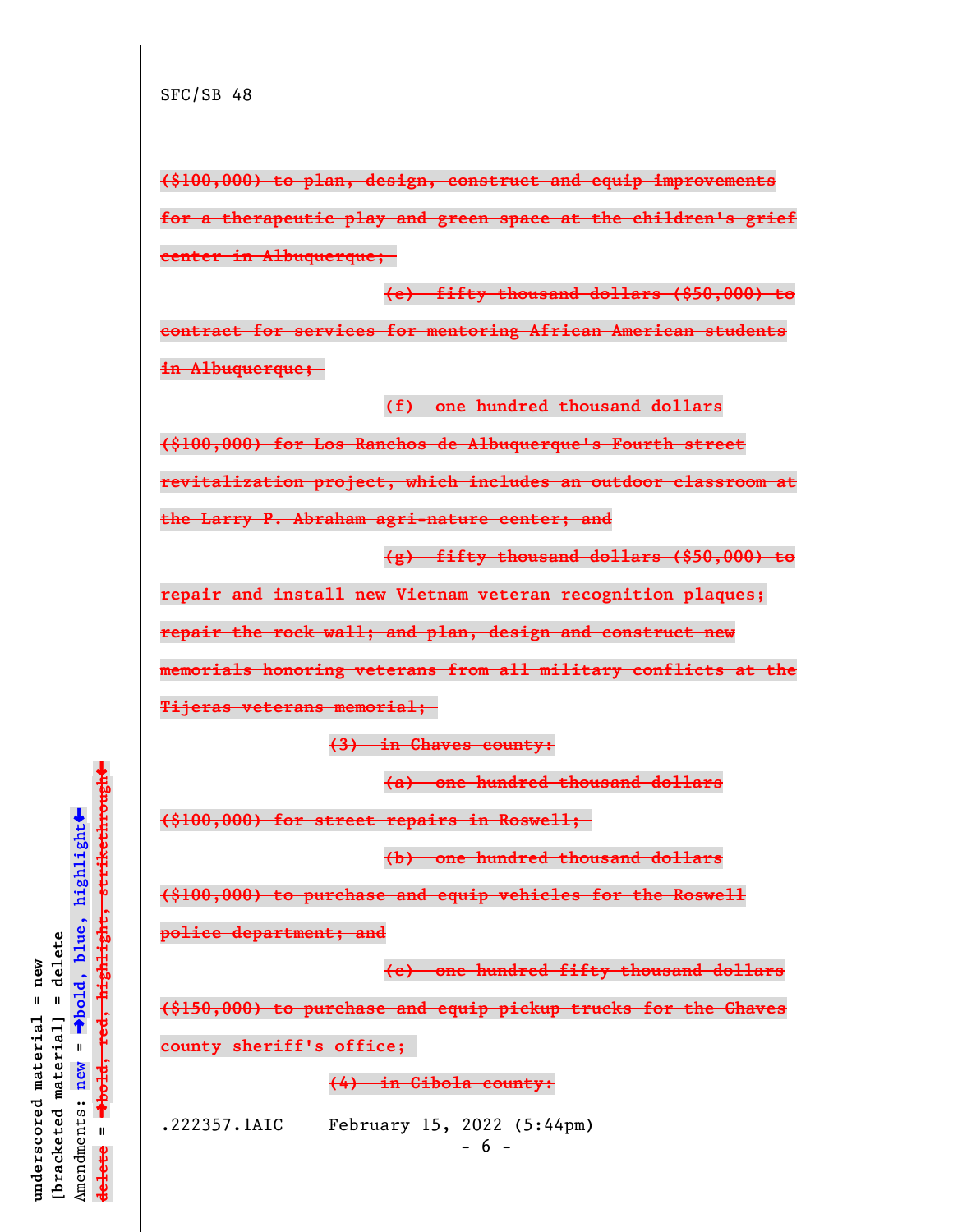**(a) fifty thousand dollars (\$50,000) to**

**provide domestic violence services in Grants;** 

**(b) one hundred thousand dollars**

**(\$100,000) to purchase equipment for the Grants fire**

**department;** 

**(c) fifty thousand dollars (\$50,000) to**

**purchase and equip Grants police vehicles;** 

**(d) fifty thousand dollars (\$50,000) to**

**purchase equipment and lighting for Kerns field in Milan; and**

**(e) fifty thousand dollars (\$50,000) to**

**purchase and equip Cibola county law enforcement vehicles;** 

**(5) in Dona Ana county:**

**(a) fifty thousand dollars (\$50,000) to**

**provide services to victims of child abuse and sexual abuse and**

**provide child abuse prevention in Las Cruces;** 

**(b) one hundred thousand dollars**

**(\$100,000) to contract with a community organization to conduct**

**an assessment of the needs for domestic violence services in**

**Las Cruces;** 

**(c) fifty thousand dollars (\$50,000) to**

**provide services to victims of domestic violence in Las Cruces;** 

**(d) fifty thousand dollars (\$50,000) to**

**provide services to the homeless population of Las Cruces;** 

**(e) fifty thousand dollars (\$50,000) to**

.222357.1AIC February 15, 2022 (5:44pm)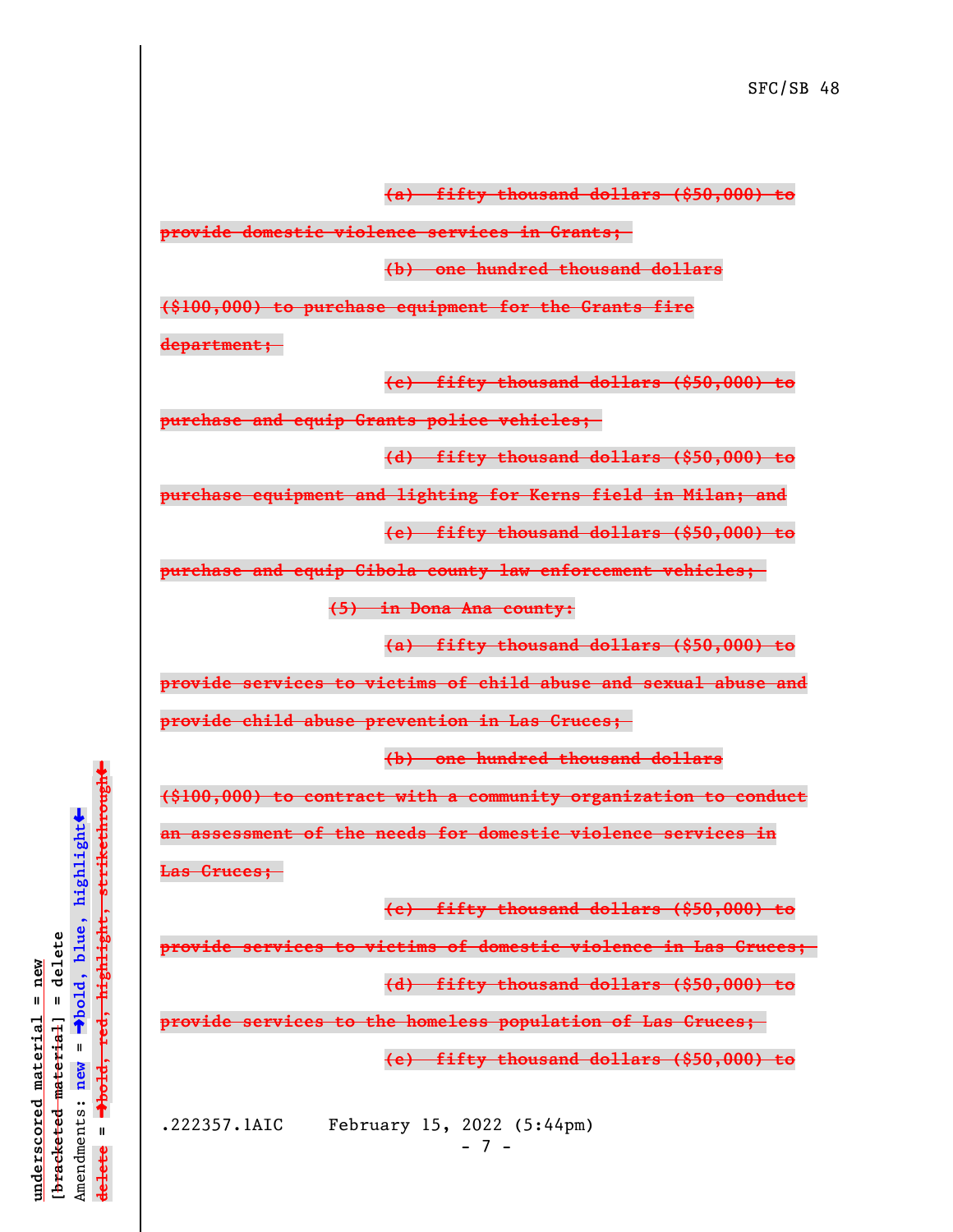**fund food security in Las Cruces and northern Dona Ana county; and**

**(f) fifty thousand dollars (\$50,000) to**

**provide senior citizen services in Las Cruces and northern Dona Ana county;** 

**(6) in Eddy county:**

**(a) one hundred thousand dollars**

**(\$100,000) to purchase and equip law enforcement vehicles for**

**Carlsbad;** 

**(b) one hundred thousand dollars**

**(\$100,000) to renovate and equip the main entrance of the**

**senior citizen center in Carlsbad with an entryway that is**

**compliant with the federal Americans with Disabilities Act of 1990; and**

**(c) fifty thousand dollars (\$50,000) to**

**purchase and equip a vehicle and equipment for the Malaga**

**mutual domestic water consumers and sewage works association;** 

**(7) in Grant county:**

**(a) fifty thousand dollars (\$50,000) to**

**support the Silver City clay festival; and**

**(b) fifty thousand dollars (\$50,000) for**

**planning and development of Grant county parks and recreation;**

**(8) in Lea county:**

**(a) two hundred thousand dollars**

**(\$200,000) to upgrade and repair the Hobbs animal shelter; and**

.222357.1AIC February 15, 2022 (5:44pm)

- 8 -

 $\ddag$ º**bold, red, highlight, strikethrough**  $\ddot{\bullet}$ º**bold, blue, highlight**  $b$ racketed material] = delete **[bracketed material] = delete** inderscored material = new **underscored material = new** Amendments: **new** =  $\mathbf{I}$ Amendments: new  $\mathbf{I}$ **delete =** lelete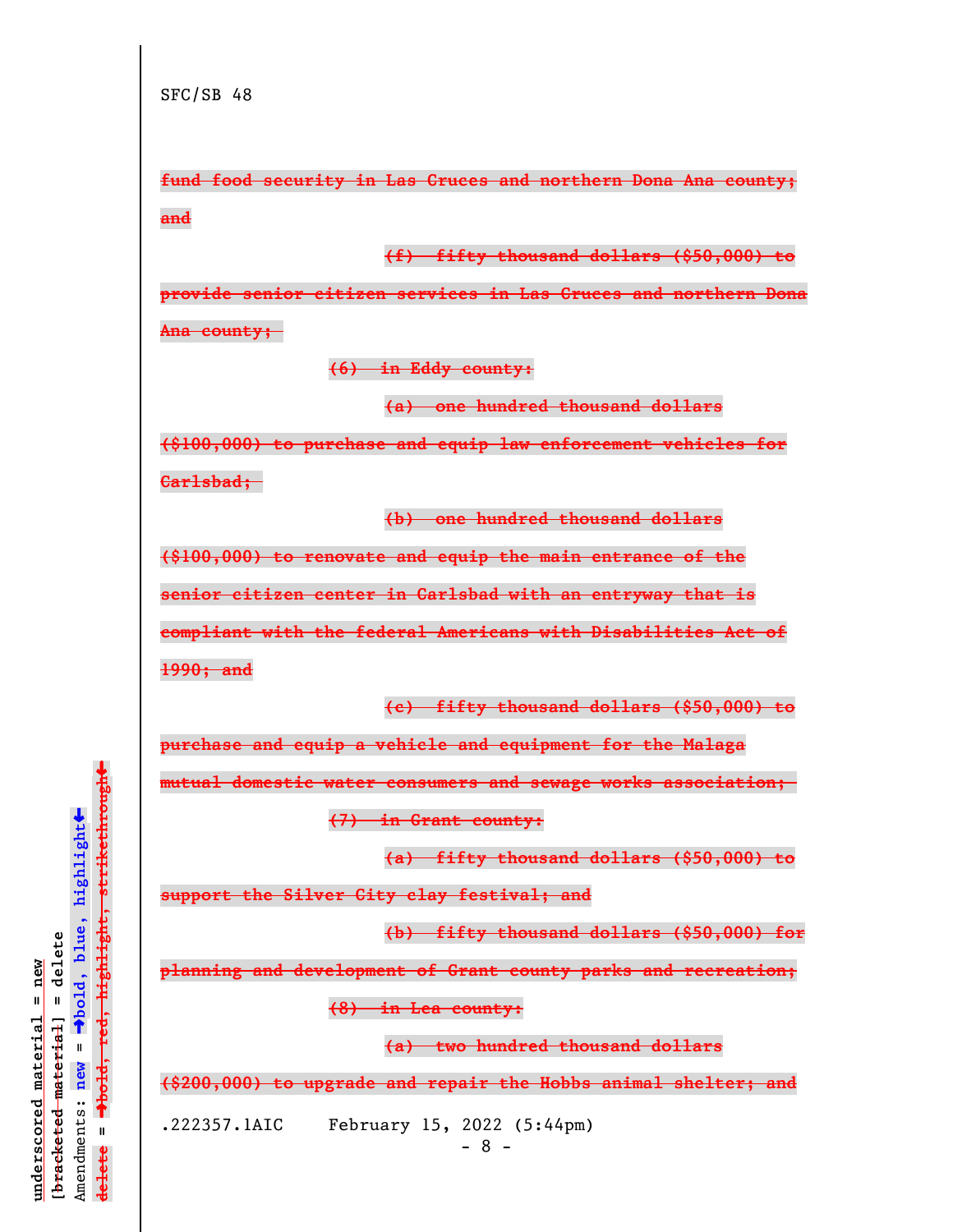**(b) fifty thousand dollars (\$50,000) to**

**lease vehicles for the Jal senior citizen center;** 

**(9) in Lincoln county, fifty thousand dollars**

**(\$50,000) to restore murals in downtown Ruidoso;** 

**(10) in McKinley county:**

**(a) fifty thousand dollars (\$50,000) to**

**purchase and equip law enforcement vehicles for Gallup;** 

**(b) fifty thousand dollars (\$50,000) to**

**purchase and equip McKinley county public safety law**

**enforcement vehicles; and**

**(c) fifty thousand dollars (\$50,000) to**

**purchase and equip general use McKinley county vehicles;** 

**(11) in Otero county:**

**(a) one hundred thousand dollars**

**(\$100,000) to purchase and install security and surveillance**

**equipment for Alamogordo municipal parks;** 

**(b) fifty thousand dollars (\$50,000) to**

**purchase and install ground cover and borders for Alamogordo**

**municipal playgrounds;** 

**(c) fifty thousand dollars (\$50,000) to**

**purchase and equip public safety law enforcement vehicles for**

**Alamogordo; and**

**(d) one hundred thousand dollars**

**(\$100,000) to plan, design and construct utility improvements**

.222357.1AIC February 15, 2022 (5:44pm)

 $\ddag$ º**bold, red, highlight, strikethrough**  $\ddot{\bullet}$ º**bold, blue, highlight**  $b$ racketed material] = delete **[bracketed material] = delete** inderscored material = new **underscored material = new** Amendments: **new** =  $\parallel$ Amendments: new  $\mathbf{I}$ **delete =** lelete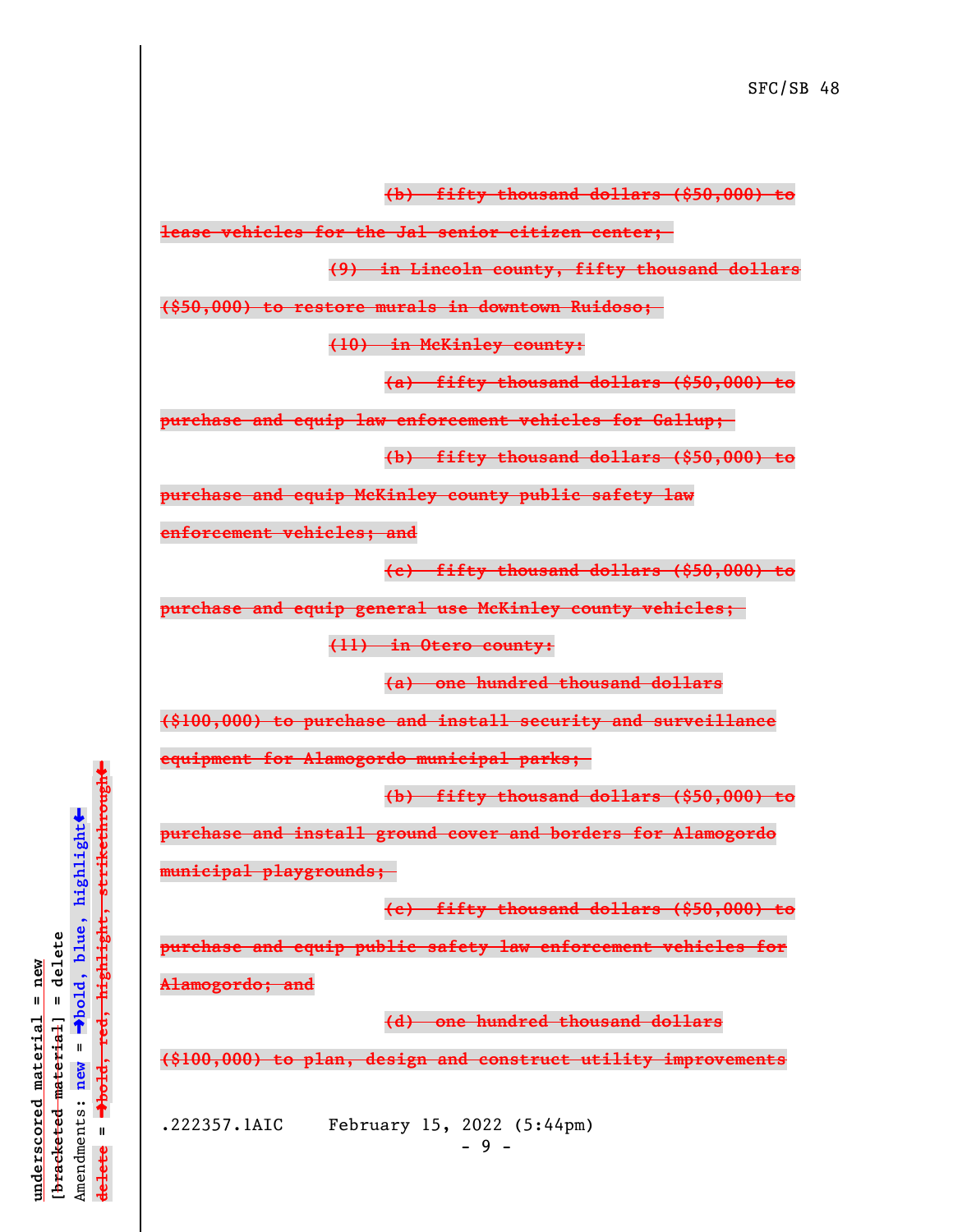**and upgrades to the Tularosa Basin museum of history;** 

**(12) in Roosevelt county, one hundred fifty**

**thousand dollars (\$150,000) to purchase and equip vehicles for**

**the Roosevelt county sheriff's office;**

**(13) in San Juan county:**

**(a) fifty thousand dollars (\$50,000) to**

**plan, design and construct Scott reservoir in Bloomfield; and**

**(b) fifty thousand dollars (\$50,000) for**

**Bloomfield irrigation district canal maintenance;** 

**(14) in Sierra county:**

**(a) seventy-five thousand dollars**

**(\$75,000) to re-roof municipal buildings in Elephant Butte; and**

**(b) seventy-five thousand dollars**

**(\$75,000) to purchase a blade truck for Sierra county;** 

**(15) in Socorro county, fifty thousand dollars**

**(\$50,000) to purchase and equip public safety vehicles and**

**narcotics investigations in the Socorro county sheriff's**

**office;** 

**(16) in San Miguel county, one hundred**

**thousand dollars (\$100,000) to renovate Creston park in Las**

**Vegas;** 

**(17) in Taos county, fifty thousand dollars**

**(\$50,000) to purchase snow clearing vehicles and equipment for**

**Taos county roads;** 

**(18) in Torrance county, fifty thousand**

.222357.1AIC February 15, 2022 (5:44pm)

 $- 10 -$ 

º**bold, red, highlight, strikethrough**  $\ddot{\bullet}$ º**bold, blue, highlight**  $b$ racketed material] = delete **[bracketed material] = delete** inderscored material = new **underscored material = new** Amendments: **new** =  $\bar{\mathbf{H}}$ Amendments: new  $\mathbf{I}$ **delete =** <del>ielete</del>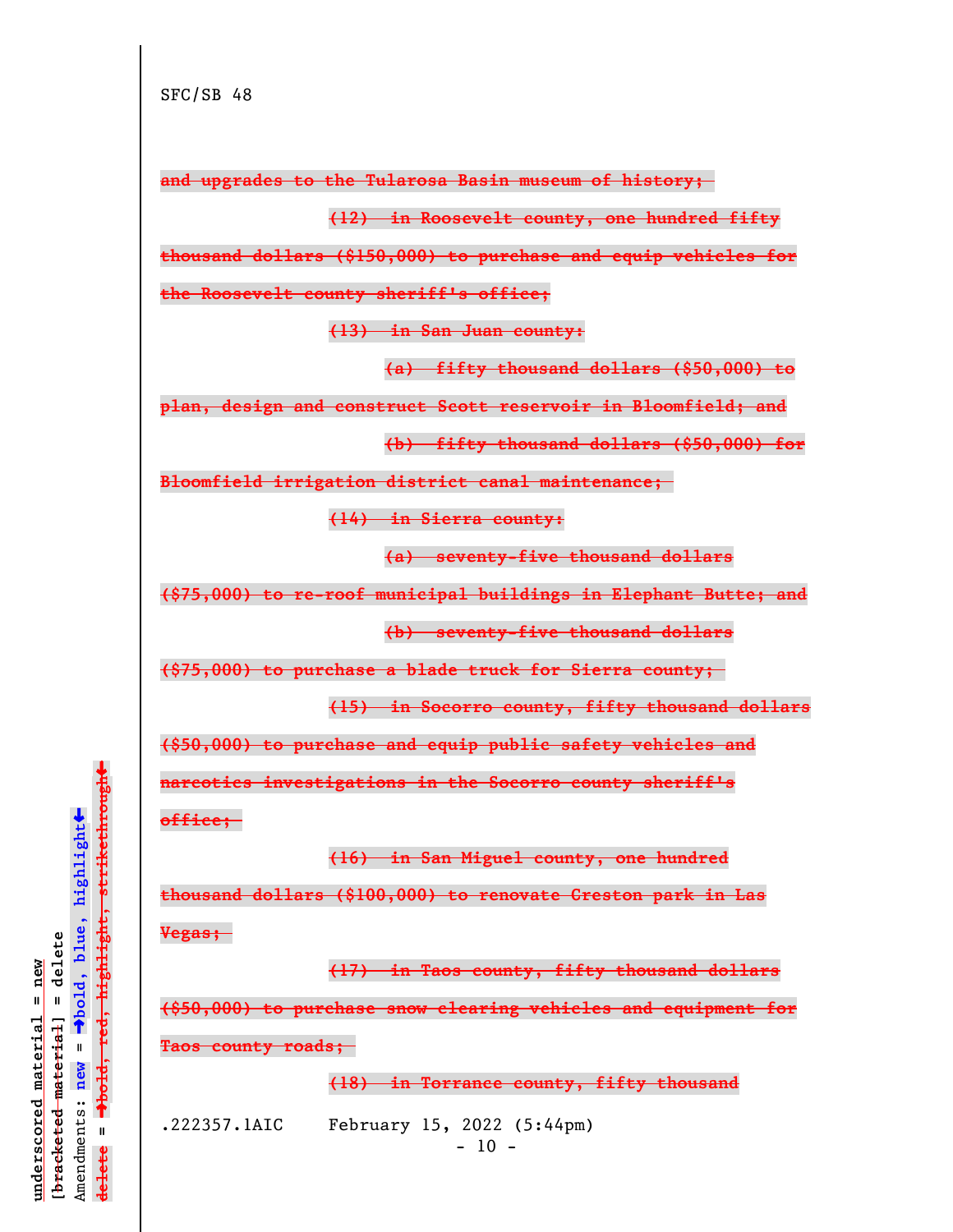**dollars (\$50,000) to plan, design, construct, renovate and equip an investigation and evidence building in Torrance**

**county; and**

**(19) in Valencia county:**

**(a) one hundred fifty thousand dollars**

**(\$150,000) for improvements to Eagle park in Belen;** 

**(b) fifty thousand dollars (\$50,000) to**

**purchase technological new generation 911 for public safety car**

**radios and computers in Bosque Farms;**

**(c) one hundred fifty thousand dollars**

**(\$150,000) for communications equipment upgrades for the**

**Valencia county sheriff's office; and**

**(d) fifty thousand dollars (\$50,000) for**

**body cameras for Valencia county sheriff's deputies; and**

**E. to the state personnel office, two hundred**

**thousand dollars (\$200,000) is appropriated for training on the provisions of the federal Indian Child Welfare Act of 1978.** 

**SECTION 4. COMMERCE AND INDUSTRY FISCAL YEAR 2022**

**APPROPRIATIONS.--The appropriations in this section are from the general fund for the following agencies for expenditure in fiscal years 2022 and 2023 for the purposes specified and, unless otherwise indicated, the unexpended or unencumbered balance of an appropriation in this section at the end of fiscal year 2023 shall revert to the general fund:** 

.222357.1AIC February 15, 2022 (5:44pm) - 11 -

 $\ddag$ º**bold, red, highlight, strikethrough**  $\ddot{\bullet}$ º**bold, blue, highlight**  $\frac{1}{2}$ bracketed material = delete **[bracketed material] = delete** inderscored material = new **underscored material = new** Amendments: **new** =  $\bar{\mathbf{H}}$ Amendments: new  $\mathbf{I}$ **delete =** lelete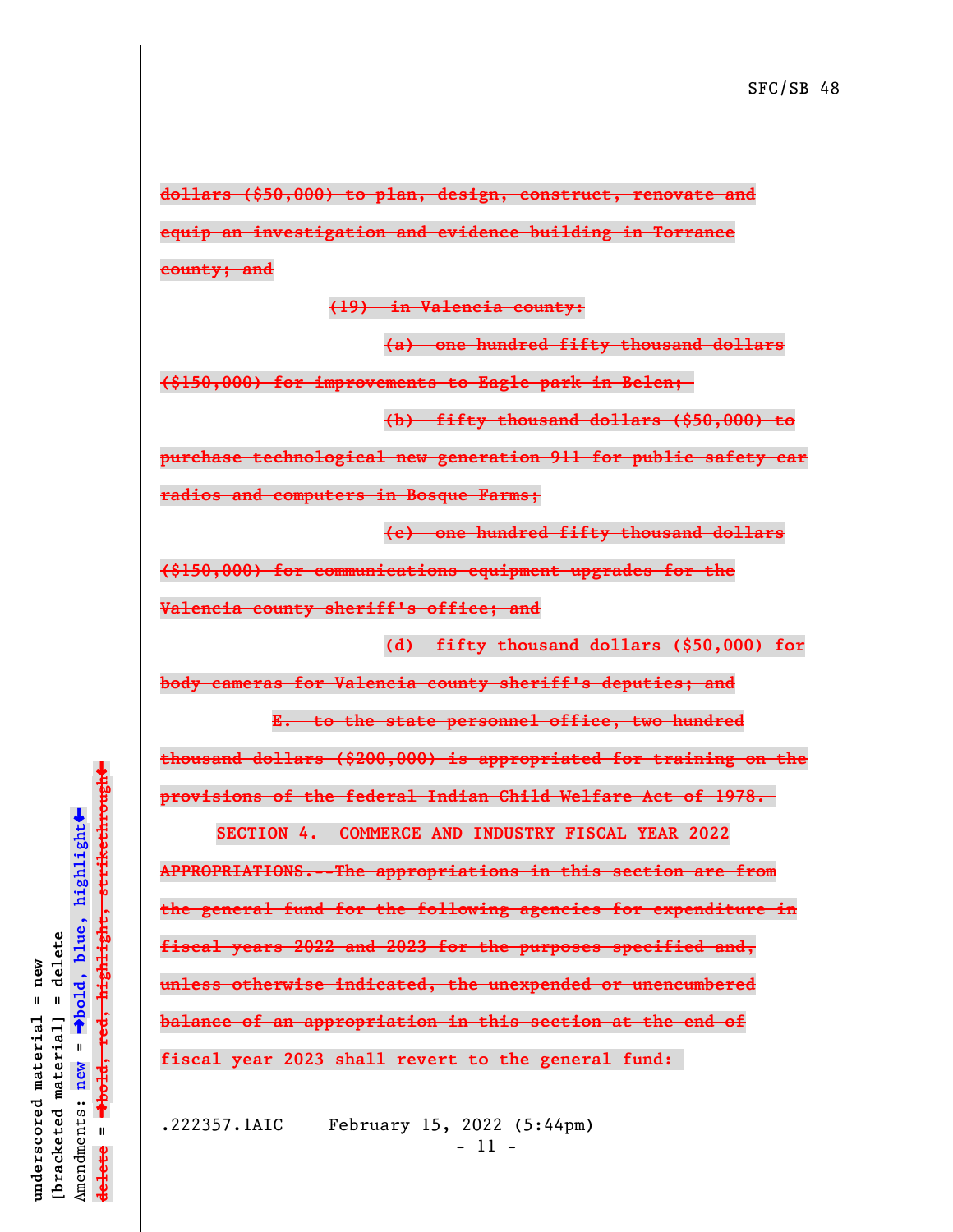**A. to the economic development department:**

**(1) fifty thousand dollars (\$50,000) to the outdoor equity grant program fund to carry out the purposes of the fund; and**

**(2) fifty thousand dollars (\$50,000) for the New Mexico outdoor recreation division to develop an outdoor recreation plan for the Rio Grande trail;**

**B. to the office of superintendent of insurance, three hundred fifty thousand dollars (\$350,000) to contract with consultants and hire staff to conduct research related to the possible adoption of the Health Security Act, including costs, quality of delivered care and administrative requirements; and**

**C. to the regulation and licensing department, one hundred thousand dollars (\$100,000) for the financial institutions division to evaluate licensing, examination and enforcement rules and practices and make recommendations to improve and implement consumer protections and effective oversight of nondepository financial institutions and licenses under the New Mexico Small Loan Act of 1955, including expanded audit procedures and anti-evasion compliance strategies.**

**SECTION 5. AGRICULTURE, ENERGY AND NATURAL RESOURCES FISCAL YEAR 2022 APPROPRIATIONS.--The appropriations in this section are from the general fund for the following agencies for expenditure in fiscal years 2022 and 2023 for the purposes** .222357.1AIC February 15, 2022 (5:44pm) - 12 -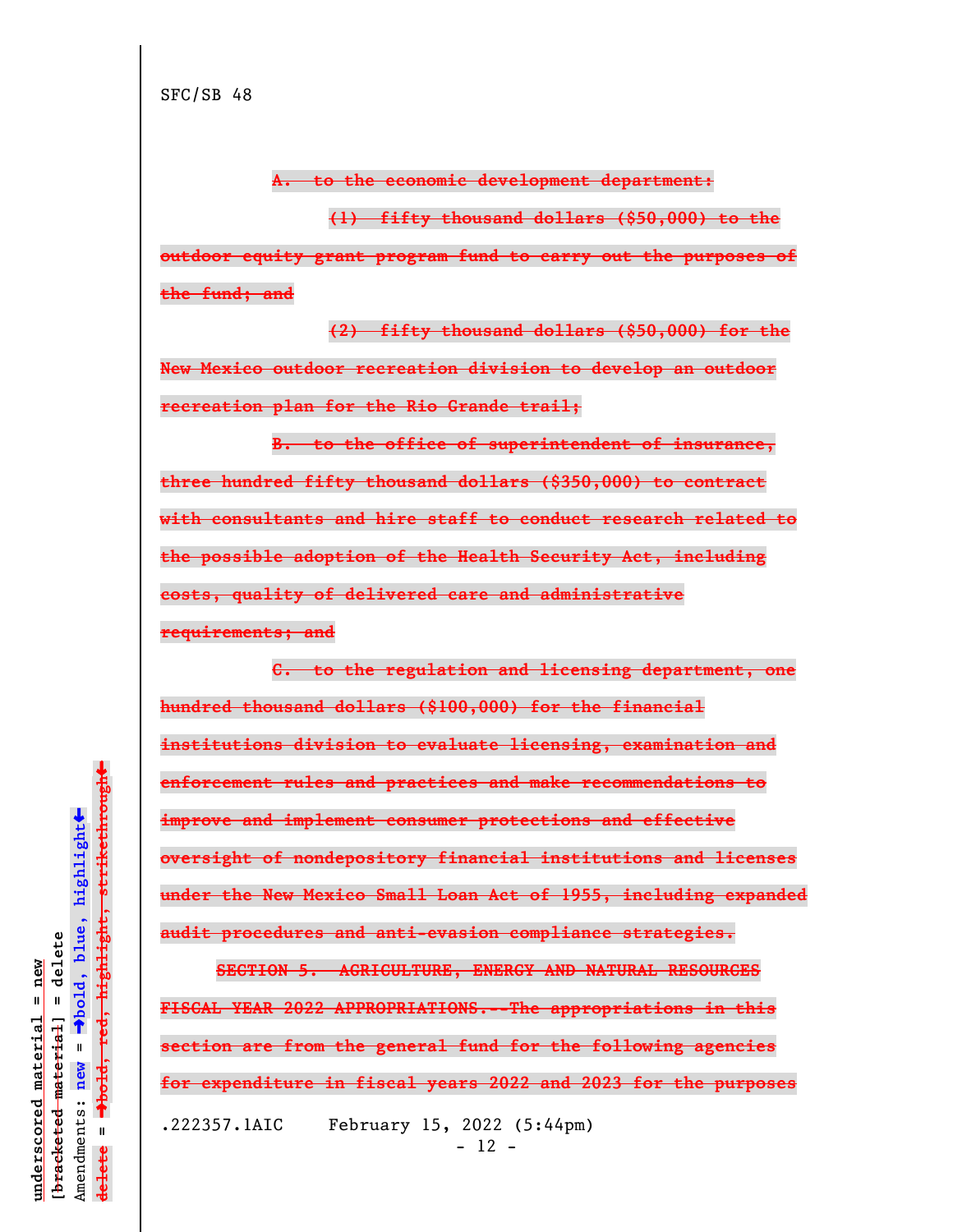**specified and, unless otherwise indicated, the unexpended or unencumbered balance of an appropriation in this section at the end of fiscal year 2023 shall revert to the general fund:** 

**A. to the cultural affairs department:** 

**(1) one hundred thousand dollars (\$100,000)**

**for historic land research to determine culturally significant sites in the state; and**

**(2) for the historic preservation division, one hundred thousand dollars (\$100,000) for restoration of the historic Tijeras church; and**

**B. to the state parks division of the energy, minerals and natural resources department:**

**(1) one hundred thousand dollars (\$100,000) to renovate trails, pathways and exhibits to ensure that Living Desert zoo and gardens state park meets federal Americans with Disabilities Act of 1990 and United States department of agriculture requirements; and**

**(2) one hundred thousand dollars (\$100,000) for structural and other improvements needed to renovate or replace visitor center exhibits and trails and to construct storage for artifacts and collections, including upgrades to the visitor center and ranch house, at Oliver Lee memorial state park.** 

**SECTION 6. HEALTH, HOSPITALS AND HUMAN SERVICES FISCAL**

.222357.1AIC February 15, 2022 (5:44pm)  $- 13 -$ 

 $\ddag$ º**bold, red, highlight, strikethrough**  $\ddot{\bullet}$ º**bold, blue, highlight**  $\frac{1}{2}$ bracketed material = delete **[bracketed material] = delete** inderscored material = new **underscored material = new** Amendments: **new** =  $\mathbf{I}$ Amendments: new  $\bar{\mathbf{H}}$ **delete =** lelete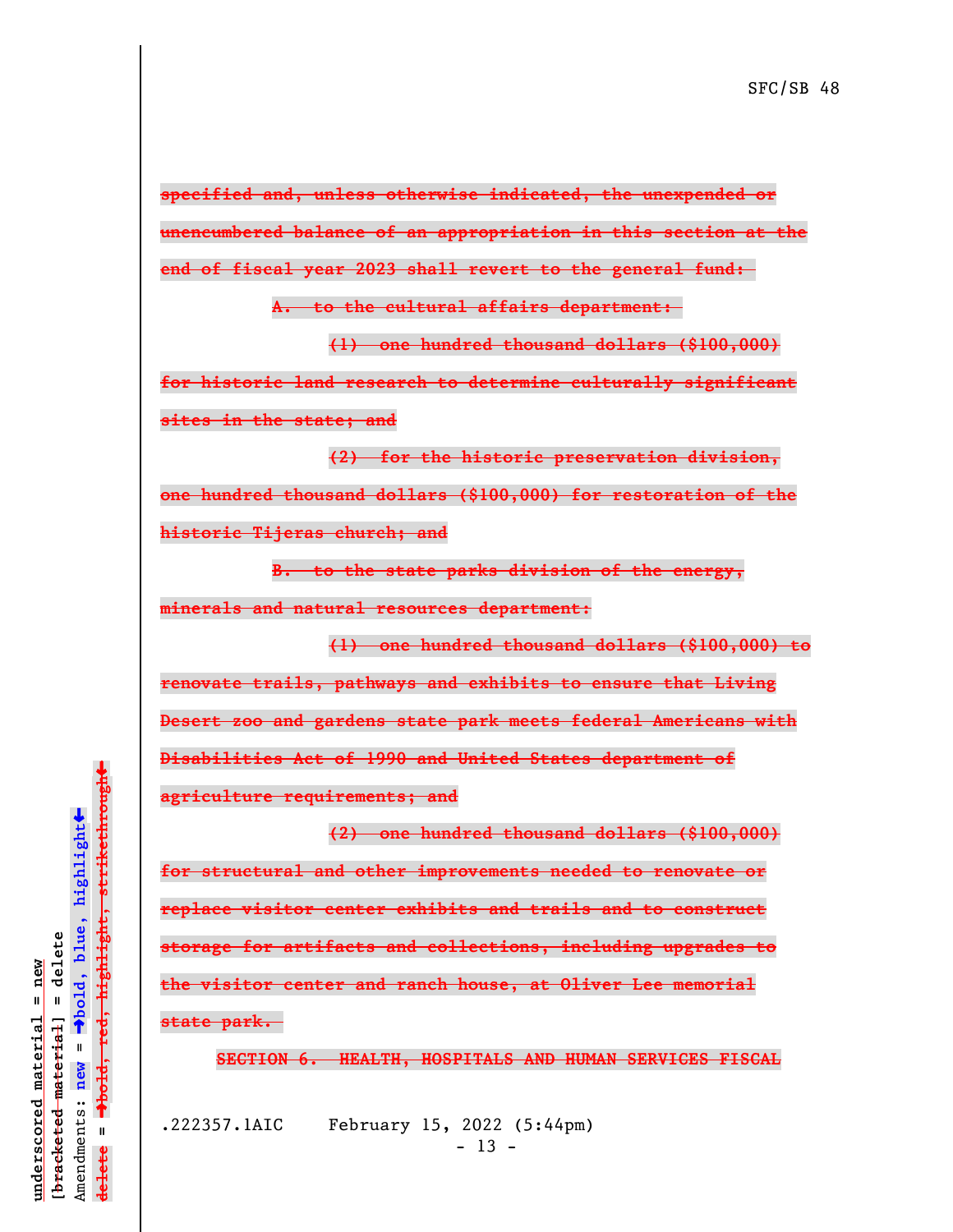**YEAR 2022 APPROPRIATIONS.--The appropriations in this section are from the general fund for the following agencies for expenditure in fiscal years 2022 and 2023 for the purposes specified and, unless otherwise indicated, the unexpended or unencumbered balance of an appropriation in this section at the end of fiscal year 2023 shall revert to the general fund:** 

**A. to the office on African American affairs, fifty thousand dollars (\$50,000) for the women's leadership program;** 

**B. to the Indian affairs department:** 

**(1) fifty thousand dollars (\$50,000) to**

**support special projects on the indigenous wisdom curriculum for Native American students;** 

**(2) one hundred forty thousand dollars (\$140,000) for the Pueblo of Jemez to acquire a dumpster truck**

**and other equipment;** 

**(3) sixty thousand dollars (\$60,000) for the**

**Jicarilla Apache willow creek agriculture construction project;** 

**(4) fifty thousand dollars (\$50,000) to plan,**

**design and construct a Mescalero veterans' memorial; and**

**(5) fifty thousand dollars (\$50,000) for**

**leadership and education programs for Native American youth;** 

**C. to the aging and long-term services department,**

**fifty thousand dollars (\$50,000) for New-Mexico-grown produce**

**for senior center meals programs;** 

**D. to the human services department:**

.222357.1AIC February 15, 2022 (5:44pm)  $- 14 -$ 

 $\ddag$ º**bold, red, highlight, strikethrough**  $\ddot{\bullet}$ º**bold, blue, highlight**  $b$ racketed material] = delete **[bracketed material] = delete** inderscored material = new **underscored material = new** Amendments: **new** =  $\bar{\mathbf{H}}$ Amendments: new  $\mathbf{I}$ **delete =** lelete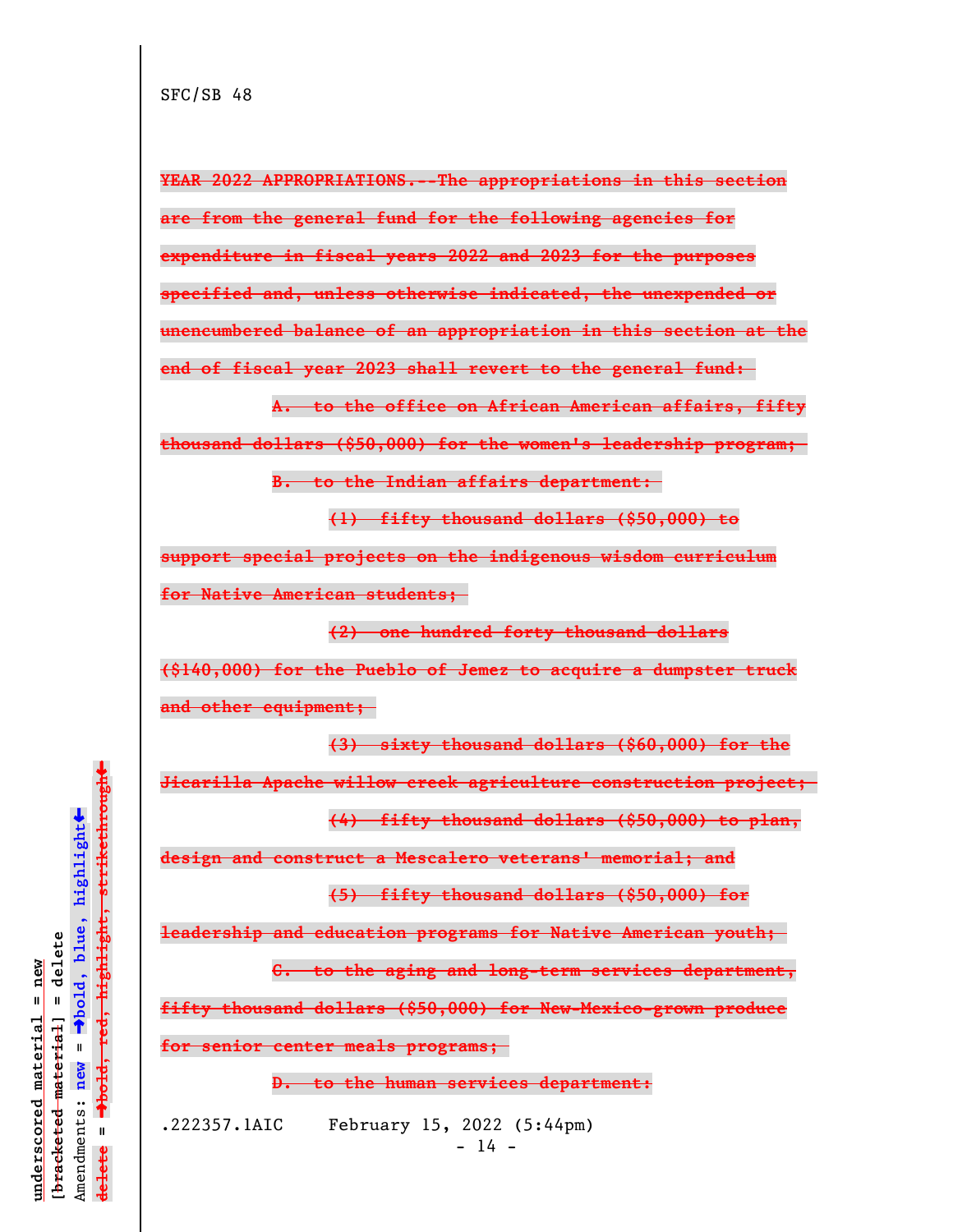**(1) one hundred thousand dollars (\$100,000) to**

**develop a comprehensive behavioral health plan;** 

**(2) one hundred thousand dollars (\$100,000)**

**for the interagency behavioral health purchasing collaborative**

**to develop a comprehensive behavioral health plan;**

**(3) fifty thousand dollars (\$50,000) for a**

**homeless shelter and community mental health center in Santa Fe**

**in Santa Fe county; and**

**(4) fifty thousand dollars (\$50,000) for rural**

**outreach to persons with substance use disorder and co-**

**occurring disorders, as well as outreach to the homeless**

**through evidence-based peer support using peer-driven services,**

**in Taos county;** 

**E. to the department of health:**

**(1) one hundred thousand dollars (\$100,000)**

**for the center for health innovation;** 

**(2) fifty thousand dollars (\$50,000) to match**

**federal funds to expand the senior farmers' market nutrition**

**program;** 

**(3) fifty thousand dollars (\$50,000) for**

**social worker recruitment;** 

**(4) five hundred thousand dollars (\$500,000)**

**to expand services for education, prevention and treatment of sexually transmitted infections and human immunodeficiency**

.222357.1AIC February 15, 2022 (5:44pm)  $- 15 -$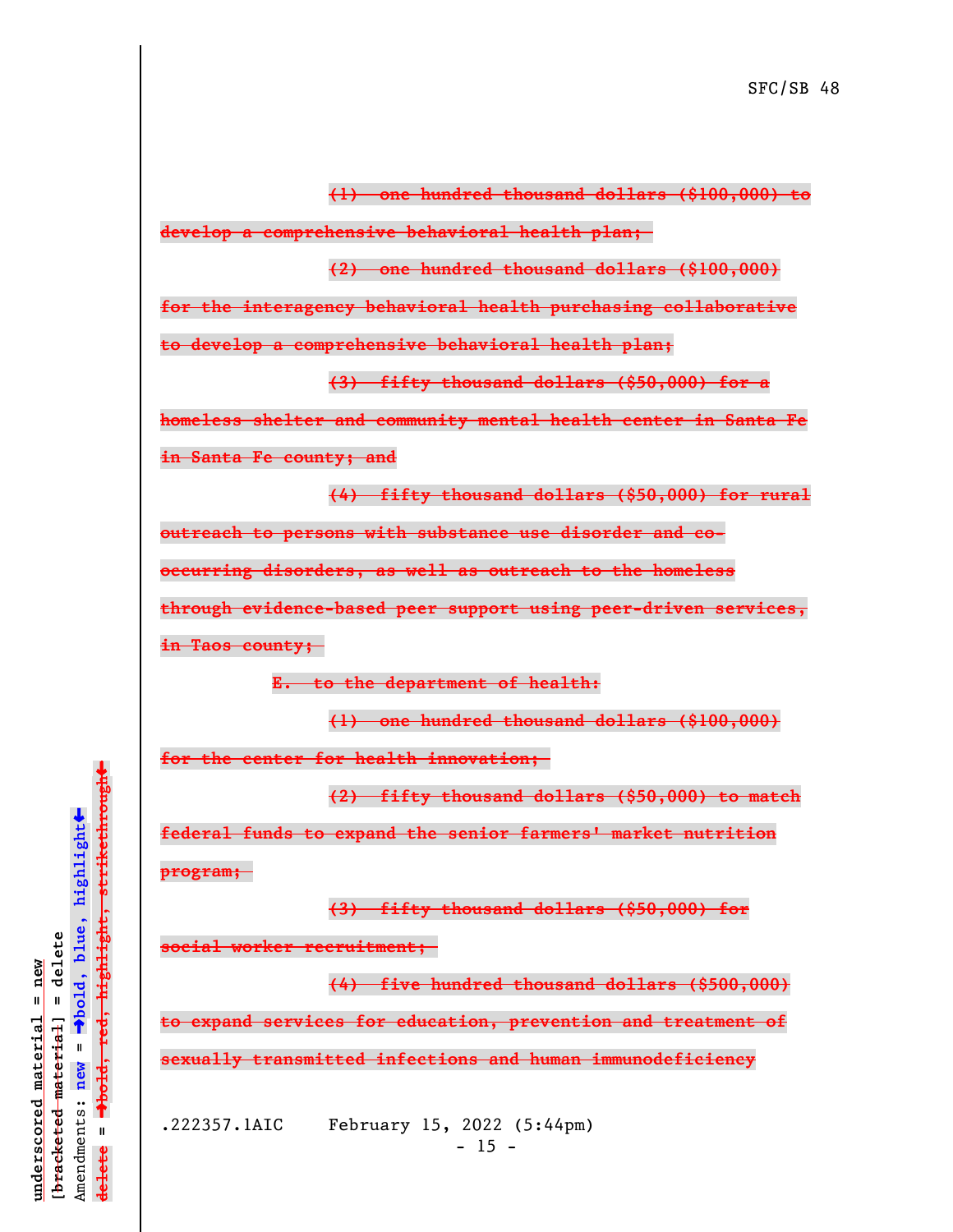**virus and to expand access to reproductive health care and pregnancy services;** 

**(5) fifty thousand dollars (\$50,000) for the office of school and adolescent health for the generation justice program that provides youth development in leadership skills and media production;** 

**(6) fifty thousand dollars (\$50,000) for local health councils statewide;** 

**(7) one hundred fifty thousand dollars**

**(\$150,000) for a statewide dance program in public schools for**

**low-income, at-risk students;** 

**(8) two hundred thousand dollars (\$200,000)**

**for medical equipment at San Juan regional medical center; and**

**(9) fifty thousand dollars (\$50,000) to fund**

**the Sandoval county health council;** 

**F. to the department of environment:**

**(1) three hundred thousand dollars (\$300,000)**

**to protect public health from exposure to per- and**

**polyfluoroalkyl chemicals; and**

**(2) fifty thousand dollars (\$50,000) for water**

**system improvements for the Canon mutual domestic water**

**consumers and sewage works association;** 

**G. to the veterans' services department:**

**(1) fifty thousand dollars (\$50,000) to**

**provide transportation to medical appointments for veterans;**

.222357.1AIC February 15, 2022 (5:44pm)

 $\ddag$ º**bold, red, highlight, strikethrough**  $\ddot{\bullet}$ º**bold, blue, highlight**  $b$ racketed material] = delete **[bracketed material] = delete** inderscored material = new **underscored material = new** Amendments: **new** =  $\bar{\mathbf{H}}$ new Amendments:  $\mathbf{u}$ **delete =** lelete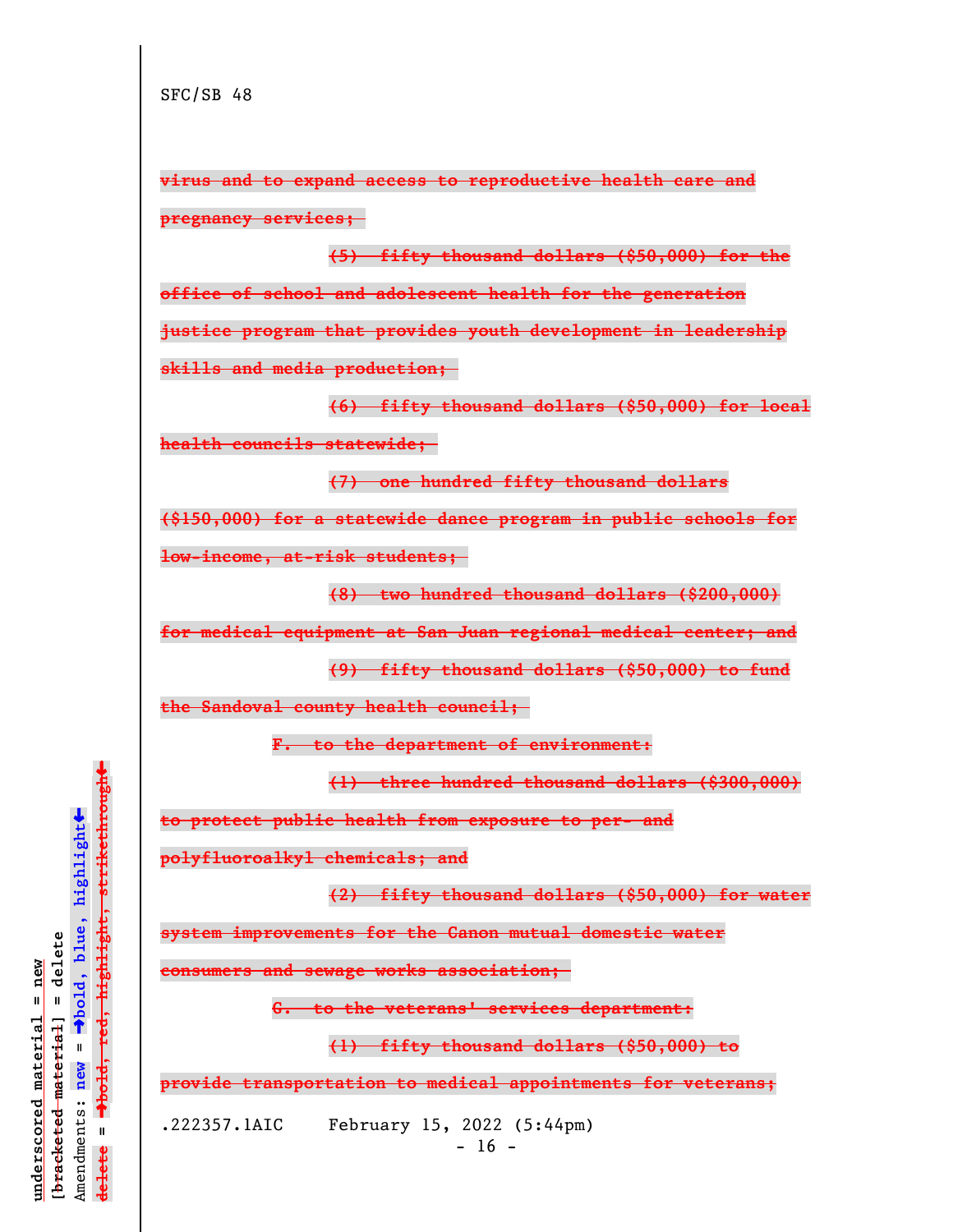**and**

**(2) one hundred thousand dollars (\$100,000) to provide services for veterans experiencing homelessness and for suicide prevention; and**

> **H. to the children, youth and families department: (1) fifty thousand dollars (\$50,000) for**

**marketing and promotion of youth mentoring programs in**

**southeastern New Mexico;** 

**(2) fifty thousand dollars (\$50,000) to contract for the provision of domestic violence shelter services in Santa Fe county; and**

**(3) fifty thousand dollars (\$50,000) to**

**provide services addressing complex needs of children, adults**

**and families impacted by the trauma of sexual or domestic**

**violence in Taos county.**

**SECTION 7. PUBLIC SAFETY FISCAL YEAR 2022**

**APPROPRIATIONS.--The following amounts are appropriated from the general fund to the crime victims reparation commission for expenditure in fiscal years 2022 and 2023 for the following projects and, unless otherwise indicated, the unexpended or unencumbered balance of an appropriation in this section at the end of fiscal year 2023 shall revert to the general fund:** 

**A. fifty thousand dollars (\$50,000) to provide**

**civil legal services to children with guardianship issues;** 

.222357.1AIC February 15, 2022 (5:44pm)  $- 17 -$ 

 $\ddag$ º**bold, red, highlight, strikethrough**  $\ddot{\bullet}$ º**bold, blue, highlight**  $\frac{1}{2}$ bracketed material = delete **[bracketed material] = delete** inderscored material = new **underscored material = new** Amendments: **new** =  $\bar{\mathbf{u}}$ Amendments: new  $\mathbf{I}$ **delete =** lelete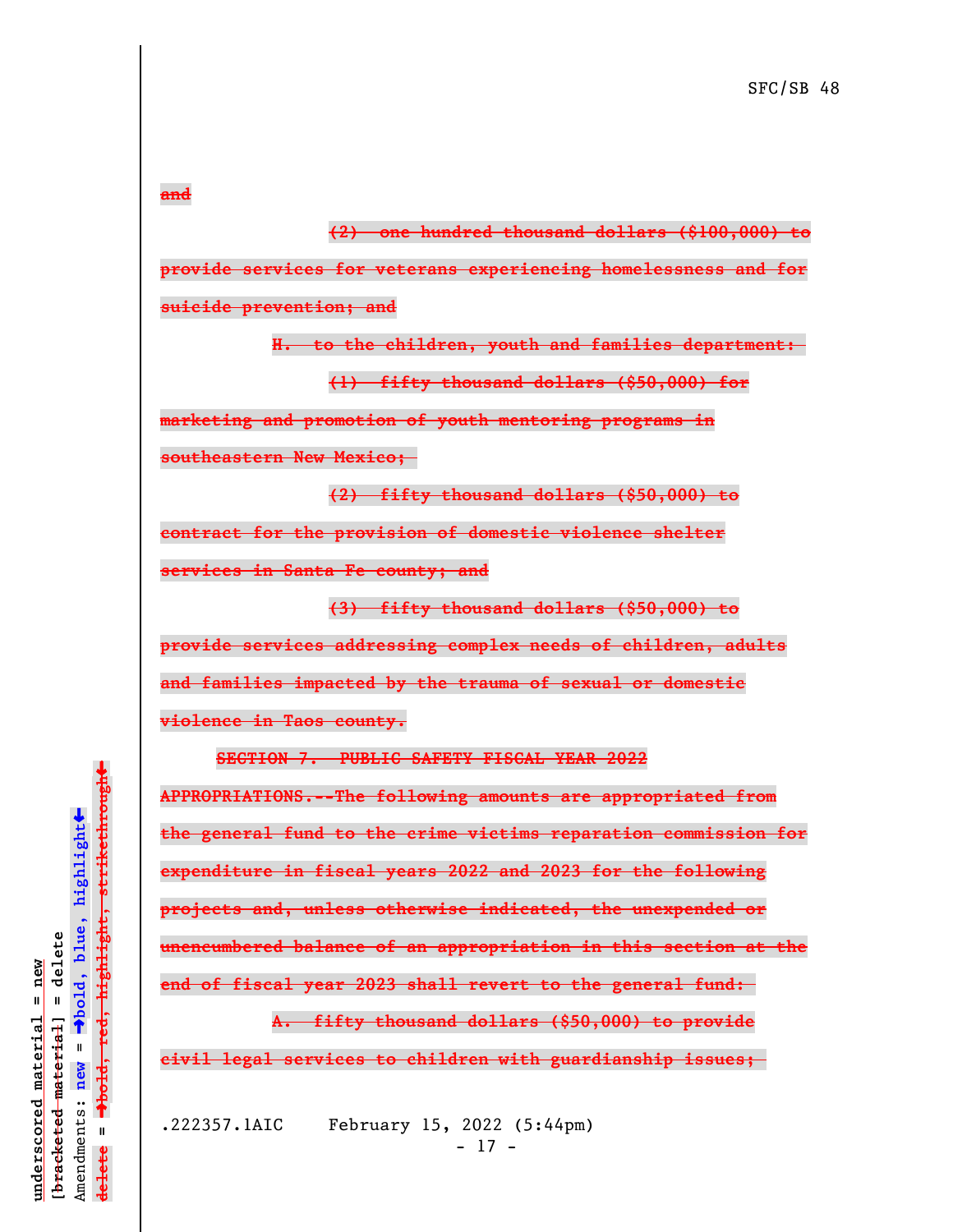**B. one hundred thousand dollars (\$100,000) to coordinate revisions to the Family Violence Protection Act and to provide services to victims of violent crime; and**

**C. fifty thousand dollars (\$50,000) to provide for sexual assault service providers.**

**SECTION 8. OTHER EDUCATION FISCAL YEAR 2022 APPROPRIATIONS.--The following amounts are appropriated from the general fund to the public education department for expenditure in fiscal years 2022 and 2023 for the following projects and, unless otherwise indicated, the unexpended or unencumbered balance of an appropriation in this section at the end of fiscal year 2023 shall revert to the general fund:** 

**A. fifty thousand dollars (\$50,000) for schoolbased inclusion programs to foster one-to-one friendships between students with and without intellectual and developmental disabilities;** 

**B. fifty thousand dollars (\$50,000) for the expansion of the statewide media literacy program;** 

**C. one hundred thousand dollars (\$100,000) to contract with a nonprofit youth development program dedicated to helping young people graduate from high school;** 

**D. fifty thousand dollars (\$50,000) to purchase a school activities bus for the Animas public school district; and**

**E. three hundred thousand dollars (\$300,000) for**

.222357.1AIC February 15, 2022 (5:44pm)

 $\ddag$ º**bold, red, highlight, strikethrough**  $\ddot{\bullet}$ º**bold, blue, highlight**  $b$ racketed material] = delete **[bracketed material] = delete** inderscored material = new **underscored material = new** Amendments: **new** =  $\bar{\mathbf{H}}$ Amendments: new  $\mathbf{u}$ **delete =** lelete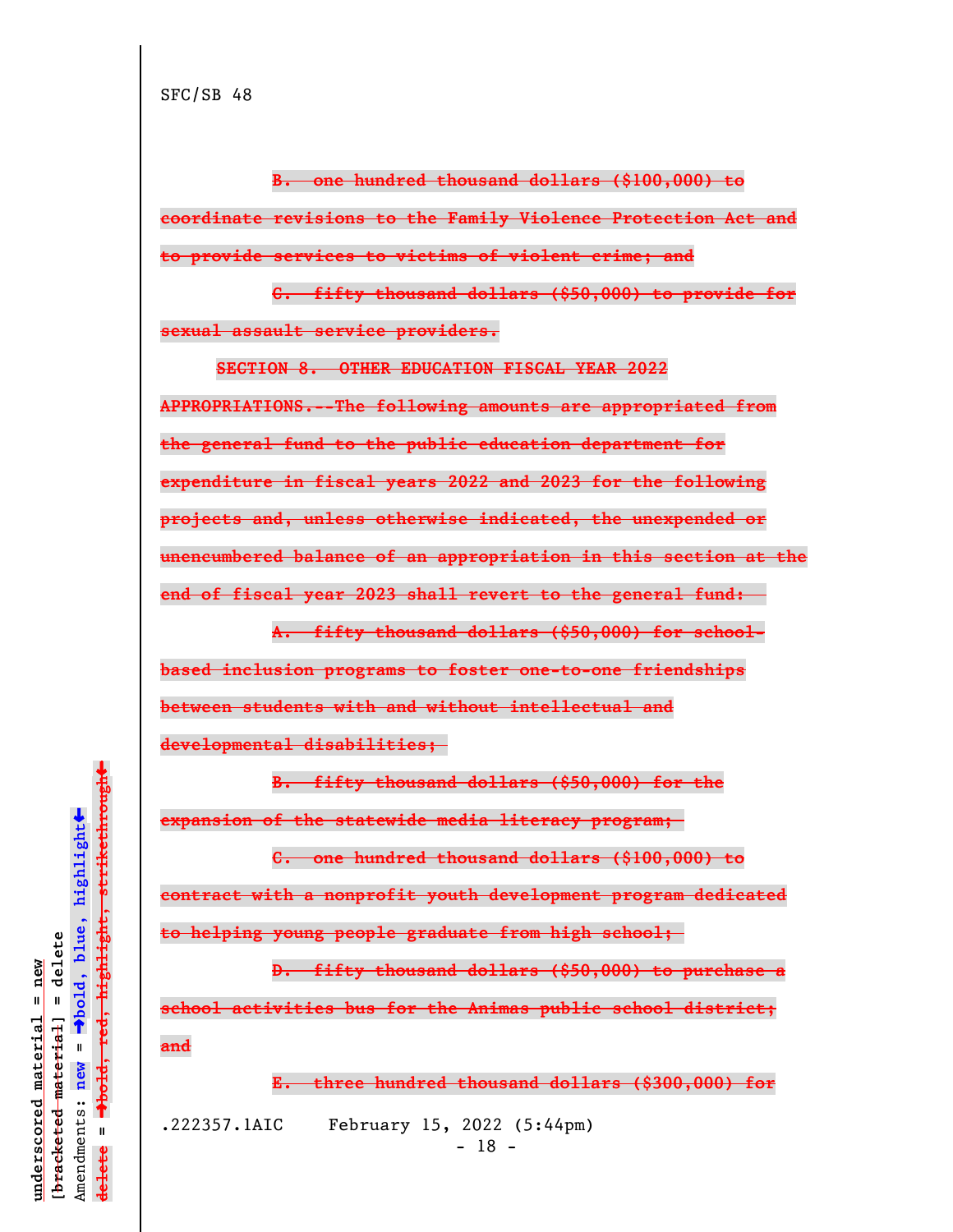**career technical education programs at the Rio Rancho public school district.** 

**SECTION 9. HIGHER EDUCATION FISCAL YEAR 2022 APPROPRIATIONS.--**

**A. The appropriations in this section are from the general fund for the following agencies for expenditure in fiscal years 2022 and 2023 for the purposes specified. Unless otherwise indicated, the unexpended or unencumbered balance of an appropriation in this section at the end of fiscal year 2023 shall revert to the general fund.** 

**B. To the higher education department, the**

**following amounts are appropriated for the following purposes: (1) fifty thousand dollars (\$50,000) to**

**contract with an accredited provider of adult basic education to award adult general education credentials using a pay-forcompletion model for reimbursement;** 

**contract for services related to adult literacy services and training;** 

**(2) fifty thousand dollars (\$50,000) to**

**(3) fifty thousand dollars (\$50,000) to support the statewide higher education food and housing insecurity survey to provide baseline data for students at public post-secondary educational institutions and tribal colleges;** 

.222357.1AIC February 15, 2022 (5:44pm)  $- 19 -$ 

 $\ddag$ º**bold, red, highlight, strikethrough**  $\ddot{\bullet}$ º**bold, blue, highlight**  $\frac{1}{2}$ bracketed material = delete **[bracketed material] = delete** inderscored material = new **underscored material = new** Amendments: **new** =  $\mathbf{u}$ Amendments: new  $\bar{\mathbf{H}}$ **delete =** lelete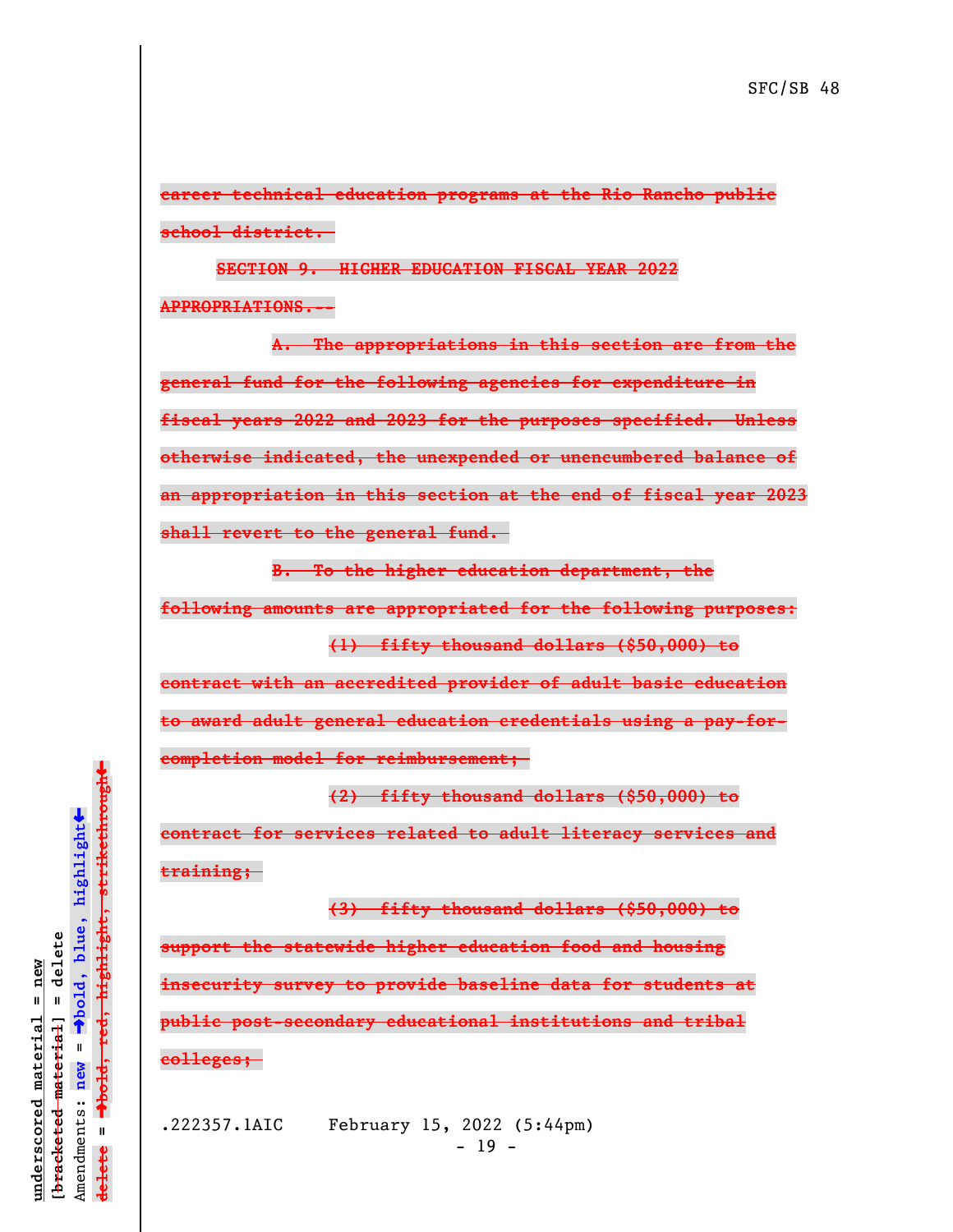**(4) fifty thousand dollars (\$50,000) to**

**enhance transaction capability for the public service law loan repayment program to recruit and train attorneys for the public defender department and district attorneys;** 

**(5) for Santa Fe community college:**

**(a) fifty thousand dollars (\$50,000) to**

**contract for the provision of effective project-based science,**

**technology, engineering and mathematics programs for students**

**twelve through eighteen years of age, with a focus on girls and**

**underrepresented minorities in northern New Mexico; and**

**(b) two hundred thousand dollars**

**(\$200,000) for the first born home visiting training and**

**technical assistance model program;** 

**(6) for central New Mexico community college:**

**(a) fifty thousand dollars (\$50,000) to**

**provide science, technology, engineering, art and mathematics**

**education outreach for young children and educators at a**

**science center and children's museum in Albuquerque; and**

**(b) fifty thousand dollars (\$50,000) for**

**a landscape assessment; and**

**(7) one hundred thousand dollars (\$100,000)**

**for New Mexico junior college to purchase and install portable teaching laboratories for welding.**

**C. To the board of regents of the university of New Mexico, the following amounts are appropriated for the**

.222357.1AIC February 15, 2022 (5:44pm)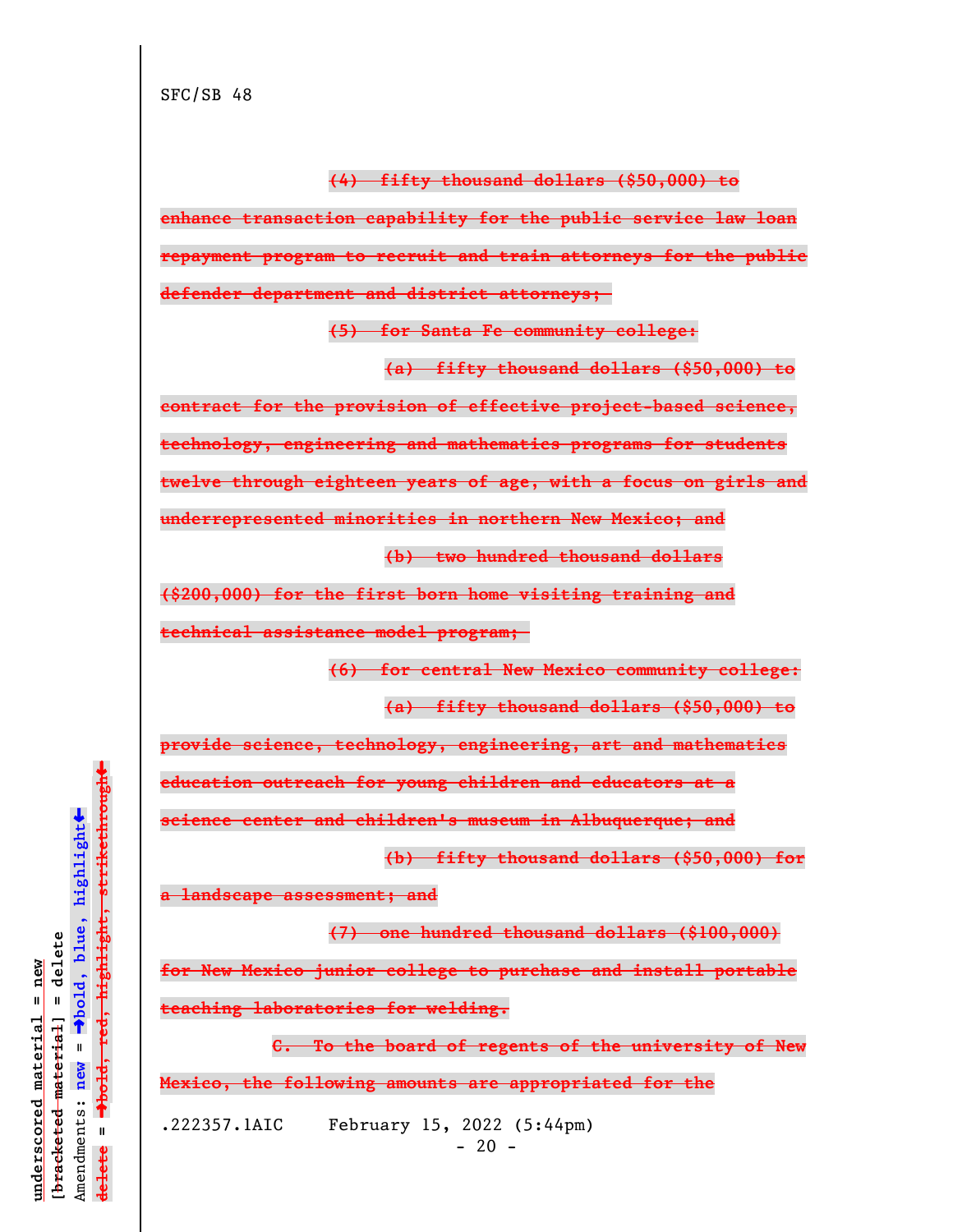## **following purposes:**

**(1) fifty thousand dollars (\$50,000) for the bureau of business and economic research to evaluate the fiscal impact on state and local governments of the proposed Santolina development in Bernalillo county;** 

**(2) fifty thousand dollars (\$50,000) for the**

**community internship program of Chicana and Chicano studies; (3) one hundred thousand dollars (\$100,000)**

**for the graduate and professional student association, health**

**science student grant account to support health science student**

**expenses to serve clinical rotations in rural New Mexico;** 

**(4) ninety thousand dollars (\$90,000) for**

**media upgrades at the school of law;** 

**(5) three hundred thousand dollars (\$300,000)**

**to provide professional assistance devoted to the mental health**

**and physical well-being of student athletes; and**

**(6) one hundred fifty thousand dollars**

**(\$150,000) for the student mentoring program to provide government training for high school students and minority student services.**

**D. To the board of regents of New Mexico state university, the following amounts are appropriated for the following purposes:** 

**(1) fifty thousand dollars (\$50,000) to**

.222357.1AIC February 15, 2022 (5:44pm) - 21 -

º**bold, red, highlight, strikethrough**  $\ddot{\bullet}$ º**bold, blue, highlight**  $b$ racketed material] = delete **[bracketed material] = delete** inderscored material = new **underscored material = new** Amendments: **new** =  $\mathbf{I}$ Amendments: new  $\mathbf{I}$ **delete =** lelete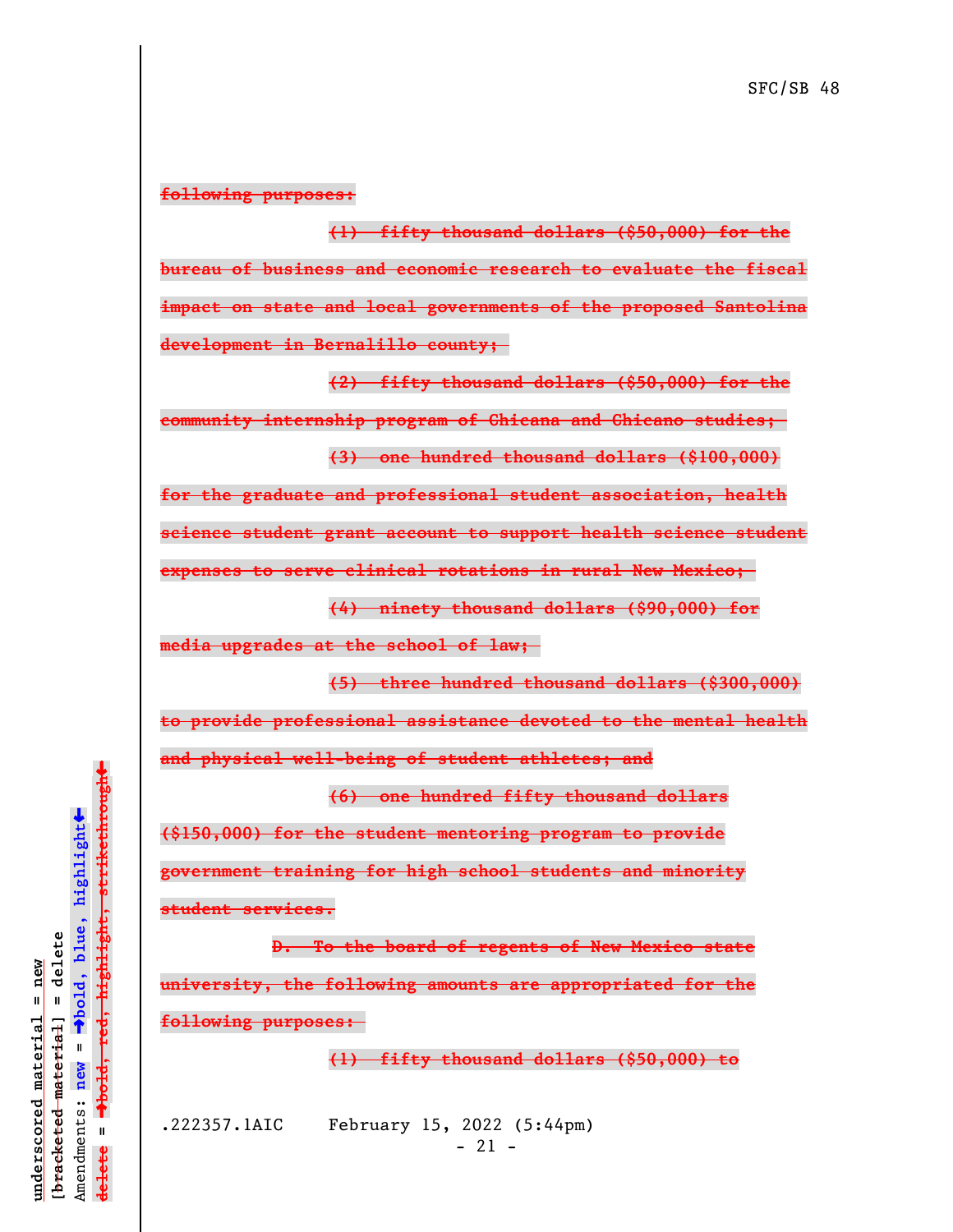**purchase a pickup truck for the animal and range sciences department to haul livestock to and from the main campus to the college ranch;** 

**(2) one hundred thousand dollars (\$100,000) for the campus safety prevention through environmental design campus safety improvements;** 

**(3) fifty thousand dollars (\$50,000) to**

**provide professional assistance devoted to the mental health**

**and physical well-being of student athletes;** 

**(4) three hundred fifty thousand dollars**

**(\$350,000) for the Anna, age eight institute;** 

**(5) two hundred fifty thousand dollars**

**(\$250,000) to purchase and install equipment for the**

**agricultural science center at Farmington;** 

**(6) for the New Mexico department of**

**agriculture:** 

**(a) fifty thousand dollars (\$50,000) to**

**plan and implement a statewide New Mexico agriculture marketing campaign;** 

**(b) fifty thousand dollars (\$50,000) for**

**statewide youth agricultural education programs; and**

**(c) one hundred thousand dollars**

**(\$100,000) to purchase equipment for the western Mora soil and**

**water conservation district; and** 

**(7) two hundred fifty thousand dollars**

.222357.1AIC February 15, 2022 (5:44pm)

 $- 22 -$ 

 $\ddag$ º**bold, red, highlight, strikethrough**  $\ddot{\bullet}$ º**bold, blue, highlight**  $b$ racketed material] = delete **[bracketed material] = delete** inderscored material = new **underscored material = new** Amendments: **new** =  $\bar{\mathbf{H}}$ Amendments: new  $\mathbf{I}$ **delete =** lelete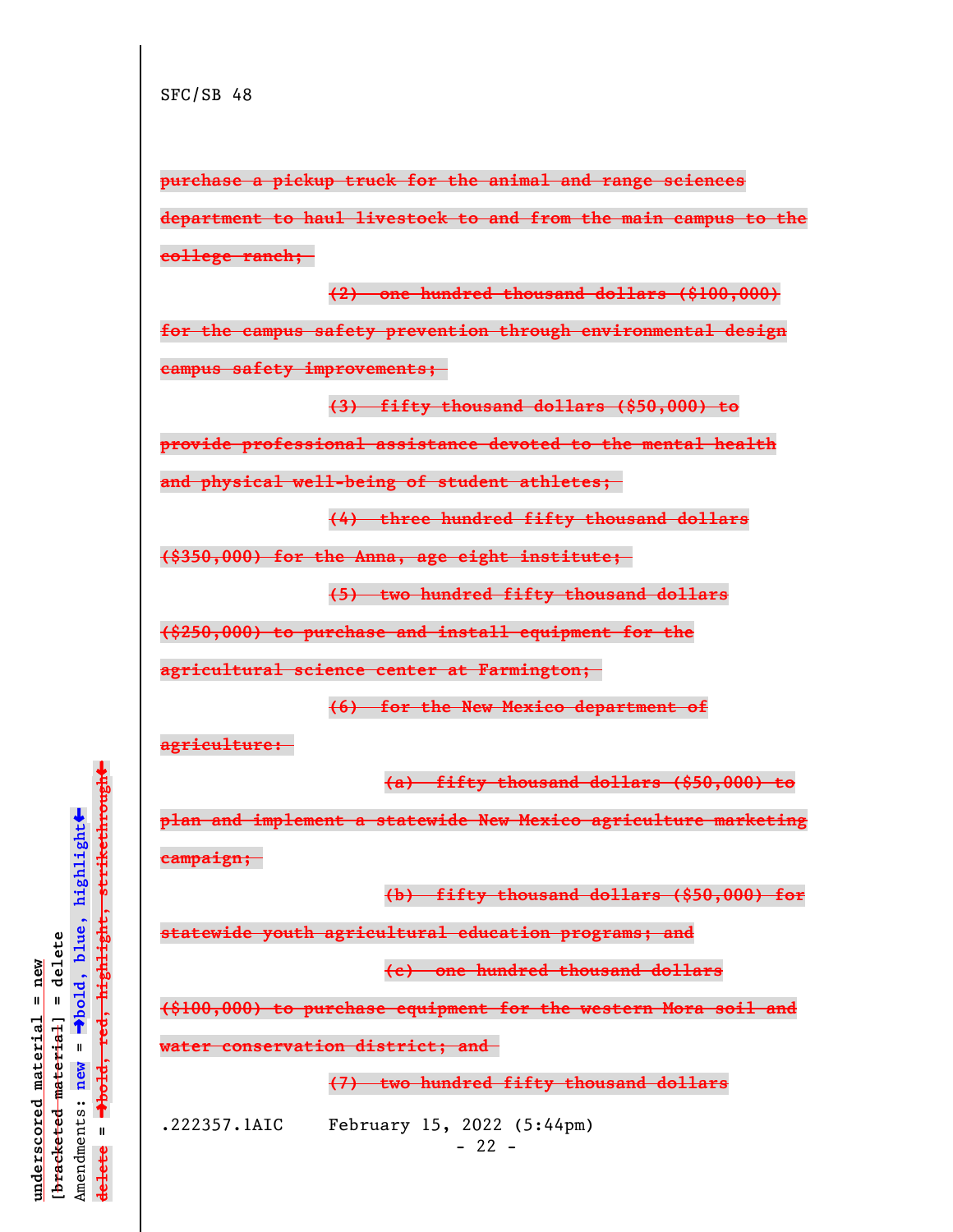**(\$250,000) for the agriculture experiment station to purchase and install weather stations throughout the state.**

**E. To the board of regents of New Mexico highlands university, one hundred thousand dollars (\$100,000) is**

**appropriated to provide academic support for student athletes.**

**F. To the board of regents of western New Mexico university, fifty thousand dollars (\$50,000) is appropriated for the indigenous student program.**

**G. To the board of regents of eastern New Mexico university, fifty thousand dollars (\$50,000) is appropriated for the Ruidoso branch campus for the workforce development program.**

**H. To the board of regents of northern New Mexico state school, fifty thousand dollars (\$50,000) is appropriated to create a four-acre small demonstration farm using traditional, sustainable and regenerative agricultural principles and values, the college's acequia program and modernized farming techniques.**

**SECTION 10. LEGISLATIVE FISCAL YEAR 2023 APPROPRIATION.-- Four hundred thousand dollars (\$400,000) is appropriated from the general fund to the legislative finance committee for expenditure in fiscal year 2023 to contract with a consultant to assess improvement of New Mexico's procurement of health benefits to assure fairness, health improvement and cost**

.222357.1AIC February 15, 2022 (5:44pm)  $- 23 -$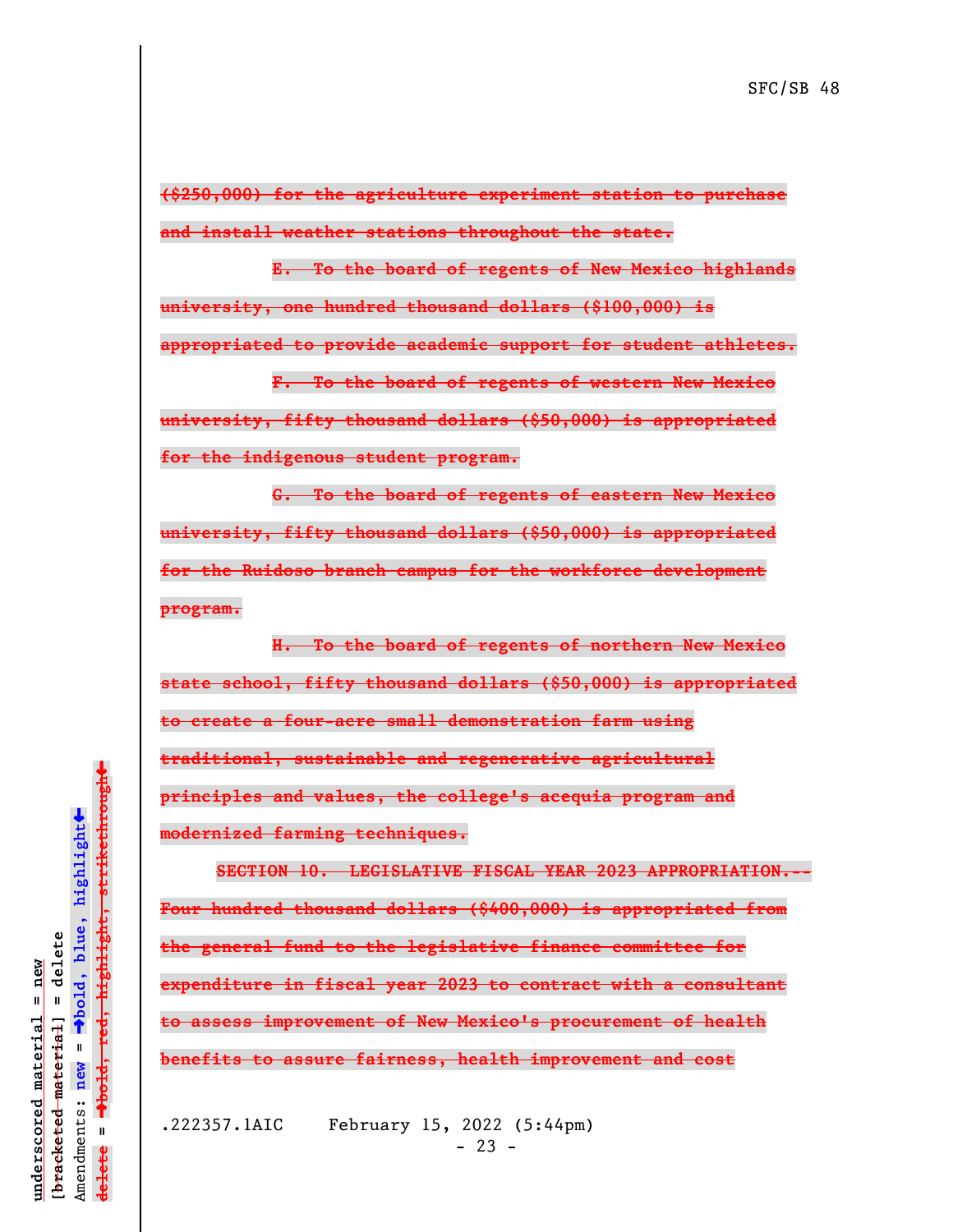**effectiveness. Any unexpended or unencumbered balance remaining at the end of fiscal year 2023 shall revert to the general fund.**

**SECTION 11. JUDICIAL FISCAL YEAR 2023 APPROPRIATIONS.-- The appropriations in this section are from the general fund for the following agencies for expenditure in fiscal year 2023 for the purposes specified and, unless otherwise specified, any unexpended or unencumbered balance remaining at the end of fiscal year 2023 shall revert to the general fund:**

**A. to the court of appeals, one hundred fifty thousand dollars (\$150,000) to improve and enhance the timely processing of judicial appeals;** 

**B. to the supreme court, one hundred fifty thousand dollars (\$150,000) to purchase equipment for remote trials and to employ information technology staff;**

**C. to the administrative office of the courts:**

**(1) fifty thousand dollars (\$50,000) to create an office of family representation and advocacy, contingent on the enactment of Senate Bill 31, House Bill 46 or similar legislation of the second session of the fifty-fifth legislature;**

**(2) one hundred thousand dollars (\$100,000) for statewide off-site jury hearings; and**

**(3) one hundred thousand dollars (\$100,000) to**

**expand the New Mexico state bar's volunteer attorney pool to**

.222357.1AIC February 15, 2022 (5:44pm)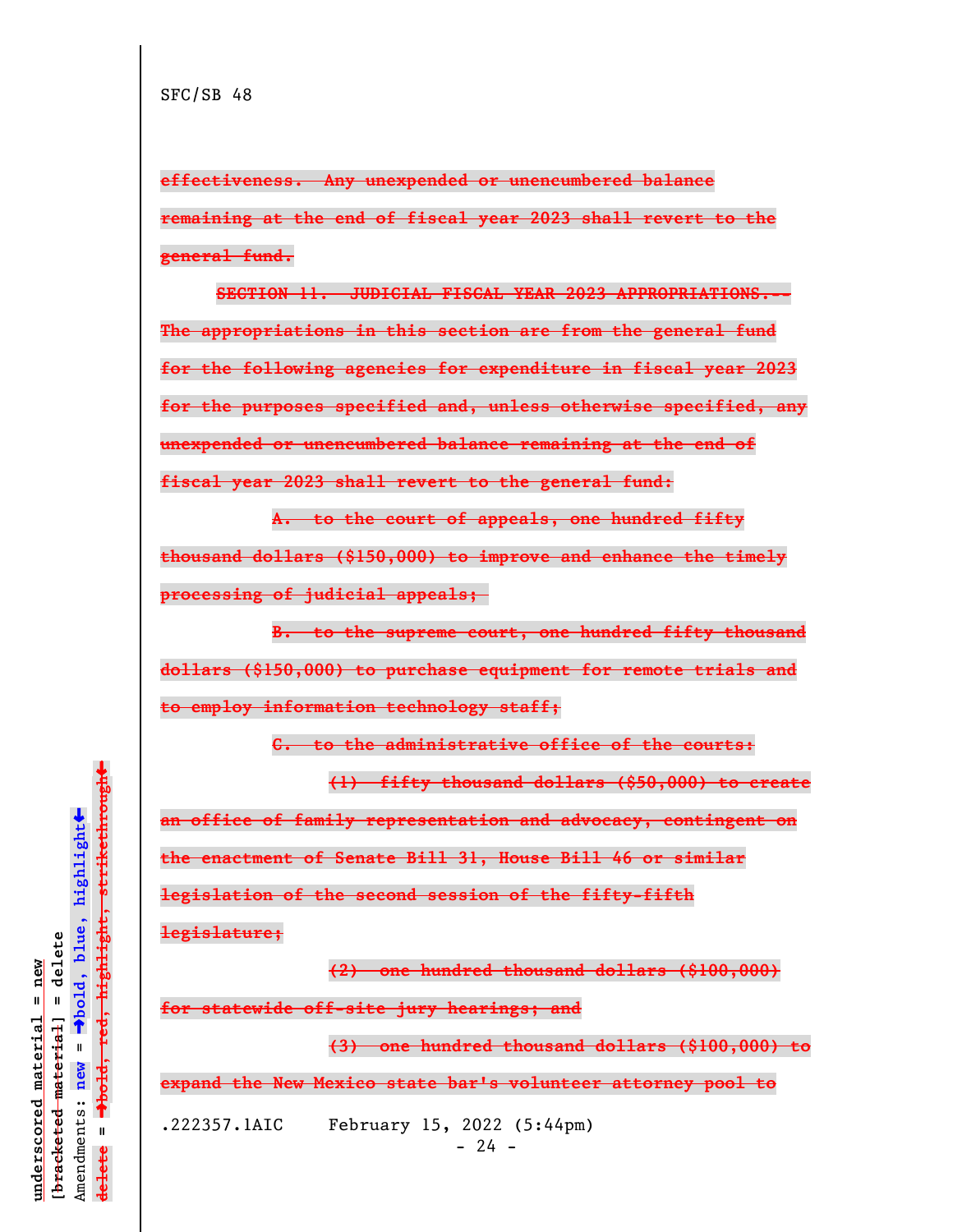**provide legal assistance to low- and moderate-income persons;**

**D. to the fifth judicial district attorney:**

**(1) seventy-five thousand dollars (\$75,000) to**

**provide advocacy for child victims of abuse and neglect and to**

**provide supervised visitation services;**

**(2) fifty thousand dollars (\$50,000) to**

**contract for transitional housing for victims of domestic violence; and**

**(3) one hundred twenty-five thousand dollars**

**(\$125,000) to contract for rape crisis services; and**

**E. to the district attorney of the eleventh**

**judicial district, division 1, one hundred twenty-five thousand**

**dollars (\$125,000) for salary and benefits for a full-time**

**attorney.**

**SECTION 12. GENERAL CONTROL FISCAL YEAR 2023 APPROPRIATIONS.--**

**A. The appropriations in this section are from the general fund for the following agencies for expenditure in fiscal year 2023 for the purposes specified. Unless otherwise indicated, the unexpended or unencumbered balance of an appropriation in this section at the end of fiscal year 2023 shall revert to the general fund.**

**B. To the acequia and community ditch fund, fifty thousand dollars (\$50,000) is appropriated for the New Mexico**

.222357.1AIC February 15, 2022 (5:44pm)  $- 25 -$ 

º**bold, red, highlight, strikethrough**  $\ddot{\bullet}$ º**bold, blue, highlight**  $\frac{1}{2}$ bracketed material = delete **[bracketed material] = delete** inderscored material = new **underscored material = new** Amendments: **new** =  $\bar{\mathbf{H}}$ Amendments: new  $\mathbf{I}$ **delete =** lelete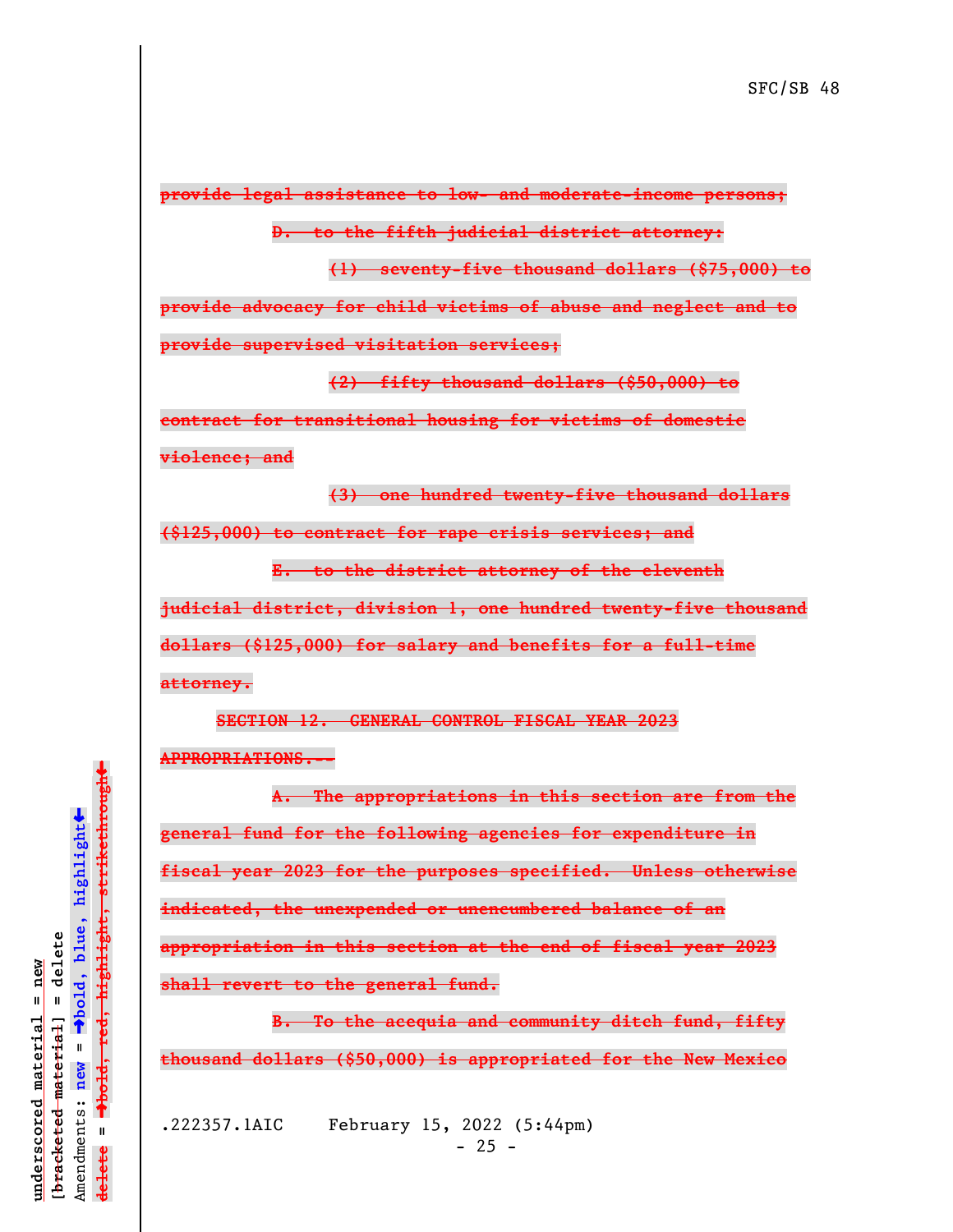**department of agriculture to carry out the purposes of the Acequia and Community Ditch Fund Act.**

**C. To the land grant council, fifty thousand**

**dollars (\$50,000) is appropriated to provide youth development program services to land grants-mercedes.**

**D. To the office of the attorney general, one hundred fifty thousand dollars (\$150,000) is appropriated for salary and benefits for a missing indigenous persons specialist, contingent on the enactment of Senate Bill 12 or similar legislation of the second session of the fifty-fifth legislature.**

**E. To the department of finance and administration, the following amounts are appropriated for the following purposes:** 

**(1) one hundred thousand dollars (\$100,000)**

**for the acequia and community ditch education program;** 

**(2) fifty thousand dollars (\$50,000) to**

**coordinate language access in state government; and**

**(3) one hundred fifty thousand dollars**

**(\$150,000) to contract with a provider to use the project ECHO**

**model of virtual training and telementoring to train and**

**support attorneys and lay advocates in providing free civil**

**legal services.** 

**F. To the local government division of the**

**department of finance and administration, the following amounts**

.222357.1AIC February 15, 2022 (5:44pm)

 $- 26 -$ 

 $\ddag$ º**bold, red, highlight, strikethrough**  $\ddot{\bullet}$ º**bold, blue, highlight**  $b$ racketed material] = delete **[bracketed material] = delete** inderscored material = new **underscored material = new** Amendments: **new** =  $\bar{\mathbf{H}}$ Amendments: new  $\mathbf{I}$ **delete =** lelete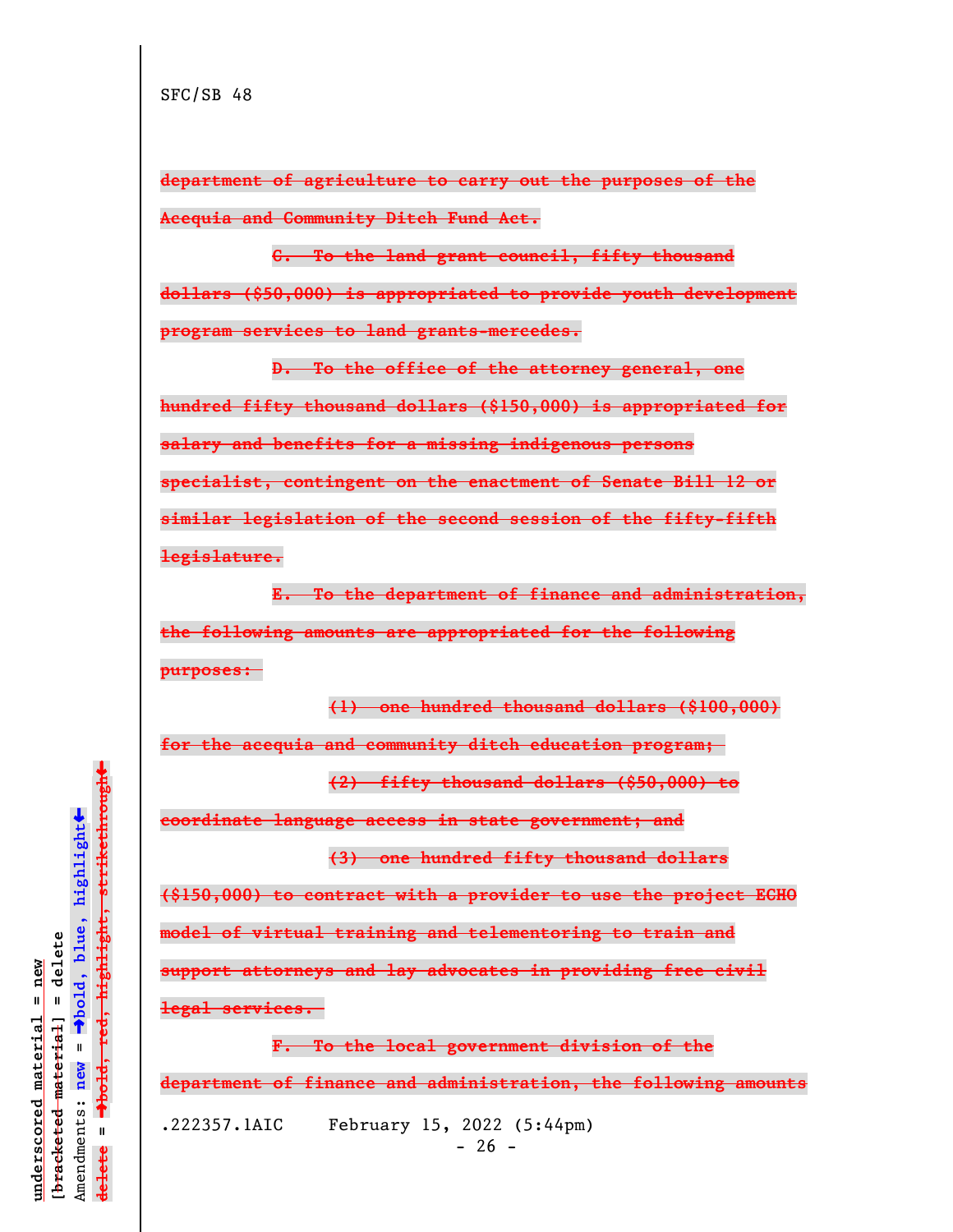**are appropriated for the following purposes:** 

**(1) one hundred thousand dollars (\$100,000) for the north central New Mexico economic development district to hire staff and consultants to provide grant research, grant writing and technical assistance for communities within the district;** 

**(2) in Bernalillo county, fifty thousand dollars (\$50,000) for the Albuquerque department of arts and culture to support coronavirus disease 2019 economic recovery in the culture sector;** 

**(3) in Dona Ana county, fifty thousand dollars (\$50,000) to contract with a community organization to provide permanent supportive housing to the homeless with disabilities and their families in Las Cruces;** 

**(4) in Grant county, fifty thousand dollars (\$50,000) for a multi-stage bicycle race in Silver City and the surrounding area to promote outdoor recreation and tourism; and (5) in San Juan county, two hundred twenty-**

**five thousand dollars (\$225,000) for an unarmed de-escalation**

**medical community risk reduction response unit in Farmington.**

**G. To the state personnel office, fifty thousand dollars (\$50,000) is appropriated to employ a diversity officer, contingent on the enactment of Senate Bill 163, House Bill 126 or similar legislation of the second session of the**

.222357.1AIC February 15, 2022 (5:44pm) - 27 -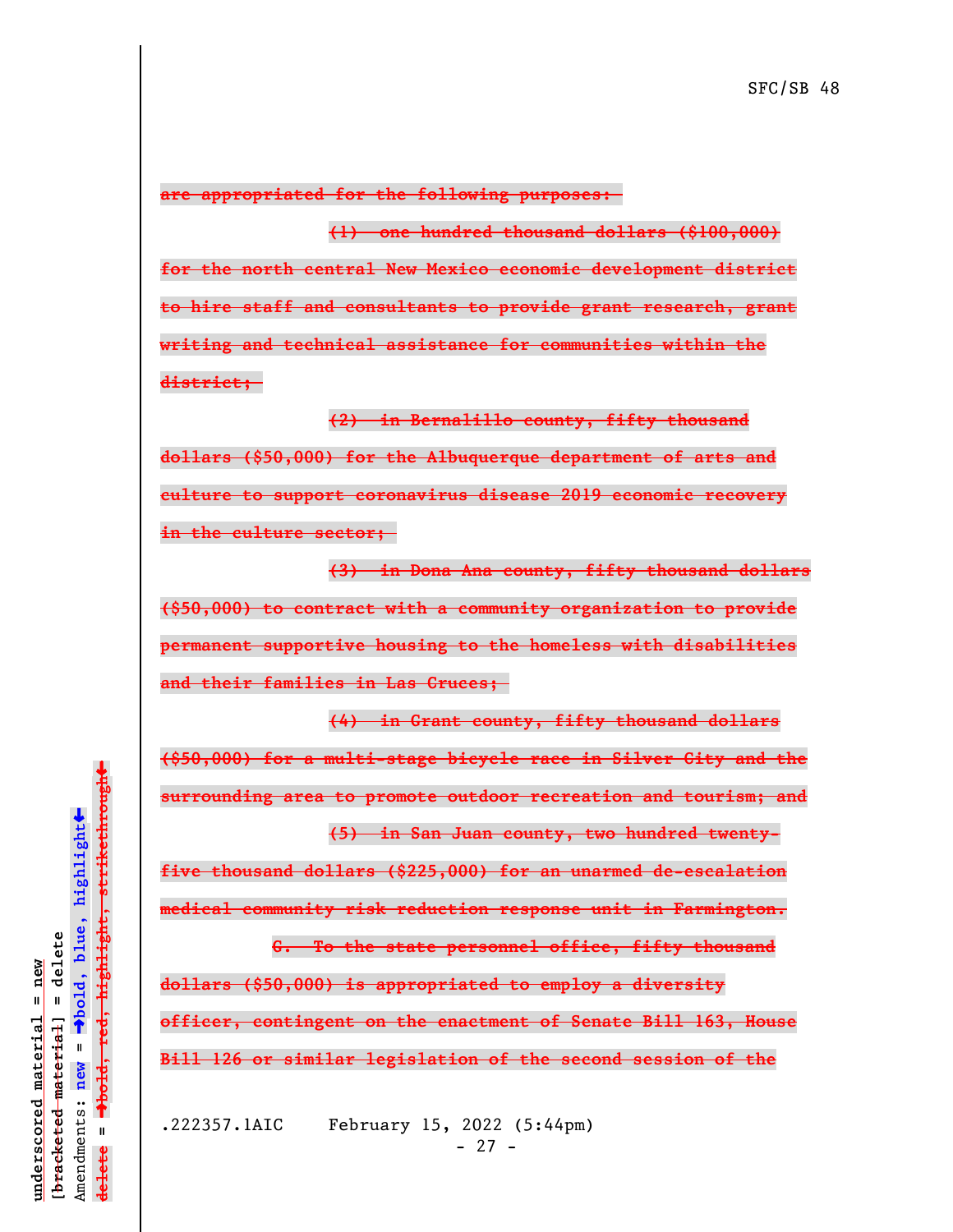## **fifty-fifth legislature.**

**H. To the secretary of state, three hundred thousand dollars (\$300,000) is appropriated for hardware, software, licensing fees and contractual services for election security programs.**

**SECTION 13. COMMERCE AND INDUSTRY FISCAL YEAR 2023 APPROPRIATIONS.--The appropriations in this section are from the general fund for the following agencies for expenditure in fiscal year 2023 for the purposes specified and, unless otherwise indicated, the unexpended or unencumbered balance of an appropriation in this section at the end of fiscal year 2023 shall revert to the general fund:** 

**A. to the economic development department, one hundred thousand dollars (\$100,000) to the New Mexico outdoor recreation division to plan the Rio Grande trail in coordination with the Rio Grande trail commission;**

**B. to the office of superintendent of insurance, fifty thousand dollars (\$50,000) to hire staff, seek technical assistance and contract with consultants to conduct research and design a system of guaranteed comprehensive health coverage for most New Mexicans;** 

**C. to the regulation and licensing department, one hundred thousand dollars (\$100,000) for the construction industries division to hire additional inspectors; and**

**D. to the tourism department, two hundred fifty**

.222357.1AIC February 15, 2022 (5:44pm) - 28 -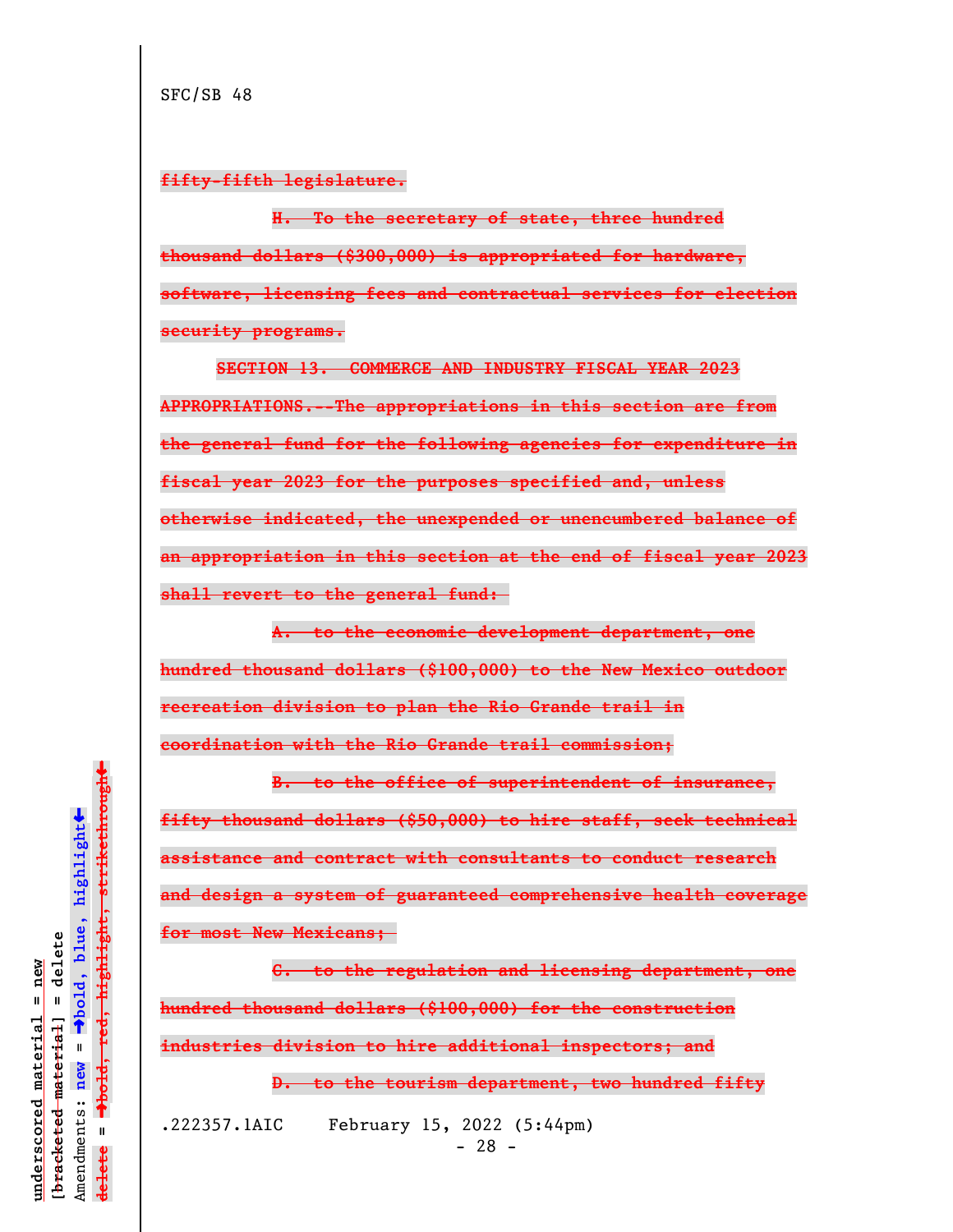**thousand dollars (\$250,000) to contract for services for athletic competitions for people with disabilities.** 

**SECTION 14. AGRICULTURE, ENERGY AND NATURAL RESOURCES FISCAL YEAR 2023 APPROPRIATIONS.--The appropriations in this section are from the general fund for the following agencies for expenditure in fiscal year 2023 for the purposes specified and, unless otherwise indicated, the unexpended or unencumbered balance of an appropriation in this section at the end of fiscal year 2023 shall revert to the general fund:** 

**A. to the cultural affairs department:**

**(1) for the museum of space history division,**

**two hundred fifty thousand dollars (\$250,000) for exhibits, programs and personnel;** 

**(2) fifty thousand dollars (\$50,000) to provide music education, concerts and symphony performances for school children in Chaves county; and**

**(3) fifty thousand dollars (\$50,000) to fund a performing arts program using a performing arts venue to extend outreach to youth in school groups in Santa Fe in Santa Fe county;**

**B. to the energy, minerals and natural resources department:**

**(1) one hundred twenty-five thousand dollars (\$125,000) to increase the program leadership and support**

.222357.1AIC February 15, 2022 (5:44pm)  $- 29 -$ 

 $\ddag$ º**bold, red, highlight, strikethrough**  $\ddot{\bullet}$ º**bold, blue, highlight**  $\frac{1}{2}$ bracketed material = delete **[bracketed material] = delete** inderscored material = new **underscored material = new** Amendments: **new** =  $\bar{\mathbf{u}}$ Amendments: new  $\mathbf{I}$ **delete =** lelete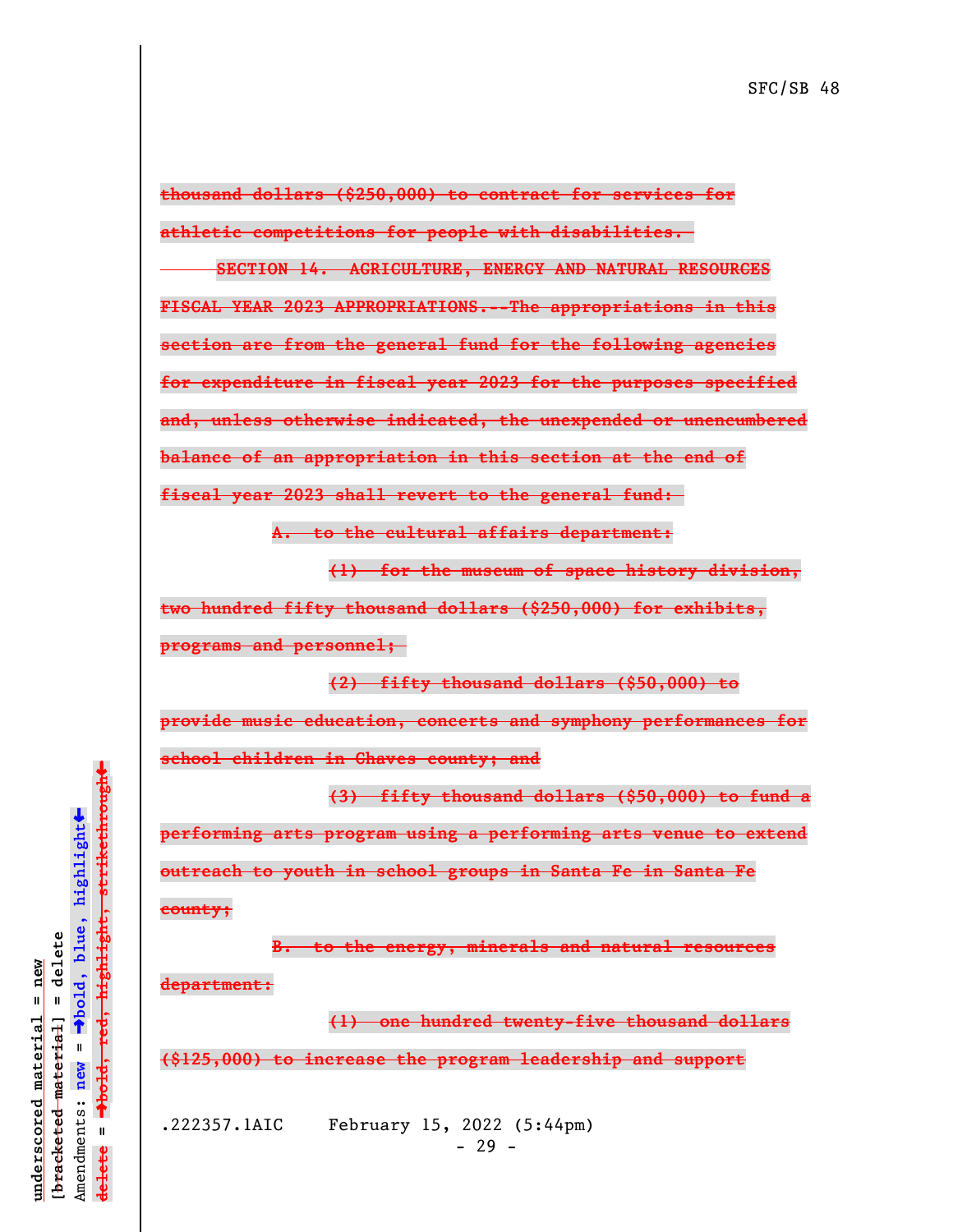**program of the department;** 

**(2) one hundred thousand dollars (\$100,000) for planning, administration and oversight of uranium mine remediation and cleanup; and**

**(3) one hundred thousand dollars (\$100,000) to the oil conservation division for methane waste prevention, enforcement and compliance;** 

**C. to the office of the state engineer:**

**(1) two hundred fifty thousand dollars (\$250,000) for salary and benefits for a full-time employee and operational expenses of the water resource allocation program; (2) one hundred thousand dollars (\$100,000) to implement the Water Data Act; and**

**(3) one hundred fifty thousand dollars (\$150,000) to develop and implement a watershed management plan and community engagement for the Rio Santa Cruz basin in the Santa Cruz irrigation district; and**

**D. to the New Mexico livestock board, three hundred thousand dollars (\$300,000) for the horse shelter rescue fund.**

**SECTION 15. HEALTH, HOSPITALS AND HUMAN SERVICES FISCAL YEAR 2023 APPROPRIATIONS.--The appropriations in this section are from the general fund for the following agencies for expenditure in fiscal year 2023 for the purposes specified and, unless otherwise indicated, the unexpended or unencumbered balance of an appropriation in this section at the end of** .222357.1AIC February 15, 2022 (5:44pm)

º**bold, red, highlight, strikethrough**  $\ddot{\bullet}$ º**bold, blue, highlight**  $b$ racketed material] = delete **[bracketed material] = delete** inderscored material = new **underscored material = new** Amendments: **new** =  $\bar{\mathbf{H}}$ Amendments: new  $\mathbf{u}$ **delete =** lelete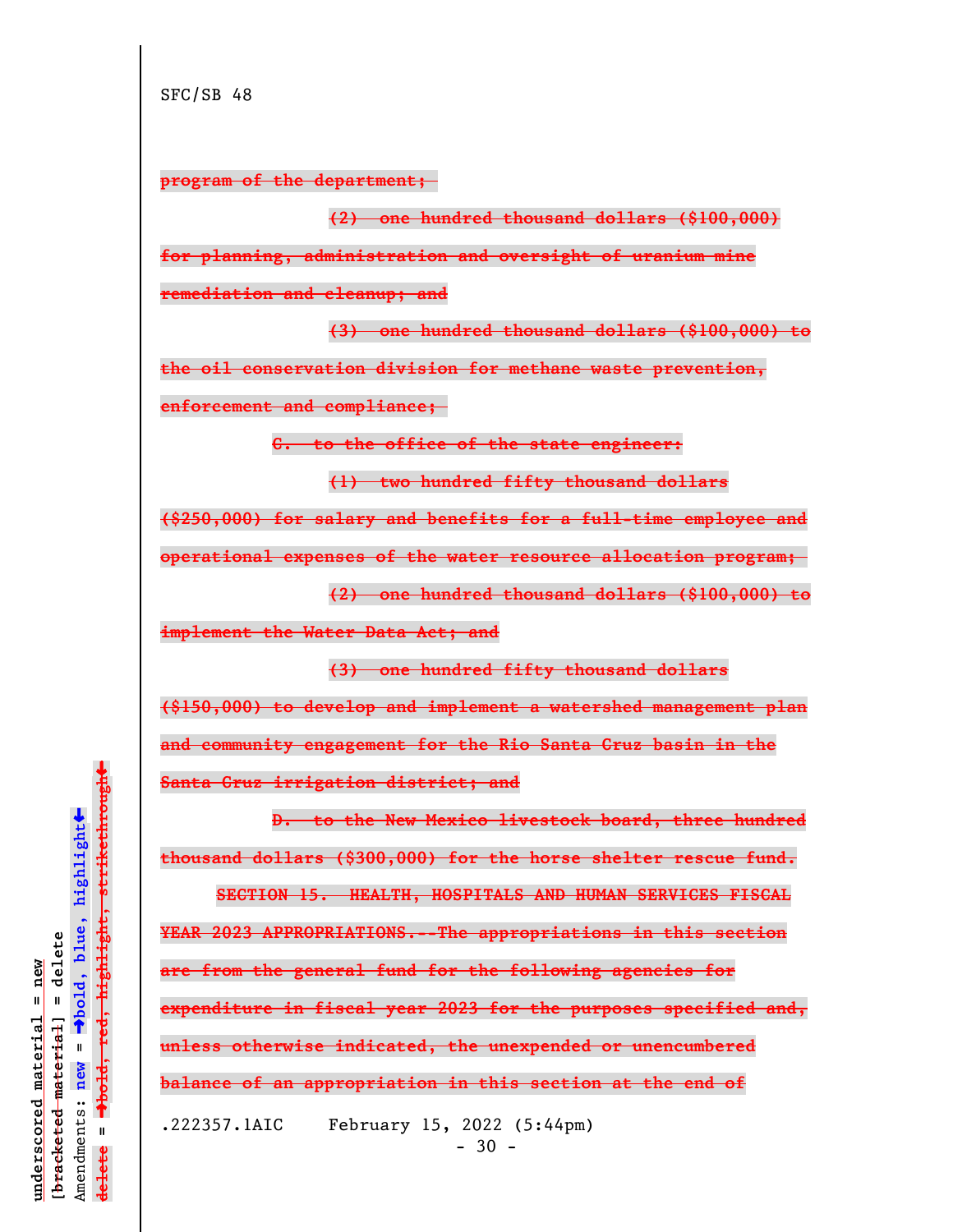**fiscal year 2023 shall revert to the general fund:**

**A. to the office on African American affairs, fifty**

**thousand dollars (\$50,000) to fund the cornerstones of**

**entrepreneurship program;**

**B. to the commission for deaf and hard-of-hearing persons, one hundred thousand dollars (\$100,000) to contract for support services for deaf and deaf-blind clients;** 

**C. to the Indian affairs department:**

**(1) one hundred fifty thousand dollars**

**(\$150,000) for salary and benefits for a specialist and data analyst;** 

**(2) one hundred thousand dollars (\$100,000)**

**for grants to support special projects;** 

**(3) fifty thousand dollars (\$50,000) to**

**support initiatives of the indigenous youth council; and**

**(4) fifty thousand dollars (\$50,000) to**

**support the missing and murdered indigenous women initiative;**

**D. to the aging and long-term services department:** 

**(1) fifty thousand dollars (\$50,000) to**

**provide New-Mexico-grown produce for senior center meals**

**programs;** 

**(2) two hundred fifty thousand dollars**

**(\$250,000) for senior center programs and improvements;** 

**(3) fifty thousand dollars (\$50,000) to**

.222357.1AIC February 15, 2022 (5:44pm) - 31 -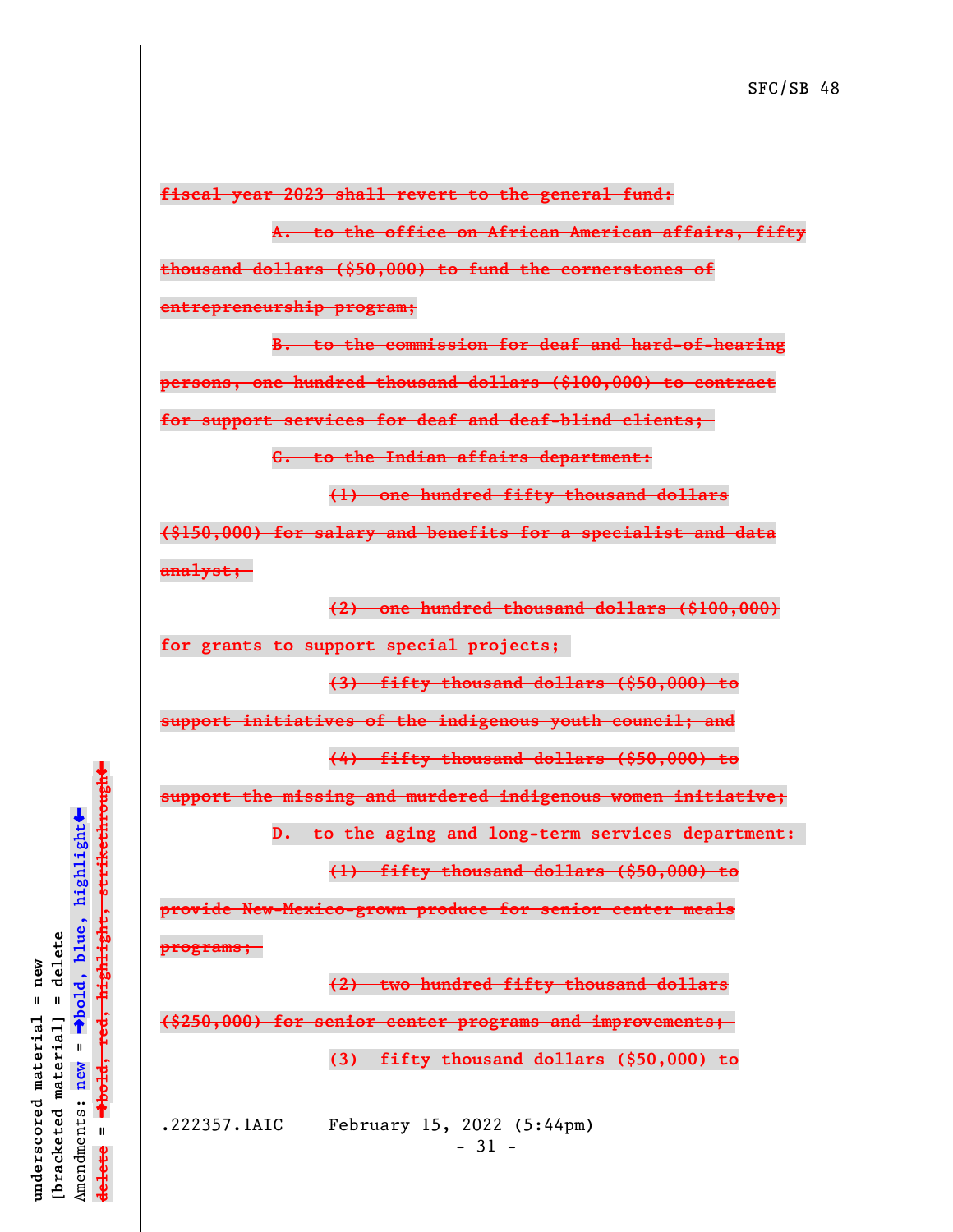**provide meals to senior citizens at the Joy senior centers in Chaves county; and**

**(4) fifty thousand dollars (\$50,000) for operational expenses of senior citizen centers in San Juan county;**

**E. to the human services department, one hundred thousand dollars (\$100,000) for a homeless shelter and supportive housing program in Santa Fe in Santa Fe county; F. to the department of health:** 

**(1) fifty thousand dollars (\$50,000) for the**

**public health division to contract to provide youth and teen mental health education and awareness, suicide prevention classes and professional development training for adults working with youth and teens, including rural and frontier areas that lack access to mental health education and training programs;** 

**(2) one hundred thousand dollars (\$100,000) for the family success laboratory initiative to address poverty in the state that uses integrated administrative data for research and analysis;** 

**(3) fifty thousand dollars (\$50,000) to match federal funds to expand the senior farmers' market nutrition program to provide vouchers for purchasing New-Mexico-grown fruits and vegetables to additional eligible low-income seniors;** 

.222357.1AIC February 15, 2022 (5:44pm)  $-32 -$ 

 $\ddag$ º**bold, red, highlight, strikethrough**  $\ddot{\bullet}$ º**bold, blue, highlight**  $b$ racketed material] = delete **[bracketed material] = delete** inderscored material = new **underscored material = new** Amendments: **new** =  $\bar{\mathbf{H}}$ Amendments: new  $\mathbf{u}$ **delete =** lelete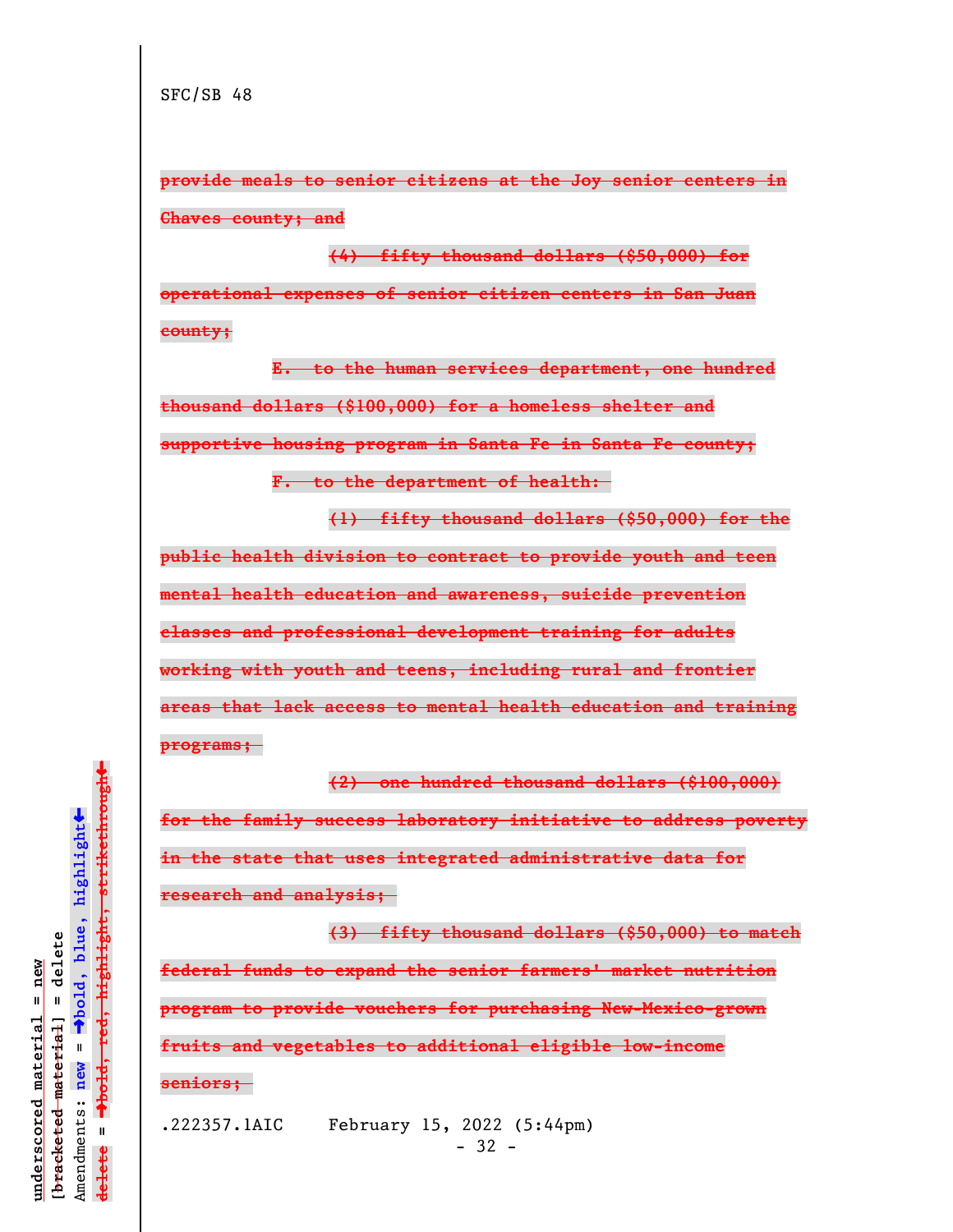**contract for a program that provides youth development to reduce risk factors and promote resiliency through programming for youth who are being trained in leadership development, media production, narrative strategy, civic engagement and early childhood development;** 

**(5) fifty thousand dollars (\$50,000) to the office of school and adolescent health for the generation justice program that provides youth development in leadership skills and media production;**

**(6) fifty thousand dollars (\$50,000) for**

**county and tribal health councils;** 

**(7) two hundred thousand dollars (\$200,000) for a statewide dance program for low-income, at-risk students in public schools;** 

**(8) fifty thousand dollars (\$50,000) to**

**provide suicide prevention and counseling services in Chaves county; and**

**(9) fifty thousand dollars (\$50,000) to fund**

**the Grant county community health council;**

**G. to the department of environment, one hundred**

**fifty thousand dollars (\$150,000) for planning, administration**

**and oversight of uranium mine remediation and cleanup; and**

**H. to the children, youth and families department:** 

.222357.1AIC February 15, 2022 (5:44pm)  $-33 -$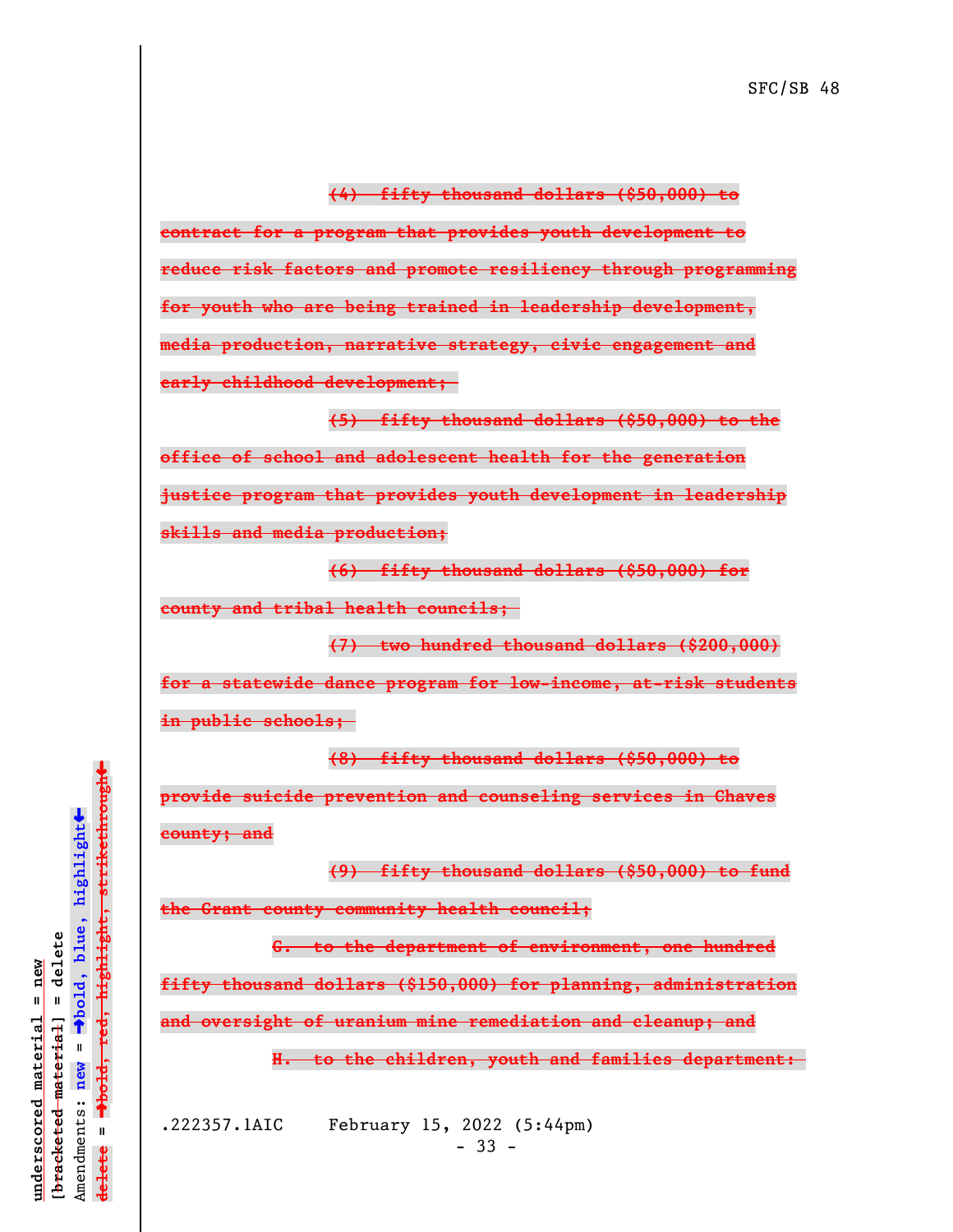**(1) two hundred thousand dollars (\$200,000)**

**for domestic violence programs to expand coordinated community response systems;** 

**(2) one hundred thousand dollars (\$100,000) to**

**provide culturally and linguistically specific behavioral**

**health and social services to immigrant and refugee families;** 

**(3) one hundred thousand dollars (\$100,000) to**

**provide peer support and referrals to families with children in**

**need of behavioral health services;**

**(4) fifty thousand dollars (\$50,000) to**

**provide education, recreation and counseling services to**

**underserved youth in Chaves county;** 

**(5) one hundred fifty thousand dollars**

**(\$150,000) to provide domestic violence services in Otero**

**county; and** 

**(6) fifty thousand dollars (\$50,000) to provide domestic violence shelter services in Santa Fe in Santa**

**Fe county.** 

**SECTION 16. PUBLIC SAFETY FISCAL YEAR 2023 APPROPRIATIONS.--The following amounts are appropriated to the crime victims reparation commission for expenditure in fiscal year 2023 for the purposes specified and, unless otherwise indicated, the unexpended or unencumbered balance of an appropriation in this section at the end of fiscal year 2023 shall revert to the general fund:**

.222357.1AIC February 15, 2022 (5:44pm)

 $\ddag$ º**bold, red, highlight, strikethrough**  $\ddot{\bullet}$ º**bold, blue, highlight**  $b$ racketed material] = delete **[bracketed material] = delete** inderscored material = new **underscored material = new** Amendments: **new** =  $\bar{\mathbf{H}}$ Amendments: new  $\mathbf{u}$ **delete =** lelete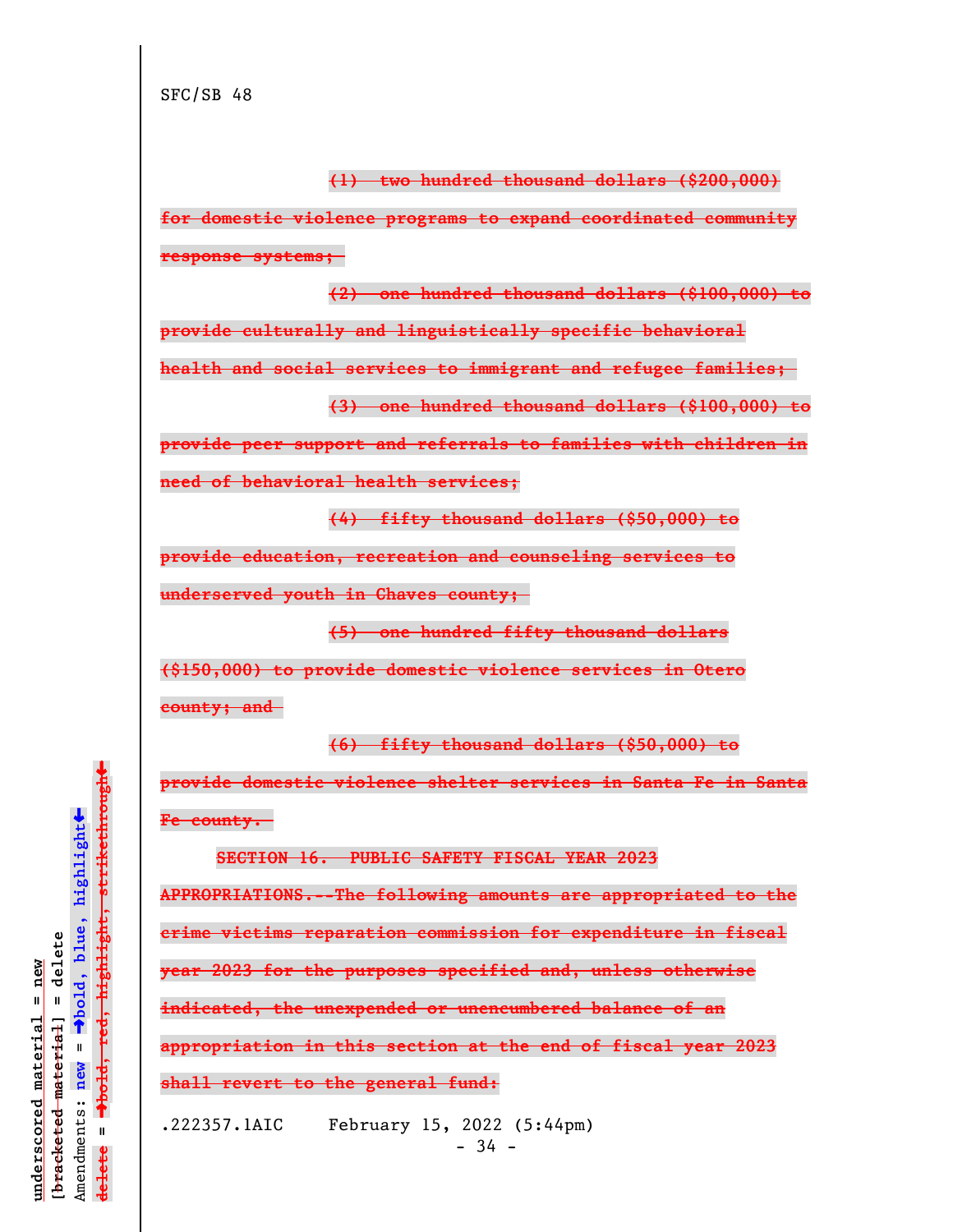**A. one hundred fifty thousand dollars (\$150,000) to provide services to victims of human trafficking; and**

**B. fifty thousand dollars (\$50,000) to contract for sexual assault nurse examinations.** 

**SECTION 17. OTHER EDUCATION FISCAL YEAR 2023**

**APPROPRIATIONS.--The following amounts are appropriated to the public education department for expenditure in fiscal year 2023 for the purposes specified and, unless otherwise indicated, the unexpended or unencumbered balance of an appropriation in this section at the end of fiscal year 2023 shall revert to the general fund:**

**A. one hundred thousand dollars (\$100,000) to contract for abstinence education in rural schools across the state;** 

**B. two hundred fifty thousand dollars (\$250,000)**

**for career technical education programs around the state;** 

**C. one hundred thousand dollars (\$100,000) for the**

**expansion of the statewide media literacy program;**

**D. fifty thousand dollars (\$50,000) for a**

**contractor to directly support students in gaining core media**

**skills and support teachers in digital media literacy;** 

**E. fifty thousand dollars (\$50,000) for the**

**graduation, reality and dual-role skills program;** 

**F. fifty thousand dollars (\$50,000) for school-**

.222357.1AIC February 15, 2022 (5:44pm)  $-35 -$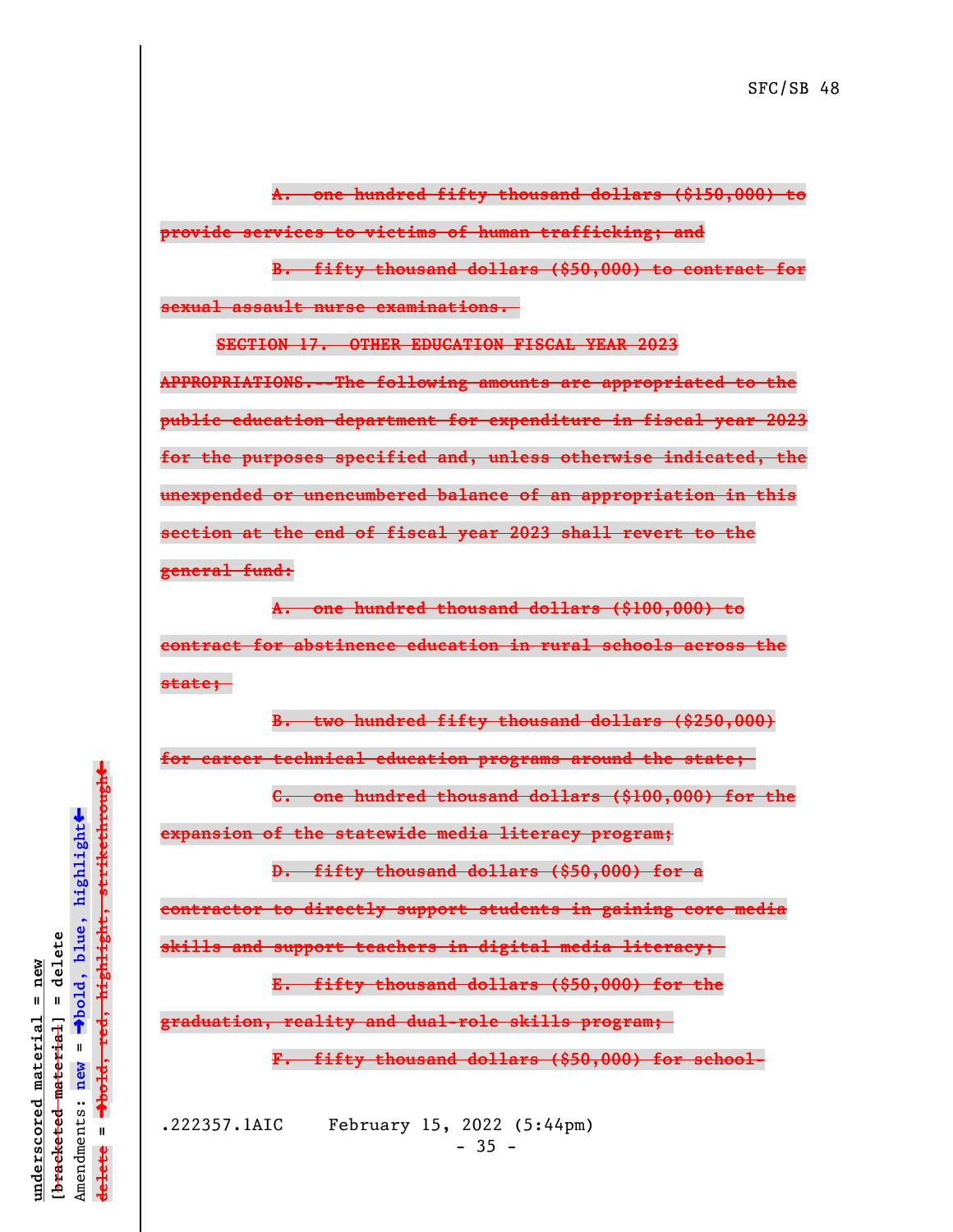**based inclusion programs to foster one-to-one friendships between students with and students without intellectual and developmental disabilities; and** 

**G. fifty thousand dollars (\$50,000) to contract with a nonprofit youth development program dedicated to helping at-risk young people graduate from high school and make successful transitions to post-secondary education or meaningful employment.** 

**SECTION 18. HIGHER EDUCATION FISCAL YEAR 2023 APPROPRIATIONS.--**

**A. The appropriations in this section are from the general fund for the following agencies for expenditure in fiscal year 2023 for the purposes specified. Unless otherwise indicated, the unexpended or unencumbered balance of an appropriation in this section at the end of fiscal year 2023 shall revert to the general fund.** 

**B. To the higher education department, the**

**following amounts are appropriated for the specified purposes:** 

**(1) for central New Mexico community college:**

**(a) fifty thousand dollars (\$50,000) for**

**job training for the deep dive program; and** 

**(b) fifty thousand dollars (\$50,000) for**

**the science, technology, engineering, art and mathematics**

**education outreach programs for young children and educators**

**from a hands-on science center and children's museum in**

.222357.1AIC February 15, 2022 (5:44pm)

 $-36 -$ 

 $\ddag$ º**bold, red, highlight, strikethrough**  $\ddot{\bullet}$ º**bold, blue, highlight**  $b$ racketed material] = delete **[bracketed material] = delete** inderscored material = new **underscored material = new** Amendments: **new** =  $\bar{\mathbf{H}}$ new Amendments:  $\mathbf{u}$ **delete =** lelete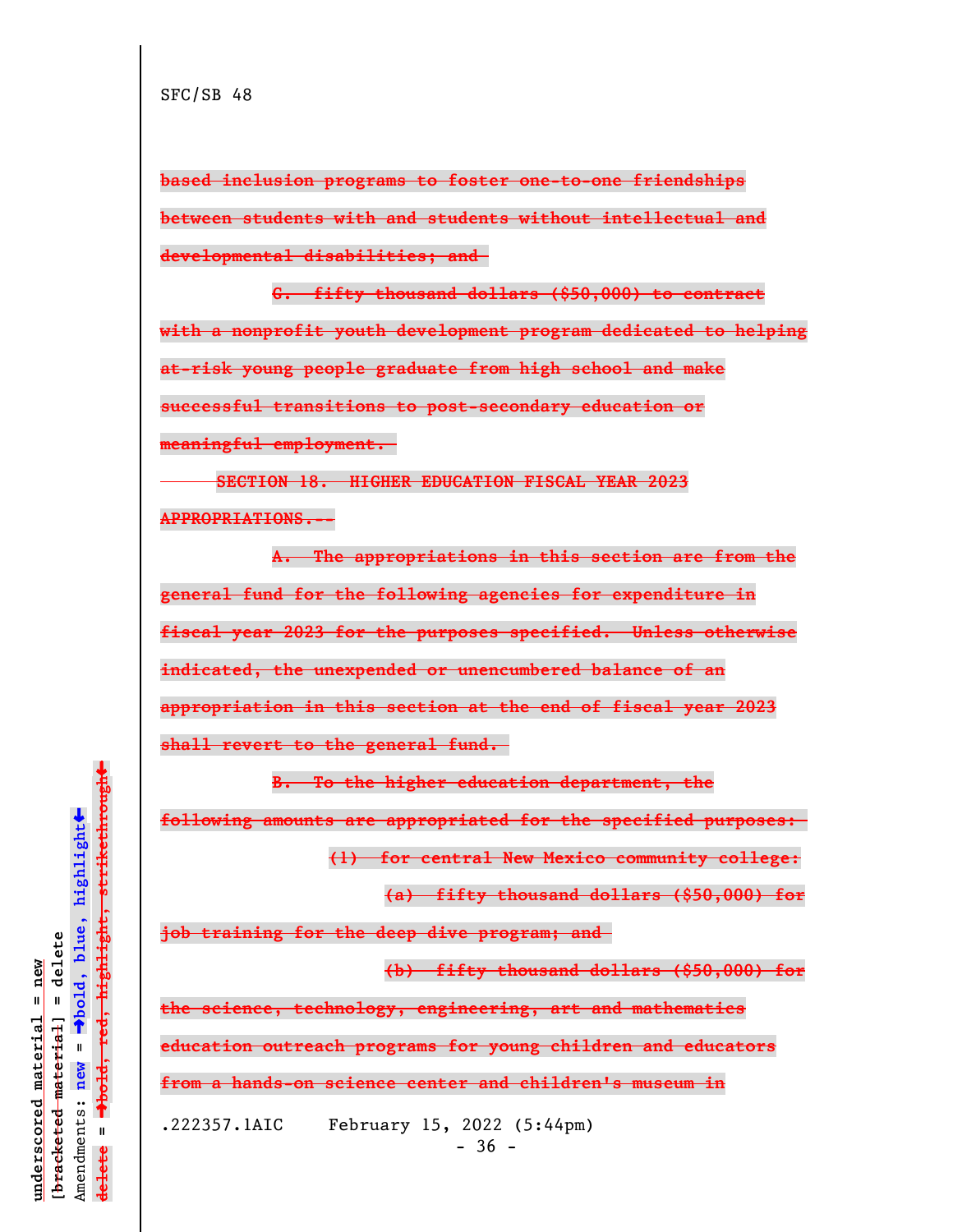**Albuquerque;** 

## **(2) one hundred fifty thousand dollars**

**(\$150,000) to New Mexico junior college for wrap-around student**

**support services; and**

**(3) one hundred fifty thousand dollars**

**(\$150,000) to San Juan college for the economic development**

**harvest food hub.**

**C. To the board of regents of the university of New Mexico, the following amounts are appropriated for the**

**specified purposes:**

**(1) one hundred thousand dollars (\$100,000)**

**for operating costs and program expansion of Chicana and Chicano studies;** 

**(2) fifty thousand dollars (\$50,000) to**

**provide education abroad opportunities for students in ethnic studies;** 

**(3) four hundred thousand dollars (\$400,000) to provide professional assistance devoted to the mental health and physical well-being of student athletes;** 

**(4) one hundred thousand dollars (\$100,000) to increase instruction and for general purposes at the Taos branch campus for career services and workforce development programs, including construction technology, digital media, culinary arts and health services;**

.222357.1AIC February 15, 2022 (5:44pm)  $-37 -$ 

 $\ddag$ º**bold, red, highlight, strikethrough**  $\ddot{\bullet}$ º**bold, blue, highlight**  $b$ racketed material] = delete **[bracketed material] = delete** inderscored material = new **underscored material = new** Amendments: **new** =  $\mathbf{I}$ Amendments: new  $\bar{\mathbf{H}}$ **delete =** lelete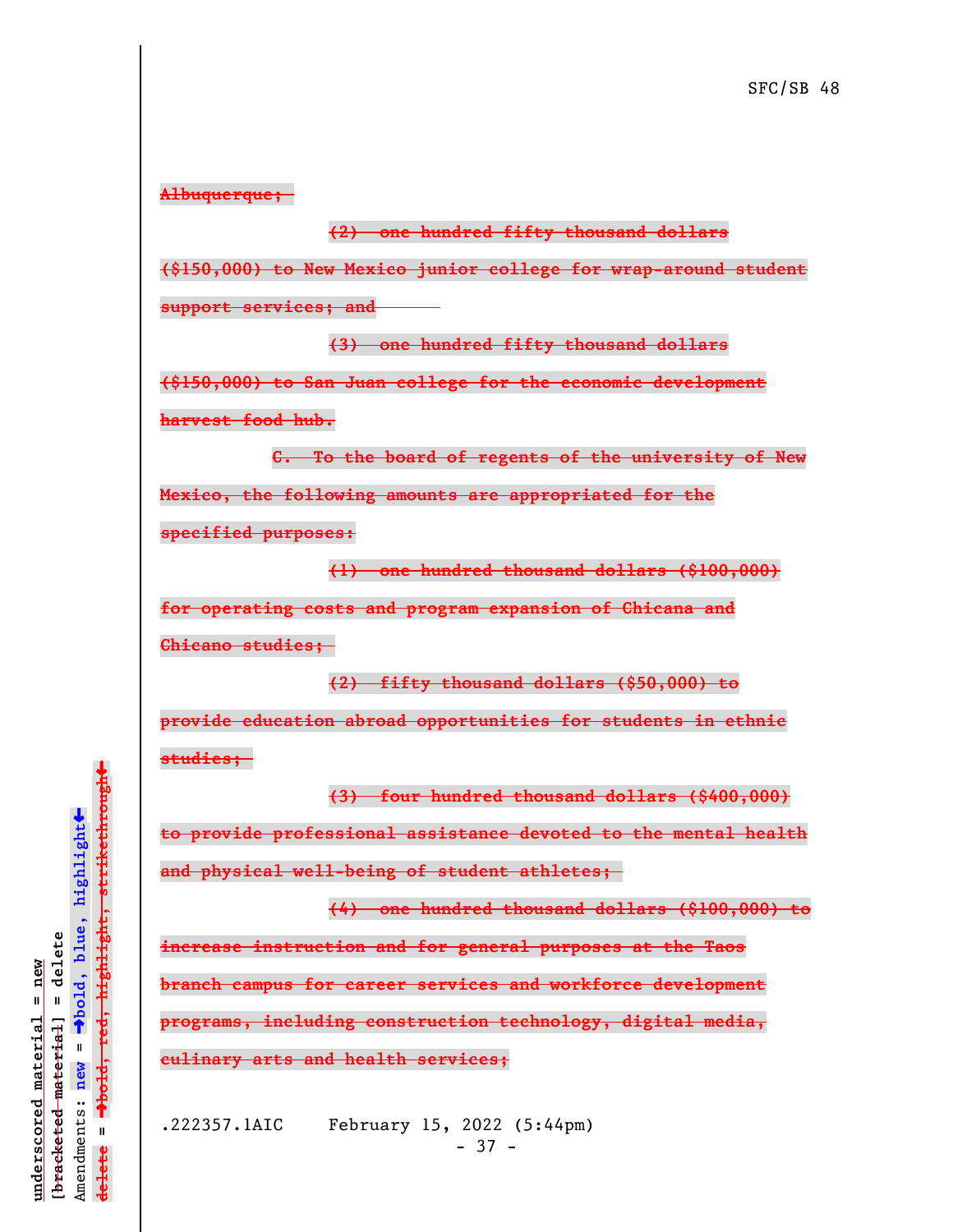

**university, the following amounts are appropriated for the specified purposes:** 

**(1) fifty thousand dollars (\$50,000) for instruction and general purposes in the college of engineering for space commercialization;** 

**(2) one hundred thousand dollars (\$100,000) for salary and benefits for a full-time production livestock**

.222357.1AIC February 15, 2022 (5:44pm) - 38 -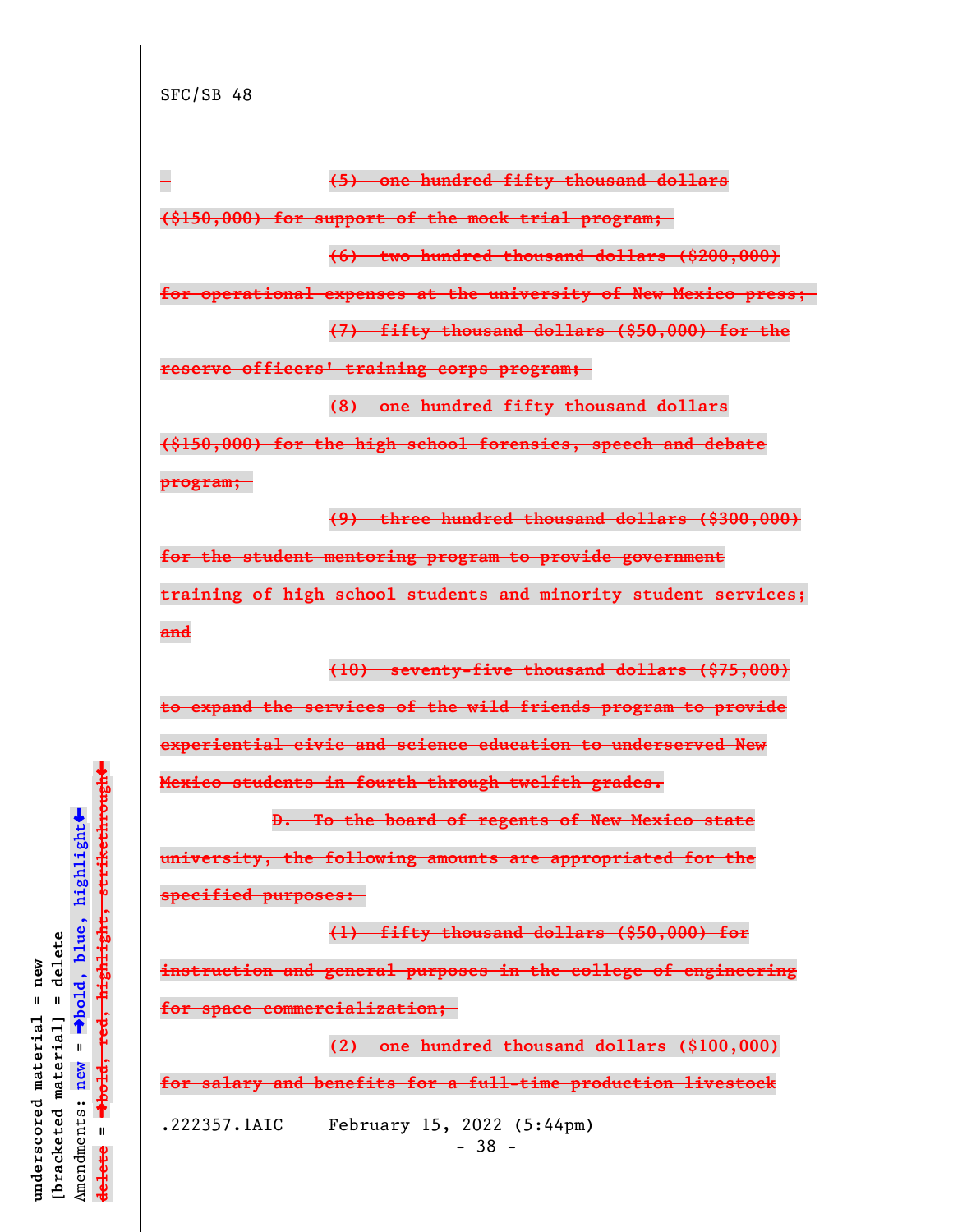**and judging instructor in the animal and range sciences department;** 

**(3) one hundred thousand dollars (\$100,000) for critical staff positions that support student success endeavors, such as news 22 and other opportunities, and vital equipment maintenance;** 

**(4) two hundred thousand dollars (\$200,000) to**

**the Alamogordo branch campus for the allied health and**

**workforce development programs;** 

**(5) fifty thousand dollars (\$50,000) for Dona**

**Ana community college to hire a full-time administrative**

**assistant and billing specialist to increase operations at the**

**clinic and external sites and to recruit and retain part-time**

**clinical faculty;** 

**(6) for the Grants branch campus:**

**(a) fifty thousand dollars (\$50,000) for**

**instruction and general purposes for workforce development**

**programs; and**

**(b) one hundred thousand dollars**

**(\$100,000) for nursing development programs;**

**(7) to the New Mexico department of**

**agriculture, fifty thousand dollars (\$50,000) for future**

**farmers of America programs;** 

**(8) for the agricultural experiment station:**

**underscored material = new [bracketed material] = delete**

 $b$ racketed material] = delete inderscored material = new

Amendments: **new** =

Amendments: new  $\mathbf{u}$ 

 $\bar{\mathbf{H}}$ 

**delete =**

lelete

º**bold, blue, highlight**

º**bold, red, highlight, strikethrough**

 $\ddot{\bullet}$ 

 $\ddag$ 

.222357.1AIC February 15, 2022 (5:44pm)  $-39 -$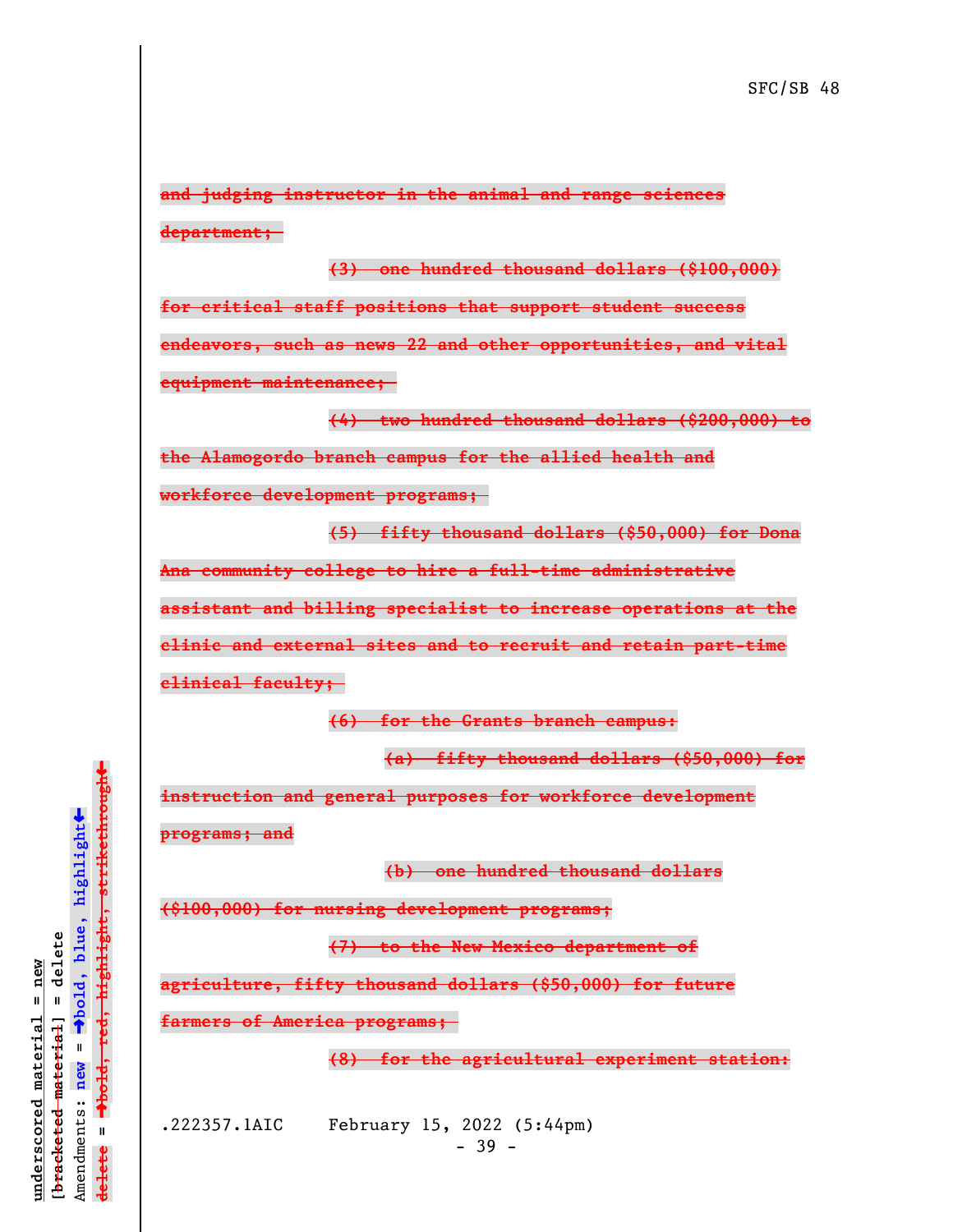**(a) fifty thousand dollars (\$50,000) for**

**the viticulture research program; and**

**(b) three hundred thousand dollars**

**(\$300,000) for operation and maintenance of weather stations throughout the state;** 

**(9) for the cooperative extension service:**

**(a) one hundred thousand dollars**

**(\$100,000) for salary and benefits for a full-time farm and**

**ranch economist in the cooperative extension service; and**

**(b) one hundred thousand dollars**

**(\$100,000) for the youth leadership program for 4-H;** 

**(10) five hundred thousand dollars (\$500,000)**

**for the Anna, age eight institute;** 

**(11) fifty thousand dollars (\$50,000) to the**

**New Mexico water resources research institute for its strategic**

**cropping project for water demand and to assess impacts of**

**alternative agricultural land use strategies on water budgets**

**and agricultural economies; and**

**(12) fifty thousand dollars (\$50,000) to provide professional assistance devoted to the mental health and physical well-being of student athletes.** 

**E. To the board of regents of western New Mexico university, one hundred thousand dollars (\$100,000) is appropriated to establish an early childhood mental health program.** 

.222357.1AIC February 15, 2022 (5:44pm)  $- 40 -$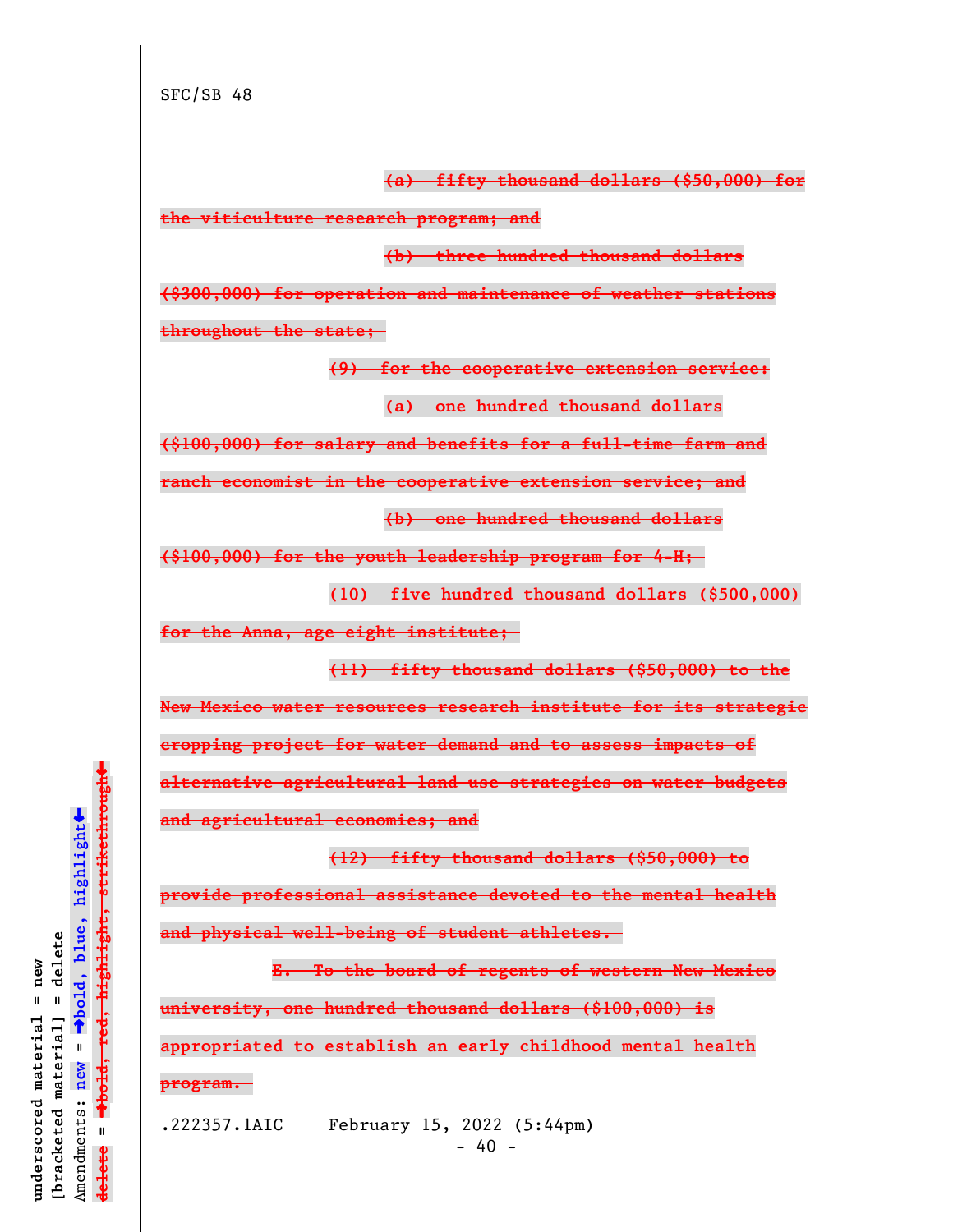**F. To the board of regents of eastern New Mexico university, the following amounts are appropriated for the specified purposes:** 

**(1) one hundred thousand dollars (\$100,000) for the Roswell branch instruction and general purposes for the vocational technical program;** 

**(2) two hundred fifty thousand dollars**

**(\$250,000) to increase funding for the athletic department; and**

**(3) fifty thousand dollars (\$50,000) for the**

**public television station, KENW.**

**G. To the board of regents of the New Mexico**

**institute of mining and technology, the following amounts are**

**appropriated for the specified purposes:** 

**(1) fifty thousand dollars (\$50,000) for the bureau of geology and mineral resources to implement the Water Data Act;** 

**(2) fifty thousand dollars (\$50,000) for the**

**cybersecurity center of excellence; and** 

**(3) one hundred fifty thousand dollars**

**(\$150,000) for the geophysical research center for continued research.**

**H. To the board of regents of northern New Mexico state school, fifty thousand dollars (\$50,000) is appropriated to contract for services to engage local youth in arts,**

.222357.1AIC February 15, 2022 (5:44pm)  $- 41 -$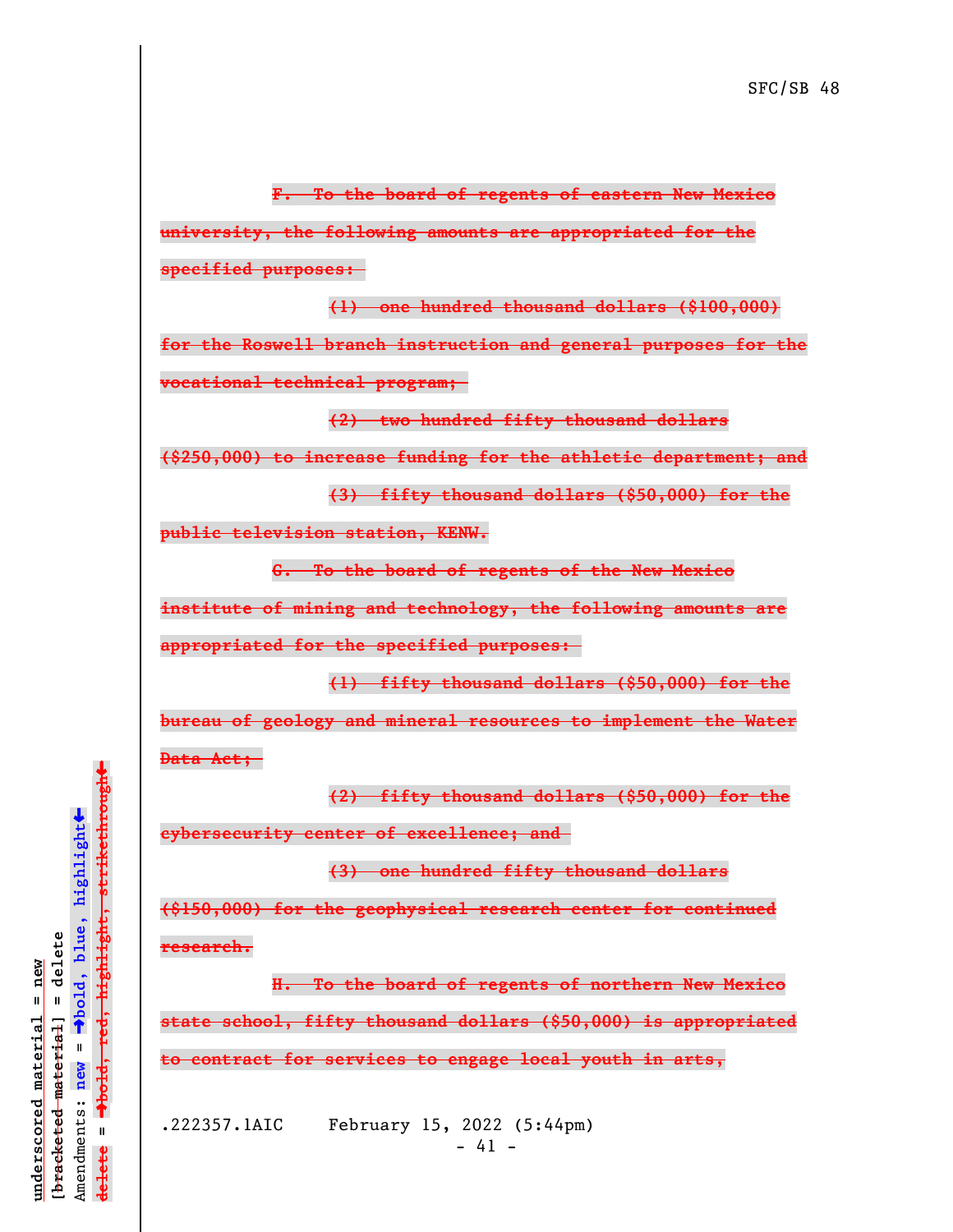**cultural engagement and sustainable agriculture.**»**HAFC**

**HAFC**º**SECTION 1. LEGISLATIVE FISCAL YEAR 2022 APPROPRIATIONS.-- Three hundred fifty thousand dollars (\$350,000) is appropriated from the general fund to the legislative finance committee for expenditure in fiscal years 2022 and 2023 to contract for consultants to assess improvements needed to health benefits procurement to ensure fairness, health improvement and cost-effectiveness. Any unexpended or unencumbered balance remaining at the end of fiscal year 2023 shall revert to the general fund.**

**SECTION 2. JUDICIAL FISCAL YEAR 2022 APPROPRIATIONS.--The appropriations in this section are from the general fund for the following agencies for expenditure in fiscal years 2022 and 2023 for the purposes specified and, unless otherwise indicated, the unexpended or unencumbered balance of an appropriation in this section at the end of fiscal year 2023 shall revert to the general fund:**

 **A. to the court of appeals, fifty thousand dollars (\$50,000) to improve and enhance the timely processing of judicial appeals;** 

**B. to the administrative office of the courts:**

**(1) one hundred thirty thousand dollars (\$130,000) to expand the state bar's volunteer attorney pool to provide legal assistance to low- and moderate-income persons who are not qualified or are conflicted out of the legal aid** .222357.1AIC February 15, 2022 (5:44pm) - 42 -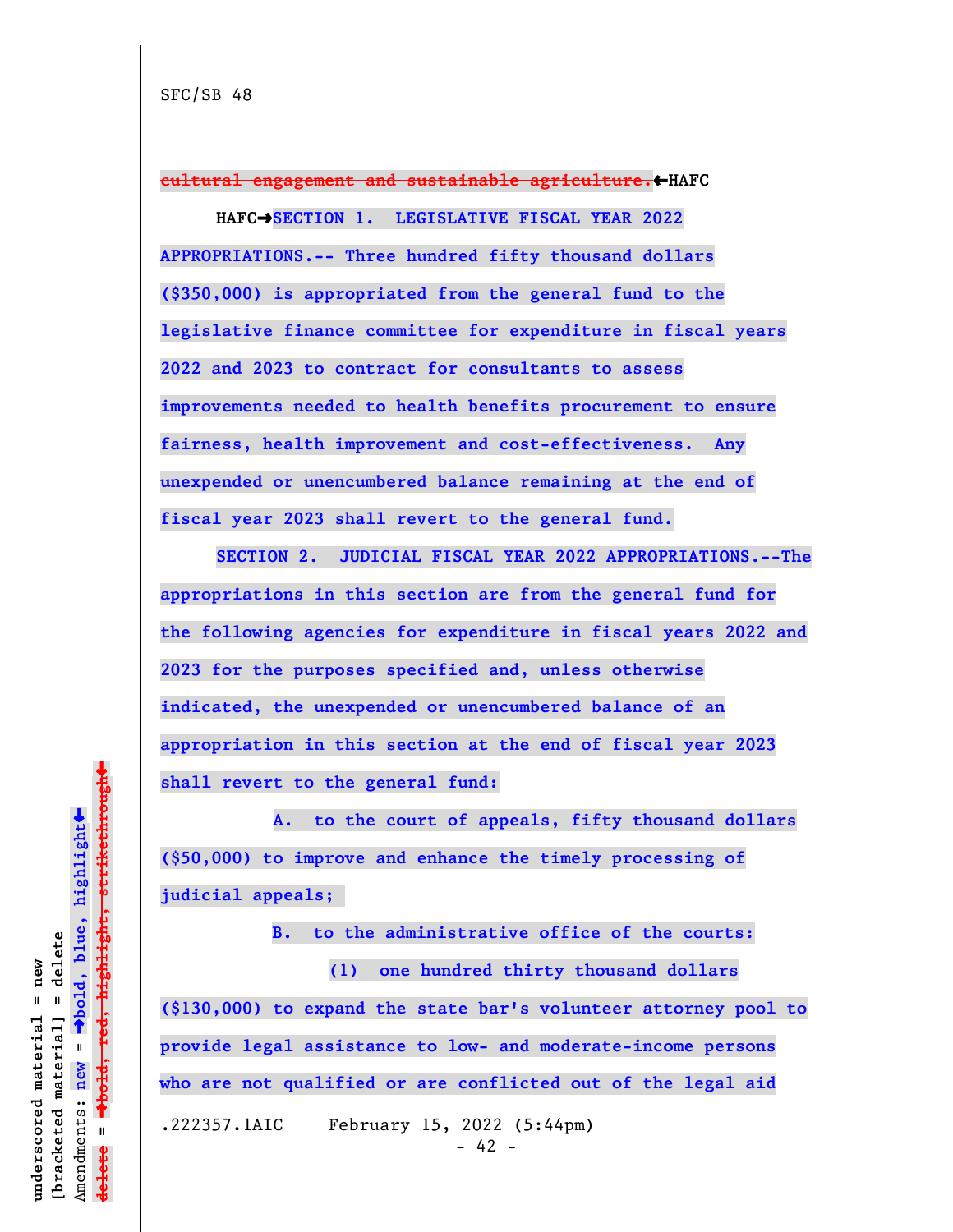**volunteer attorney pool; and**

**(2) fifty thousand dollars (\$50,000) for the Children's Code reform task force;** 

**C. to the first judicial district court, fifty thousand dollars (\$50,000) for offsite court operations to rent facilities and to contract for security and personnel to conduct jury trials in accordance with coronavirus disease 2019 safe practices;**

**D. to the second judicial district court, sixty thousand dollars (\$60,000) for salary and benefits for a court services specialist to assist with case backlog and jury trials;**

**E. to the third judicial district court, one hundred thousand dollars (\$100,000) to purchase and install information technology improvements at court locations for remote hearings;**

**F. to the eleventh judicial district court, one hundred fifty thousand dollars (\$150,000) to upgrade courtroom technology at the San Juan courthouse;**

**G. to the district attorney of the first judicial district, three hundred sixty thousand dollars (\$360,000) for an integrated prosecution, intervention and diversion data system; and**

**H. to the district attorney of the sixth judicial**

.222357.1AIC February 15, 2022 (5:44pm)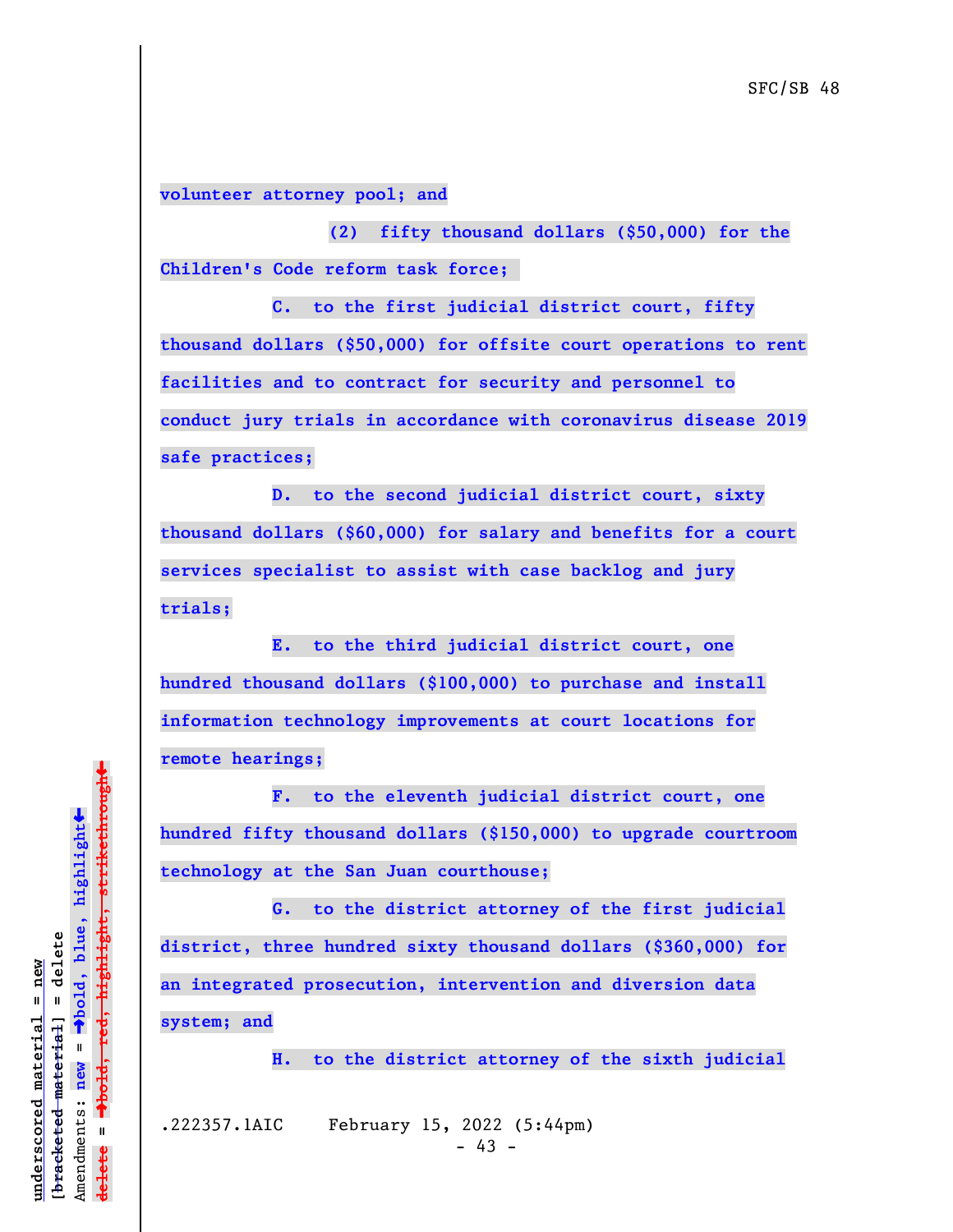**district, one hundred thousand dollars (\$100,000) to purchase and install forensic interviewing and information technology equipment.**

**SECTION 3. GENERAL CONTROL FISCAL YEAR 2022 APPROPRIATIONS.--The appropriations in this section are from the general fund for the following agencies for expenditure in fiscal years 2022 and 2023 for the purposes specified and, unless otherwise indicated, the unexpended or unencumbered balance of an appropriation in this section at the end of fiscal year 2023 shall revert to the general fund:**

**A. to the acequia and community ditch fund, one hundred thirty thousand dollars (\$130,000) for the New Mexico department of agriculture to carry out the purposes of the Acequia and Community Ditch Fund Act;**

> **B. to the department of finance and administration: (1) for land grants:**

> > **(a) one hundred thousand dollars**

**(\$100,000) to develop a grant process for grants for operations of land grants;**

**(b) fifty thousand dollars (\$50,000) to**

**provide youth development program services to land grantsmercedes;**

 **(c) one hundred thirty-five thousand dollars (\$135,000) to fund youth recreational programs and community education services at the Anton Chico land grant-**

.222357.1AIC February 15, 2022 (5:44pm)

 $\ddag$ º**bold, red, highlight, strikethrough**  $\ddot{\bullet}$ º**bold, blue, highlight**  $b$ racketed material] = delete **[bracketed material] = delete** inderscored material = new **underscored material = new**  $\mathbf{u}$ Amendments: **new** = Amendments: new  $\mathbf{I}$ **delete =** lelete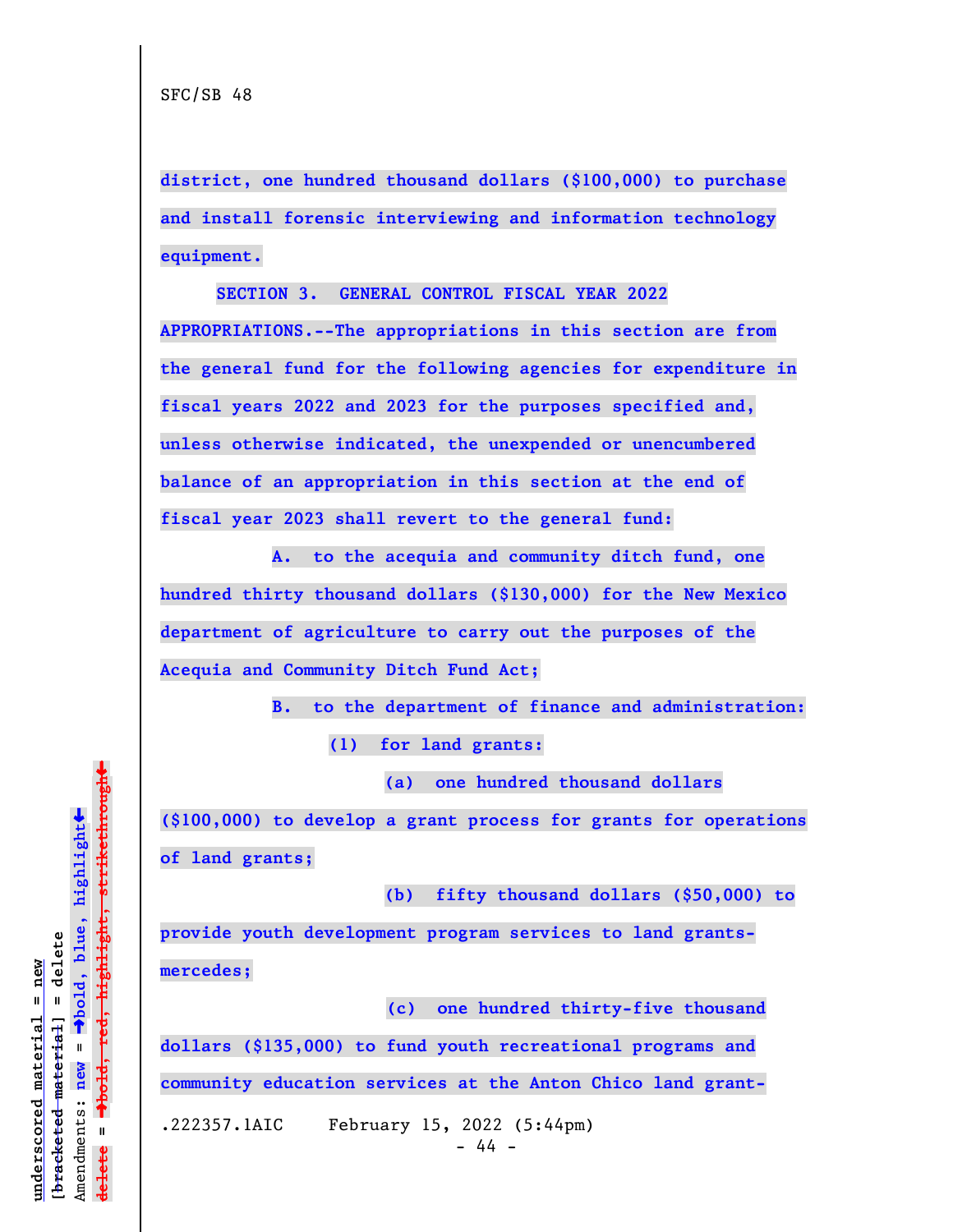**merced;**

**(d) fifty thousand dollars (\$50,000) to**

**develop a cultural and educational youth program on the land grant-merced heritage of the Cristobal de la Serna land grantmerced;**

**(e) fifty thousand dollars (\$50,000) to**

**the town of Tajique land grant-merced to acquire property and other expenses related to the relocation of the transfer station; and**

**(f) fifty thousand dollars (\$50,000) for**

**the Tierra Amarilla land grant-merced to support community programs, operate a community center and maintain various properties for community use;**

**(2) eighty thousand dollars (\$80,000) for the north central New Mexico economic development district to hire staff and consultants to provide grant research, grant writing and technical assistance for communities within the district;**

**for the northwest New Mexico council of governments for grant writing services for rural communities;**

**(4) fifty thousand dollars (\$50,000) to the southwest New Mexico council of governments for the senior compassion fund;**

**(5) one hundred thousand dollars (\$100,000)**

**(3) seventy-five thousand dollars (\$75,000)**

.222357.1AIC February 15, 2022 (5:44pm)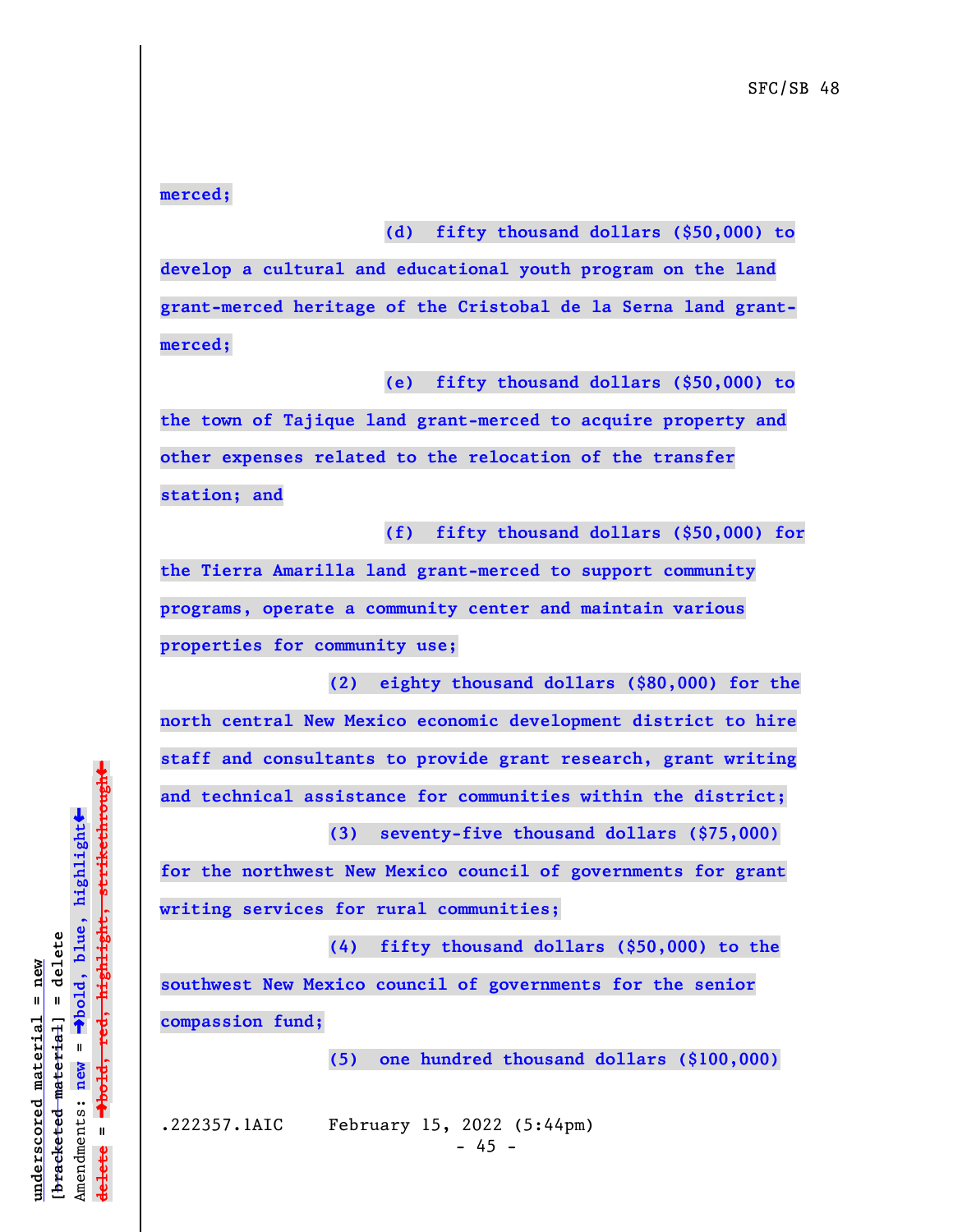**for civil legal services;**

**(\$110,000) to contract for the provision of civil legal**

**services for immigrant families;**

**(7) one hundred thousand dollars (\$100,000) to provide funding for the economic development department to administer the healthy food financing initiative as part of the statewide hunger initiative; and**

**(8) for the New Mexico department of**

 **(6) one hundred ten thousand dollars**

**agriculture to administer the following double up food bucks**

**programs as part of the statewide hunger initiative:**

**(a) fifty thousand dollars (\$50,000) for**

**Bernalillo county; and**

**(b) fifty thousand dollars (\$50,000) for**

**Dona Ana county;**

**C. to the local government division:**

**(1) fifty thousand dollars (\$50,000) for food**

**security efforts in Bernalillo and Sandoval counties;**

**(2) in Bernalillo county:**

**(a) fifty thousand dollars (\$50,000) for**

**the Albuquerque arts and culture department to support the**

**arts, community, culture, education, sports and science program**

**for children and families;**

**(b) fifty thousand dollars (\$50,000) for**

**the Albuquerque arts and culture department for the historic**

.222357.1AIC February 15, 2022 (5:44pm)

 $\ddag$ º**bold, red, highlight, strikethrough**  $\ddot{\bullet}$ º**bold, blue, highlight**  $b$ racketed material] = delete **[bracketed material] = delete** inderscored material = new **underscored material = new** Amendments: **new** =  $\mathbf{I}$ Amendments: new  $\mathbf{I}$ **delete = ielete**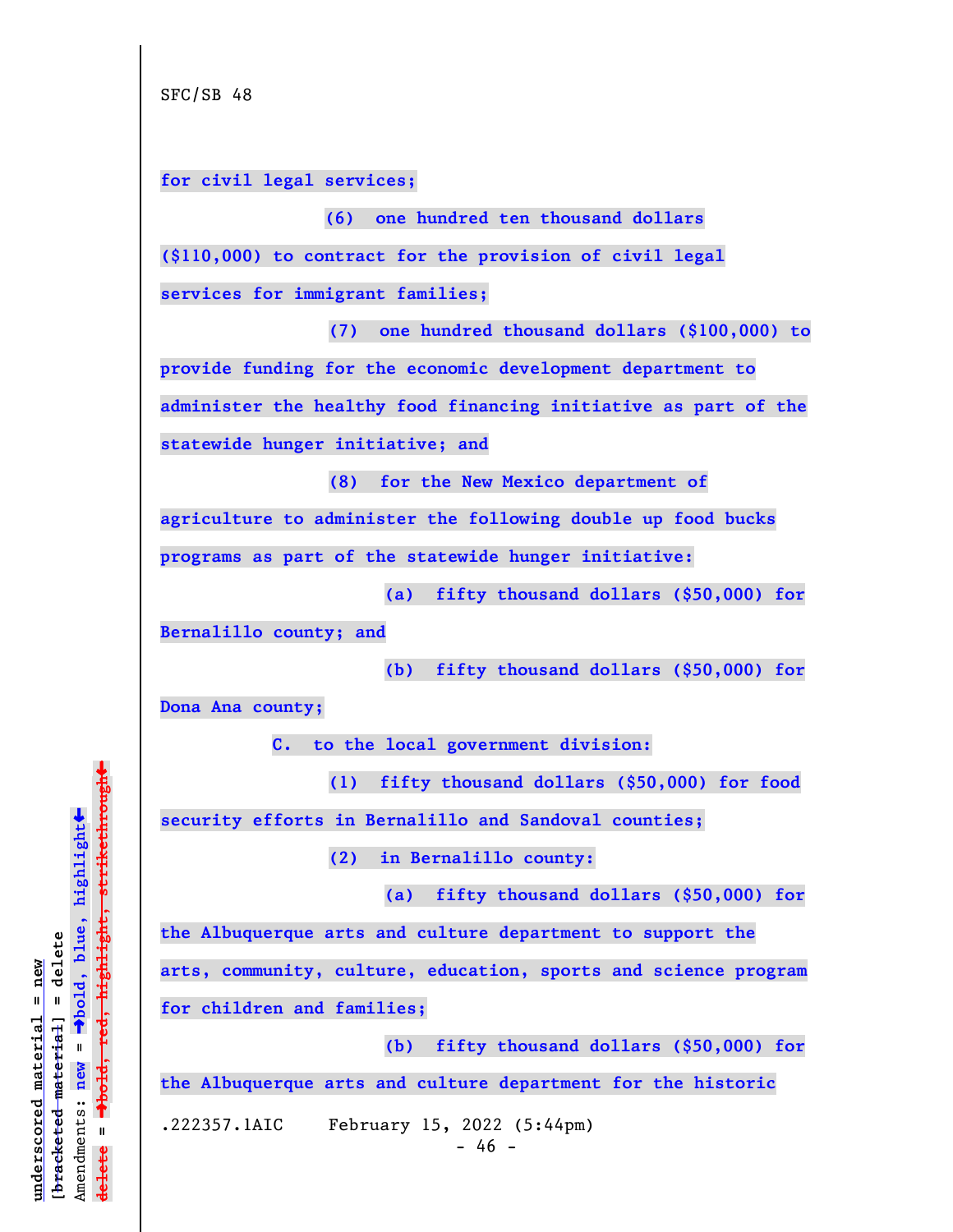**route 66 anniversary history and celebration project;**

**(c) one hundred fifty thousand dollars**

**(\$150,000) for contractual services for operation of the route 66 visitors center;**

**(d) fifty thousand dollars (\$50,000) for**

**the low-income food and enrichment program that prepares and delivers free or subsidized meals for low-income, medically challenged or homebound people living in Albuquerque and surrounding areas;**

**(e) one hundred forty thousand dollars**

**(\$140,000) to contract with a nonprofit organization for mental health services in Albuquerque;**

**(f) eighty thousand dollars (\$80,000)**

**for programs encouraging dialogue, mutual understanding and appropriate actions to create a state and country in which there is true equality, opportunity and acceptance of**

**differences by using lessons of the holocaust and other**

**genocides to build an informed citizenry and communities that**

**confront hate and intolerance in Albuquerque;**

**(g) fifty thousand dollars (\$50,000) to contract for services for mentoring African American students in Albuquerque;**

**(h) fifty thousand dollars (\$50,000) for educational programs at the Albuquerque zoo;** 

.222357.1AIC February 15, 2022 (5:44pm)  $- 47 -$ 

 $\ddag$ º**bold, red, highlight, strikethrough**  $\ddot{\bullet}$ º**bold, blue, highlight**  $b$ racketed material] = delete **[bracketed material] = delete** inderscored material = new **underscored material = new** Amendments: new = Amendments: **new** =  $\mathbf{I}$ **delete =** lelete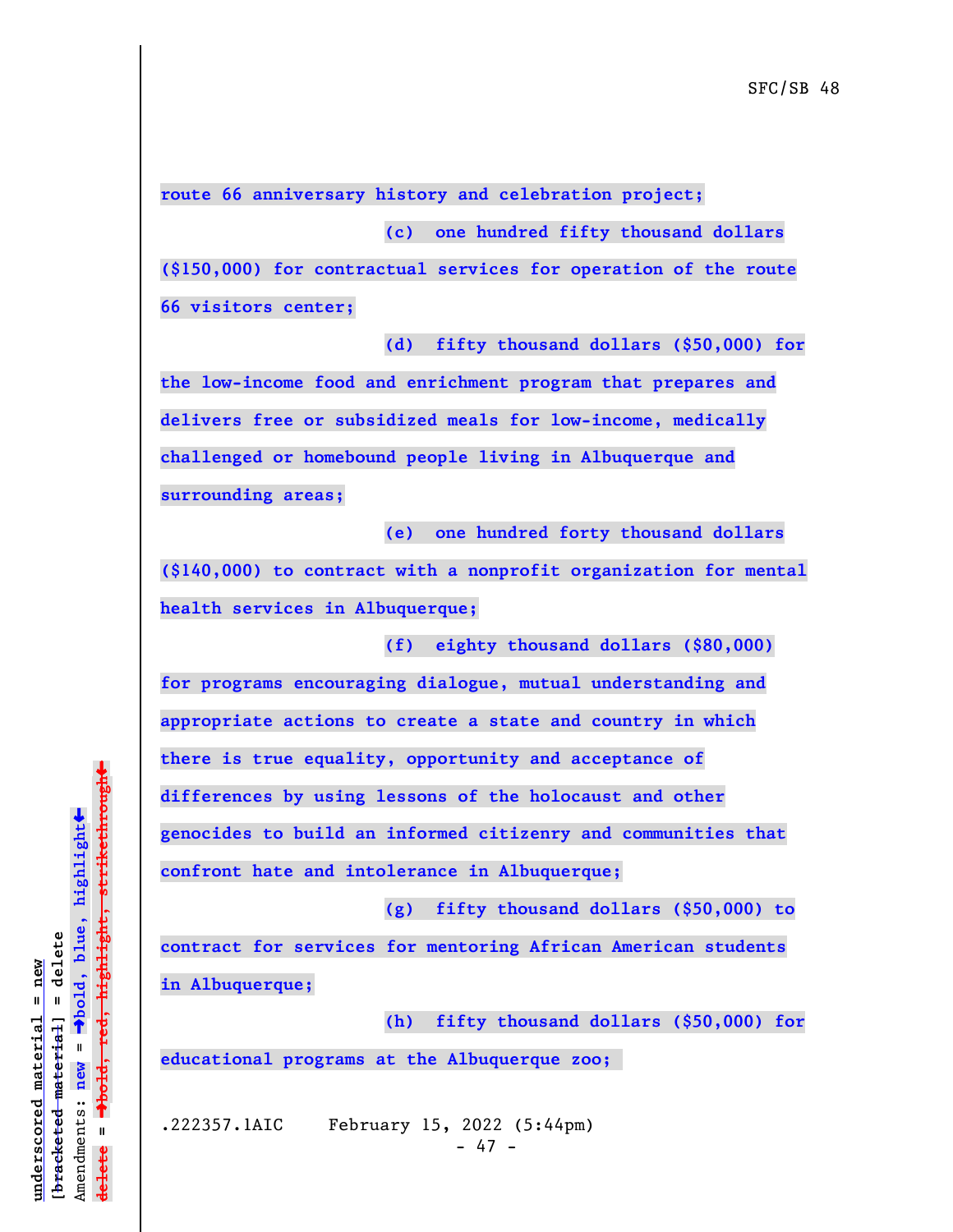**(i) one hundred thousand dollars**

**(\$100,000) for Los Ranchos de Albuquerque's Fourth street revitalization project, which includes an outdoor classroom at the Larry P. Abraham agri-nature center;**

**(j) fifty thousand dollars (\$50,000) to**

**repair and install new Vietnam veteran recognition plaques; repair a rock wall; and plan, design and construct new memorials honoring veterans from all military conflicts at the Tijeras veterans memorial;**

**(k) one hundred thousand dollars**

**(\$100,000) to plan, design, construct and equip improvements for a therapeutic play and green space at the children's grief center;**

**(l) one hundred thirty thousand dollars**

**(\$130,000) for food bank services to address food insecurity in the east mountain area of Bernalillo county;**

**(m) one hundred five thousand dollars**

**(\$105,000) for family services facilities;** 

**(n) two hundred forty thousand dollars**

**(\$240,000) for wrap-around job-life training programs, weekly**

**seminars and life skills education for incarcerated persons and**

**their families and for juvenile offenders;** 

**(o) fifty thousand dollars (\$50,000) for**

**a community organization to improve services to adult and child**

**victims of human trafficking and sex trafficking;** 

.222357.1AIC February 15, 2022 (5:44pm)

 $\ddag$ º**bold, red, highlight, strikethrough**  $\ddot{\bullet}$ º**bold, blue, highlight**  $b$ racketed material] = delete **[bracketed material] = delete** inderscored material = new **underscored material = new** Amendments: **new** =  $\mathbf{I}$ Amendments: new  $\mathbf{I}$ **delete =** lelete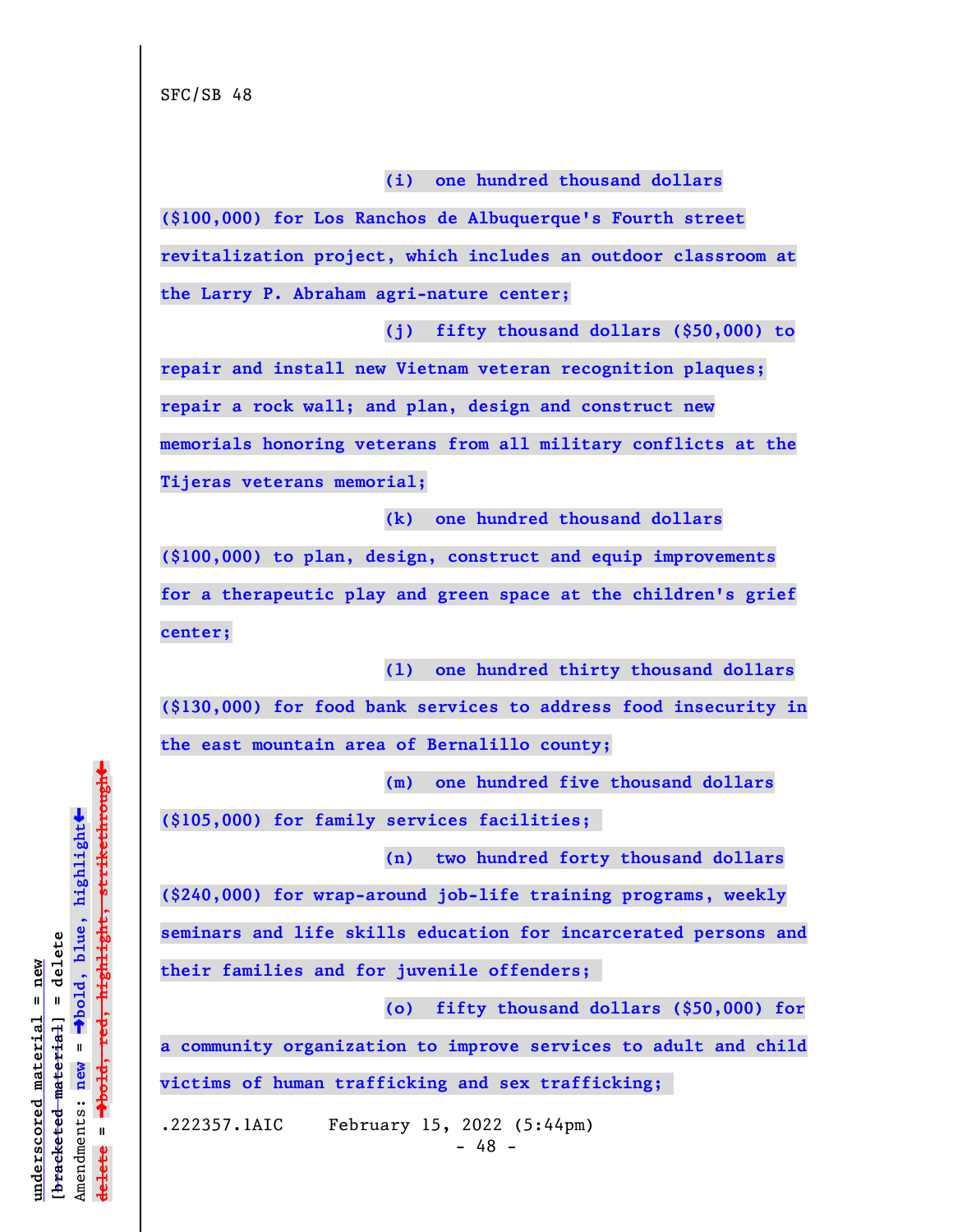## **(p) one hundred thousand dollars**

**(\$100,000) to plan, design, construct and equip building and site improvements, including aquatics, a horseshoe tournament area, a park and picnic space, a basketball court, parking lots, drainage, trails, walkways and landscaping, at the Los Padillas community center;** 

 **(q) fifty thousand dollars (\$50,000) to**

**contract for community outreach related to the route 66 visitor center; and**

**(r) seventy-five thousand dollars**

**(\$75,000) for transitional living services for adolescents and young adults struggling with addictions;** 

**(3) in Chaves county:**

**(a) fifty thousand dollars (\$50,000) to**

**purchase and equip a police vehicle for Hagerman;** 

**(b) one hundred thousand dollars**

**(\$100,000) to purchase and equip vehicles for the Roswell**

**police department;** 

**(c) one hundred thousand dollars**

**(\$100,000) for street repairs in Roswell;** 

**(d) ninety-five thousand dollars**

**(\$95,000) to expand educational programs, services and tours of**

**the animal enclosures at the Roswell zoo; and**

**(e) one hundred fifty thousand dollars**

.222357.1AIC February 15, 2022 (5:44pm)

 $- 49 -$ 

 $\ddag$ º**bold, red, highlight, strikethrough**  $\ddot{\bullet}$ º**bold, blue, highlight**  $b$ racketed material] = delete **[bracketed material] = delete** inderscored material = new **underscored material = new**  $\mathbf{u}$ Amendments: **new** = Amendments: new  $\mathbf{u}$ **delete =** lelete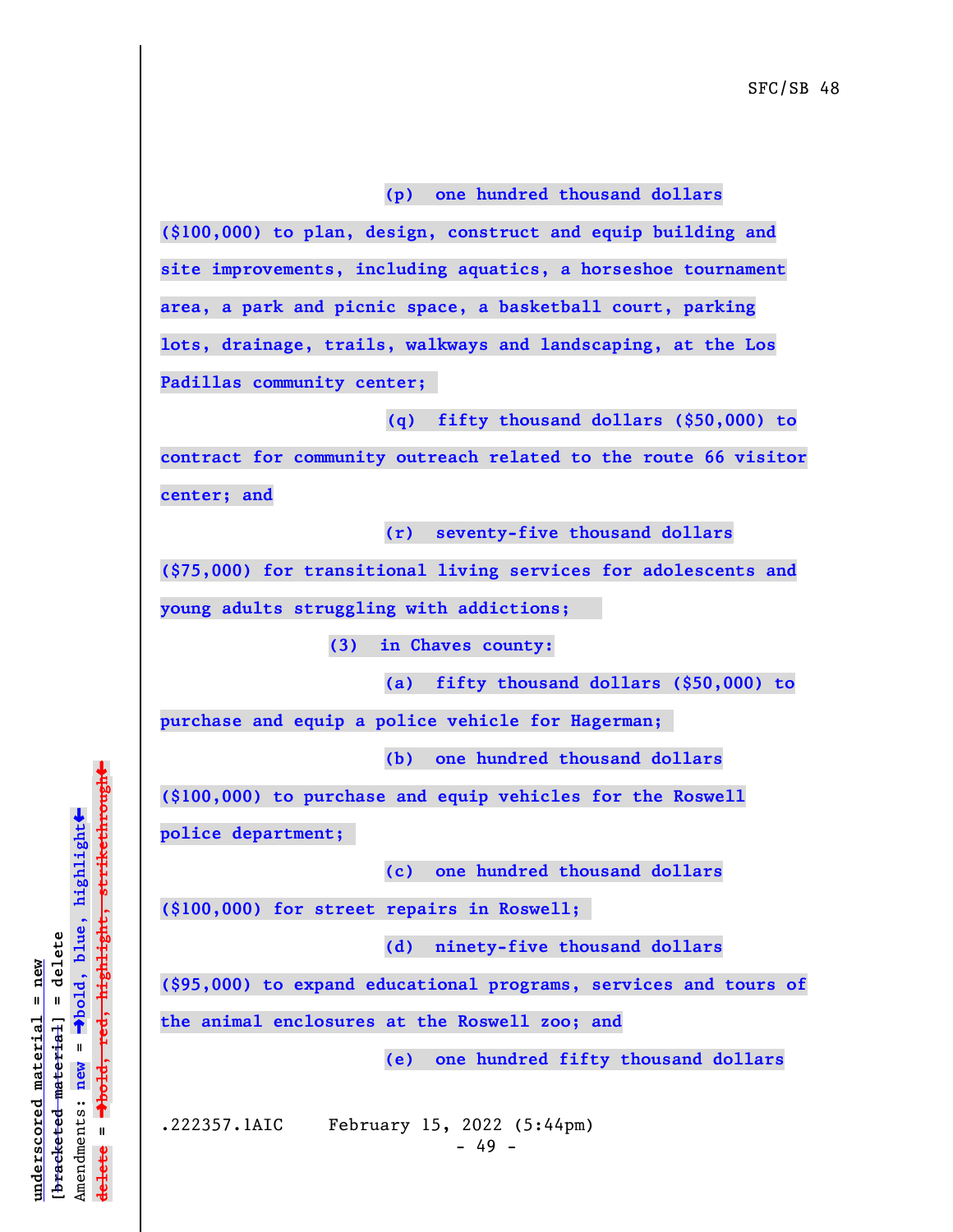**(\$150,000) to purchase and equip pickup trucks for the Chaves county sheriff's office;** 

**(4) in Cibola county:**

**(a) fifty thousand dollars (\$50,000) to**

**provide domestic violence services in Grants;** 

**(b) one hundred thousand dollars**

**(\$100,000) to purchase equipment for the Grants fire**

**department;** 

**(c) fifty thousand dollars (\$50,000) for**

**improvements at the Grants mining museum;** 

**(d) fifty thousand dollars (\$50,000) to**

**purchase and equip Grants police vehicles;** 

**(e) one hundred thirty thousand dollars**

**(\$130,000) for the veterans', firefighters' and police memorial**

**in Grants;** 

**(f) one hundred thirty thousand dollars**

**(\$130,000) to purchase and install equipment and lighting and**

**make other improvements to Kerns field in Milan;** 

**(g) fifty thousand dollars (\$50,000) to**

**purchase and equip a crew-cab pickup truck for the Milan fire department;** 

**(h) fifty thousand dollars (\$50,000) to**

**purchase and equip police vehicles for the Milan police**

**department; and**

**(i) fifty thousand dollars (\$50,000) to**

.222357.1AIC February 15, 2022 (5:44pm)

 $-50 -$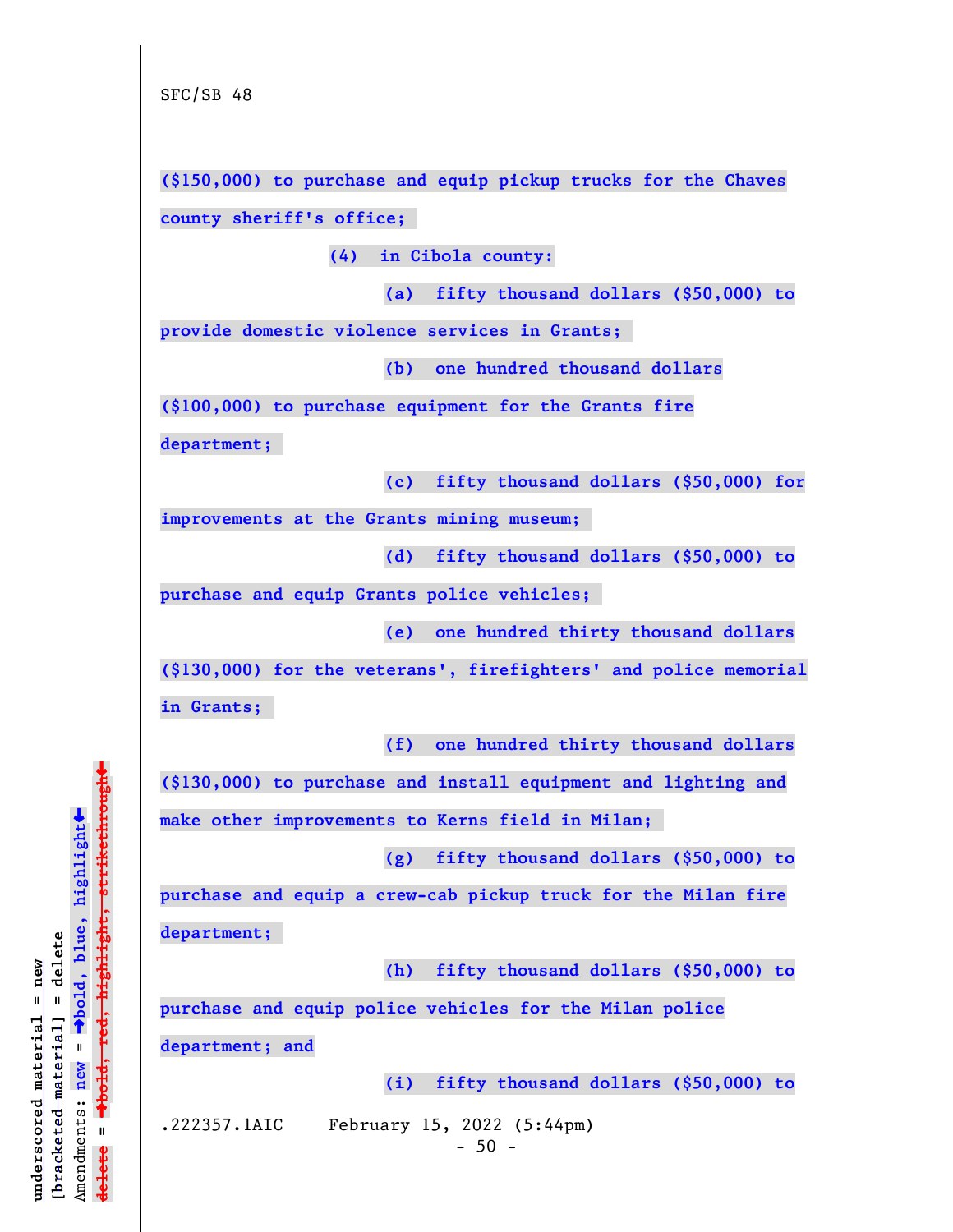**purchase and equip Cibola county law enforcement vehicles;** 

**(5) in Dona Ana county:**

**(a) fifty thousand dollars (\$50,000) for**

**the Anthony library;** 

**(b) eighty thousand dollars (\$80,000) for safety equipment for the Anthony police department; (c) eighty thousand dollars (\$80,000)**

**for the Thomas Branigan library in Las Cruces to implement a community adult learning initiative; to provide no-cost learning opportunities, including language courses, basic education and civics; to educate staff to better serve Spanishspeakers; and to partner with rural libraries in the area to increase access and programming for farm workers and migrants; (d) fifty thousand dollars (\$50,000) for**

**youth development programs for boys and girls in Las Cruces to support one-on-one mentoring for low-income youth;** 

**(e) fifty thousand dollars (\$50,000) to**

**provide services to victims of child abuse and sexual abuse and provide child abuse prevention in Las Cruces;** 

**(f) fifty thousand dollars (\$50,000) to**

**provide services to victims of domestic violence in Las Cruces; (g) one hundred thousand dollars**

**(\$100,000) to contract with a community organization to conduct an assessment of the needs for domestic violence services in**

.222357.1AIC February 15, 2022 (5:44pm)  $-51 -$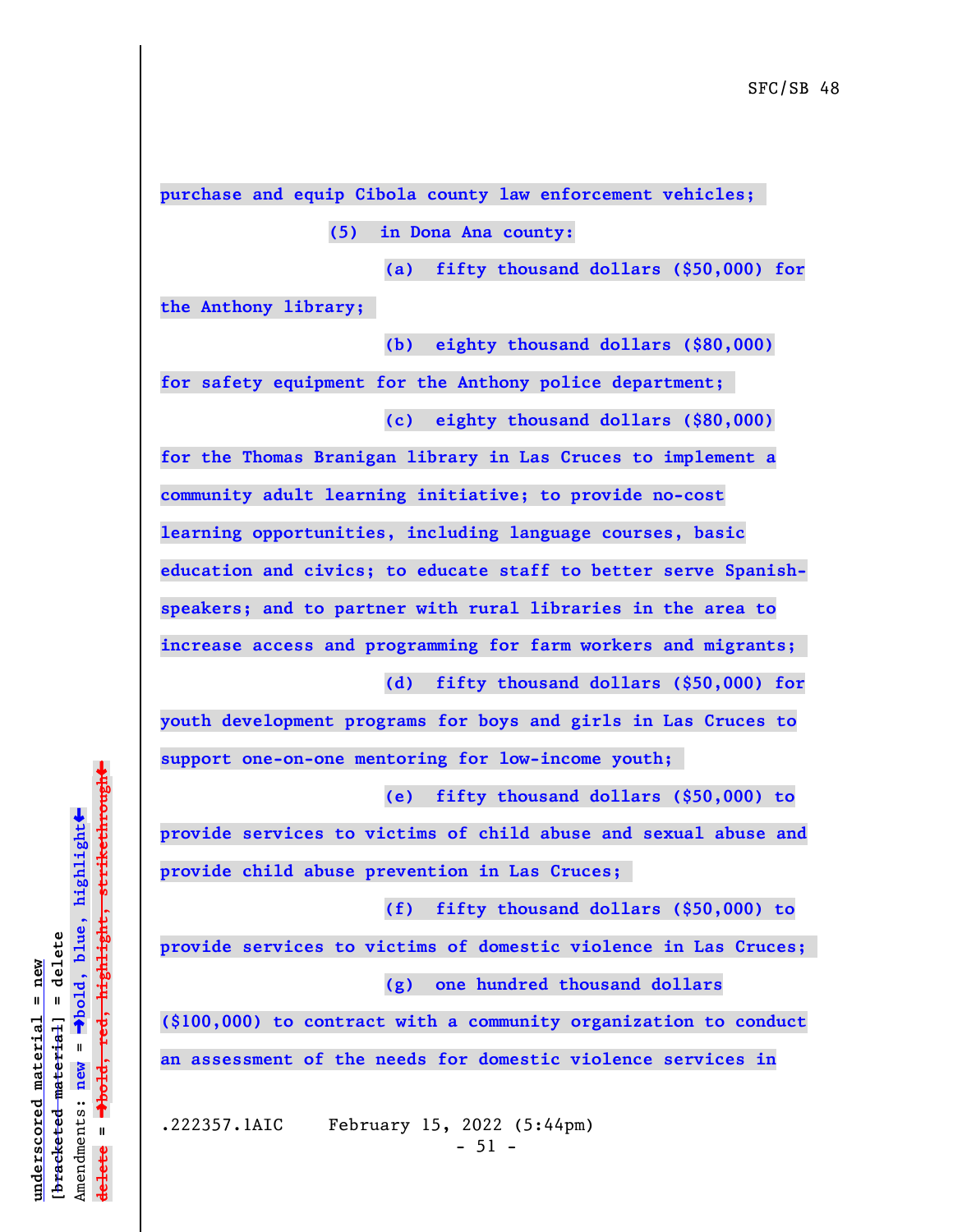**Las Cruces;** 

**(h) eighty thousand dollars (\$80,000)**

**for a needs assessment at a domestic violence shelter in Las Cruces;** 

**(i) fifty thousand dollars (\$50,000) to**

**provide services to the homeless population of Las Cruces;** 

**(j) fifty thousand dollars (\$50,000) to**

**implement the plan for residential psychosis treatment in Las Cruces;** 

**(k) fifty thousand dollars (\$50,000) to**

**purchase and install a backup generator for the Dona Ana county wastewater system;**

**(l) fifty thousand dollars (\$50,000) to**

**fund food security in Las Cruces and northern Dona Ana county;** 

**(m) fifty thousand dollars (\$50,000) to**

**provide senior services in Las Cruces and northern Dona Ana county; and**

**(n) fifty thousand dollars (\$50,000) for**

**Sunland Park to provide behavioral health services, including**

**domestic violence and other essential services;** 

**(6) in Eddy county:**

**(a) fifty thousand dollars (\$50,000) for**

**a public safety communications director and related services in**

**Artesia;** 

**(b) one hundred thousand dollars**

.222357.1AIC February 15, 2022 (5:44pm)

 $-52 -$ 

 $\ddag$ º**bold, red, highlight, strikethrough**  $\ddot{\bullet}$ º**bold, blue, highlight**  $b$ racketed material] = delete **[bracketed material] = delete** inderscored material = new **underscored material = new** Amendments: new = Amendments: **new** =  $\mathbf{I}$ **delete = ielete**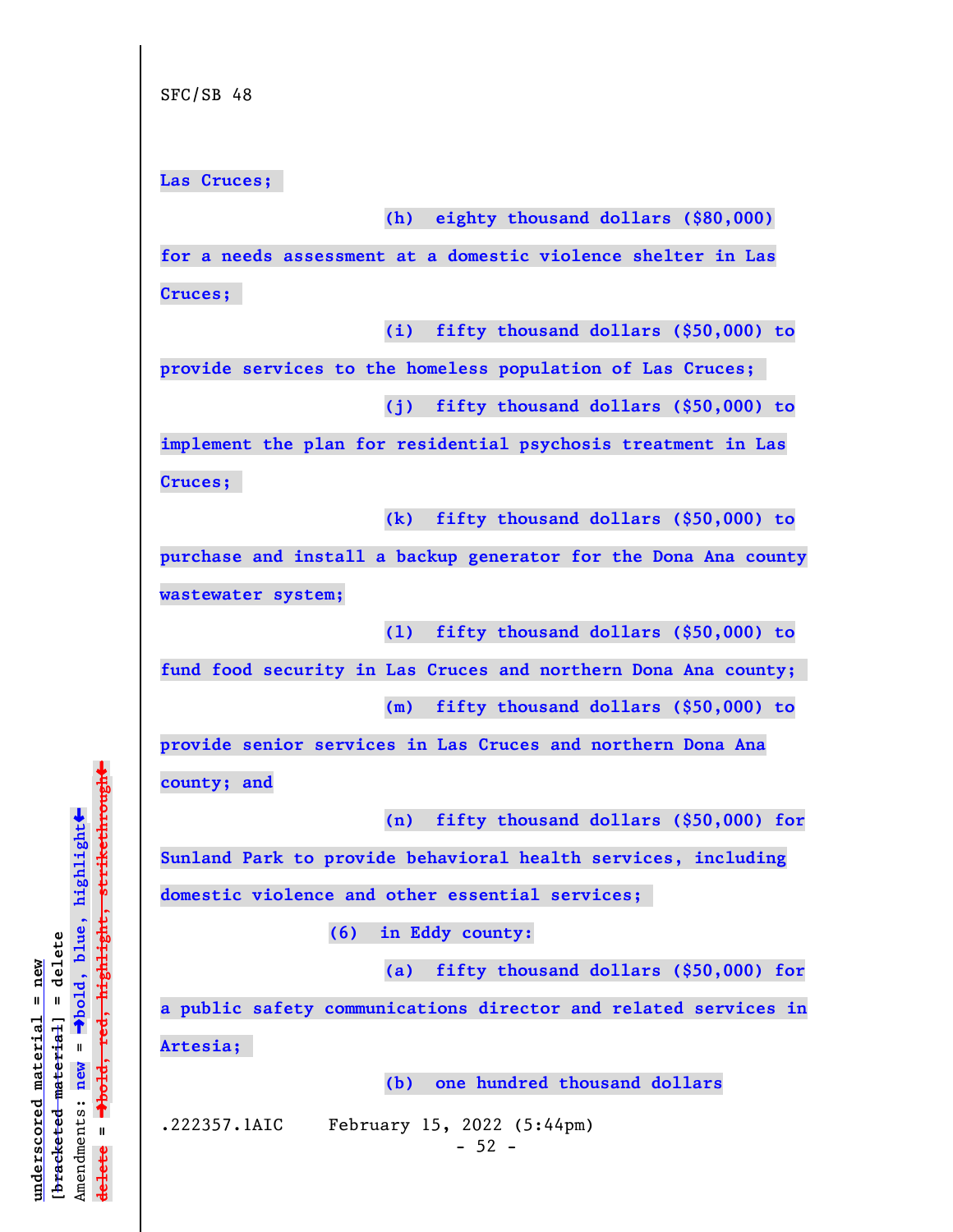**(\$100,000) to purchase and equip law enforcement vehicles for Carlsbad;** 

**(c) one hundred thousand dollars**

**(\$100,000) to renovate and equip the main entrance of the senior center in Carlsbad with an entryway that is compliant with the federal Americans with Disabilities Act of 1990; and**

**(d) fifty thousand dollars (\$50,000) to**

**purchase a vehicle and equipment for the Malaga mutual domestic water consumers and sewage works;** 

**(7) in Grant county:**

**(a) fifty thousand dollars (\$50,000) for**

**support of the Silver City clay festival;** 

**(b) fifty thousand dollars (\$50,000) for**

**planning and development of Grant county parks and recreation;** 

**(c) sixty thousand dollars (\$60,000) to**

**purchase equipment for the Grant county sheriff's office; and (d) eighty-five thousand dollars**

**(\$85,000) for veterans' transportation services, including the**

**purchase and equipping of a wheelchair-accessible van, in**

**Grant, Sierra and Socorro counties;** 

**(8) in Lea county:**

**(a) two hundred thousand dollars**

**(\$200,000) to upgrade and repair the Hobbs animal shelter;** 

**(b) eighty thousand dollars (\$80,000)**

.222357.1AIC February 15, 2022 (5:44pm)

 $-53 -$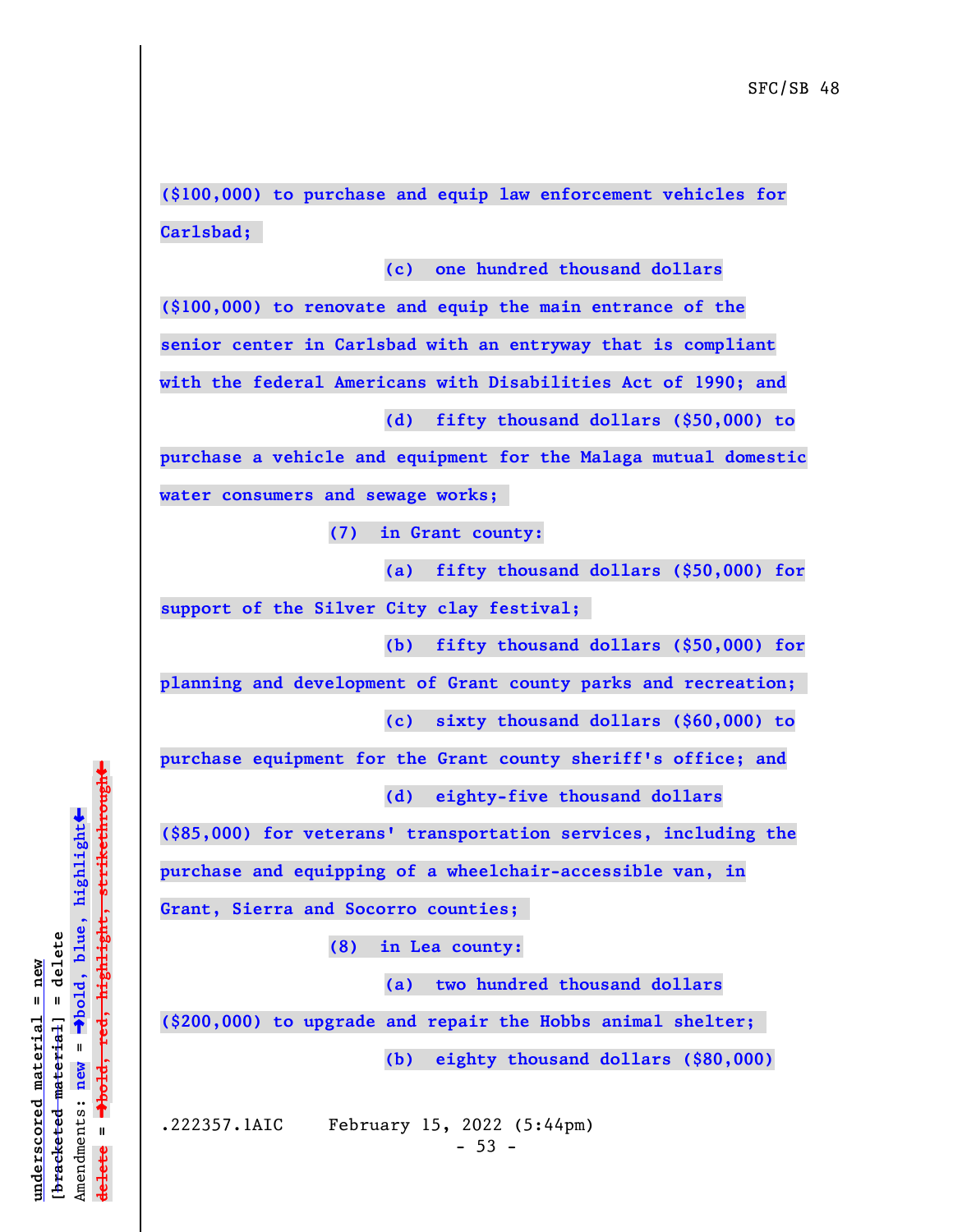**for programs, services and counseling for a drug and substance abuse program in Hobbs; and**

**(c) fifty thousand dollars (\$50,000) to**

**lease vehicles for the Jal senior citizen center;** 

**(9) in Lincoln county, two hundred thirty**

**thousand dollars (\$230,000) to restore murals in downtown Ruidoso;** 

 **(10) in Luna county, eighty thousand dollars**

**(\$80,000) for a children's museum and library in Deming;** 

**(11) in McKinley county:**

**(a) fifty thousand dollars (\$50,000) to**

**purchase and equip law enforcement vehicles for Gallup;**

**(b) fifty thousand dollars (\$50,000) to**

**purchase and equip McKinley county public safety law**

**enforcement vehicles;** 

**(c) one hundred twenty thousand dollars**

**(\$120,000) for a K-9 unit for the McKinley county sheriff's**

**office; and**

**(d) fifty thousand dollars (\$50,000) for**

**general use McKinley county vehicles;** 

**(12) in Otero county:**

**(a) fifty thousand dollars (\$50,000) to**

**purchase and install ground cover and playground borders for**

**Alamogordo city playgrounds;** 

**(b) one hundred thousand dollars**

.222357.1AIC February 15, 2022 (5:44pm)

 $-54 -$ 

º**bold, red, highlight, strikethrough**  $\ddot{\bullet}$ º**bold, blue, highlight**  $b$ racketed material] = delete **[bracketed material] = delete** inderscored material = new **underscored material = new** Amendments: **new** =  $\mathbf{I}$ Amendments: new  $\mathbf{I}$ **delete = ielete**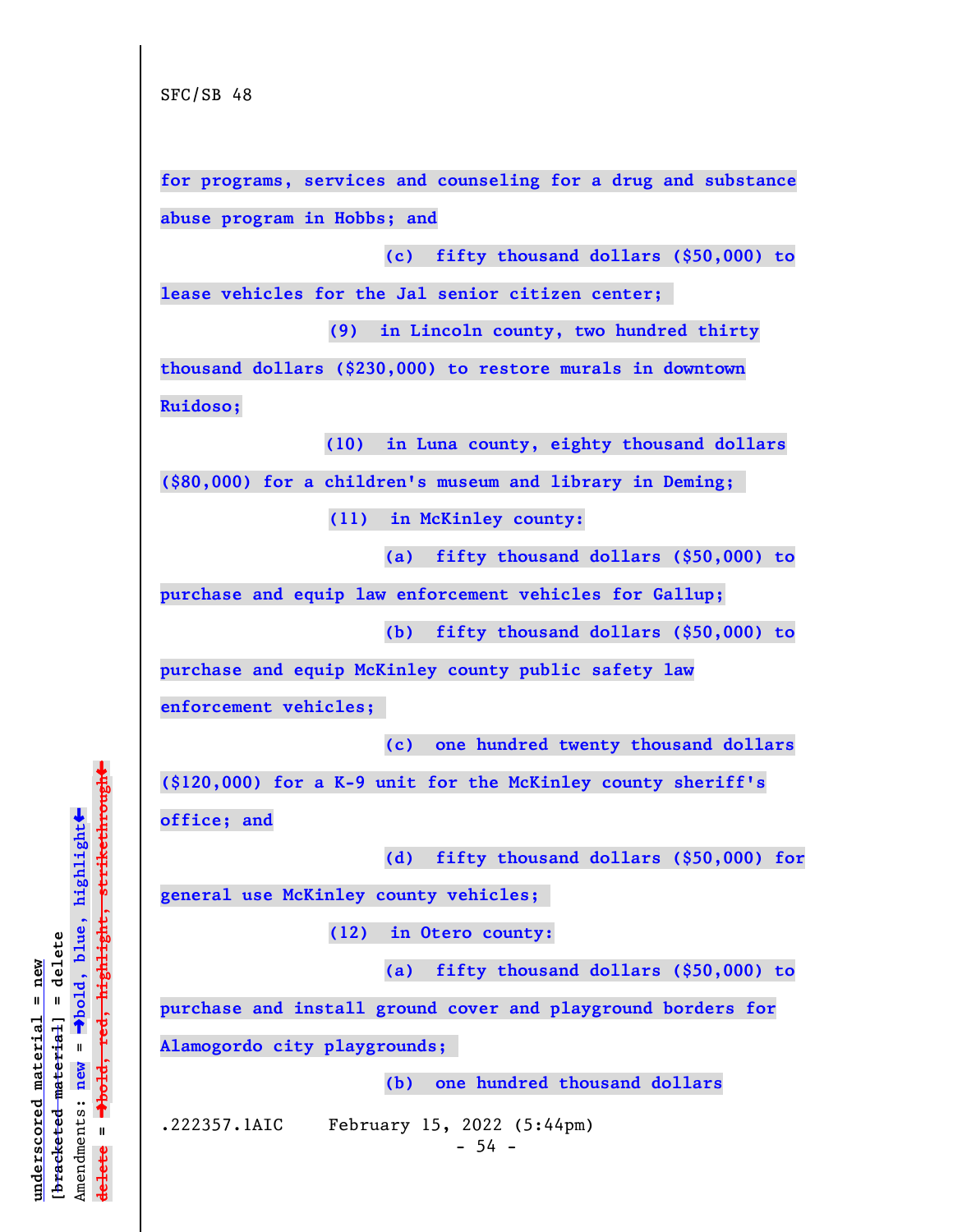**(\$100,000) to purchase and install security and surveillance equipment for Alamogordo city parks;** 

**(c) fifty thousand dollars (\$50,000) to**

**purchase and equip law enforcement vehicles for Alamogordo; (d) sixty-five thousand dollars**

**(\$65,000) to purchase and equip law enforcement vehicles and equipment for the Alamogordo police department;**

**(e) sixty thousand dollars (\$60,000) for**

**maintenance, operation, staffing and supplies for the Chaparral community center;** 

**(f) one hundred thousand dollars**

**(\$100,000) to plan, design and construct utility improvements**

**and upgrades at the Tularosa basin museum of history; and**

**(g) sixty-five thousand dollars**

**(\$65,000) to purchase and equip law enforcement vehicles and equipment for the Otero county sheriff's office;**

**(13) in Roosevelt county, one hundred fifty**

**thousand dollars (\$150,000) to purchase and equip vehicles for**

**the Roosevelt county sheriff's department;**

**(14) in Sandoval county:**

**(a) ninety thousand dollars (\$90,000) to**

**purchase and equip a fire and rescue truck for the Corrales fire department;** 

**(b) ninety thousand dollars (\$90,000) to**

**underscored material = new [bracketed material] = delete**

 $b$ racketed material] = delete inderscored material = new

Amendments: **new** =

Amendments: new  $\mathbf{u}$ 

 $\mathbf{I}$ 

**delete =**

**ielete** 

º**bold, blue, highlight**

º**bold, red, highlight, strikethrough**

 $\ddot{\bullet}$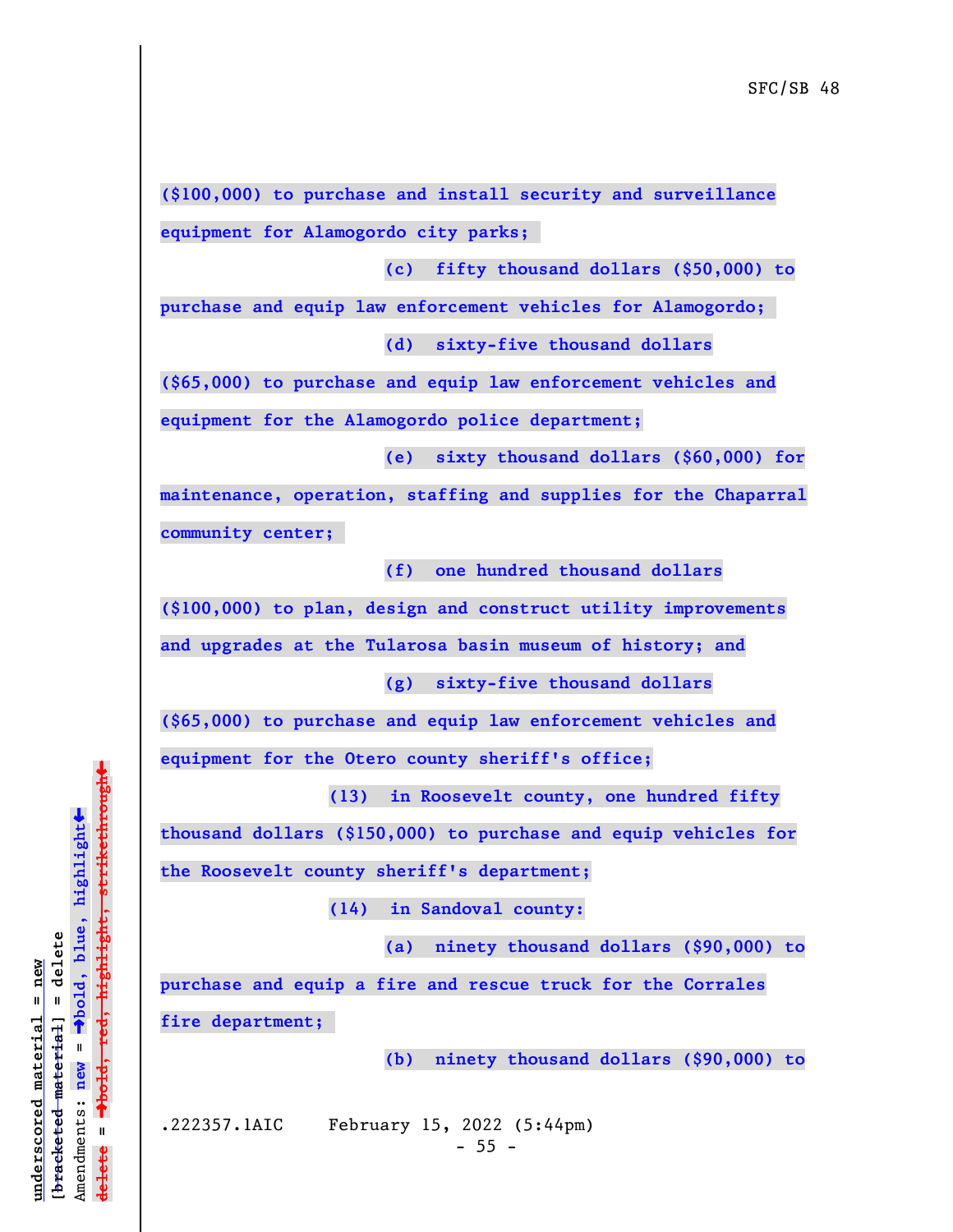**purchase and equip police vehicles and other equipment for the Corrales police department;** 

**(c) ninety thousand dollars (\$90,000) to**

**purchase and equip public safety vehicles and equipment for the Rio Rancho fire department; and**

 **(d) ninety thousand dollars (\$90,000) to**

**purchase and equip public safety vehicles and equipment for the Rio Rancho police department;** 

**(15) in San Juan county:**

**(a) fifty thousand dollars (\$50,000) for**

**Bloomfield irrigation district canal maintenance;** 

**(b) one hundred thousand dollars**

**(\$100,000) to plan, design and construct the Scott reservoir in Bloomfield;** 

**(c) one hundred twenty thousand dollars**

**(\$120,000) for construction costs of the San Juan county**

**Ricketts park building; and**

**(d) sixty thousand dollars (\$60,000) for**

**mobile data units for the San Juan county sheriff's office;** 

**(16) in San Miguel county, one hundred**

**thousand dollars (\$100,000) to renovate Creston park in Las Vegas;** 

**(17) in Santa Fe county, sixty thousand**

**dollars (\$60,000) for the Galisteo mutual domestic water**

**consumers association to install essential fire hydrants in**

.222357.1AIC February 15, 2022 (5:44pm)

 $-56 -$ 

 $\ddag$ º**bold, red, highlight, strikethrough**  $\ddot{\bullet}$ º**bold, blue, highlight**  $b$ racketed material] = delete **[bracketed material] = delete** inderscored material = new **underscored material = new** Amendments: new = Amendments: **new** =  $\mathbf{I}$ **delete =** lelete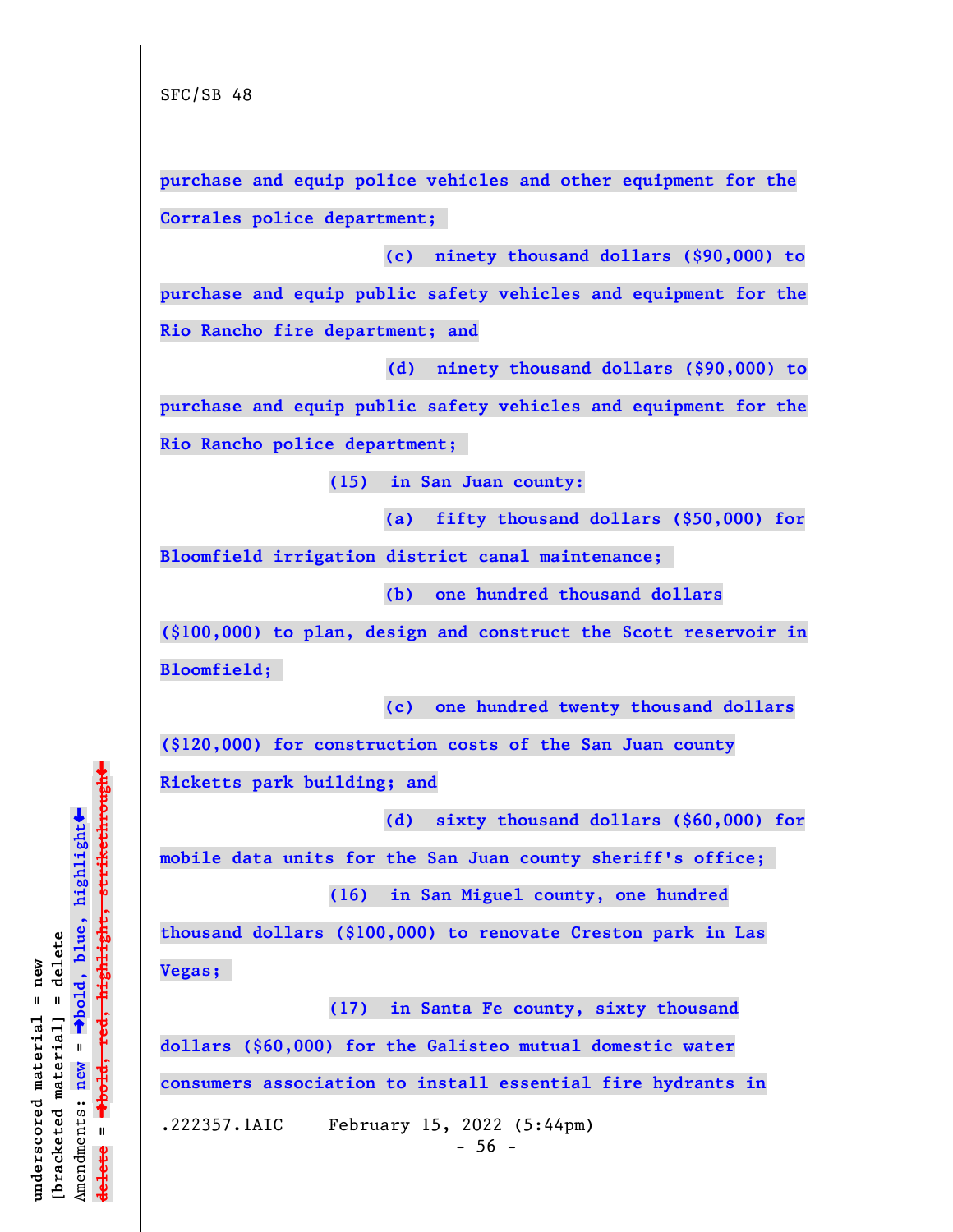**Galisteo;**

**(18) in Sierra county:**

**(a) seventy-five thousand dollars**

**(\$75,000) to re-roof Elephant Butte buildings;** 

**(b) seventy thousand dollars (\$70,000)**

**for maintenance costs at the Hillsboro community center;** 

 **(c) ninety-five thousand dollars**

**(\$95,000) for Williamsburg park improvements; and**

**(d) seventy-five thousand dollars**

**(\$75,000) to purchase a blade truck for Sierra county;** 

**(19) in Socorro county:**

**(a) fifty thousand dollars (\$50,000) to**

**purchase and equip public safety vehicles and support narcotics**

**investigations for the Socorro county sheriff's office; and**

**(b) one hundred eighty thousand dollars**

**(\$180,000) to purchase and equip Socorro county sheriff's office vehicles;** 

**(20) in Taos county, fifty thousand dollars**

**(\$50,000) to purchase, install and equip snow clearing vehicles and equipment for Taos county roads;** 

**(21) in Torrance county, fifty thousand dollars (\$50,000) to plan, design, construct, renovate and equip an investigation and evidence building in Torrance county; and**

.222357.1AIC February 15, 2022 (5:44pm)  $- 57 -$ 

 $\ddag$ º**bold, red, highlight, strikethrough**  $\ddot{\bullet}$ º**bold, blue, highlight**  $b$ racketed material] = delete **[bracketed material] = delete** inderscored material = new **underscored material = new** Amendments: **new** =  $\mathbf{I}$ Amendments: new  $\mathbf{u}$ **delete =** lelete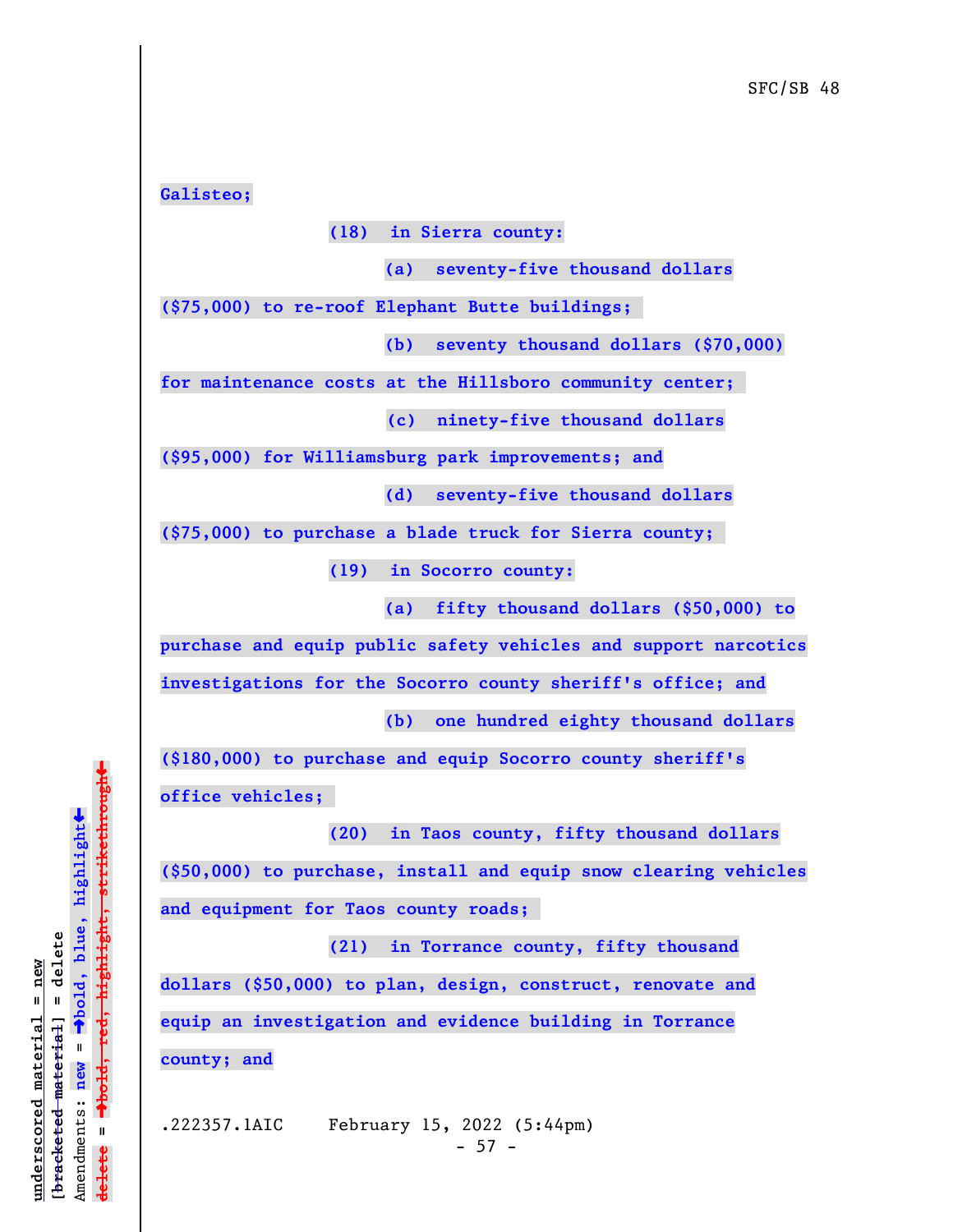**(22) in Valencia county:**

**(a) fifty thousand dollars (\$50,000) to**

**purchase new generation 911 technology car radios and car**

**computers for public safety vehicles in Bosque Farms;** 

**(b) sixty thousand dollars (\$60,000) to**

**purchase law enforcement equipment and supplies for the Bosque Farms police department;** 

 **(c) one hundred fifty thousand dollars**

**(\$150,000) for improvements to Eagle park in Belen;** 

**(d) sixty thousand dollars (\$60,000) to**

**purchase law enforcement equipment and supplies for the Los Lunas police department;**

**(e) ninety-five thousand dollars**

**(\$95,000) to purchase public safety equipment for first responders;**

**(f) one hundred fifty thousand dollars**

**(\$150,000) for communications equipment upgrades for the Valencia county sheriff's office;** 

**(g) fifty thousand dollars (\$50,000) for**

**body cameras for Valencia county sheriff's office deputies; and**

**(h) sixty thousand dollars (\$60,000) to**

**purchase law enforcement equipment and supplies for the**

**Valencia country sheriff's office; and**

**D. to the state personnel office, two hundred thousand dollars (\$200,000) for training on the provisions of**

.222357.1AIC February 15, 2022 (5:44pm)

 $-58 -$ 

 $\ddag$ º**bold, red, highlight, strikethrough**  $\ddot{\bullet}$ º**bold, blue, highlight**  $b$ racketed material] = delete **[bracketed material] = delete** inderscored material = new **underscored material = new** Amendments: **new** =  $\mathbf{I}$ Amendments: new  $\mathbf{I}$ **delete = ielete**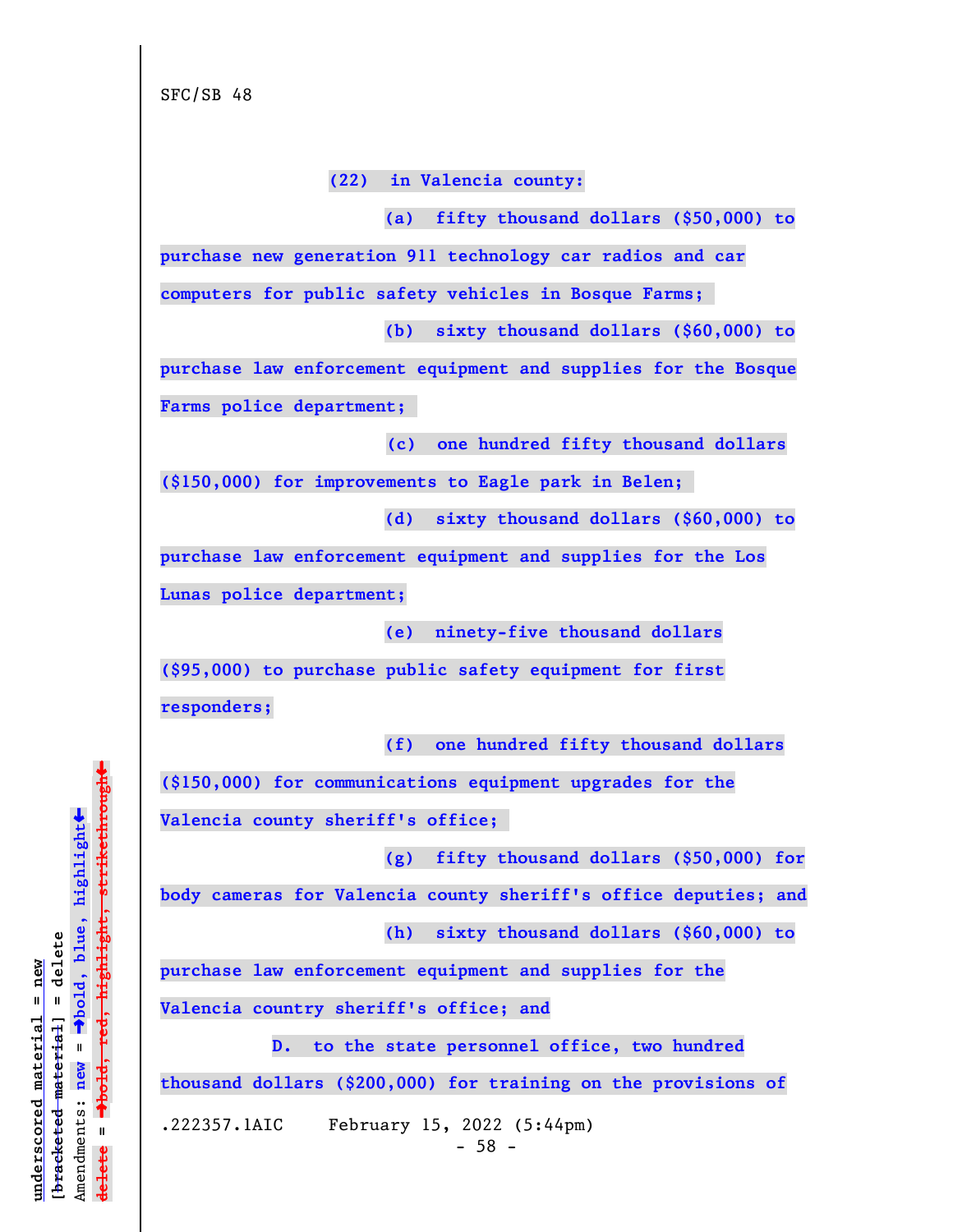**the federal Indian Child Welfare Act of 1978.**

**SECTION 4. COMMERCE AND INDUSTRY FISCAL YEAR 2022 APPROPRIATIONS.--The appropriations in this section are from the general fund for the following agencies for expenditure in fiscal years 2022 and 2023 for the purposes specified and, unless otherwise indicated, the unexpended or unencumbered balance of an appropriation in this section at the end of fiscal year 2023 shall revert to the general fund:** 

 **A. to the economic development department:** 

**(1) one hundred ten thousand dollars**

**(\$110,000) to the outdoor recreation equity grant fund to carry out the purposes of the fund;**

**(2) fifty thousand dollars (\$50,000) for the outdoor recreation division to develop an outdoor recreation plan for the Rio Grande;**

**(3) one hundred eighty thousand dollars (\$180,000) for economic development organizations promoting economic development along west Central avenue in Bernalillo county; and**

**(4) one hundred five thousand dollars (\$105,000) for the adventure Gallup and beyond outdoor services recreation plan;**

**B. to the regulation and licensing department, one hundred thousand dollars (\$100,000) for the financial**

.222357.1AIC February 15, 2022 (5:44pm)  $-59 -$ 

 $\ddag$ º**bold, red, highlight, strikethrough**  $\ddot{\bullet}$ º**bold, blue, highlight**  $b$ racketed material] = delete **[bracketed material] = delete** inderscored material = new **underscored material = new** Amendments: new = Amendments: **new** =  $\mathbf{u}$ **delete =** lelete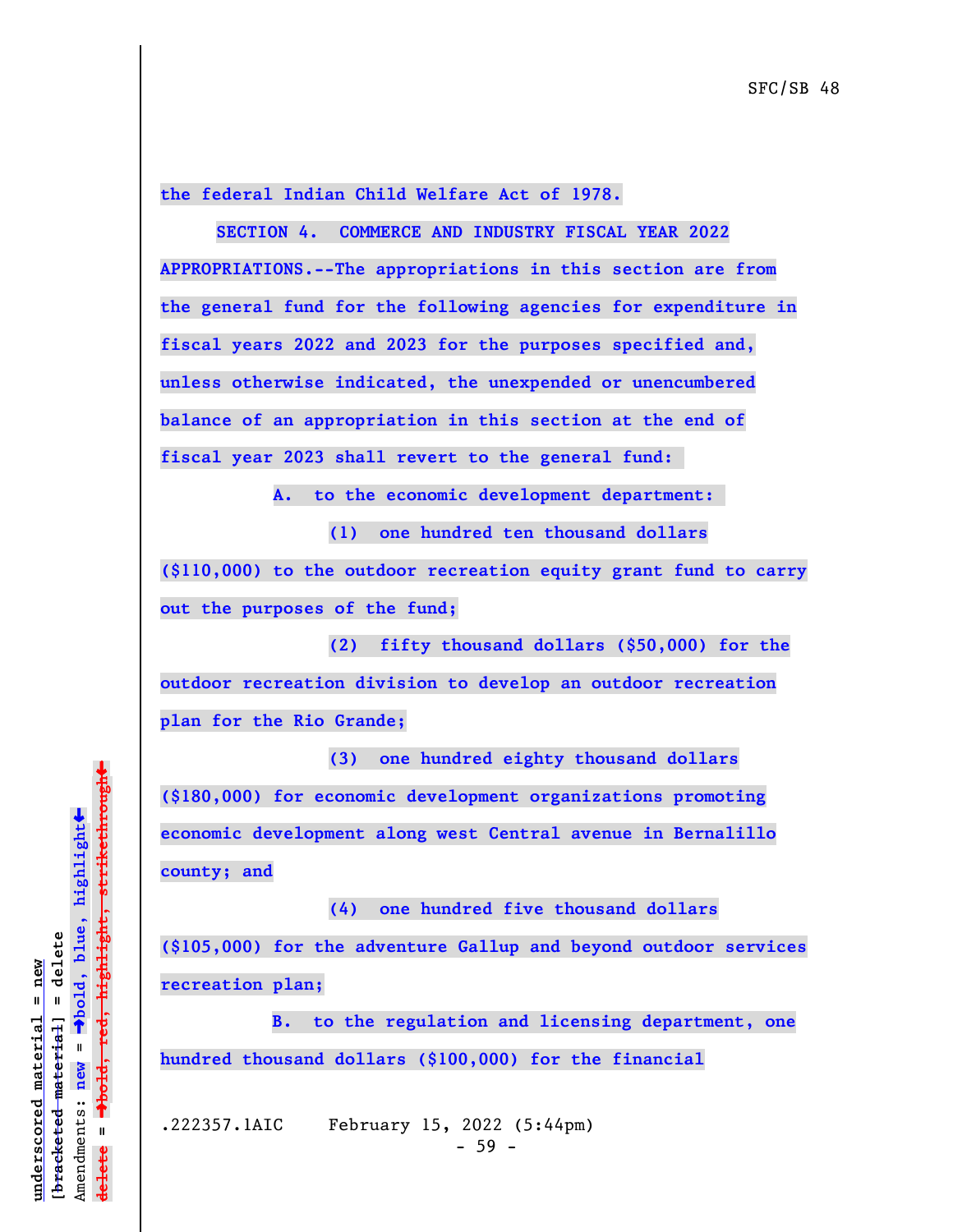**institutions division to evaluate licensing, examination and enforcement rules and practices and make recommendations to improve and implement consumer protections and effective oversight of nondepository financial institutions and licenses under the New Mexico Small Loan Act of 1955, including expanded audit procedures and anti-evasion compliance strategies; and**

**C. to the office of superintendent of insurance, six hundred forty thousand dollars (\$640,000) to contract with consultants and hire staff to conduct research related to and to design a guaranteed comprehensive health coverage system for New Mexico residents.**

 **SECTION 5. AGRICULTURE, ENERGY AND NATURAL RESOURCES FISCAL YEAR 2022 APPROPRIATIONS.--The appropriations in this section are from the general fund for the following agencies for expenditure in fiscal years 2022 and 2023 for the purposes specified and, unless otherwise indicated, the unexpended or unencumbered balance of an appropriation in this section at the end of fiscal year 2023 shall revert to the general fund:**

**A. to the cultural affairs department:**

**(1) one hundred thousand dollars (\$100,000) for historic land research to determine culturally significant sites in the state;**

**(2) fifty thousand dollars (\$50,000) to provide music education, concerts and symphony performances for school children in Chaves county; and**

.222357.1AIC February 15, 2022 (5:44pm)

 $\ddag$ º**bold, red, highlight, strikethrough**  $\ddot{\bullet}$ º**bold, blue, highlight**  $b$ racketed material] = delete **[bracketed material] = delete** inderscored material = new **underscored material = new** Amendments: new = Amendments: **new** =  $\mathbf{u}$ **delete =** lelete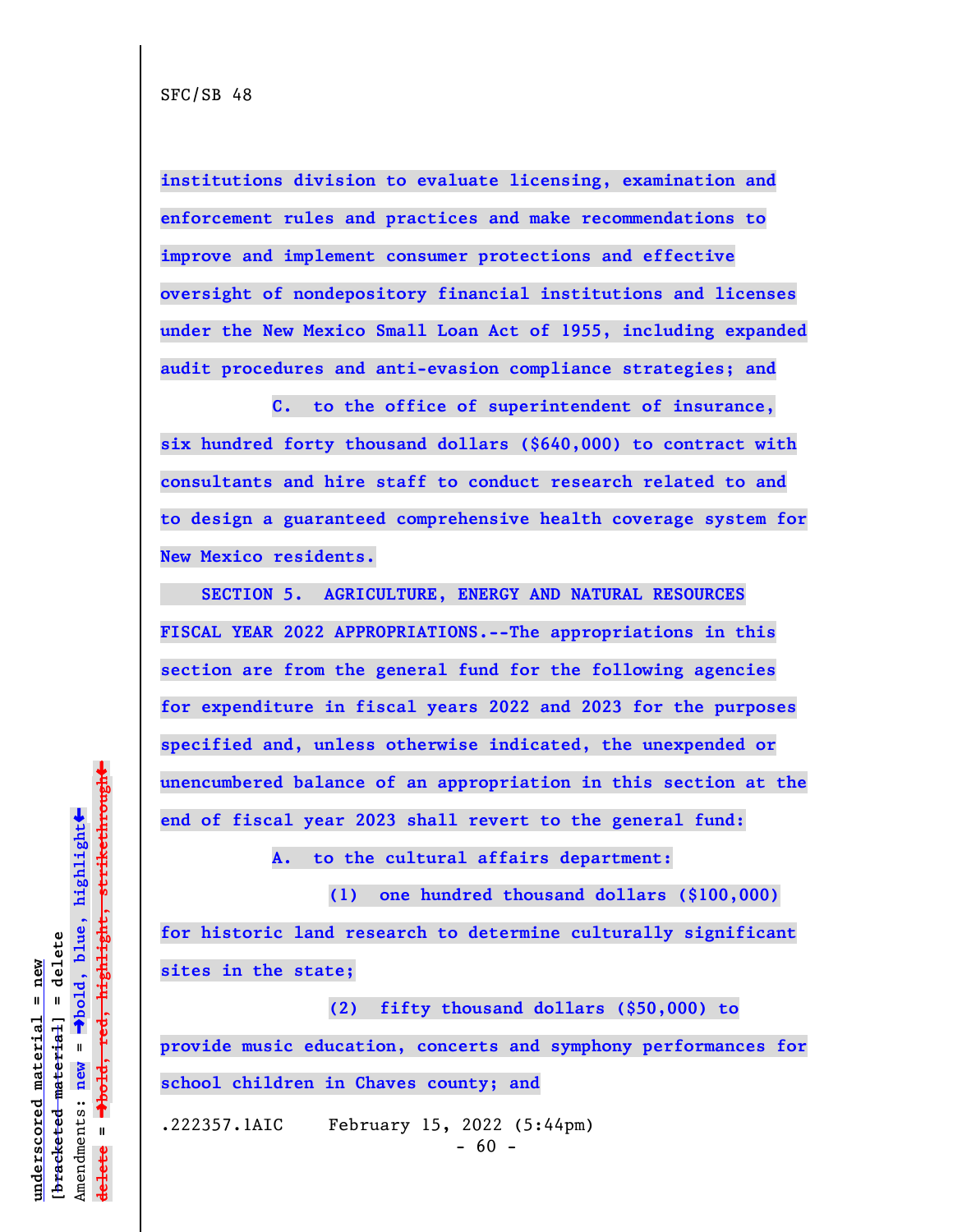**(3) one hundred thousand dollars (\$100,000) for restoration of the village of Tijeras historic church;** 

**B. to the energy, minerals and natural resources department, eighty thousand dollars (\$80,000) for New Mexico reforestation projects;** 

**C. to the state parks division of the energy, minerals and natural resources department:**

**(1) one hundred thousand dollars (\$100,000) to renovate trails, pathways and exhibits to ensure that Living Desert zoo and gardens state park meets federal Americans with Disabilities Act of 1990 and United States department of agriculture requirements; and**

 **(2) one hundred thousand dollars (\$100,000) for structural and other improvements needed to renovate or replace visitor center exhibits and trails and to construct storage for artifacts and collections, including upgrades to the visitor center and ranch house, at Oliver Lee state park; and**

**D. to the office of the state engineer:**

**(1) one hundred eighty thousand dollars (\$180,000) for information technology services and employees for implementation of the Water Data Act;** 

**(2) sixty thousand dollars (\$60,000) for a grant writer for acequia capital projects; and**

.222357.1AIC February 15, 2022 (5:44pm)  $- 61 -$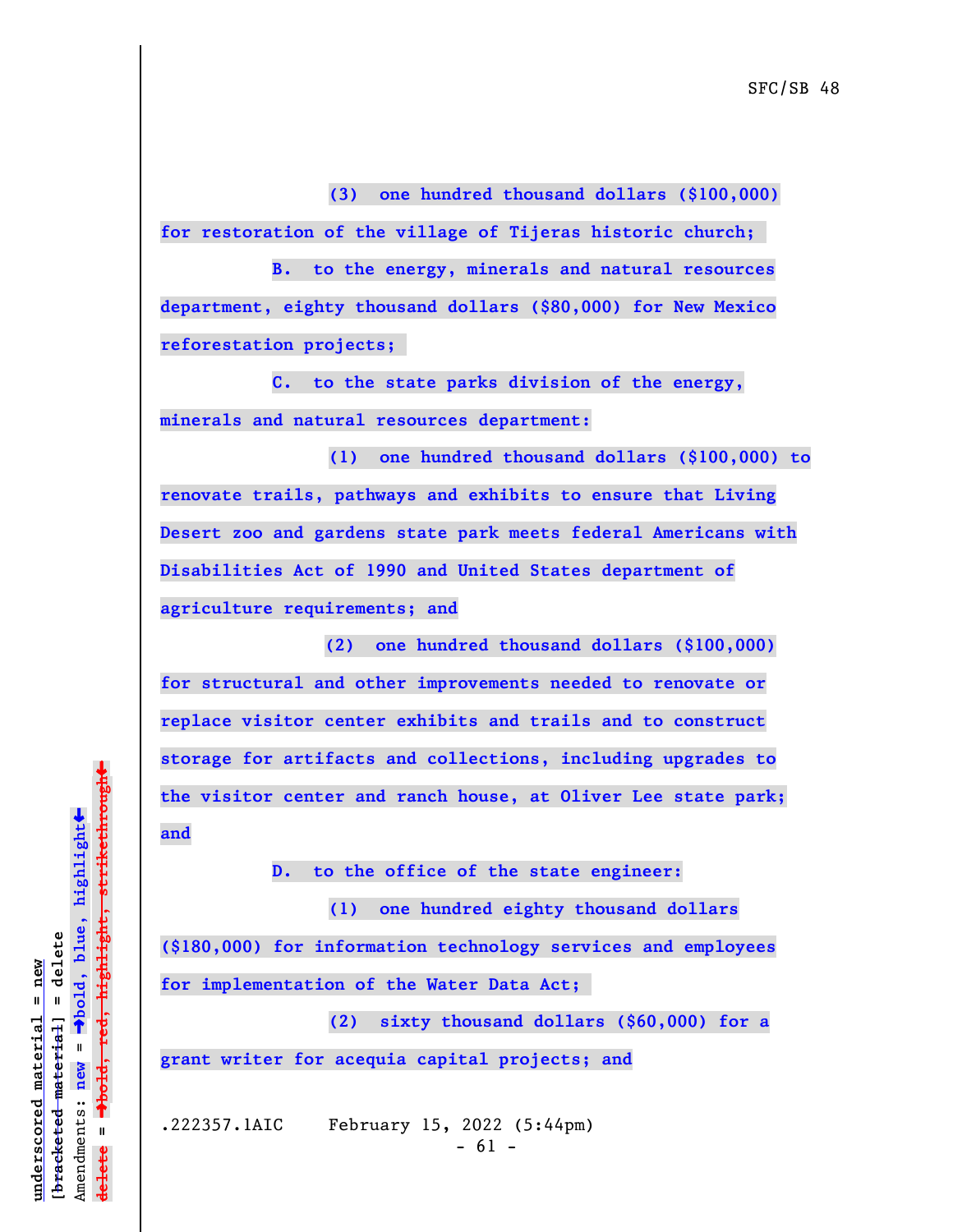**(3) to the interstate stream commission, fifty**

**thousand dollars (\$50,000) to plan, design and construct improvements to the San Ysidro community ditch in Sandoval county.**

**SECTION 6. HEALTH, HOSPITALS AND HUMAN SERVICES FISCAL YEAR 2022 APPROPRIATIONS.--The appropriations in this section are from the general fund for the following agencies for expenditure in fiscal years 2022 and 2023 for the purposes specified and, unless otherwise indicated, the unexpended or unencumbered balance of an appropriation in this section at the end of fiscal year 2023 shall revert to the general fund:** 

**A. to the office on African American affairs, fifty thousand dollars (\$50,000) for the women's leadership program;** 

**B. to the Indian affairs department:**

 **(1) fifty thousand dollars (\$50,000) for entrepreneur training programs for Native Americans, including programs pertaining to financial literacy, business technology, business plan development, access to capital and attracting investors;** 

**(\$110,000) to support special projects on the indigenous wisdom curriculum for Native American students;** 

**(2) one hundred ten thousand dollars**

**(3) sixty thousand dollars (\$60,000) to support development of language preservation or culturally relevant curricula for Native American students;** 

.222357.1AIC February 15, 2022 (5:44pm)  $- 62 -$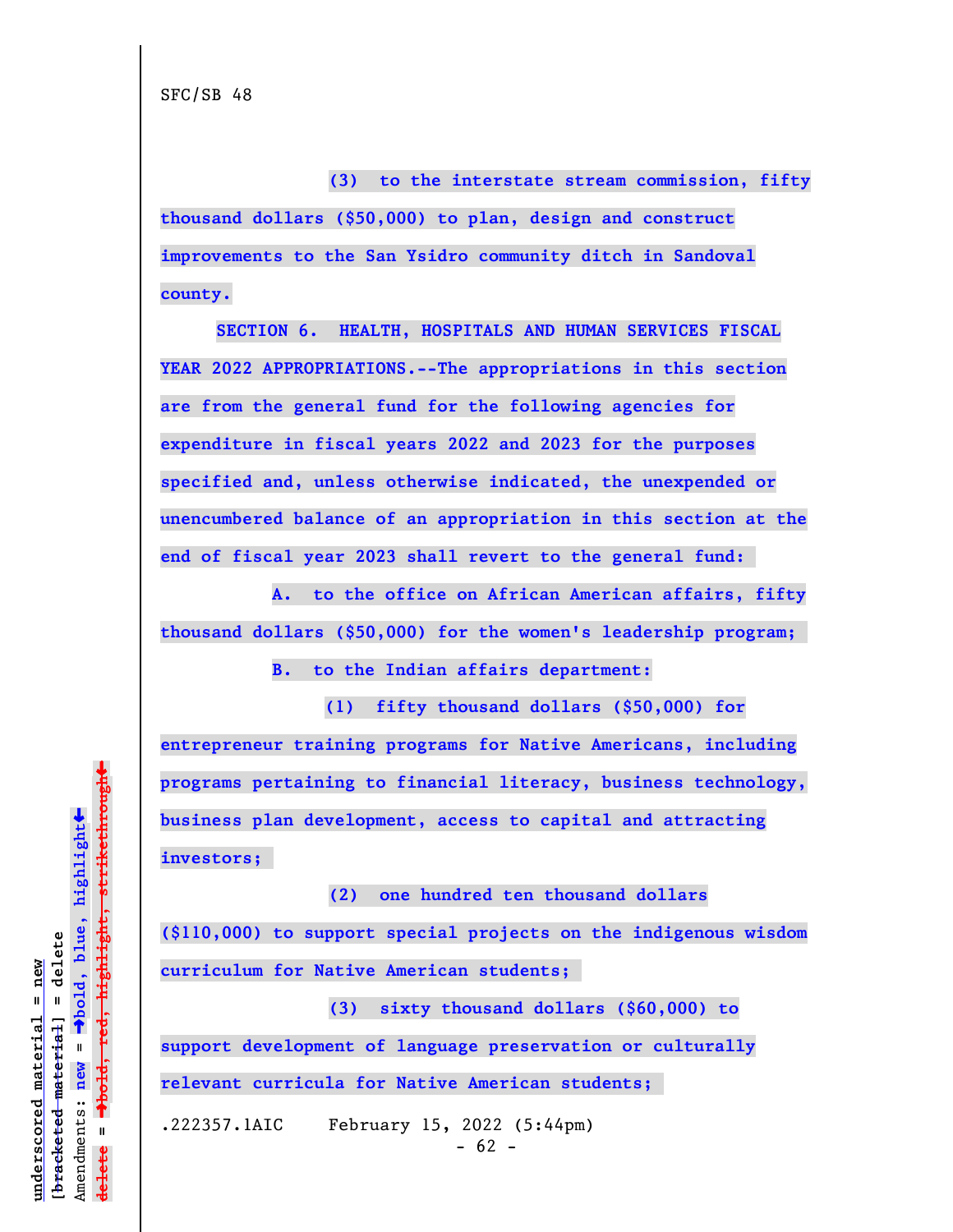**(4) fifty thousand dollars (\$50,000) for**

**leadership and education programs for Native American youth;** 

**(5) one hundred forty thousand dollars**

**(\$140,000) for the Pueblo of Jemez to acquire a dumpster truck and other equipment;** 

**(6) sixty thousand dollars (\$60,000) for the**

**Jicarilla Apache Willow Creek agriculture construction project;** 

**(7) fifty thousand dollars (\$50,000) to plan,**

**design and construct a Mescalero veterans' memorial;** 

**(8) eighty thousand dollars (\$80,000) for the**

**Santa Fe Indian school leadership institute's youth leadership and education program; and** 

**(9) eighty thousand dollars (\$80,000) to**

**purchase and equip a hay baler and compactor for the Pueblo of Santo Domingo;**

**C. to the aging and long-term services department:** 

**(1) fifty thousand dollars (\$50,000) to**

**provide New-Mexico-grown produce for senior center meals programs;** 

**(2) one hundred thousand dollars (\$100,000) to deploy field assessment tools for verifying ventilation and filtration system performance for effectively removing infection aerosols;** 

**(3) eighty thousand dollars (\$80,000) for the**

.222357.1AIC February 15, 2022 (5:44pm)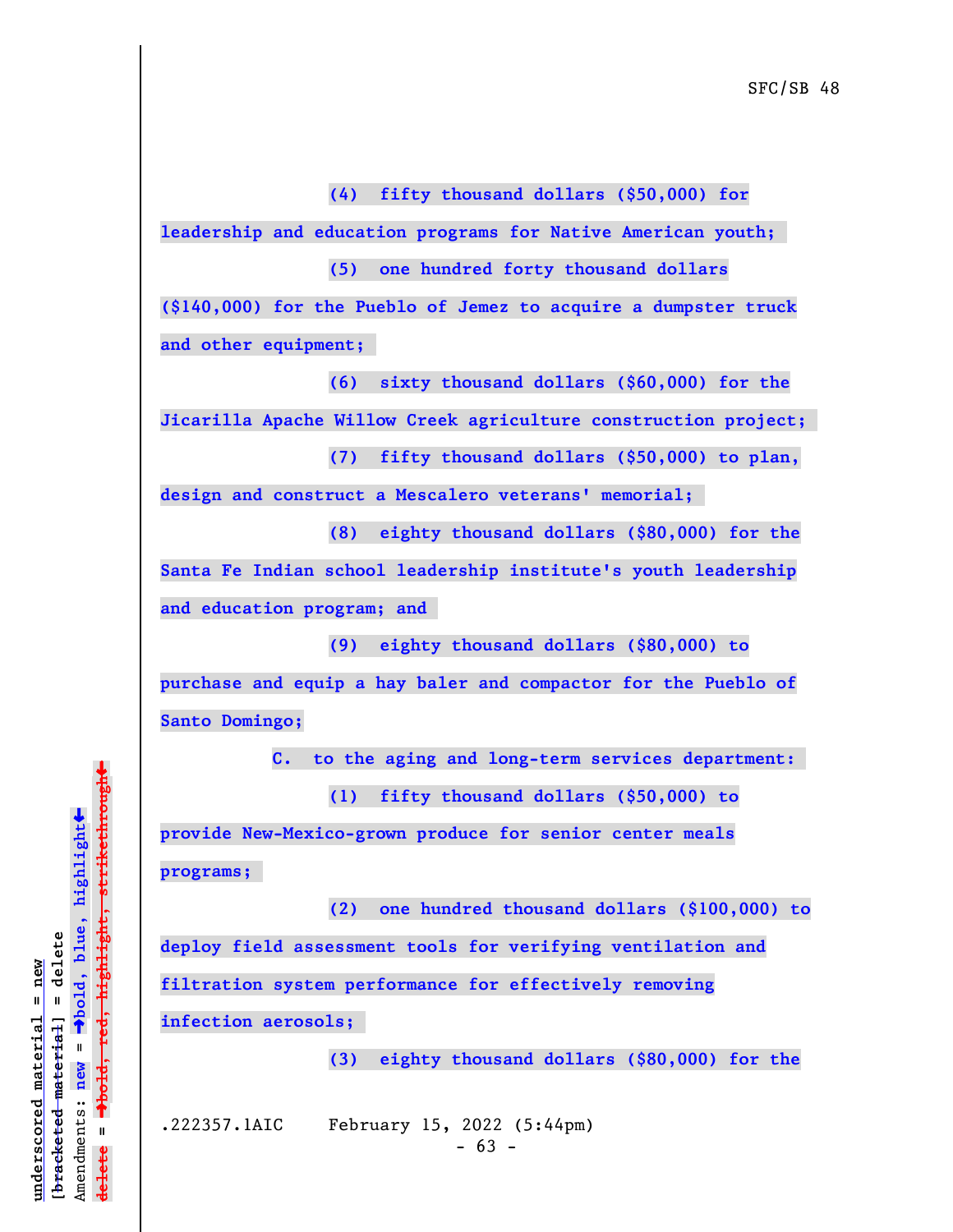**Albuquerque department of senior affairs to provide tree cutting services for low-income seniors in the south valley;** 

**(4) fifty thousand dollars (\$50,000) for**

**operations, meals, programs, transportation and other services for the senior center in Loving;** 

**(5) one hundred thousand dollars (\$100,000) for programs, meals, transportation services and operations at the Hobbs senior center;** 

**(6) fifty thousand dollars (\$50,000) to expand programs and services at the Roswell adult center; and**

**(7) fifty thousand dollars (\$50,000) to expand programs, meals, services and transportation at the Tularosa senior center;**

**D. to the human services department:** 

 **(1) one hundred thousand dollars (\$100,000) to develop a comprehensive behavioral health plan for the**

**interagency behavioral health purchasing collaborative;** 

**(2) fifty thousand dollars (\$50,000) for a**

**homeless shelter and community mental health center in Santa Fe; and**

**(3) fifty thousand dollars (\$50,000) for rural outreach to persons with substance use disorder and cooccurring disorders, as well as outreach to the homeless population through evidence-based peer support using peerdriven services in Taos county;** 

.222357.1AIC February 15, 2022 (5:44pm)

 $\ddag$ º**bold, red, highlight, strikethrough**  $\ddot{\bullet}$ º**bold, blue, highlight**  $b$ racketed material] = delete **[bracketed material] = delete** inderscored material = new **underscored material = new** Amendments: **new** =  $\mathbf{I}$ Amendments: new  $\mathbf{u}$ **delete =** lelete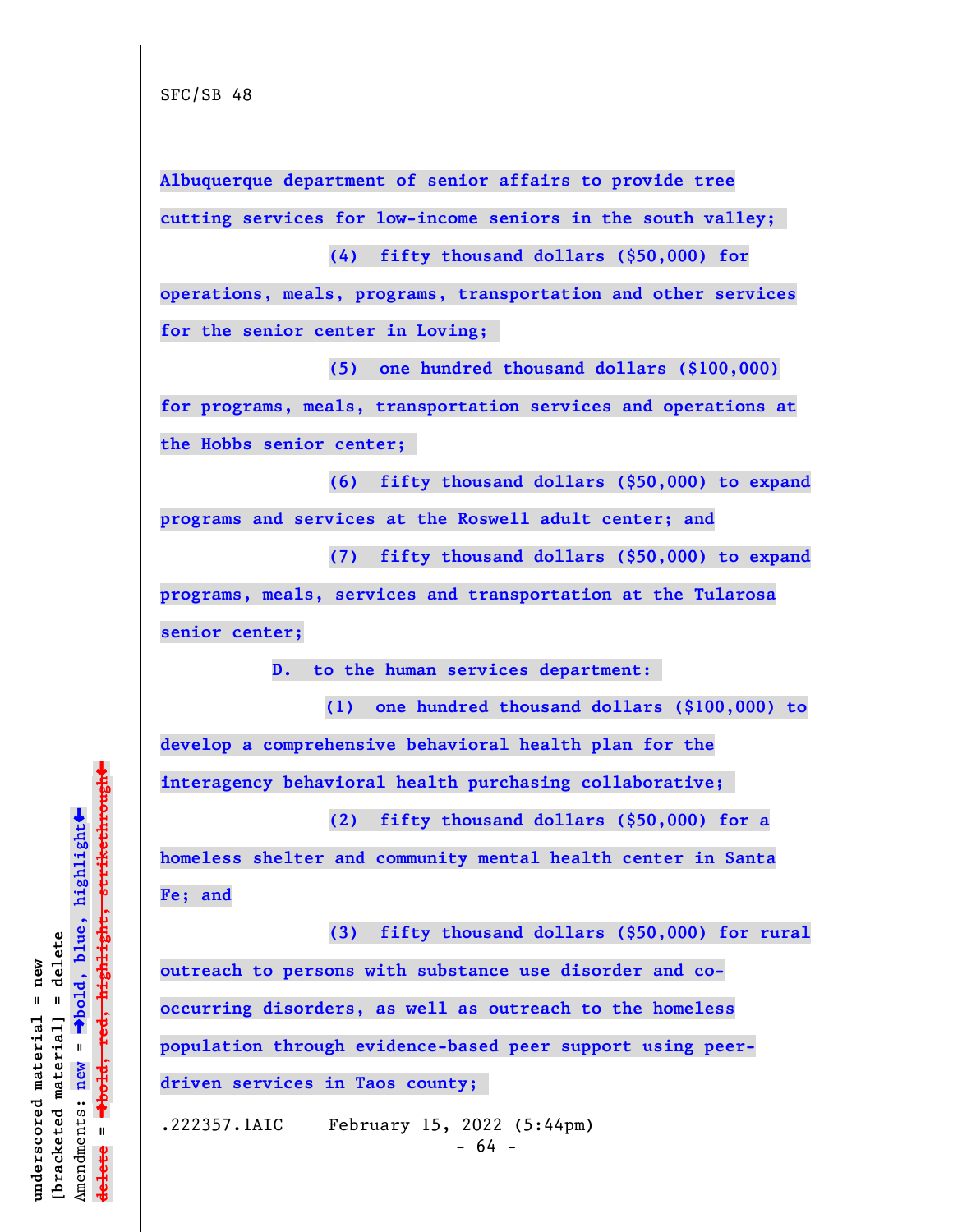**E. to the workforce solutions department:**

**(1) one hundred sixty thousand dollars**

**(\$160,000) for a paid family and medical leave task force; and**

**(2) fifty thousand dollars (\$50,000) to**

**continue the industrial workforce program in Gallup;** 

**F. to the department of health:** 

**(1) fifty thousand dollars (\$50,000) for social worker recruitment;** 

**(2) fifty thousand dollars (\$50,000) for the office of school and adolescent health for the generation justice program that provides youth development in leadership skills and media production;** 

**(3) one hundred thousand dollars (\$100,000) for the center for health innovation;** 

**(4) fifty thousand dollars (\$50,000) to match federal funds to expand the senior farmers' market nutrition program;**

**(5) seven hundred sixty thousand dollars (\$760,000) to expand services for education, prevention and treatment of sexually transmitted infections and human immunodeficiency virus and to expand access to reproductive health care and pregnancy services;** 

**(6) fifty thousand dollars (\$50,000) for local health councils;** 

.222357.1AIC February 15, 2022 (5:44pm)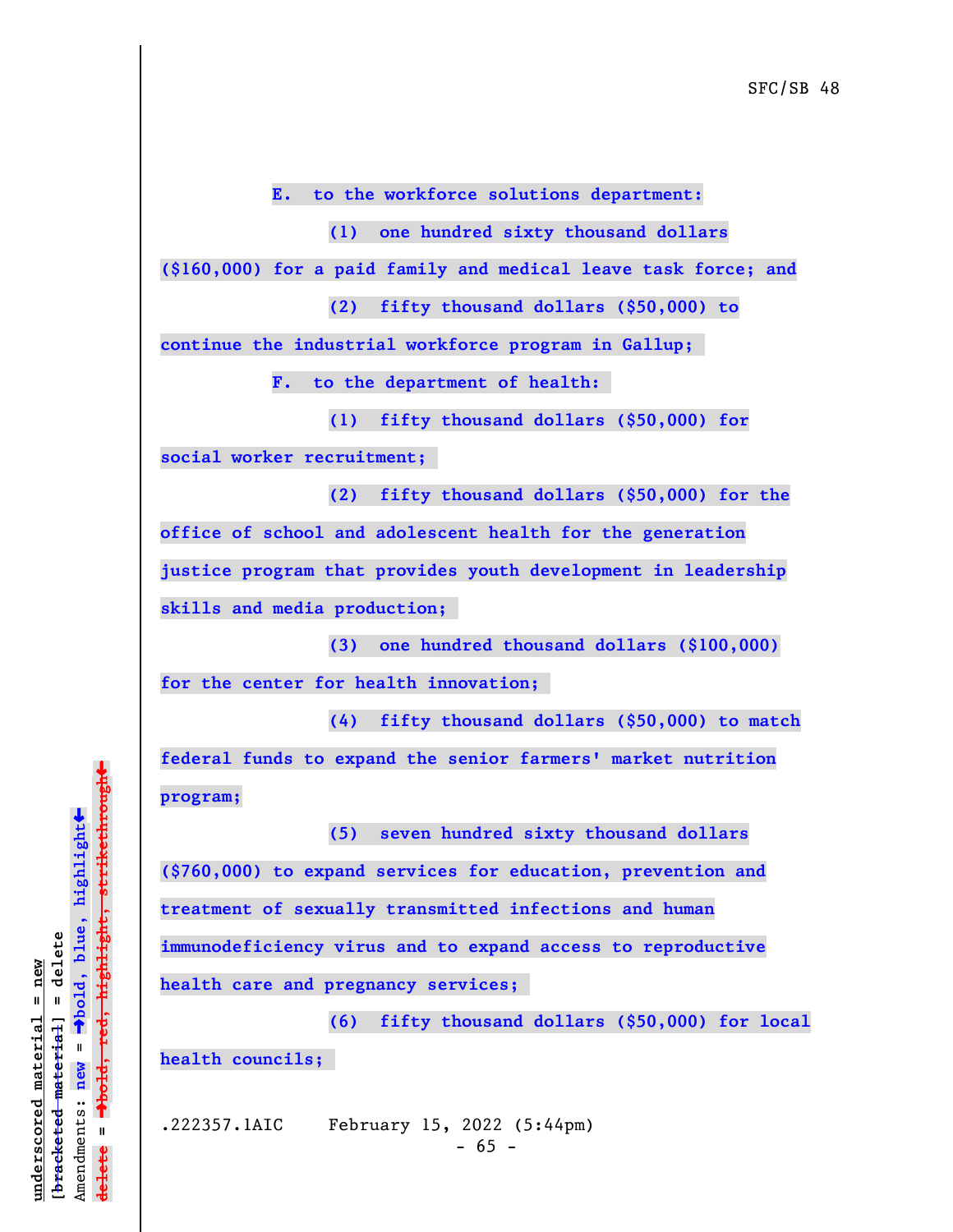**(7) two hundred ninety thousand dollars (\$290,000) for a statewide dance program in public schools for low-income at-risk students; (8) thirty thousand dollars (\$30,000) for a statewide dance program for low-income at-risk students in public schools in Chaves county; (9) fifty thousand dollars (\$50,000) to fund the Sandoval county health council; and (10) three hundred thirty thousand dollars (\$330,000) for medical equipment at San Juan regional medical center; G. to the department of environment: (1) three hundred thousand dollars (\$300,000) to protect public health from exposure to per- and polyfluoroalkyl chemicals; (2) fifty thousand dollars (\$50,000) for water system improvements for the Canon mutual domestic water consumers and sewage works association; (3) sixty thousand dollars (\$60,000) for water system development for the Sena mutual domestic water consumers' association; and (4) fifty thousand dollars (\$50,000) for planning, administration and oversight of uranium mine remediation and cleanup; H. to the veterans' services department:** .222357.1AIC February 15, 2022 (5:44pm)

 $- 66 -$ 

º**bold, red, highlight, strikethrough**  $\ddot{\bullet}$ º**bold, blue, highlight**  $b$ racketed material] = delete **[bracketed material] = delete** inderscored material = new **underscored material = new** Amendments: new = Amendments: **new** =  $\mathbf{u}$ **delete =** lelete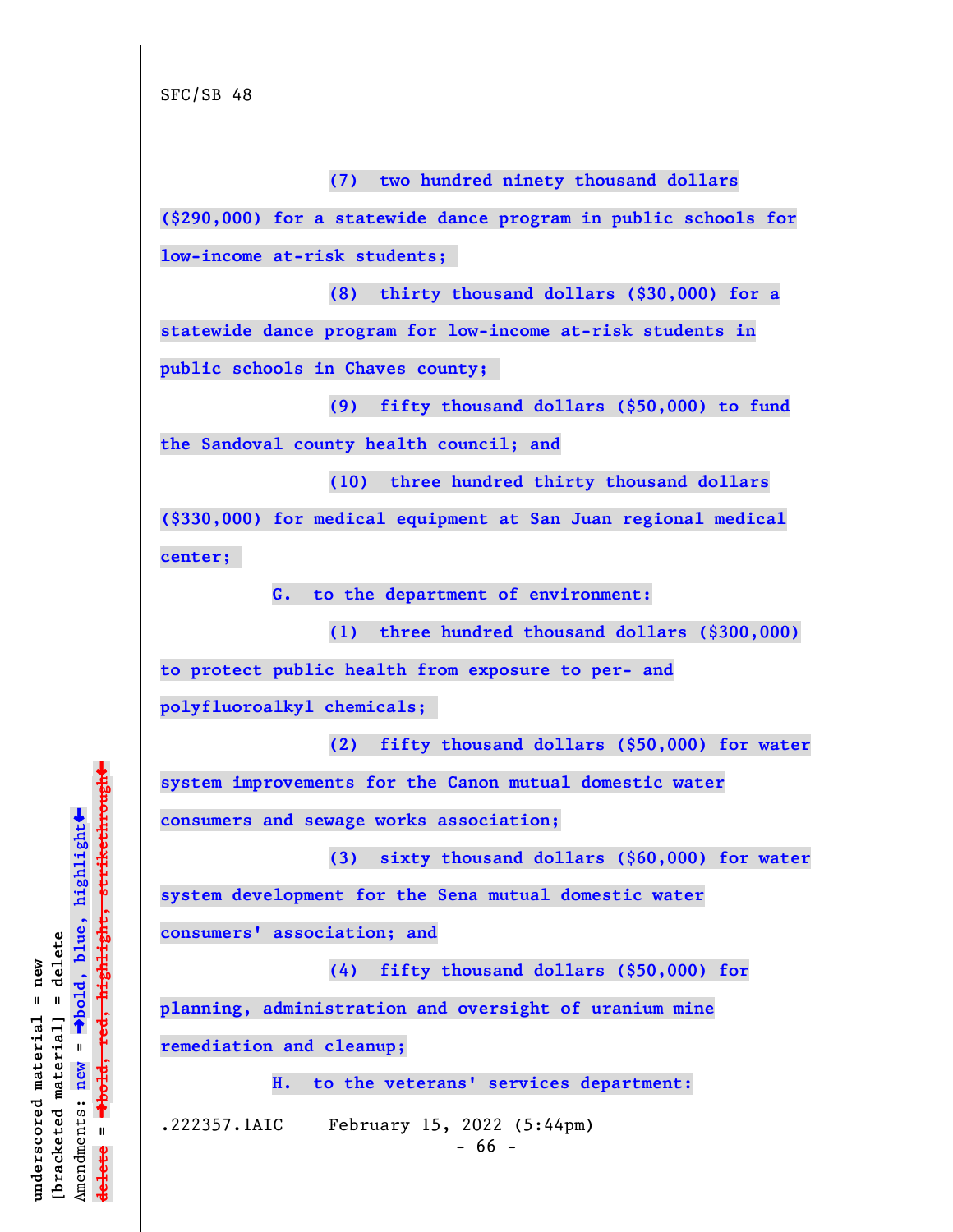**(1) fifty thousand dollars (\$50,000) to**

**provide transportation to medical appointments for veterans; and**

**(2) one hundred thousand dollars (\$100,000) to provide services for veterans experiencing homelessness and for suicide prevention; and**

**I. to the children, youth and families department:**

**(1) fifty thousand dollars (\$50,000) for the**

**tribal affairs office to provide training related to the Indian Family Protection Act, contingent on the enactment of House Bill 135 or similar legislation of the second session of the fifty-fifth legislature;** 

**(2) fifty thousand dollars (\$50,000) for marketing and promotion of youth mentoring programs in southeastern New Mexico;**

**(3) fifty thousand dollars (\$50,000) to provide domestic violence services in Lincoln and Otero counties;**

**(4) fifty thousand dollars (\$50,000) for youth programs that provide individual and group counseling, education and recreation for youth ages six through seventeen in Carlsbad;** 

**(5) one hundred thirty thousand dollars (\$130,000) to contract for the provision of domestic violence**

.222357.1AIC February 15, 2022 (5:44pm)  $- 67 -$ 

 $\ddag$ º**bold, red, highlight, strikethrough**  $\ddot{\bullet}$ º**bold, blue, highlight**  $b$ racketed material] = delete **[bracketed material] = delete** inderscored material = new **underscored material = new** Amendments: new = Amendments: **new** =  $\mathbf{I}$ **delete =** lelete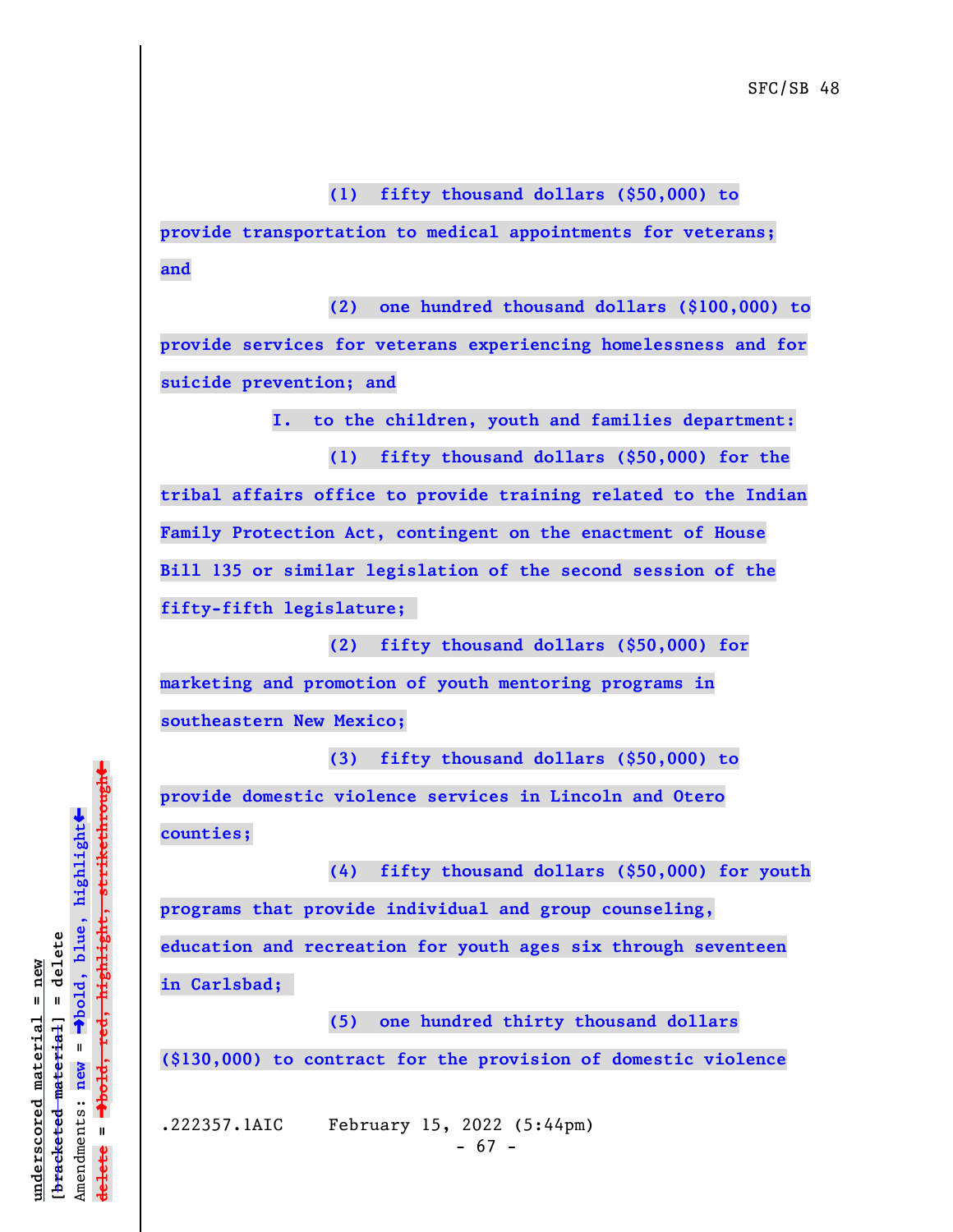**shelter services in Santa Fe county;** 

**(6) sixty-five thousand dollars (\$65,000) for volunteer recruitment for juvenile justice mentoring in Santa Fe county and northern New Mexico; and**

**(7) fifty thousand dollars (\$50,000) to provide services addressing complex needs of children, adults and families impacted by the trauma of sexual or domestic violence in Taos county.**

**SECTION 7. PUBLIC SAFETY FISCAL YEAR 2022 APPROPRIATIONS.--The appropriations in this section are from the general fund for the following agencies for expenditure in fiscal years 2022 and 2023 for the purposes specified and, unless otherwise indicated, the unexpended or unencumbered balance of an appropriation in this section at the end of fiscal year 2023 shall revert to the general fund:** 

**A. to the crime victims reparation commission:**

 **(1) one hundred thousand dollars (\$100,000) to coordinate revisions to the Family Violence Protection Act and to provide services to victims of violent crime;** 

**(2) seventy thousand dollars (\$70,000) for**

**services for children who are victims of crimes;** 

**(3) fifty thousand dollars (\$50,000) to**

**provide civil legal services to children with guardianship issues;**

**(4) fifty thousand dollars (\$50,000) to**

.222357.1AIC February 15, 2022 (5:44pm)

 $- 68 -$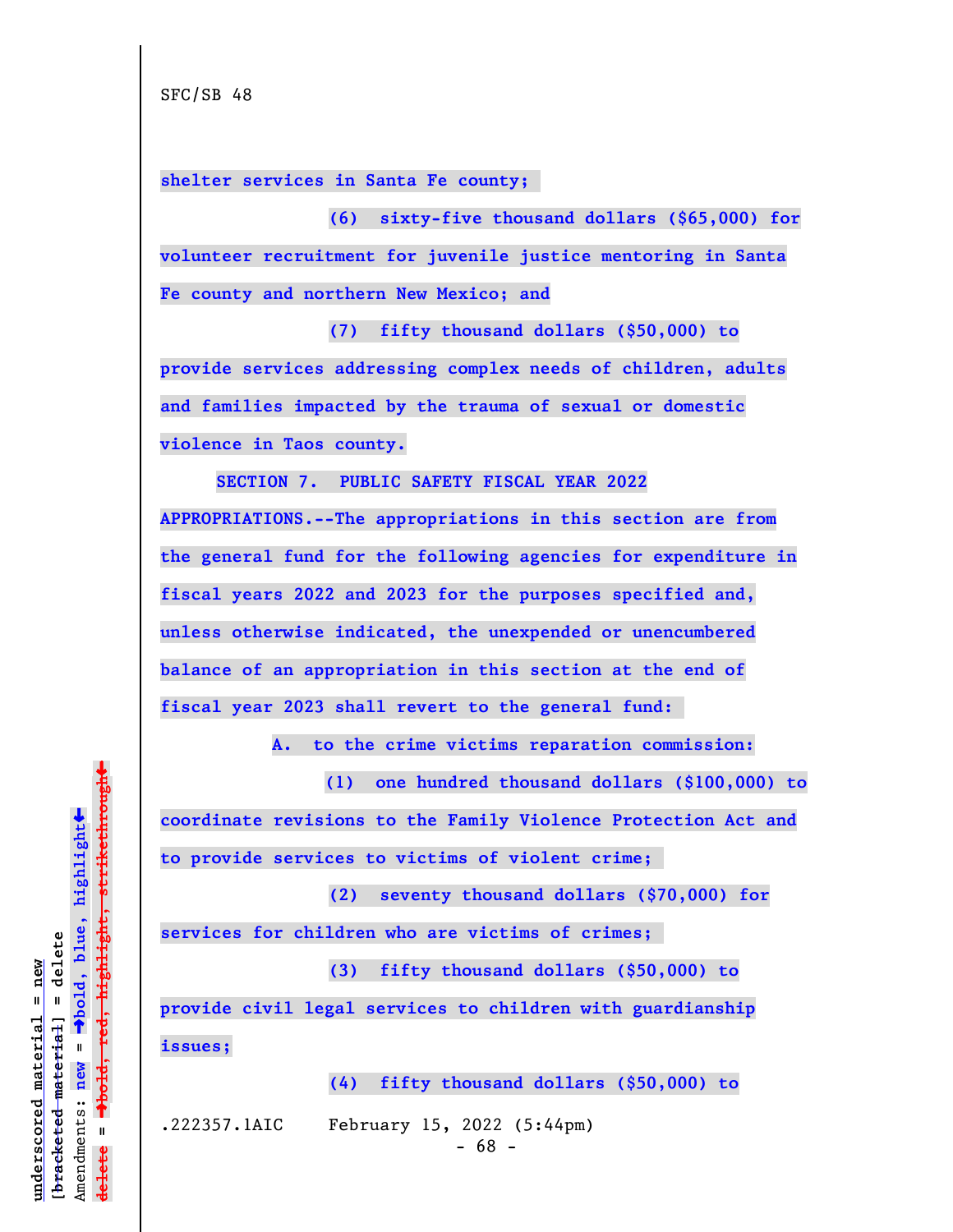**provide for sexual assault service providers;** 

**(5) fifty thousand dollars (\$50,000) for**

**treatment and other services for victims of sexual assault;** 

**(6) eighty thousand dollars (\$80,000) for**

**supportive services for survivors of sexual assault; and (7) eighty-five thousand dollars (\$85,000) for**

**services for individuals and families affected by domestic violence, sexual assault and child abuse in Valencia county; and**

**B. to the department of public safety, one hundred eighty thousand dollars (\$180,000) for training equipment at the New Mexico law enforcement academy.**

**SECTION 8. TRANSPORTATION FISCAL YEAR 2022 APPROPRIATIONS.--The following amounts are appropriated from the general fund to the department of transportation for expenditure in fiscal years 2022 and 2023 for the purposes specified and, unless otherwise indicated, the unexpended or unencumbered balance of an appropriation in this section at the end of fiscal year 2023 shall revert to the general fund:** 

**A. fifty thousand dollars (\$50,000) to plan, design and install safety signage along highway 313 in Algodones; and**

**B. fifty-five thousand dollars (\$55,000) to increase the capacity of the 7th street drainage channel in Clovis.** 

.222357.1AIC February 15, 2022 (5:44pm)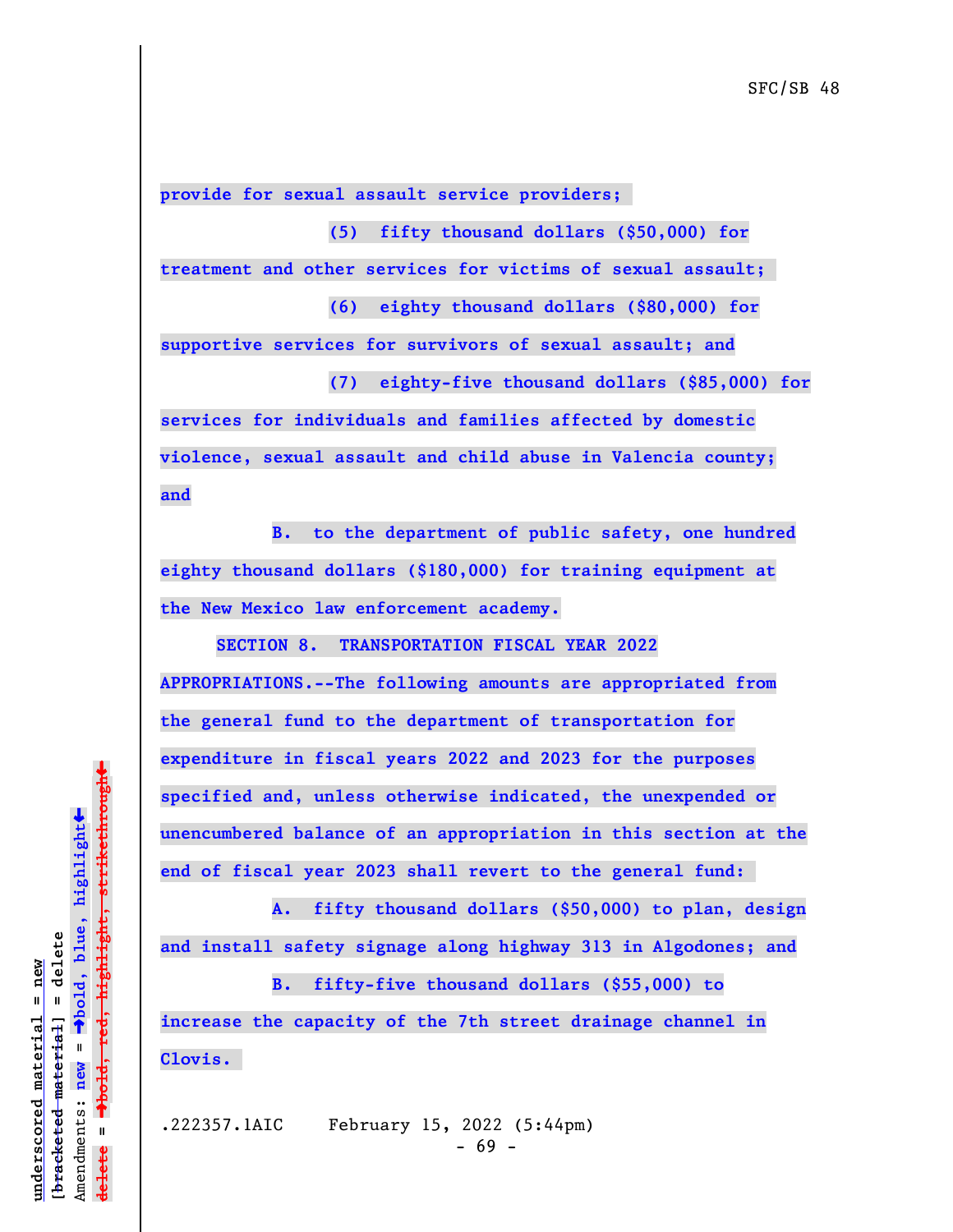**SECTION 9. PUBLIC EDUCATION FISCAL YEAR 2022 APPROPRIATIONS.--The following amounts are appropriated from the general fund to the public education department for expenditure in fiscal years 2022 and 2023 for the purposes specified and, unless otherwise indicated, the unexpended or unencumbered balance of an appropriation in this section at the end of fiscal year 2023 shall revert to the general fund:** 

**A. two hundred thirty thousand dollars (\$230,000) for the statewide media literacy program;** 

**B. sixty thousand dollars (\$60,000) for a statewide media literacy training program for educators;** 

**C. one hundred fifty thousand dollars (\$150,000) for school-based inclusion programs to foster one-to-one friendships between students with and without intellectual and developmental disabilities;** 

**D. one hundred sixty thousand dollars (\$160,000) to contract with a nonprofit organization to support the expansion of a statewide youth film education and festival that opens career paths for middle and high school students;** 

**E. one hundred thousand dollars (\$100,000) to contract with a nonprofit youth development program dedicated to helping young people graduate from high school;** 

**F. one hundred forty-five thousand dollars (\$145,000) to enhance six-week summer and out-of-school programming, including literacy and mathematics enrichment,** .222357.1AIC February 15, 2022 (5:44pm) - 70 -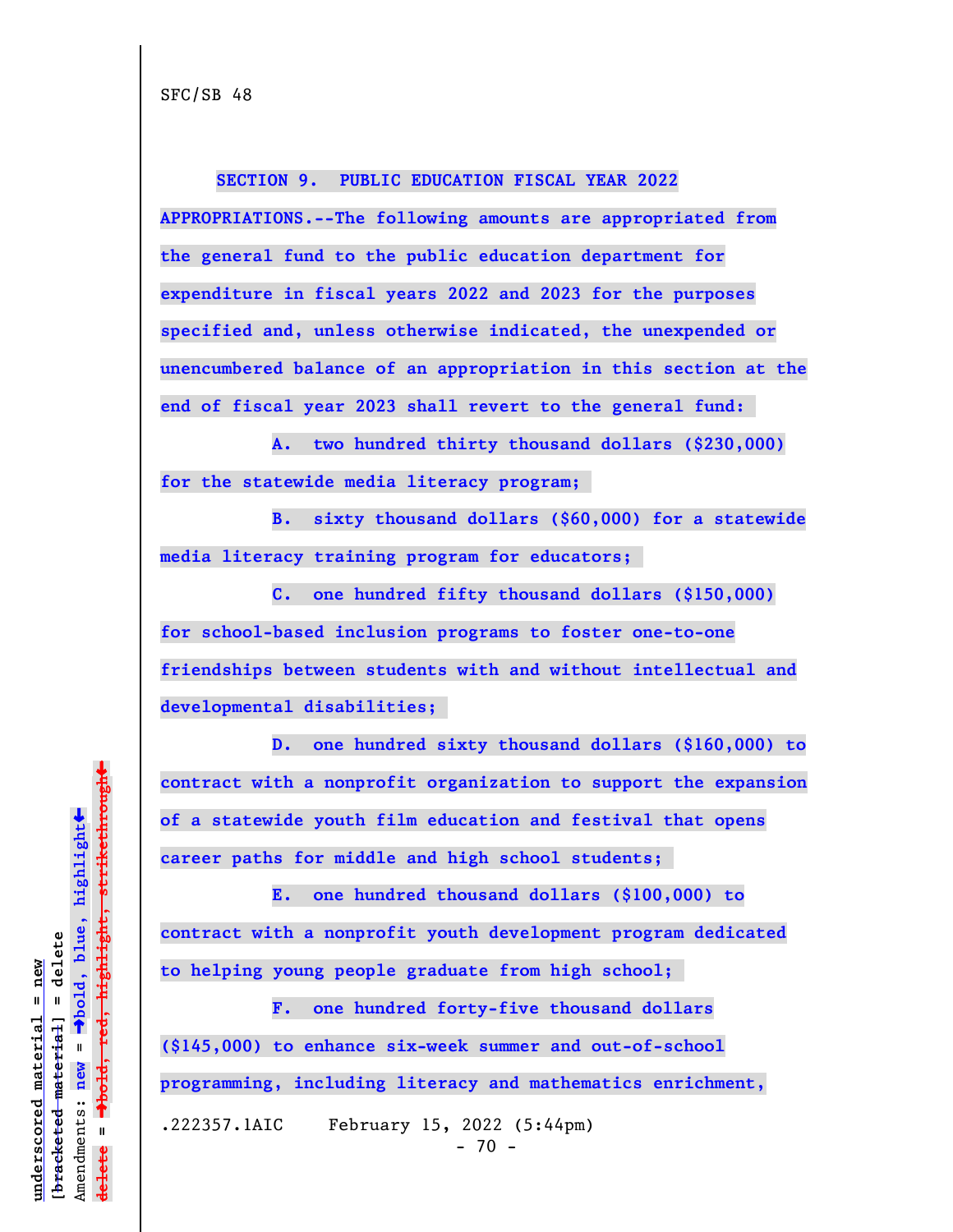**social-emotional learning, physical wellness and swimming, life and career skills and individualized tutoring for K-12 public school students in the Albuquerque area from under-resourced families;** 

**G. sixty thousand dollars (\$60,000) for continued expansion of career and technical education at the Robert F. Kennedy charter school in Albuquerque;** 

**H. sixty-five thousand dollars (\$65,000) for a community school coordinator at South Valley preparatory charter school in Albuquerque;** 

**I. one hundred thousand dollars (\$100,000) to**

**purchase a school activities bus for the Animas public school district;** 

**J. fifty thousand dollars (\$50,000) for agricultural farm equipment, implements and related projects in the Hobbs municipal school district;** 

**K. seventy-five thousand dollars (\$75,000) for expansion of the career technical program, specifically for costs related to the greenhouse, in the Lovington municipal school district;** 

**L. three hundred thousand dollars (\$300,000) for career technical education programs in the Rio Rancho public school district;** 

 **M. ninety thousand dollars (\$90,000) to plan,**

.222357.1AIC February 15, 2022 (5:44pm)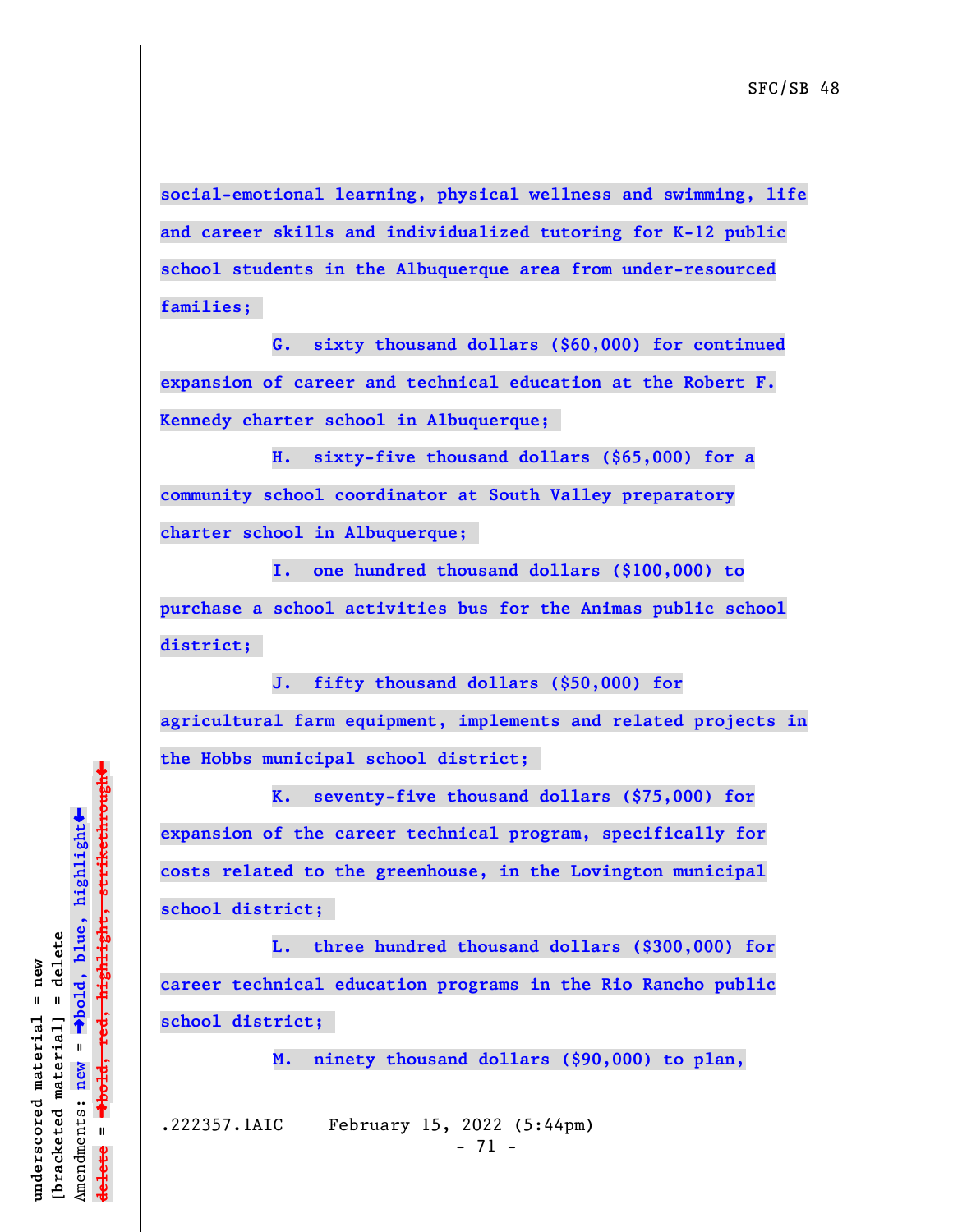**design, construct and equip the campus expansion for the engineering and biomedical leadership program at the ASK academy charter school in Rio Rancho; and**

**N. ninety thousand dollars (\$90,000) for start-up costs of the engineering and biomedical leadership program for the ASK academy charter school in Rio Rancho.** 

**SECTION 10. HIGHER EDUCATION FISCAL YEAR 2022 APPROPRIATIONS.--The appropriations in this section are from the general fund for the following agencies for expenditure in fiscal years 2022 and 2023 for the purposes specified. Unless otherwise indicated, the unexpended or unencumbered balance of an appropriation in this section at the end of fiscal year 2023 shall revert to the general fund:**

**A. to the higher education department:**

**(1) fifty thousand dollars (\$50,000) to support the statewide higher education food and housing insecurity survey to provide baseline data for students at public post-secondary educational institutions and tribal colleges;** 

**(2) sixty thousand dollars (\$60,000) for the higher education and public education teacher workforce task force to continue its work;** 

**(3) fifty thousand dollars (\$50,000) to enhance transaction capability for the public service law loan repayment program to recruit and train attorneys for the public** .222357.1AIC February 15, 2022 (5:44pm)  $- 72 -$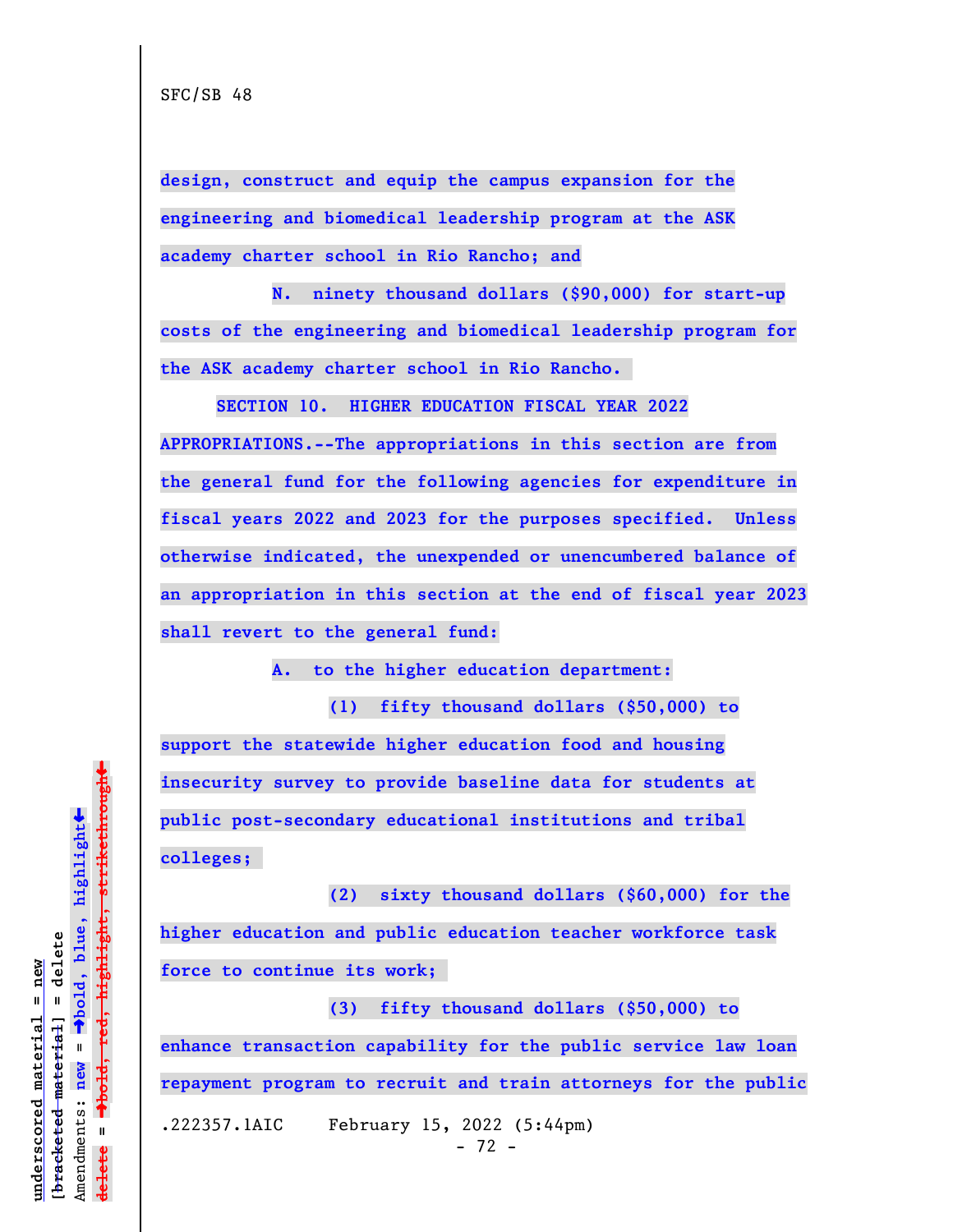**defender department and district attorneys;** 

 **(4) fifty thousand dollars (\$50,000) to contract with an accredited provider of adult basic education to award adult general education credentials using a pay-forcompletion model for reimbursement;** 

**(5) fifty thousand dollars (\$50,000) for the adult literacy division to contract for services related to Rio Arriba adult literacy services;** 

**(6) for Santa Fe community college:**

**(a) four hundred fifty-five thousand**

**dollars (\$455,000) for the first born home visiting training, technical assistance and research for the model program;** 

**(b) fifty thousand dollars (\$50,000) to**

**contract for the provision of effective project-based science, technology, engineering and mathematics programs for students twelve through eighteen years of age, with a focus on girls and under-represented minorities in northern New Mexico; and**

**(c) sixty thousand dollars (\$60,000) for**

**upgrades in the community college's trades and technology programs;** 

**(7) for central New Mexico community college:**

**(a) one hundred thousand dollars**

**(\$100,000) for a landscape assessment; and**

**(b) two hundred ten thousand dollars**

.222357.1AIC February 15, 2022 (5:44pm)  $- 73 -$ 

 $\ddag$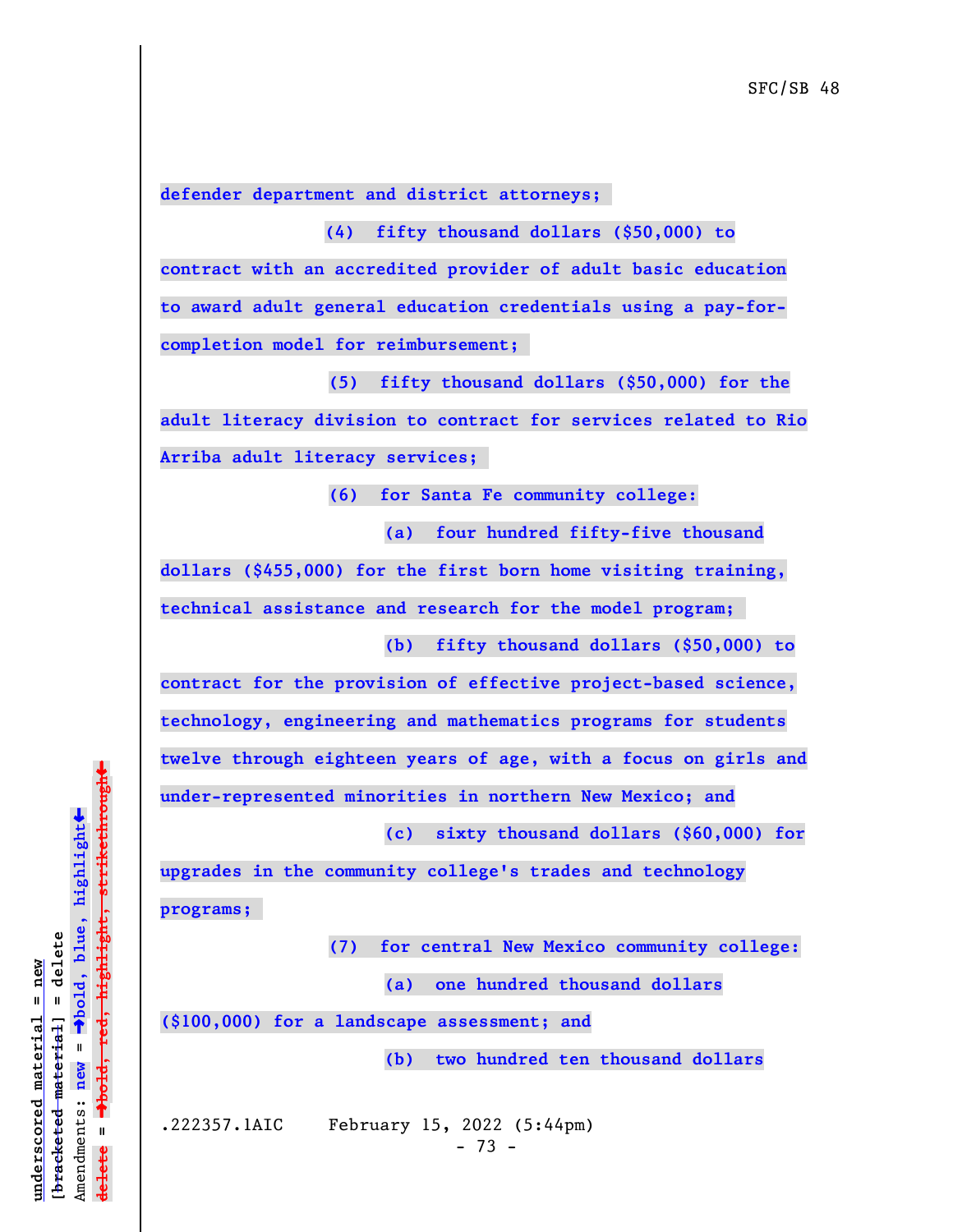**(\$210,000) to provide science, technology, engineering, art and mathematics education outreach for young children and educators**

**at a science center and children's museum in Albuquerque;** 

**(8) for Luna community college:**

**(a) fifty thousand dollars (\$50,000) for**

**one full-time-equivalent employee and year-round mentorship**

**initiative to recruit underserved students from rural**

**communities into higher education; and**

**(b) one hundred twenty thousand dollars**

**(\$120,000) to purchase an activity bus;** 

**(9) for New Mexico junior college, one hundred**

**thousand dollars (\$100,000) to purchase and install portable**

**teaching laboratories for welding; and**

**(10) for Clovis community college:**

**(a) ninety-four thousand dollars**

**(\$94,000) for additional welding booths; and**

**(b) one hundred twenty-five thousand**

**dollars (\$125,000) for repair or replacement of cardio and**

**exercise equipment at the health and fitness center;** 

**B. to the board of regents of the university of New**

**Mexico:**

**(1) fifty thousand dollars (\$50,000) for the**

**community internship program of Chicana and Chicano studies;** 

**(2) eighty thousand dollars (\$80,000) for**

**economic development research;** 

.222357.1AIC February 15, 2022 (5:44pm)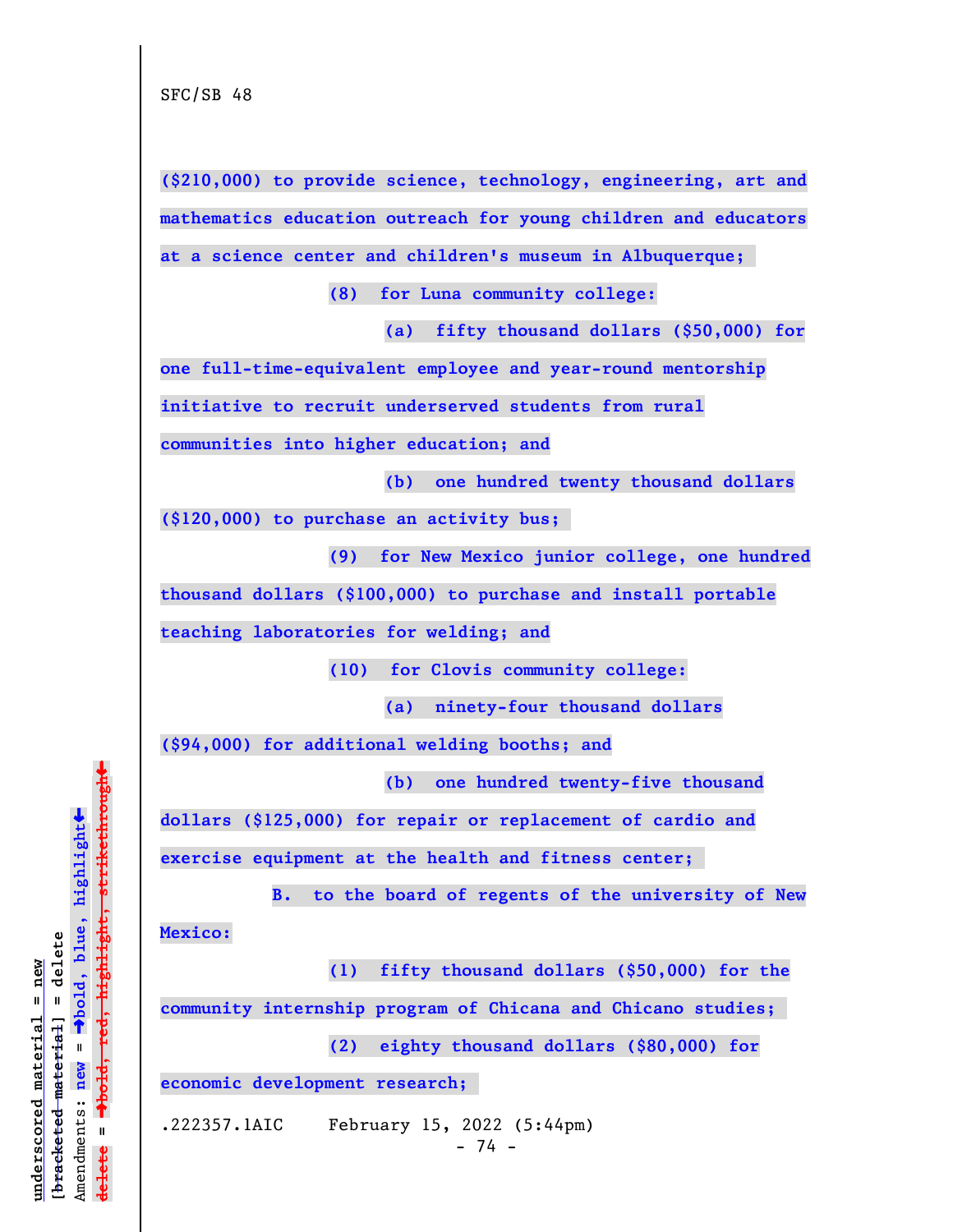**(3) one hundred thousand dollars (\$100,000) for the graduate and professional student association, health science student grant account to support health science student expenses to serve clinical rotations in rural New Mexico;** 

**(4) fifty thousand dollars (\$50,000) for the health sciences center for the office of diversity, equity and inclusion for the communities to careers program;** 

**(5) for the bureau of business and economic research:**

**(a) one hundred thousand dollars**

**(\$100,000) to conduct and report a survey of legislative personnel on the needs of the legislature and a survey of legislators to identify the activities and time devoted to their legislative duties outside of legislative sessions and to study the costs and benefits of legislator compensation, modifying the length and scope of legislative sessions and legislative staffing; and**

**(b) fifty thousand dollars (\$50,000) to**

**evaluate the fiscal impact on state and local governments of the proposed Santolina development in Bernalillo county;** 

**(6) for the law school:**

**(a) seventy thousand dollars (\$70,000)**

**for the border justice initiative;** 

**(b) ninety thousand dollars (\$90,000)**

.222357.1AIC February 15, 2022 (5:44pm)  $- 75 -$ 

 $\ddag$ º**bold, red, highlight, strikethrough**  $\ddot{\bullet}$ º**bold, blue, highlight**  $b$ racketed material] = delete **[bracketed material] = delete** inderscored material = new **underscored material = new**  $\mathbf{I}$ Amendments: **new** = Amendments: new  $\mathbf{I}$ **delete =** lelete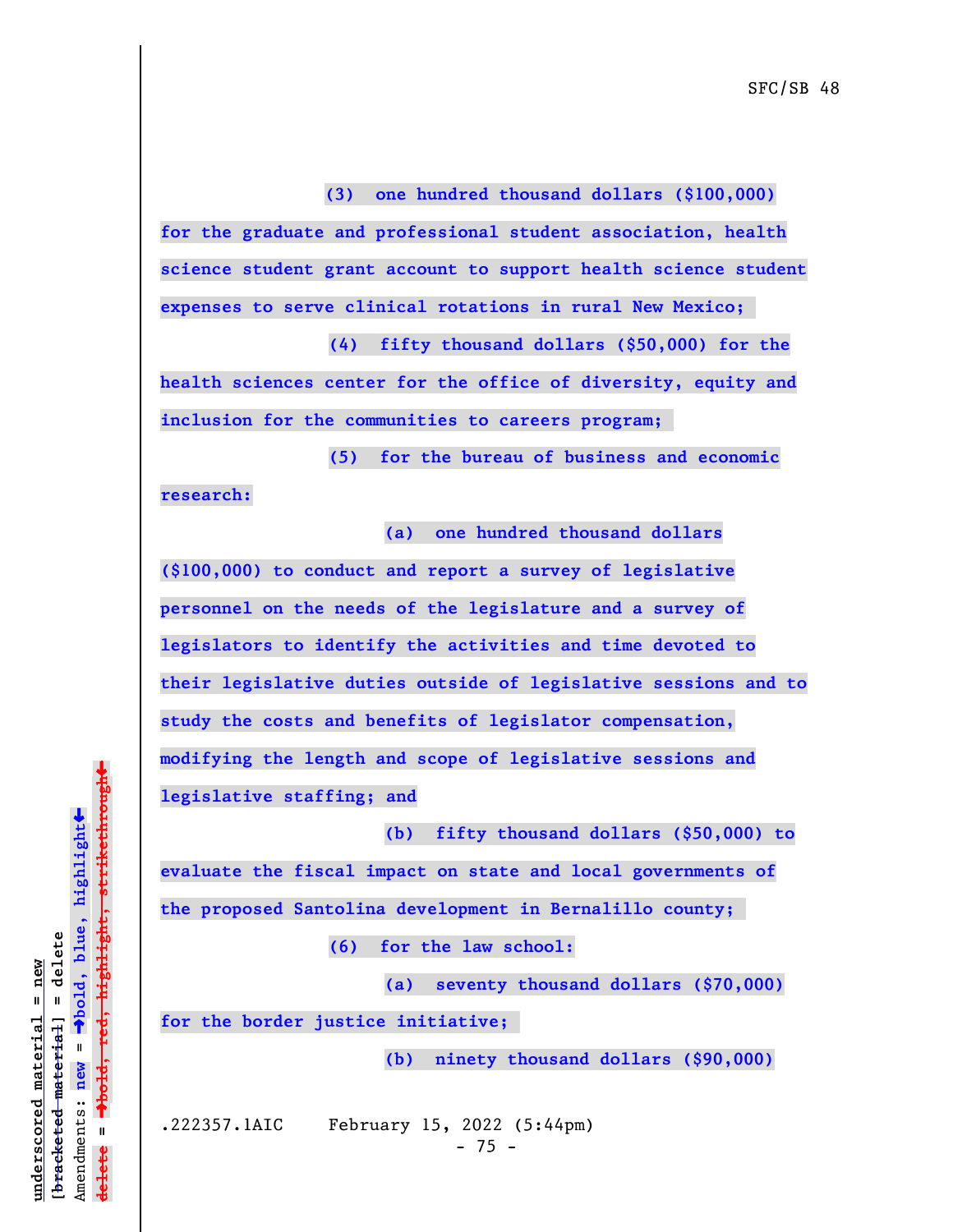**for media upgrades; and** 

**(c) sixty thousand dollars (\$60,000) to purchase a van with safety and navigation features for use when providing legal services in rural locations;** 

**(7) three hundred thousand dollars (\$300,000)**

**to provide professional assistance devoted to the mental health and physical well-being of student athletes; and**

**(8) one hundred fifty thousand dollars (\$150,000) for the student mentoring program to provide government training for high school students and minority student services;** 

**C. to the board of regents of New Mexico state university:** 

**(1) one hundred thousand dollars (\$100,000) for the campus safety prevention through environmental design campus safety improvements;** 

**(2) fifty thousand dollars (\$50,000) to purchase and equip a pickup truck for the animal and range sciences department to haul livestock to and from the main campus to the college ranch;** 

**(3) fifty thousand dollars (\$50,000) for Dona Ana community college for the dental hygiene program;** 

**(4) for the New Mexico department of**

**agriculture:**

.222357.1AIC February 15, 2022 (5:44pm)

 $- 76 -$ 

 $\ddag$ º**bold, red, highlight, strikethrough**  $\ddot{\bullet}$ º**bold, blue, highlight**  $b$ racketed material] = delete **[bracketed material] = delete**  $anderscored$  material = new **underscored material = new** Amendments: **new** =  $\mathbf{I}$ Amendments: new  $\mathbf{I}$ **delete = ielete**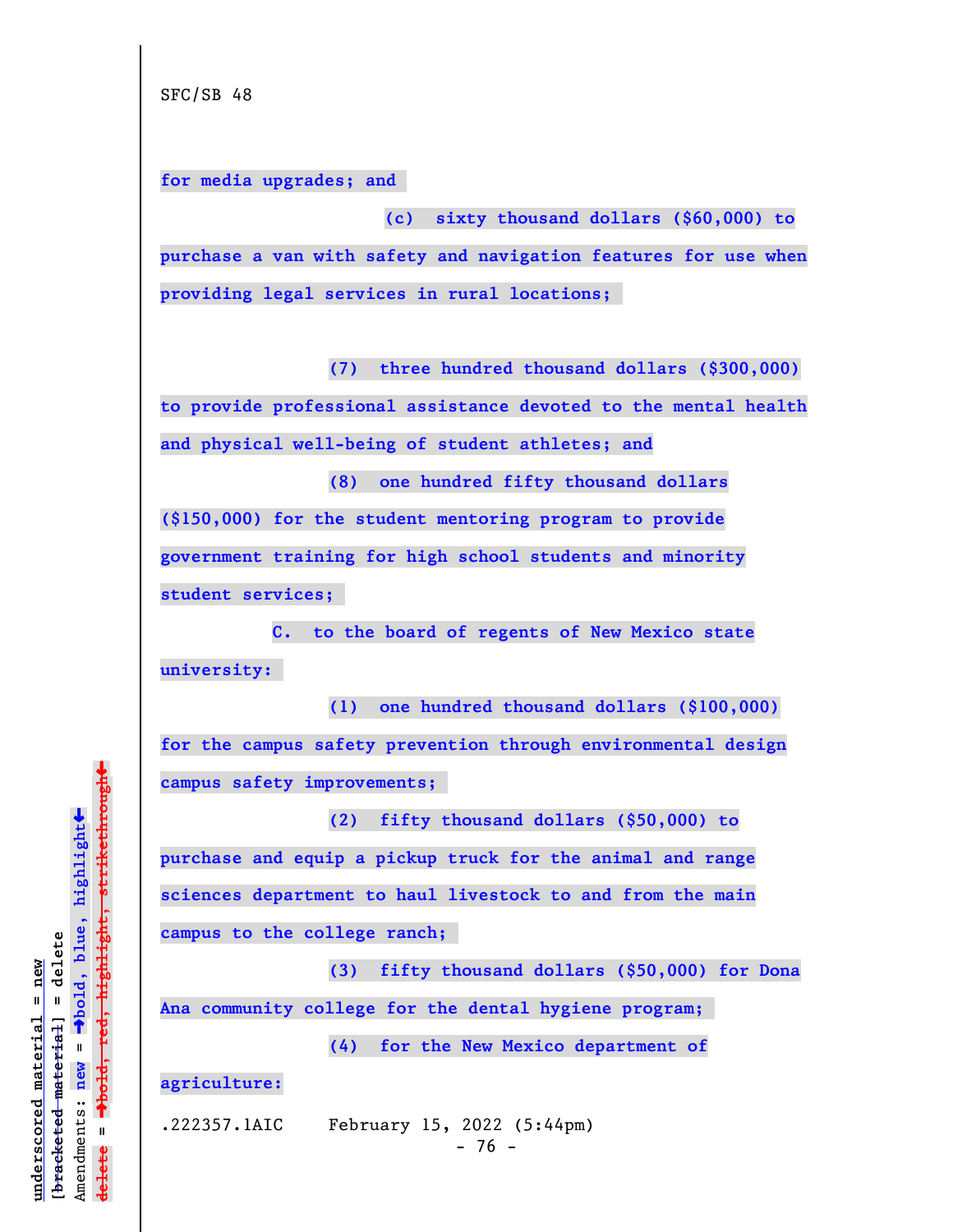**(a) eighty-six thousand dollars**

**(\$86,000) for the healthy soils program;** 

**(b) fifty thousand dollars (\$50,000) to**

**plan and implement a statewide New Mexico agriculture marketing campaign;** 

**(c) fifty thousand dollars (\$50,000) for**

**statewide youth agricultural education programs;** 

**(d) fifty thousand dollars (\$50,000) to**

**provide youth development programs through future farmers of America at Roswell, Goddard, Dexter, Hagerman and Artesia high schools; and**

**(e) one hundred thousand dollars**

**(\$100,000) to purchase equipment for the western Mora soil and**

**water conservation district;** 

**(5) for the agriculture experiment station:**

**(a) three hundred eighty thousand**

**dollars (\$380,000) to purchase and install weather stations**

**throughout the state;** 

**(b) one hundred fifty-five thousand**

**dollars (\$155,000) for the Artesia agricultural science center; and**

**(c) three hundred thirty thousand**

**dollars (\$330,000) to purchase and install equipment for the Farmington agricultural science center;** 

.222357.1AIC February 15, 2022 (5:44pm) - 77 -

 $\ddag$ º**bold, red, highlight, strikethrough**  $\ddot{\bullet}$ º**bold, blue, highlight**  $b$ racketed material] = delete **[bracketed material] = delete** inderscored material = new **underscored material = new** Amendments: **new** =  $\mathbf{I}$ Amendments: new  $\mathbf{I}$ **delete =** lelete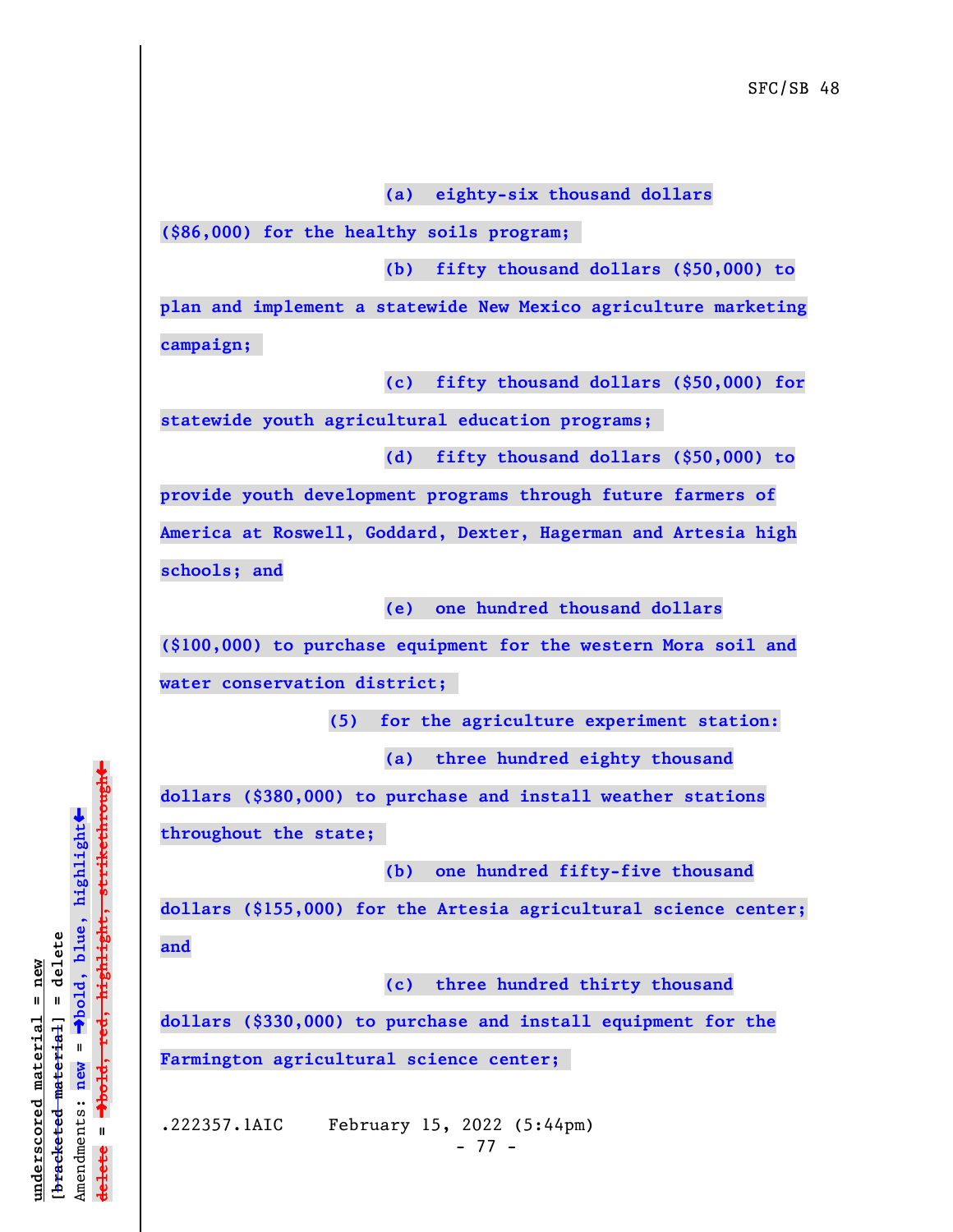**(6) for the cooperative extension service:**

**(a) fifty thousand dollars (\$50,000) to**

**provide youth development programs in Chaves and Eddy counties;** 

**(b) sixty thousand dollars (\$60,000) to**

**assist 4-H clubs in San Juan county, particularly clubs in Navajo Nation chapters; and**

**(c) fifty-five thousand dollars**

**(\$55,000) for asset purchases, maintenance, transportation, travel expenses and hunter education for Lea county 4-H shooting sports;** 

**(7) fifty thousand dollars (\$50,000) to provide professional assistance devoted to the mental health and physical well-being of student athletes;** 

**(8) three hundred fifty thousand dollars**

**(\$350,000) for the Anna, age eight institute;** 

**(9) one hundred thirty thousand dollars**

**(\$130,000) for the New Mexico produced water consortium; (10) one hundred twenty thousand dollars**

**(\$120,000) to continue and expand the MESA program in the Gadsden independent school district, including travel, food, lodging, supplies and after-school snacks at the middle schools and high schools within the district; and**

**(11) one hundred thirty thousand dollars (\$130,000) to create a grant consortium to create and sustain an experimental pathway for students in kindergarten through** .222357.1AIC February 15, 2022 (5:44pm)

 $\ddag$ º**bold, red, highlight, strikethrough**  $\ddot{\bullet}$ º**bold, blue, highlight**  $b$ racketed material] = delete **[bracketed material] = delete** inderscored material = new **underscored material = new**  $\mathbf{r}$ Amendments: **new** = Amendments: new  $\mathbf{I}$ **delete = ielete**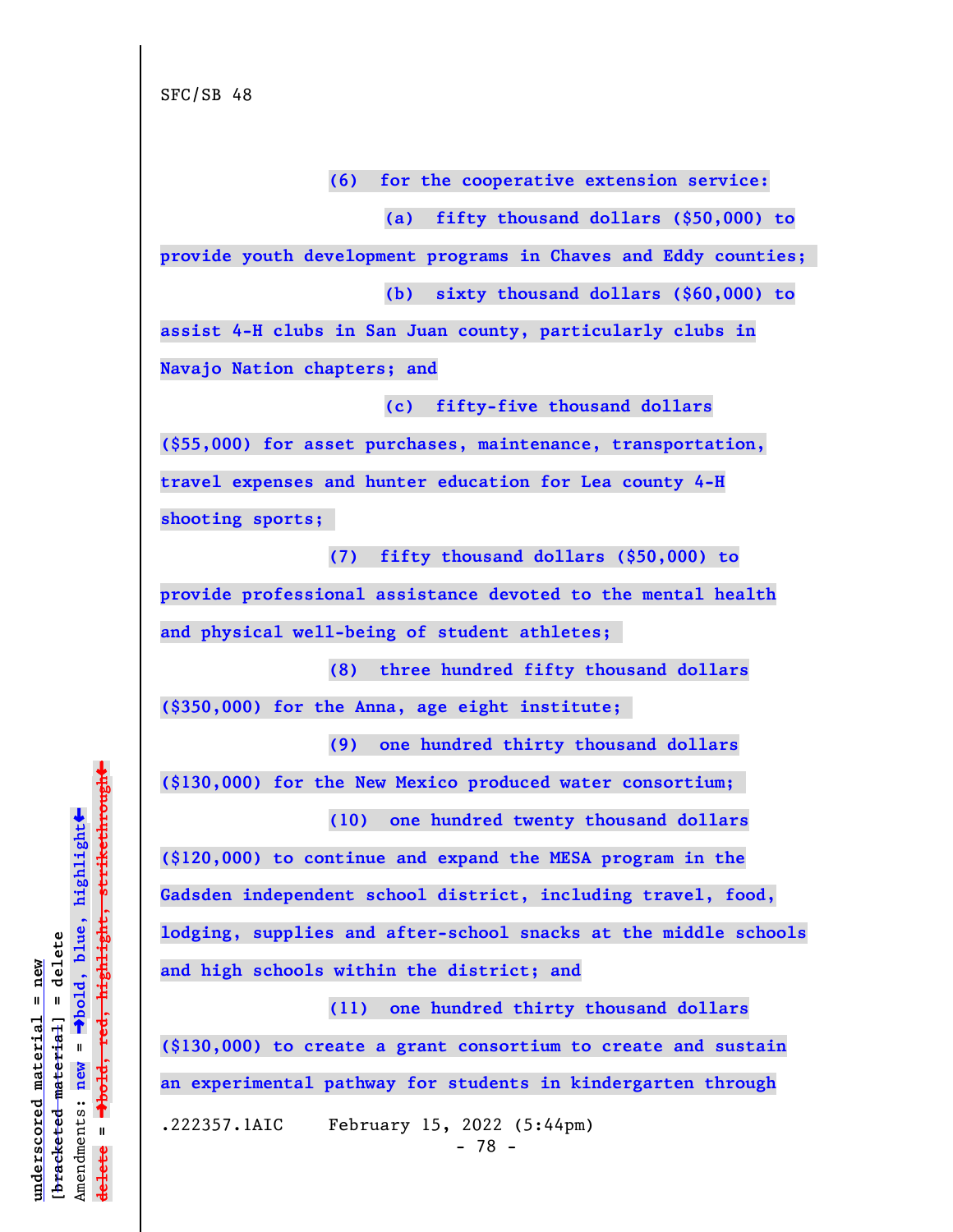**twelfth grades, with a focus on space-related challenges;** 

**D. to the board of regents of New Mexico highlands university, one hundred thousand dollars (\$100,000) to provide academic support for student athletes;** 

**E. to the board of regents of western New Mexico university, fifty thousand dollars (\$50,000) for the indigenous student program;** 

**F. to the board of regents of eastern New Mexico university:**

**(1) one hundred fifteen thousand dollars (\$115,000) for the Roswell branch to expand educational programs and purchase equipment in the welding and automotive programs; and**

**(2) fifty thousand dollars (\$50,000) for the Ruidoso branch for the workforce development program;** 

**G. to the board of regents of the New Mexico institute of mining and technology, fifty thousand dollars (\$50,000) for homeland security;** 

**H. to the board of regents of northern New Mexico state school:** 

**(1) one hundred ten thousand dollars (\$110,000) to create an arts, culture and healing project for youths in the arts, cultural engagement and sustainable agriculture; and**

.222357.1AIC February 15, 2022 (5:44pm) - 79 -

 $\ddag$ º**bold, red, highlight, strikethrough**  $\ddot{\bullet}$ º**bold, blue, highlight**  $b$ racketed material] = delete **[bracketed material] = delete** inderscored material = new **underscored material = new** Amendments: new = Amendments: **new** =  $\mathbf{u}$ **delete =** lelete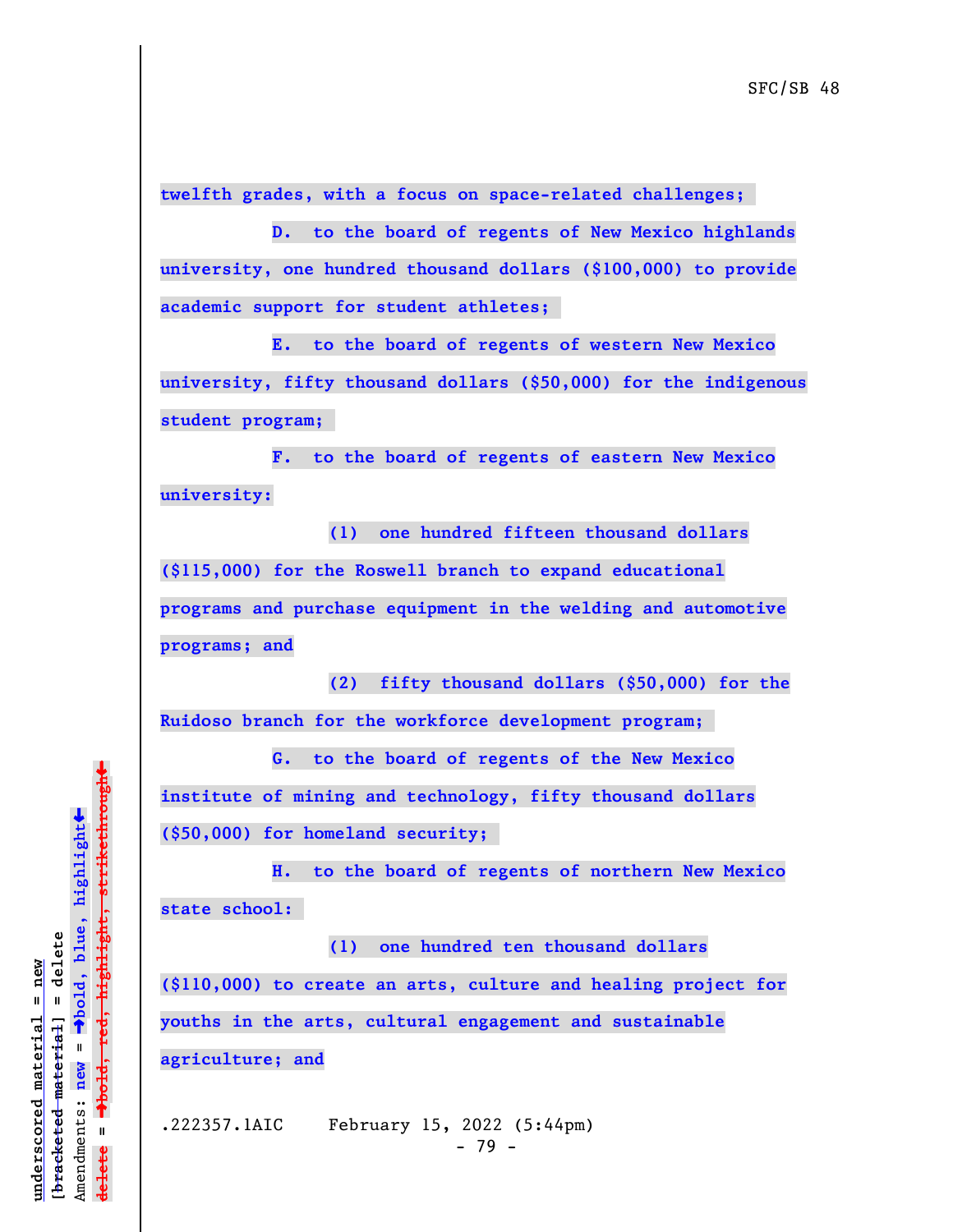**(2) fifty thousand dollars (\$50,000) to create a four-acre small demonstration farm using traditional, sustainable and regenerative agricultural principles and values, the college's acequia program and modernized farming techniques; and**

**I. to the board of regents of the New Mexico school for the deaf, ten thousand dollars (\$10,000) for equipment for a hearing loss program in McKinley county.**

 **SECTION 11. LEGISLATIVE FISCAL YEAR 2023 APPROPRIATIONS.- -Four hundred thousand dollars (\$400,000) is appropriated from the general fund to the legislative finance committee for expenditure in fiscal year 2023 to contract with a consultant to assess improvement of New Mexico's procurement of health benefits to ensure fairness, health improvement and costeffectiveness. Any unexpended or unencumbered balance remaining at the end of fiscal year 2023 shall revert to the general fund.** 

**SECTION 12. JUDICIAL FISCAL YEAR 2023 APPROPRIATIONS.-- The appropriations in this section are from the general fund for the following agencies for expenditure in fiscal year 2023 for the purposes specified and, unless otherwise indicated, the unexpended or unencumbered balance of an appropriation in this section at the end of fiscal year 2023 shall revert to the general fund:** 

**A. to the court of appeals, one hundred fifty** .222357.1AIC February 15, 2022 (5:44pm)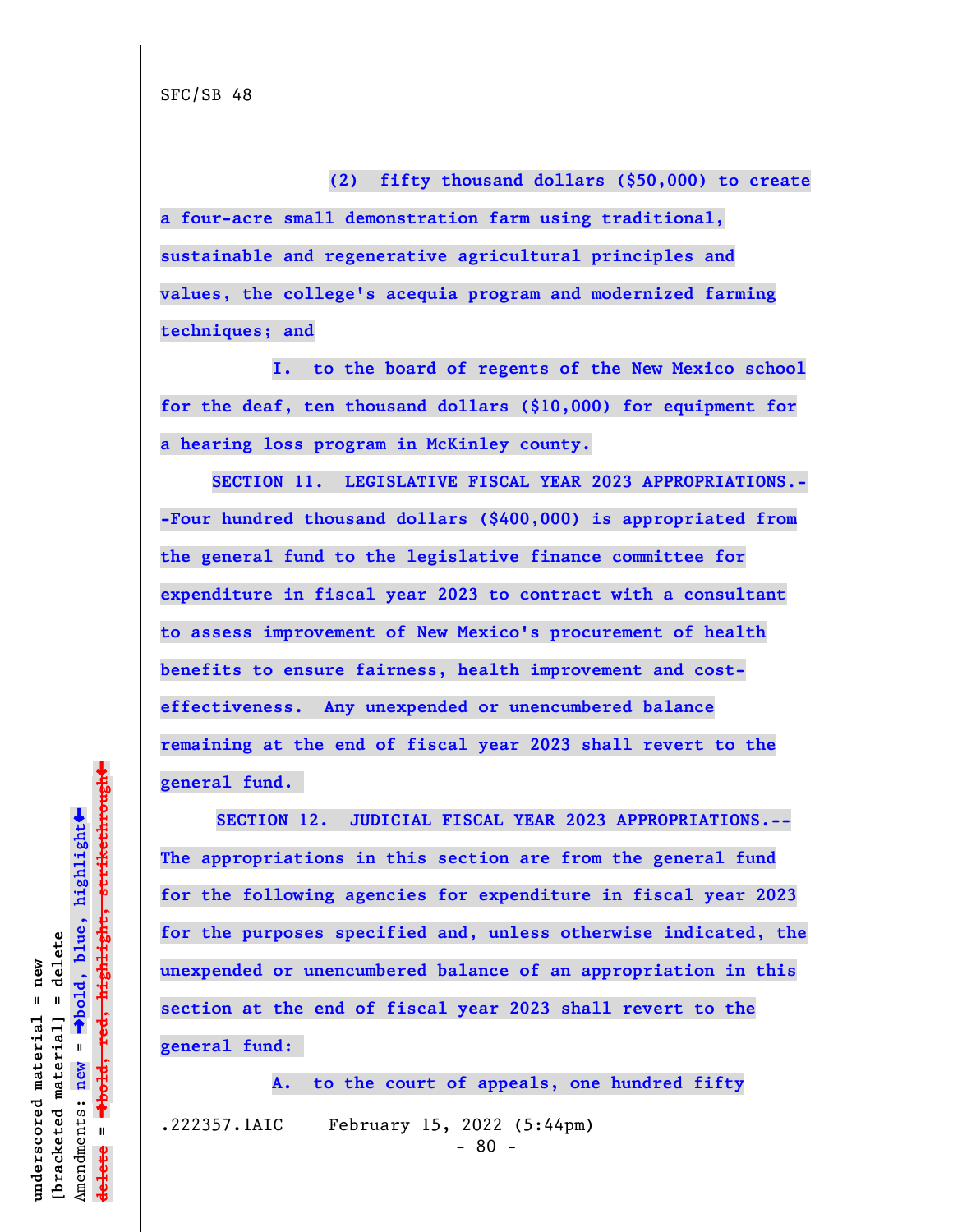**thousand dollars (\$150,000) to improve and enhance the timely processing of judicial appeals;** 

**B. to the supreme court, one hundred fifty thousand dollars (\$150,000) to purchase equipment for remote trials and to employ information technology staff;** 

**C. to the administrative office of the courts:** 

**(1) one hundred thousand dollars (\$100,000) for statewide off-site jury hearings;** 

**(2) one hundred thirty thousand dollars (\$130,000) to create an office of family representation, contingent on the enactment of Senate Bill 31, House Bill 46 or similar legislation of the second session of the fifty-fifth legislature;** 

**(3) one hundred fifty thousand dollars (\$150,000) to expand the New Mexico state bar's volunteer attorney pool to provide legal assistance to low- and moderateincome persons who are not qualified or are conflicted out of the legal aid volunteer attorney pool; and**

**(4) fifty thousand dollars (\$50,000) for annual camera maintenance in the Aztec division of the San Juan county magistrate court;** 

**D. to the first judicial district court, thirty thousand dollars (\$30,000) for continued operation of the transformative justice initiative wellness court in Santa Fe**

.222357.1AIC February 15, 2022 (5:44pm)  $- 81 -$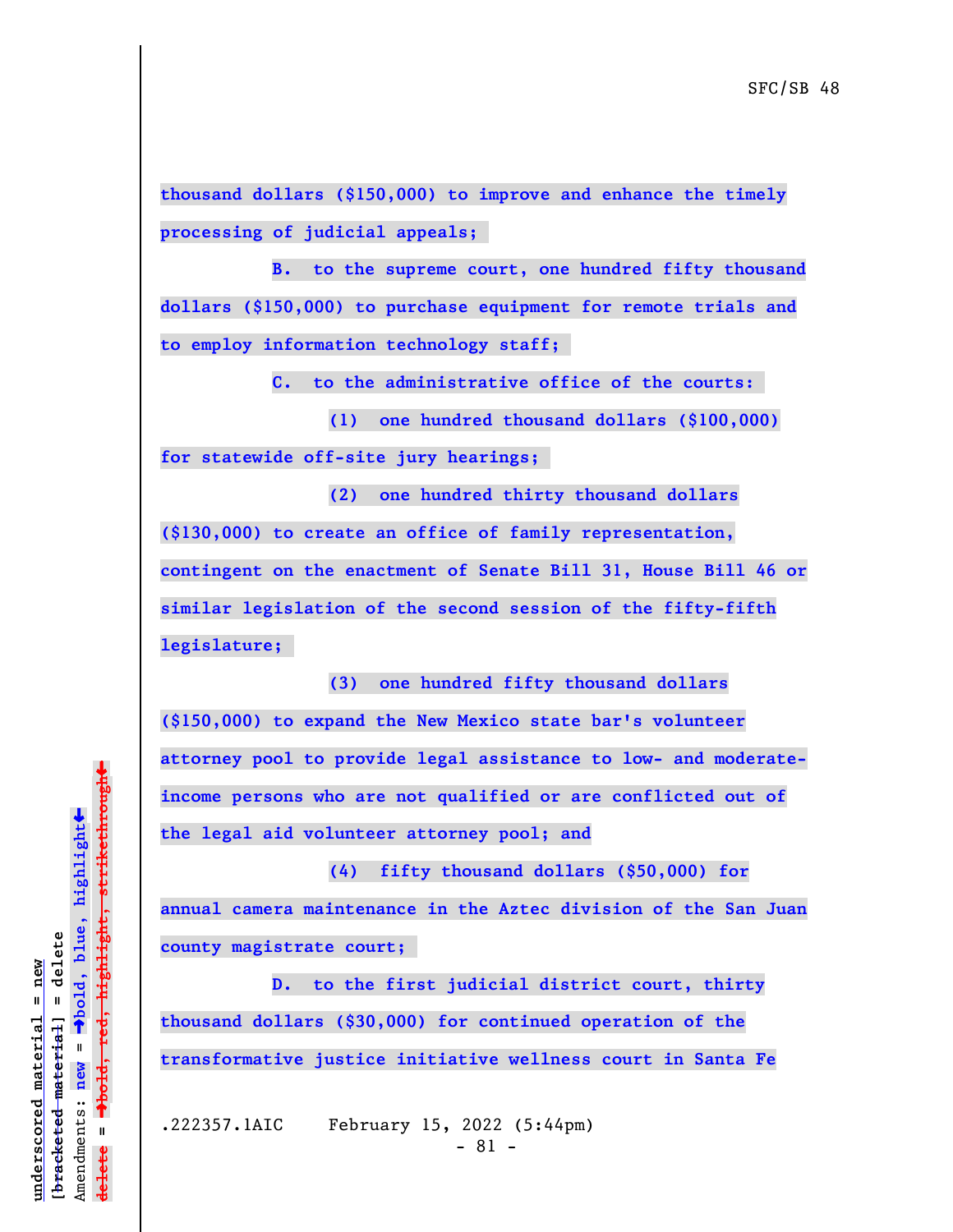**county;** 

**E. to the second judicial district court, sixty thousand dollars (\$60,000) for salary and benefits for a court services specialist to assist with case backlog and jury trials;** 

**F. to the third judicial district court, fifty thousand dollars (\$50,000) for warrant enforcement staff support;** 

**G. to the fifth judicial district court, fifty thousand dollars (\$50,000) for the court-appointed special advocate program;** 

**H. to the eighth judicial district court, eighty thousand dollars (\$80,000) for a program manager to assist judges presiding over treatment courts, adult drug courts, domestic violence courts and mental health and wellness courts in Taos;** 

 **I. to the eleventh judicial district court:**

**(1) one hundred twenty thousand dollars**

**(\$120,000) for pretrial services and warrant enforcement**

**officers in the San Juan county court; and**

**(2) sixty thousand dollars (\$60,000) for**

**pretrial services in the McKinley county court;** 

**J. to the district attorney of the fifth judicial**

**district:**

**(1) seventy-five thousand dollars (\$75,000) to**

.222357.1AIC February 15, 2022 (5:44pm)

 $- 82 -$ 

º**bold, red, highlight, strikethrough**  $\ddot{\bullet}$ º**bold, blue, highlight**  $b$ racketed material] = delete **[bracketed material] = delete** inderscored material = new **underscored material = new** Amendments: new = Amendments: **new** =  $\mathbf{u}$ **delete =** lelete

 $\ddag$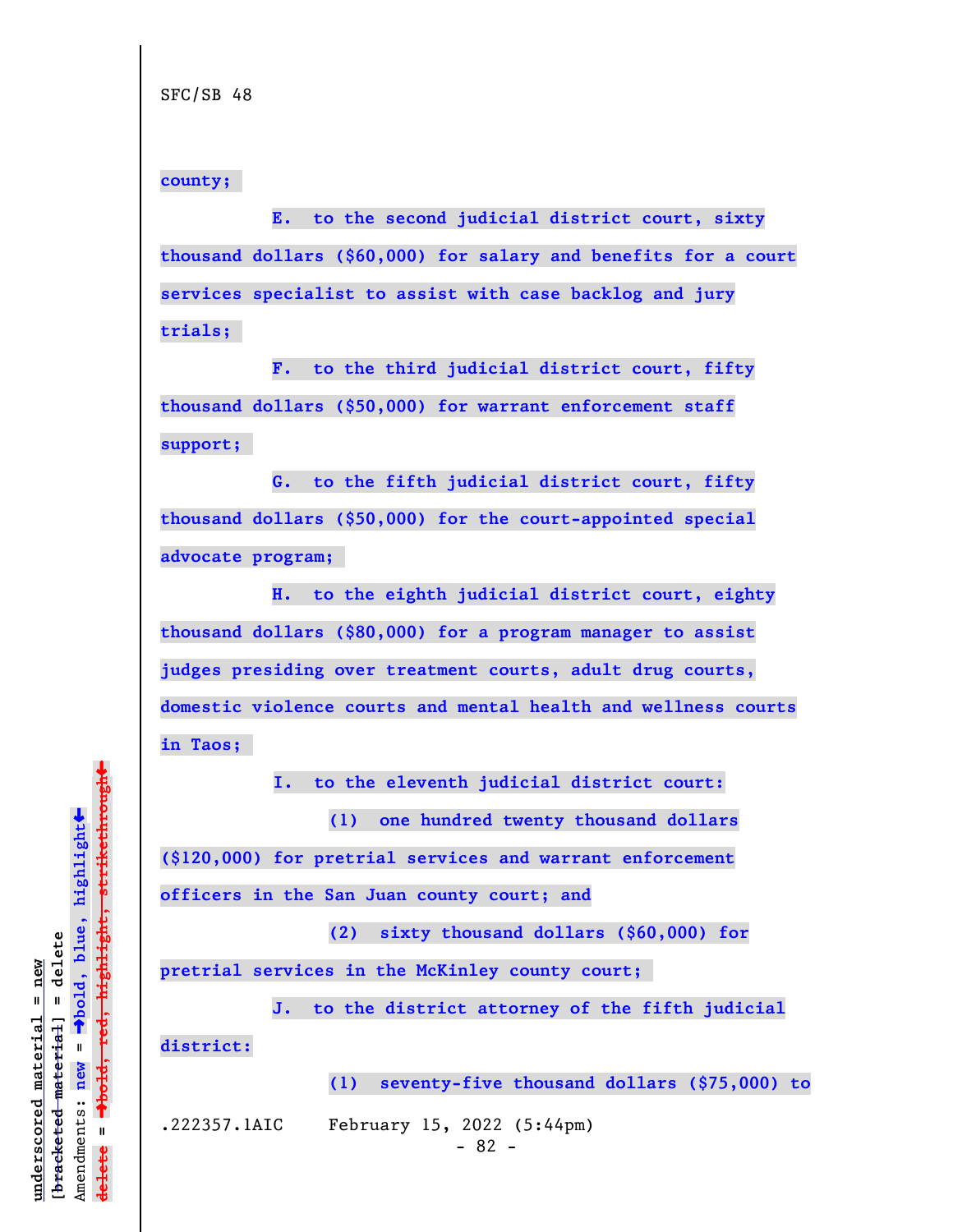**provide advocacy for child victims of abuse and neglect and to provide supervised visitation services;** 

**(2) fifty thousand dollars (\$50,000) to contract for transitional housing for victims of domestic violence; and**

**(3) one hundred twenty-five thousand dollars (\$125,000) to contract for rape crisis services; and**

**K. to the district attorney of the eleventh judicial district, division one, one hundred twenty-five thousand dollars (\$125,000) for salary and benefits for a fulltime attorney.** 

**SECTION 13. GENERAL CONTROL FISCAL YEAR 2023 APPROPRIATIONS.--The appropriations in this section are from the general fund for the following agencies for expenditure in fiscal year 2023 for the purposes specified and, unless otherwise indicated, the unexpended or unencumbered balance of an appropriation in this section at the end of fiscal year 2023 shall revert to the general fund:** 

 **A. to the acequia and community ditch fund, one hundred thousand dollars (\$100,000) for the New Mexico department of agriculture to carry out the purposes of the Acequia and Community Ditch Fund Act;** 

**B. to the attorney general, one hundred fifty thousand dollars (\$150,000) for salary and benefits for a**

.222357.1AIC February 15, 2022 (5:44pm) - 83 -

 $\ddag$ º**bold, red, highlight, strikethrough**  $\ddot{\bullet}$ º**bold, blue, highlight**  $b$ racketed material] = delete **[bracketed material] = delete** inderscored material = new **underscored material = new** Amendments: new = Amendments: **new** =  $\mathbf{I}$ **delete =** lelete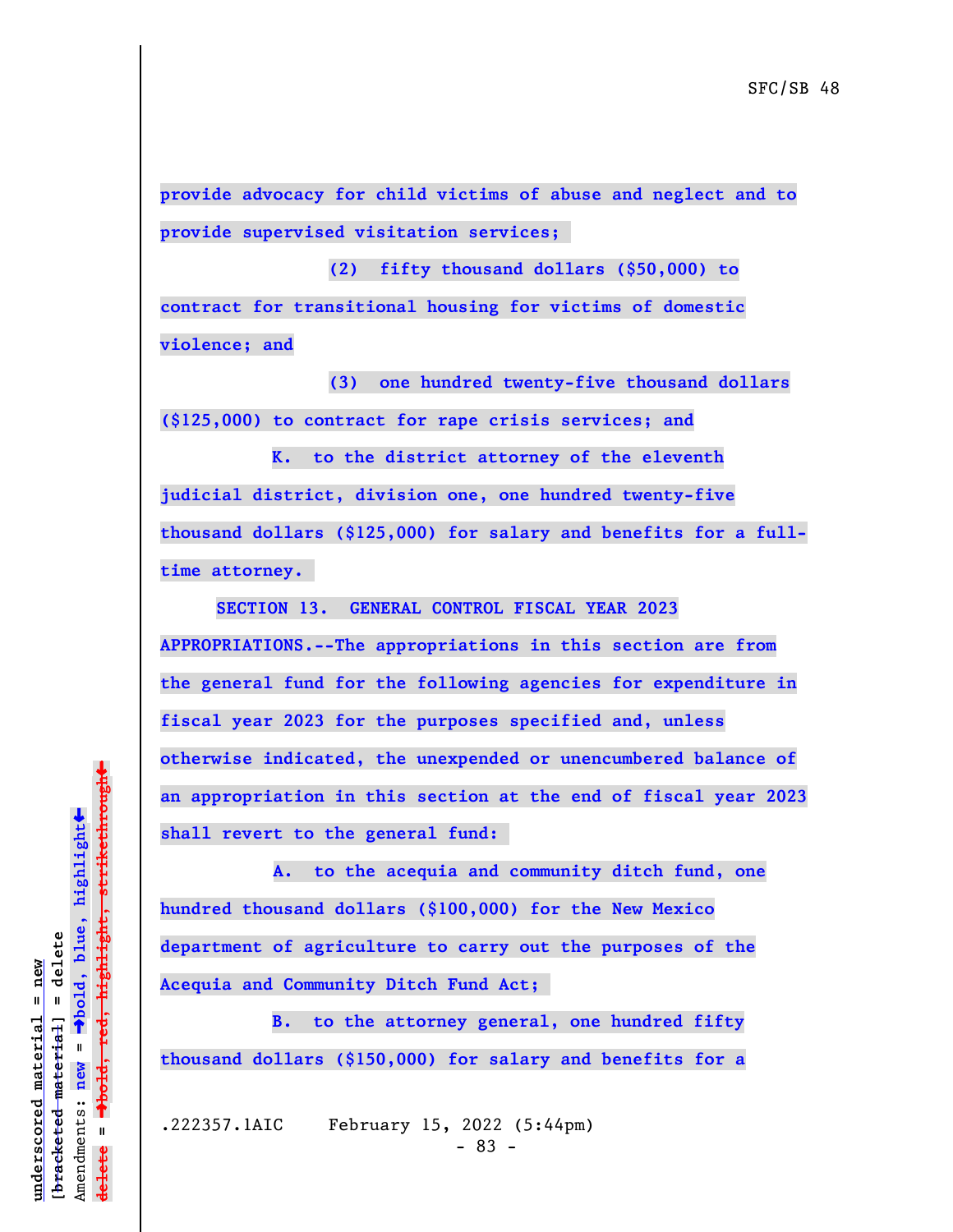**missing indigenous persons specialist, contingent on the enactment of Senate Bill 12 or similar legislation of the second session of the fifty-fifth legislature;** 

**C. to the department of finance and administration:** 

**(1) one hundred thousand dollars (\$100,000)**

**for the acequia and community ditch education program;** 

**(2) one hundred ten thousand dollars**

**(\$110,000) to coordinate language access in state government;** 

**(3) fifty thousand dollars (\$50,000) for civil legal services;** 

**(4) one hundred fifty thousand dollars (\$150,000) to contract with a provider to use the project ECHO model of virtual training and telementoring to train and support attorneys and lay advocates in providing free civil legal services;**

**(5) for the statewide hunger initiative:**

**(a) eighty thousand dollars (\$80,000)**

**for the New Mexico department of agriculture to administer the double up food bucks program in Santa Fe county; and**

 **(b) fifty thousand dollars (\$50,000) for the New Mexico department of agriculture to administer the double up food bucks program in Santa Fe, Torrance and Valencia counties;** 

**(6) eighty thousand dollars (\$80,000) for grants to land grants-mercedes for operating expenses;**

.222357.1AIC February 15, 2022 (5:44pm)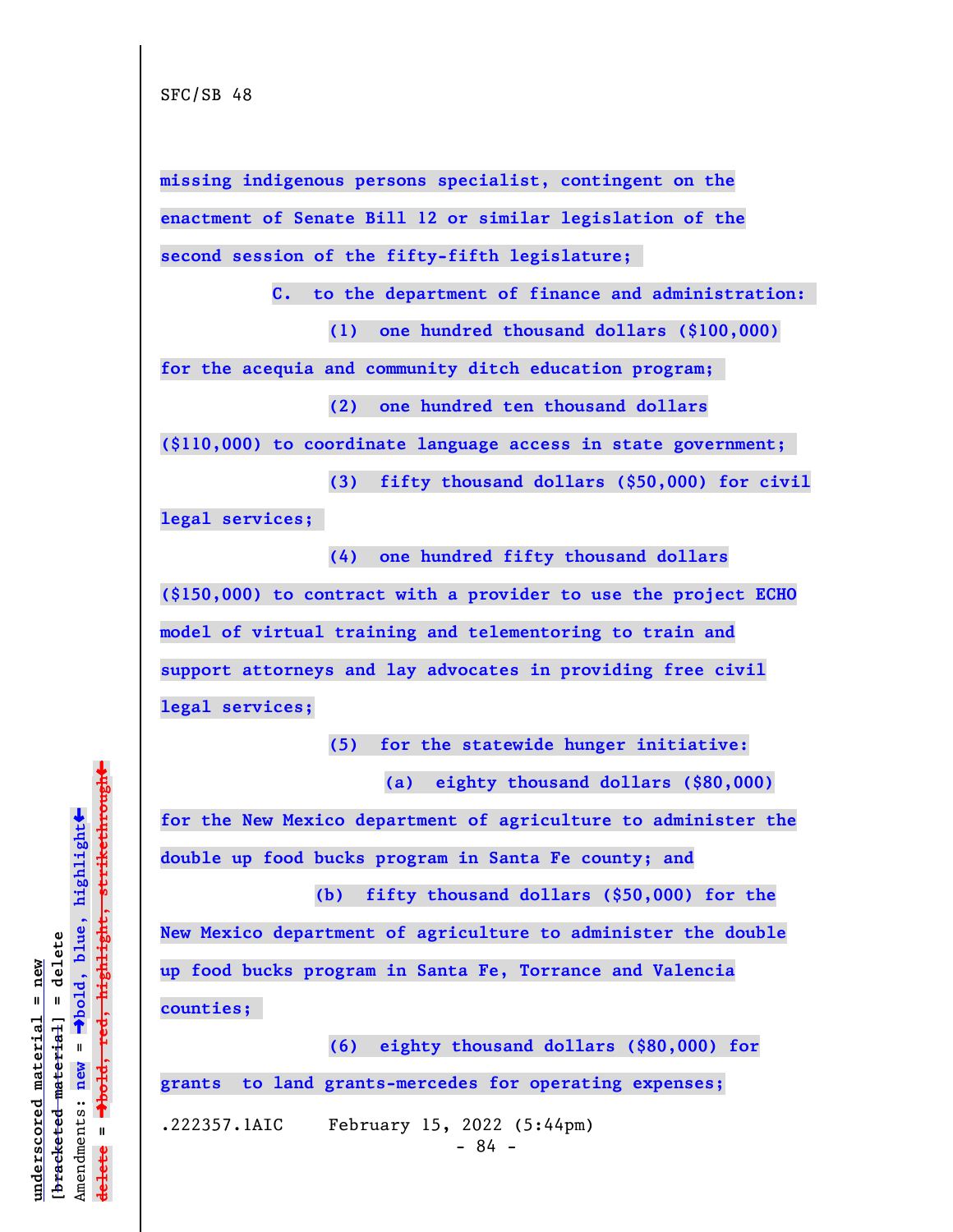**(7) fifty thousand dollars (\$50,000) to**

**provide youth development program services to land grantsmercedes;** 

**(8) ninety thousand dollars (\$90,000) for the middle Rio Grande conservancy district to procure materials and construct and install traffic control devices along the bosque in Albuquerque to reduce pedestrian and off-road vehicle accidents;** 

**(9) two hundred ninety thousand dollars (\$290,000) for the north central New Mexico economic development district to hire staff and consultants to provide grant research, grant writing and technical assistance for communities within the district;** 

**(10) fifty thousand dollars (\$50,000) for the regional emergency dispatch authority for coordination and equipment in southeastern New Mexico; and**

**(11) one hundred twenty thousand dollars (\$120,000) for planning, technical assistance, grant writing, capacity building and administrative services for small rural communities in southeastern New Mexico;** 

**D. to the local government division of the**

**department of finance and administration:**

 **(1) in Bernalillo county:**

**(a) fifty thousand dollars (\$50,000) for**

.222357.1AIC February 15, 2022 (5:44pm)

 $\ddag$ º**bold, red, highlight, strikethrough**  $\ddot{\bullet}$ º**bold, blue, highlight**  $b$ racketed material] = delete **[bracketed material] = delete** inderscored material = new **underscored material = new**  $\mathbf{I}$ Amendments: **new** = Amendments: new  $\mathbf{u}$ **delete =** lelete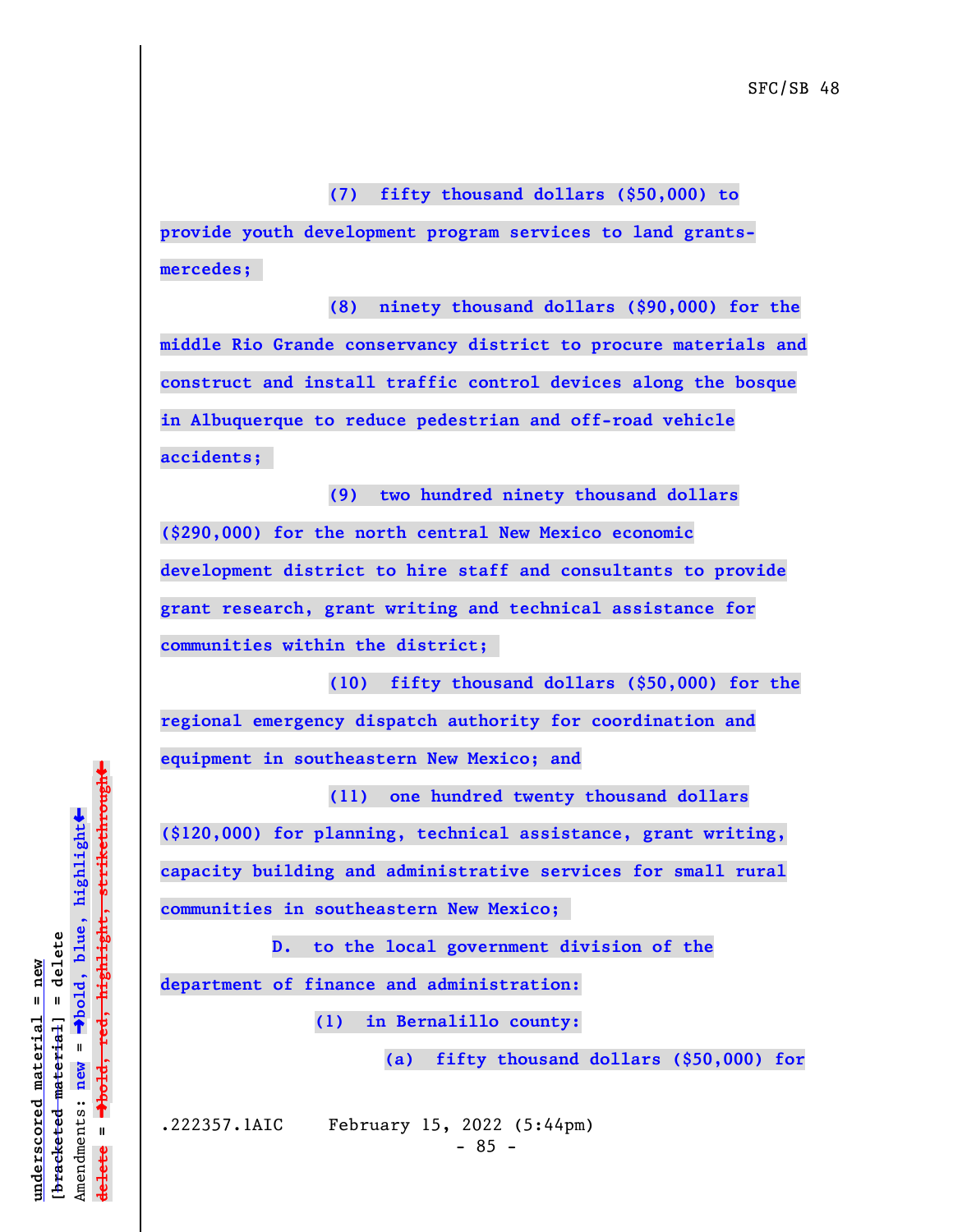**the Albuquerque department of arts and culture to support the coronavirus disease 2019 economic recovery in the culture sector;** 

**(b) one hundred fifteen thousand dollars (\$115,000) to contract with a nonprofit organization for mental health services in Albuquerque;** 

**(c) fifty thousand dollars (\$50,000) for the Albuquerque R4 robotic science, technology, engineering and mathematics program;** 

**(d) one hundred ten thousand dollars (\$110,000) to contract with a community organization to expand business incubation in the Rancho de Atrisco community and the southwest quadrant of Albuquerque;** 

**(e) one hundred twenty thousand dollars**

**(\$120,000) for expansion of a life skills education program for incarcerated individuals and their families and juvenile offenders and their families to break the generational cycle of**

**incarceration;** 

**(f) one hundred thousand dollars**

**(\$100,000) to purchase and equip marked patrol vehicles for the Bernalillo county sheriff's office; and**

**(g) eighty thousand dollars (\$80,000) to**

**purchase equipment for the emergency response team of the**

**Bernalillo county sheriff's office;** 

 **(2) in Cibola county:**

.222357.1AIC February 15, 2022 (5:44pm)

 $\ddag$ º**bold, red, highlight, strikethrough**  $\ddot{\bullet}$ º**bold, blue, highlight**  $b$ racketed material] = delete **[bracketed material] = delete** inderscored material = new **underscored material = new** Amendments: new = Amendments: **new** =  $\mathbf{I}$ **delete =** lelete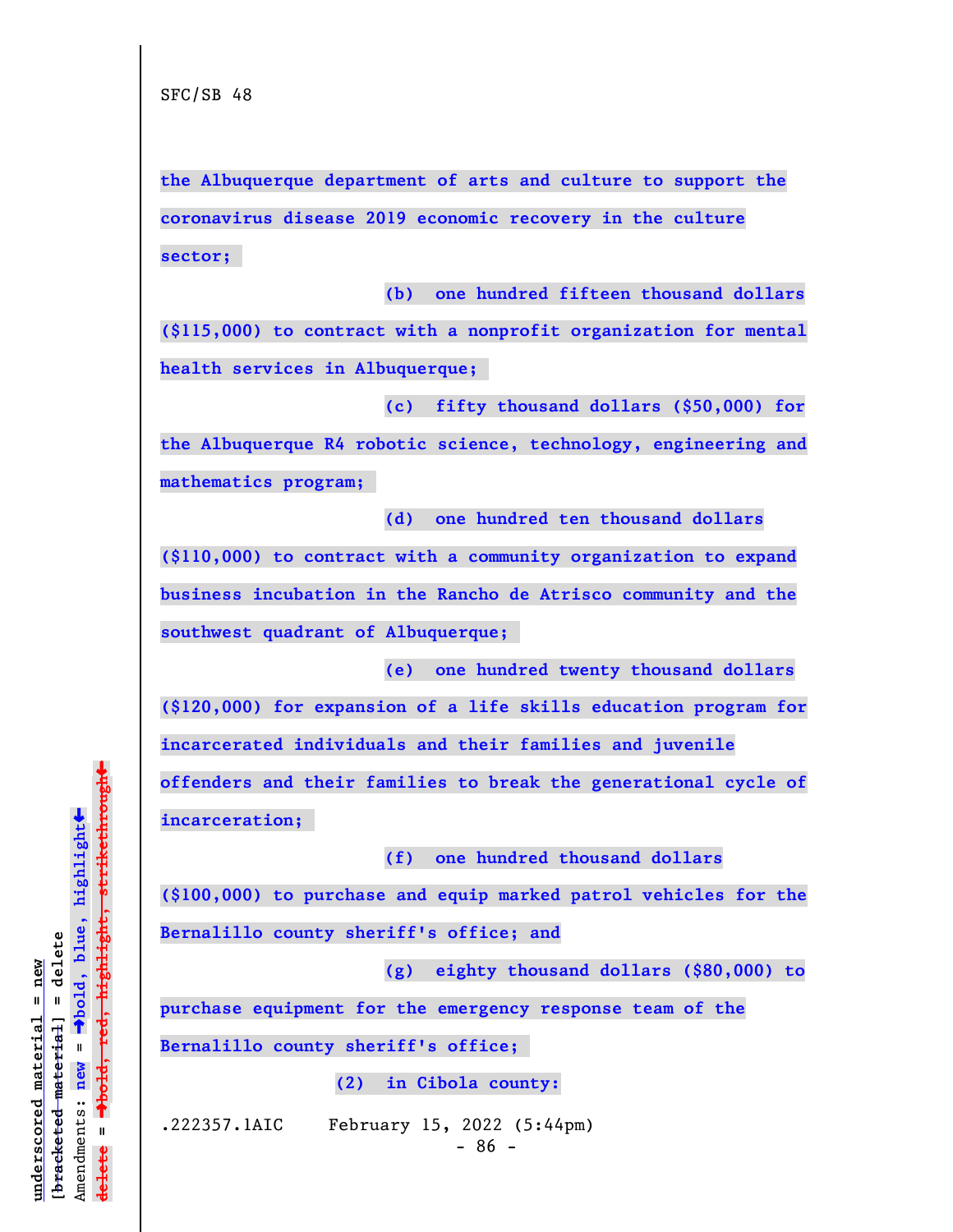**(a) eighty thousand dollars (\$80,000) to**

**purchase signage and provide other improvements to the Grants mining museum; and**

**(b) fifty thousand dollars (\$50,000) for**

**operational expenses of the rockin' 66 express transit system in Cibola county;** 

**(3) in Dona Ana county, fifty thousand dollars (\$50,000) to contract with a community organization to provide permanent supportive housing to the homeless population with disabilities and their families in Las Cruces;**

**(4) in Eddy county, fifty thousand dollars (\$50,000) for public safety communications, coordination through the regional emergency dispatch authority and services in Artesia;** 

**(5) in Grant county:**

**(a) seventy thousand dollars (\$70,000)**

**to Santa Clara for the maintenance of Fort Bayard;** 

**(b) fifty thousand dollars (\$50,000) for**

**a bicycle race in Silver City and the surrounding area to**

**promote outdoor recreation and tourism;** 

**(c) sixty thousand dollars (\$60,000) for**

**the maintenance of Bataan memorial park; and**

**(d) sixty thousand dollars (\$60,000) to**

**purchase equipment for the Grant county sheriff's office;** 

.222357.1AIC February 15, 2022 (5:44pm)

- 87 -

 $\ddag$ º**bold, red, highlight, strikethrough**  $\ddot{\bullet}$ º**bold, blue, highlight**  $b$ racketed material] = delete **[bracketed material] = delete** inderscored material = new **underscored material = new** Amendments: **new** = Amendments: new =  $\mathbf{I}$ **delete =** lelete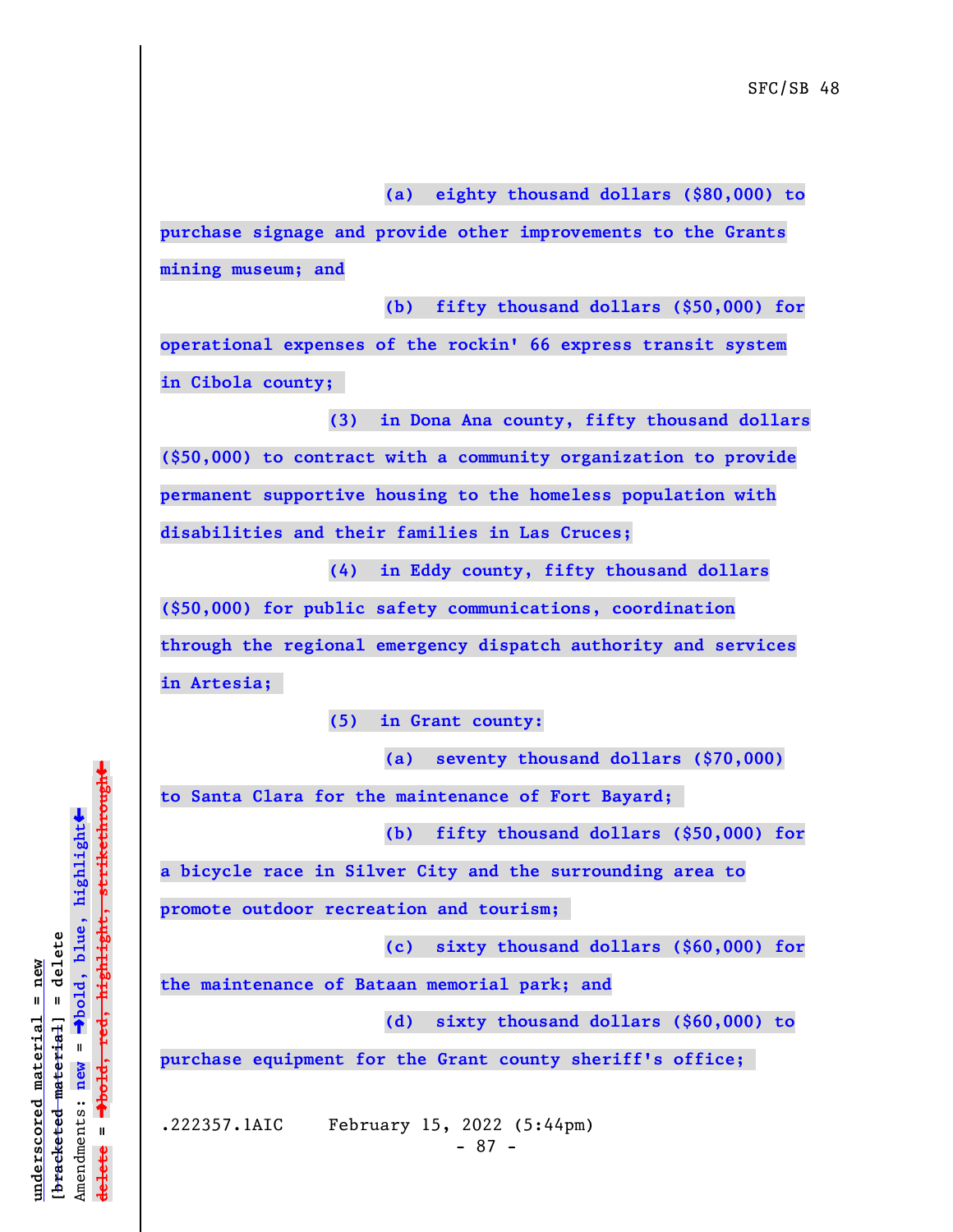**(6) in Hidalgo county, sixty thousand dollars (\$60,000) to purchase equipment for the Hidalgo county sheriff's office; (7) in Lea county: (a) fifty thousand dollars (\$50,000) for youth development programming for boys and girls in Hobbs; (b) eighty thousand dollars (\$80,000) for the Hobbs first tee program; (c) fifty thousand dollars (\$50,000) for projects, programs and guidance services for homeless persons in Hobbs; and (d) fifty-five thousand dollars (\$55,000) for the Lea county sheriff's office training facility and the sheriff's posse; (8) in Luna county, eighty thousand dollars (\$80,000) for a cannabis enforcement task force in Deming; (9) in McKinley county, one hundred thirty thousand dollars (\$130,000) for support of emergency shelters in Gallup; (10) in Rio Arriba county: (a) fifty thousand dollars (\$50,000) for a grant writer for Espanola; and (b) fifty thousand dollars (\$50,000) for a grant writer for Rio Arriba county; (11) in San Juan county:** .222357.1AIC February 15, 2022 (5:44pm) - 88 -

º**bold, red, highlight, strikethrough**  $\ddot{\bullet}$ º**bold, blue, highlight**  $b$ racketed material] = delete **[bracketed material] = delete**  $anderscored$  material = new **underscored material = new** Amendments: **new** =  $\mathbf{I}$ Amendments: new  $\mathbf{I}$ **delete =** lelete

 $\ddag$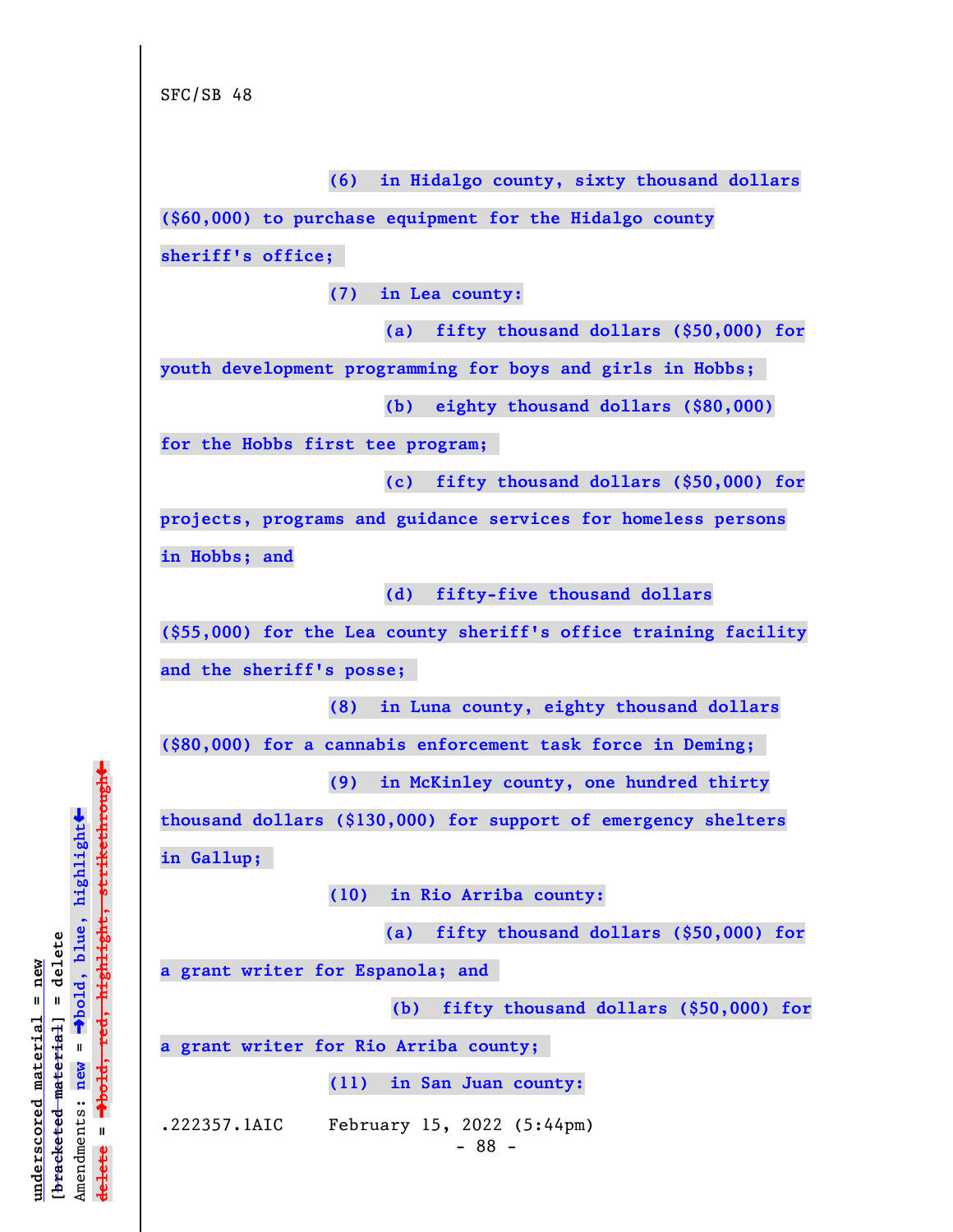**(a) seventy thousand dollars (\$70,000)**

**for the Aztec police department to place a school resource officer in the Aztec municipal school district;** 

**(b) three hundred five thousand dollars**

**(\$305,000) for an unarmed de-escalation medical community risk reduction response unit in Farmington; and**

**(c) one hundred ten thousand dollars**

**(\$110,000) for the San Juan county mental wellness center;** 

**(12) in San Miguel county, sixty thousand**

**dollars (\$60,000) for Las Vegas youth development programs for boys and girls;** 

**(13) in Sandoval county:**

**(a) eighty thousand dollars (\$80,000)**

**for financial systems operational support, including employment**

**of a finance director, for the town of Bernalillo;** 

**(b) thirty thousand dollars (\$30,000)**

**for computer programs and speakers at the Martha Lambert**

**library in Bernalillo; and**

**(c) one hundred thousand dollars**

**(\$100,000) for a food pantry program to address food insecurity;** 

 **(14) in Sierra county, sixty thousand dollars (\$60,000) to purchase equipment for the Sierra county sheriff's office; and**

.222357.1AIC February 15, 2022 (5:44pm)

 $\ddag$ º**bold, red, highlight, strikethrough**  $\ddot{\bullet}$ º**bold, blue, highlight**  $b$ racketed material] = delete **[bracketed material] = delete** inderscored material = new **underscored material = new** Amendments: **new** =  $\mathbf{I}$ Amendments: new  $\mathbf{u}$ **delete = ielete**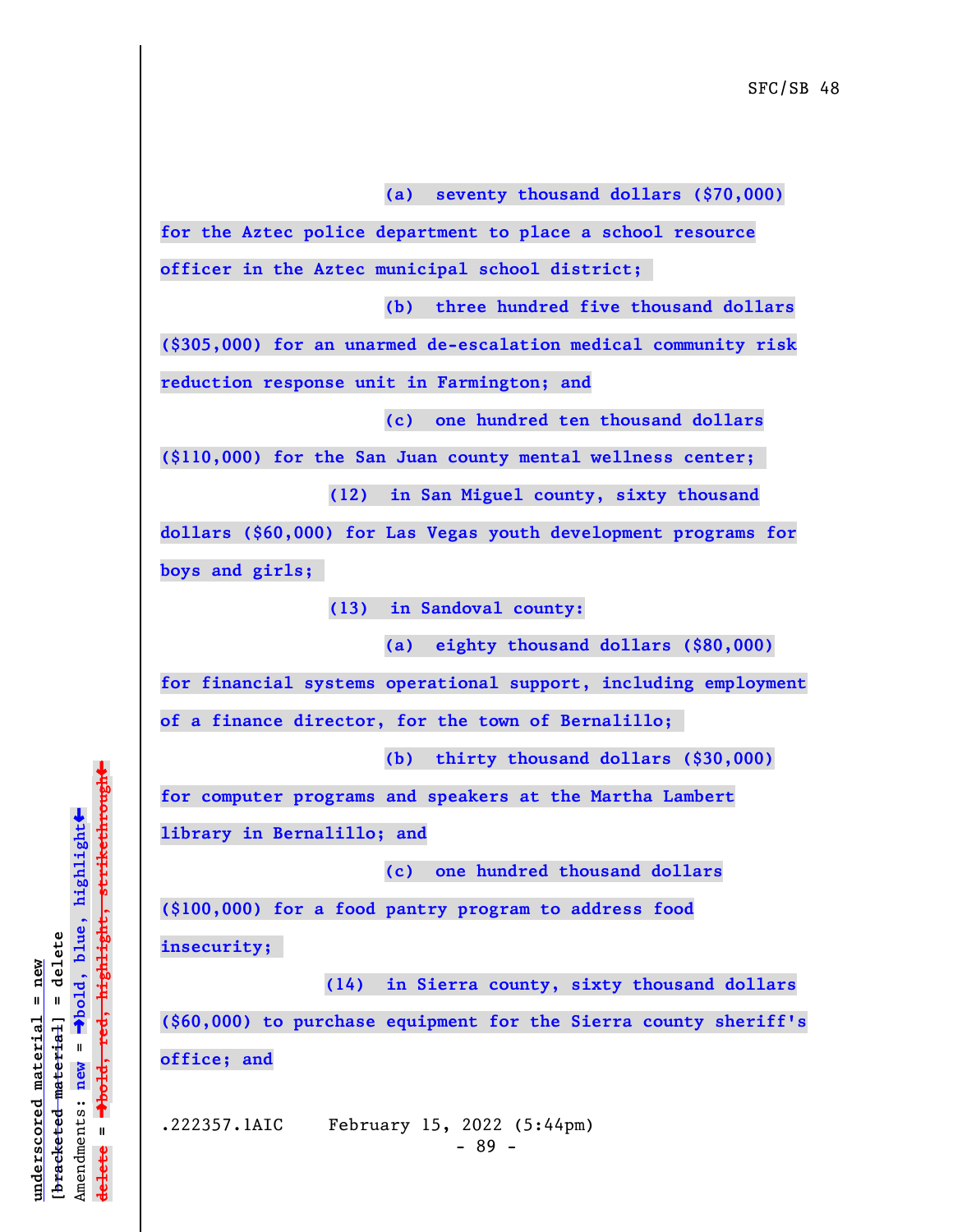**(15) in Valencia county:**

**(a) fifty thousand dollars (\$50,000) to Rio Communities for community programs; and**

**(b) seventy thousand dollars (\$70,000) to improve police and fire training and purchase supplies for public safety departments;** 

**E. to the secretary of state, three hundred thousand dollars (\$300,000) for hardware, software, licensing fees and contractual services for election security programs; and**

**F. to the state personnel office, fifty thousand dollars (\$50,000) to employ a diversity officer, contingent on the enactment of Senate Bill 163, House Bill 126 or similar legislation of the second session of the fifty-fifth legislature.** 

**SECTION 14. COMMERCE AND INDUSTRY FISCAL YEAR 2023 APPROPRIATIONS.--The appropriations in this section are from the general fund for the following agencies for expenditure in fiscal year 2023 for the purposes specified and, unless otherwise indicated, the unexpended or unencumbered balance of an appropriation in this section at the end of fiscal year 2023 shall revert to the general fund:** 

**A. to the tourism department:**

**(1) one hundred thousand dollars (\$100,000) for personnel services and benefits costs of the sports**

.222357.1AIC February 15, 2022 (5:44pm)

 $\ddag$ º**bold, red, highlight, strikethrough**  $\ddot{\bullet}$ º**bold, blue, highlight** bracketed material] = delete **[bracketed material] = delete** inderscored material = new **underscored material = new** Amendments: **new** =  $\mathbf{I}$ Amendments: new  $\mathbf{I}$ **delete =** lelete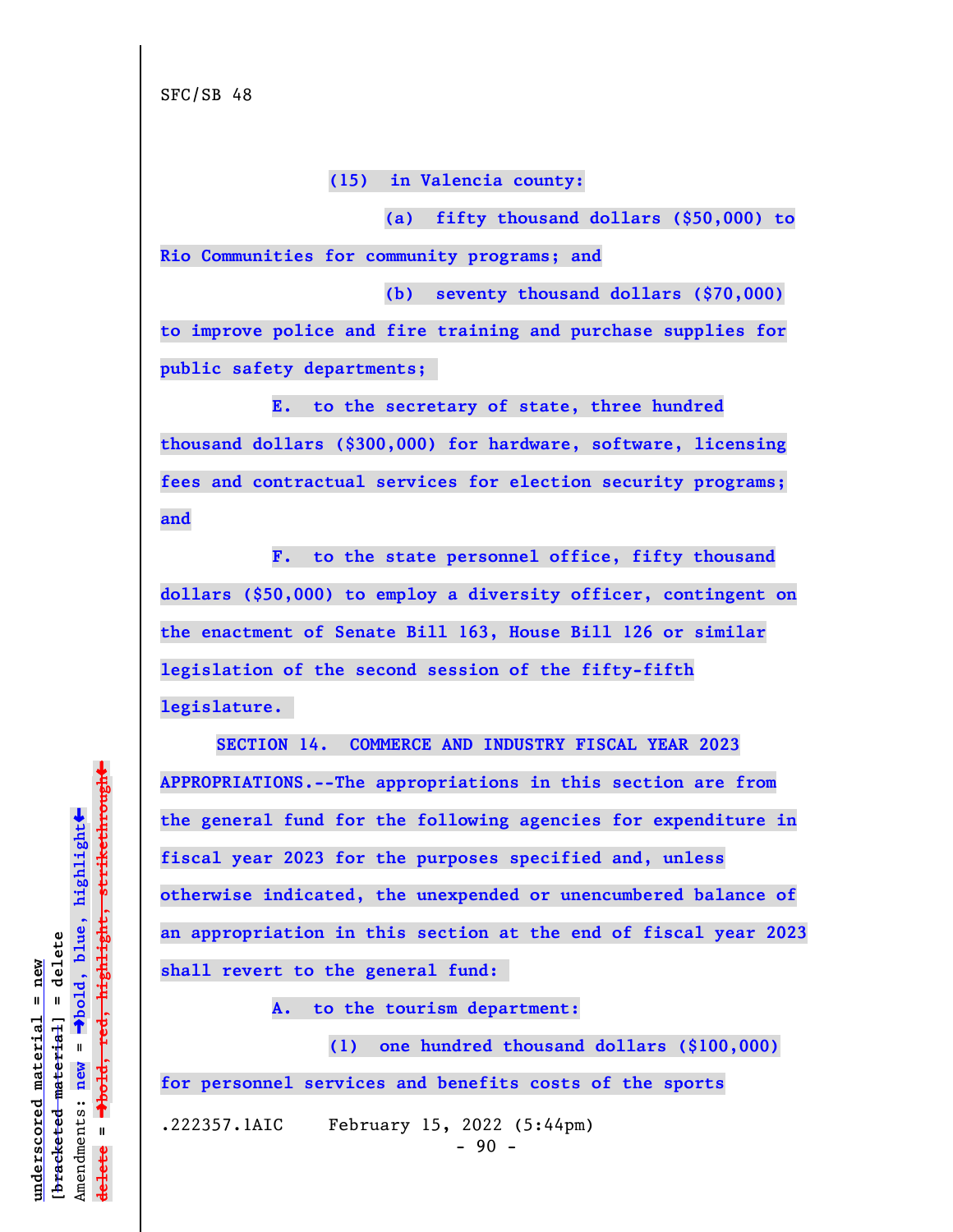## **authority division; and**

## **(2) two hundred fifty thousand dollars**

**(\$250,000) to contract for services for athletic competitions for people with disabilities;** 

**B. to the economic development department:** 

**(1) one hundred thousand dollars (\$100,000) to**

**the outdoor recreation division to plan the Rio Grande trail in**

**coordination with the Rio Grande trail commission;** 

**(2) eighty thousand dollars (\$80,000) for**

**economic development organizations promoting economic**

**development along Coors boulevard in Bernalillo county;** 

**(3) in Cibola county:**

**(a) fifty thousand dollars (\$50,000) for**

**the main street program in Grants; and**

**(b) fifty thousand dollars (\$50,000) for**

**economic development; and**

**(4) eighty thousand dollars (\$80,000) for the**

**main street program in Ruidoso;** 

**C. to the regulation and licensing department:**

**(1) sixty thousand dollars (\$60,000) to the**

**cannabis control division for work on social equity issues; and**

 **(2) one hundred thousand dollars (\$100,000)**

**for the construction industries division to hire additional inspectors; and**

.222357.1AIC February 15, 2022 (5:44pm)

 $-91 -$ 

 $\ddag$ º**bold, red, highlight, strikethrough**  $\ddot{\bullet}$ º**bold, blue, highlight**  $b$ racketed material] = delete **[bracketed material] = delete** inderscored material = new **underscored material = new**  $\mathbf{u}$ Amendments: **new** = Amendments: new  $\mathbf{u}$ **delete =** lelete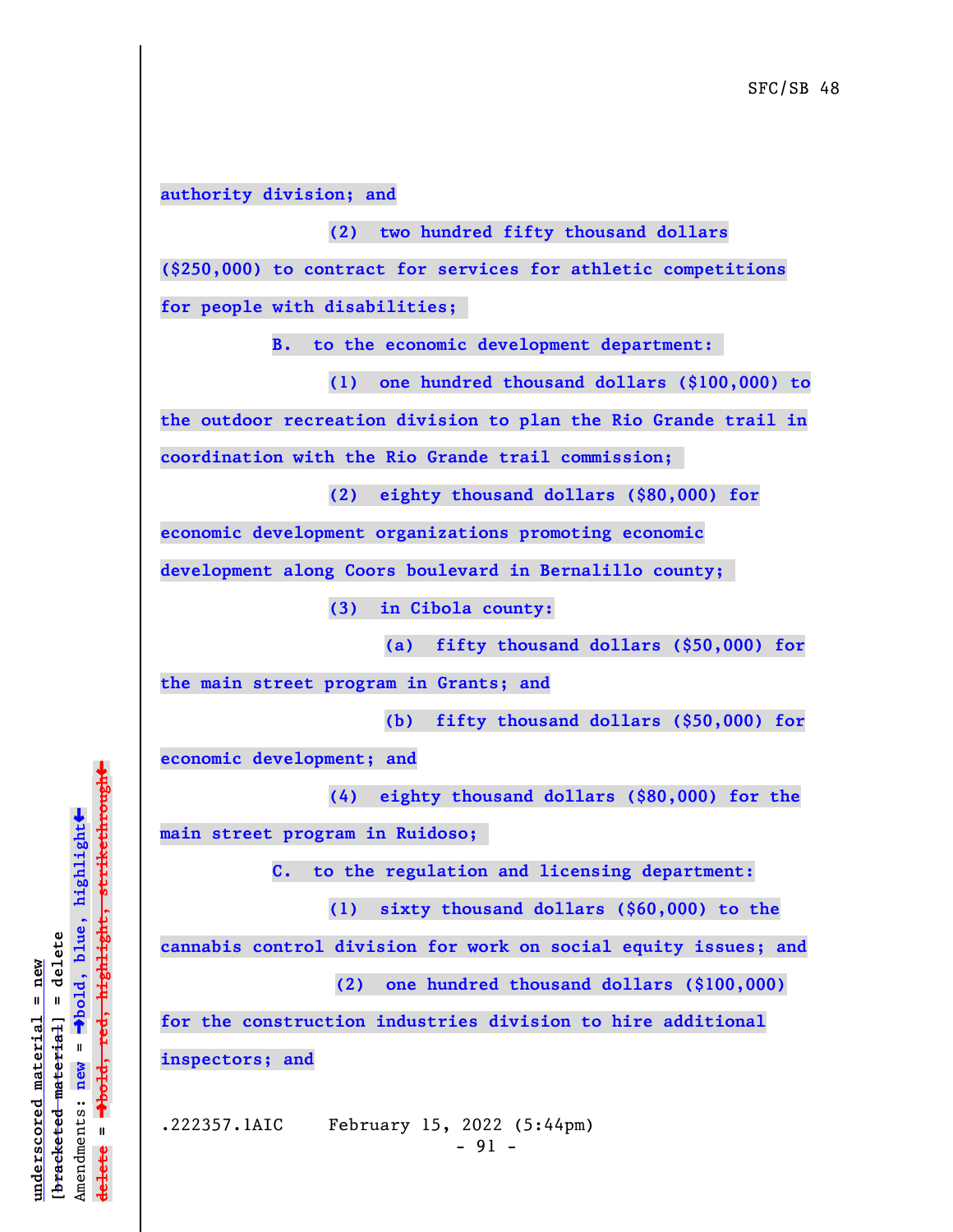**D. to the office of superintendent of insurance, one hundred fifty thousand dollars (\$150,000) to hire staff and contract for consulting and technical assistance to conduct research related to and to design a guaranteed comprehensive health coverage system for New Mexico residents.**

**SECTION 15. AGRICULTURE, ENERGY AND NATURAL RESOURCES FISCAL YEAR 2023 APPROPRIATIONS.--The appropriations in this section are from the general fund for the following agencies for expenditure in fiscal year 2023 for the purposes specified and, unless otherwise indicated, the unexpended or unencumbered balance of an appropriation in this section at the end of fiscal year 2023 shall revert to the general fund:** 

**A. to the cultural affairs department:**

**(1) two hundred fifty thousand dollars (\$250,000) for exhibits, programs and personnel for the New Mexico museum of space history;** 

**(2) fifty thousand dollars (\$50,000) to provide music education, concerts and symphony performances for school children in Chaves county; and**

**(3) one hundred thousand dollars (\$100,000) for a performing arts program using a performing arts venue to extend outreach to youth in school groups in Santa Fe;** 

**B. to the New Mexico livestock board, three hundred fifty thousand dollars (\$350,000) for the horse shelter rescue fund;** 

.222357.1AIC February 15, 2022 (5:44pm)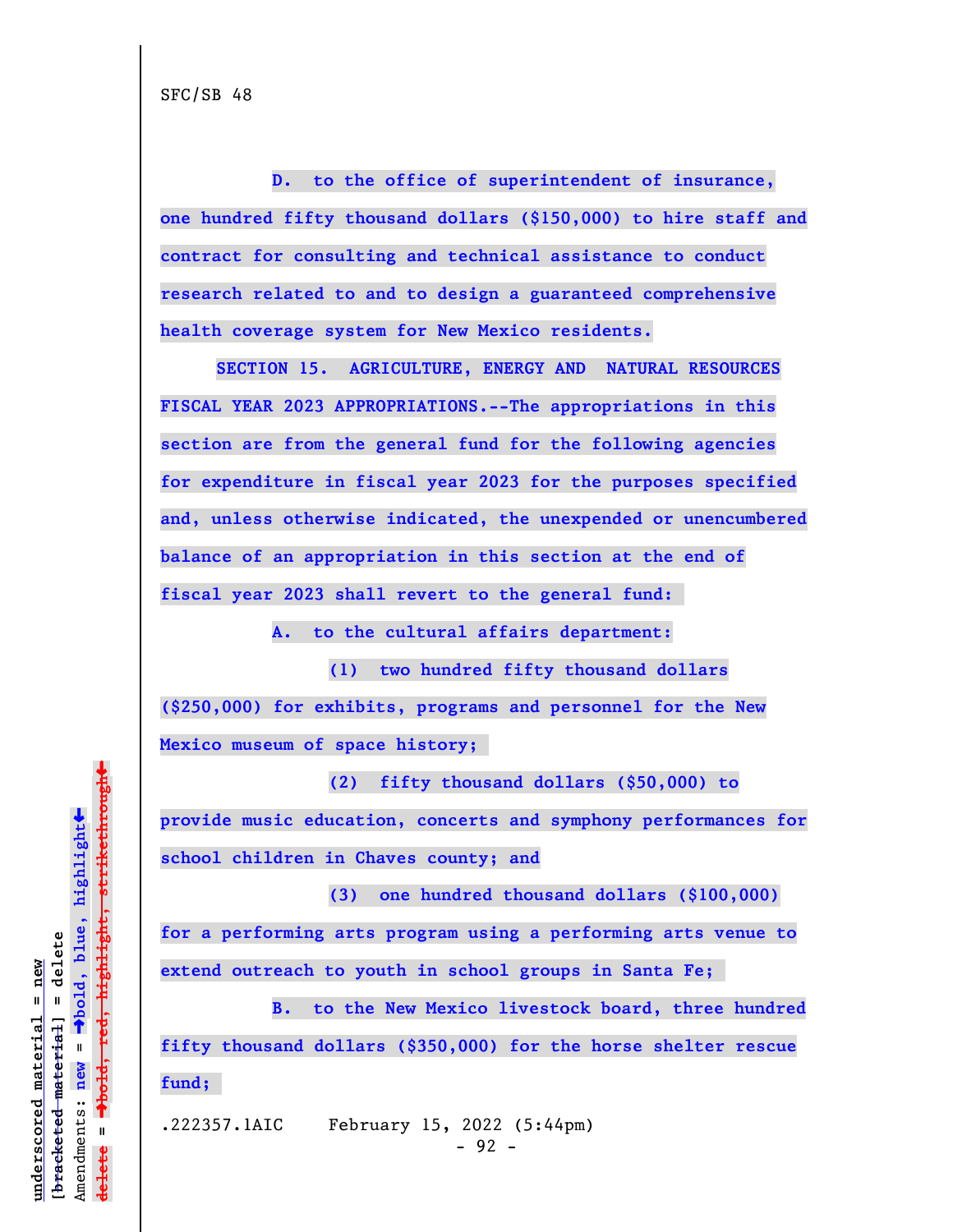**department: (1) one hundred thousand dollars (\$100,000) for energy conservation and management operations; (2) one hundred thousand dollars (\$100,000) to the oil conservation division for methane waste prevention, enforcement and compliance; (3) one hundred twenty-five thousand dollars (\$125,000) to increase the program leadership and support program of the department; (4) eighty thousand dollars (\$80,000) for reforestation projects; (5) fifty thousand dollars (\$50,000) for the**

**C. to the energy, minerals and natural resources**

**community energy efficiency development block grant program, contingent upon enactment of House Bill 37 or similar legislation of the second session of the fifty-fifth**

**legislature; and**

**(6) one hundred eighty thousand dollars**

**(\$180,000) to plan, administer and oversee uranium remediation and cleanup; and**

**D. to the office of the state engineer:**

**(1) eighty thousand dollars (\$80,000) for an**

**acequia capital projects manager;** 

 **(2) two hundred fifty thousand dollars**

.222357.1AIC February 15, 2022 (5:44pm)  $-93 -$ 

 $\ddag$ º**bold, red, highlight, strikethrough**  $\ddot{\bullet}$ º**bold, blue, highlight**  $b$ racketed material] = delete **[bracketed material] = delete** inderscored material = new **underscored material = new**  $\mathbf{I}$ Amendments: **new** = Amendments: new  $\mathbf{u}$ **delete =** lelete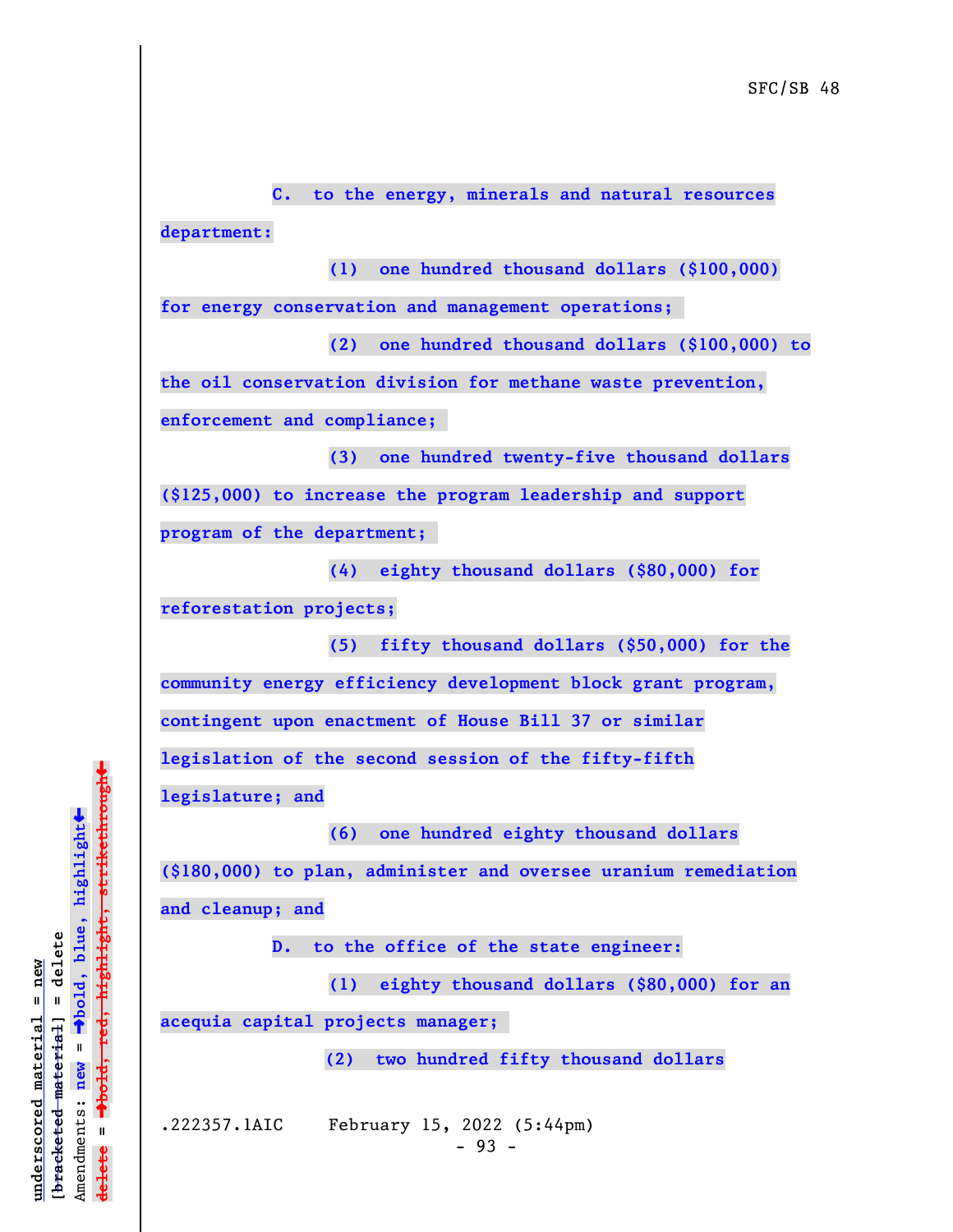**(\$250,000) for salary and benefits for a full-time employee and operational expenses of the water resource allocation program; (3) three hundred thirty thousand dollars**

**(\$330,000) for information technology services and employees to implement the Water Data Act; and**

**(4) one hundred fifty thousand dollars (\$150,000) to develop and implement a watershed management plan and community engagement for the Rio Santa Cruz basin in the Santa Cruz irrigation district.**

**SECTION 16. HEALTH, HOSPITALS AND HUMAN SERVICES FISCAL YEAR 2023 APPROPRIATIONS.--The appropriations in this section are from the general fund for the following agencies for expenditure in fiscal year 2023 for the purposes specified and, unless otherwise indicated, the unexpended or unencumbered balance of an appropriation in this section at the end of fiscal year 2023 shall revert to the general fund:** 

**A. to the office on African American affairs, fifty thousand dollars (\$50,000) to fund the cornerstones of entrepreneurship program;** 

**B. to the commission for deaf and hard-of-hearing persons, one hundred thousand dollars (\$100,000) to contract for support services for deaf and deaf-blind clients;** 

**C. to the Indian affairs department:** 

**(1) one hundred fifty thousand dollars (\$150,000) for salary and benefits for a specialist and data**

.222357.1AIC February 15, 2022 (5:44pm)  $-94 -$ 

 $\ddag$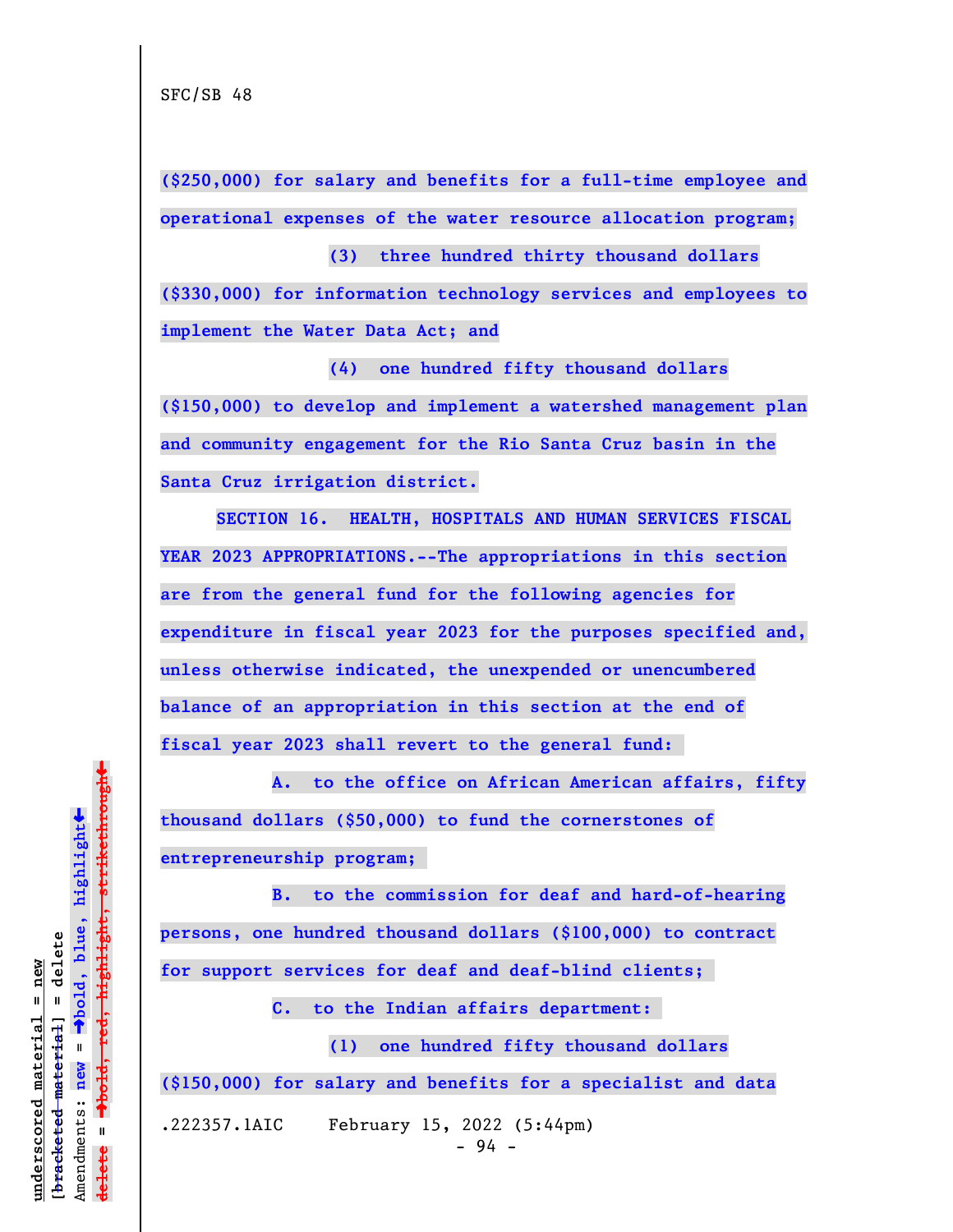**analyst; (2) fifty thousand dollars (\$50,000) to support initiatives of the indigenous youth council; (3) sixty thousand dollars (\$60,000) to support development of language preservation or culturally relevant curricula for Native American students; (4) fifty thousand dollars (\$50,000) to support the missing and murdered indigenous women initiative; (5) one hundred thousand dollars (\$100,000) for the Santa Fe Indian school leadership institute's youth leadership and education program; and (6) one hundred thousand dollars (\$100,000) for grants to support special projects; D. to the aging and long-term services department: (1) fifty thousand dollars (\$50,000) to provide New-Mexico-grown produce for senior center meals programs; (2) two hundred fifty thousand dollars (\$250,000) for senior center programs and improvements; (3) sixty thousand dollars (\$60,000) for equipment, information technology and materials, food and**

**expanded services for home-delivered meals for seniors;** 

**(4) ninety thousand dollars (\$90,000) for**

**health and fitness and cultural heritage services at the South**

.222357.1AIC February 15, 2022 (5:44pm)

 $\ddag$ º**bold, red, highlight, strikethrough**  $\ddot{\bullet}$ º**bold, blue, highlight**  $b$ racketed material] = delete **[bracketed material] = delete** inderscored material = new **underscored material = new** Amendments: **new** = Amendments: new =  $\mathbf{u}$ **delete = ielete**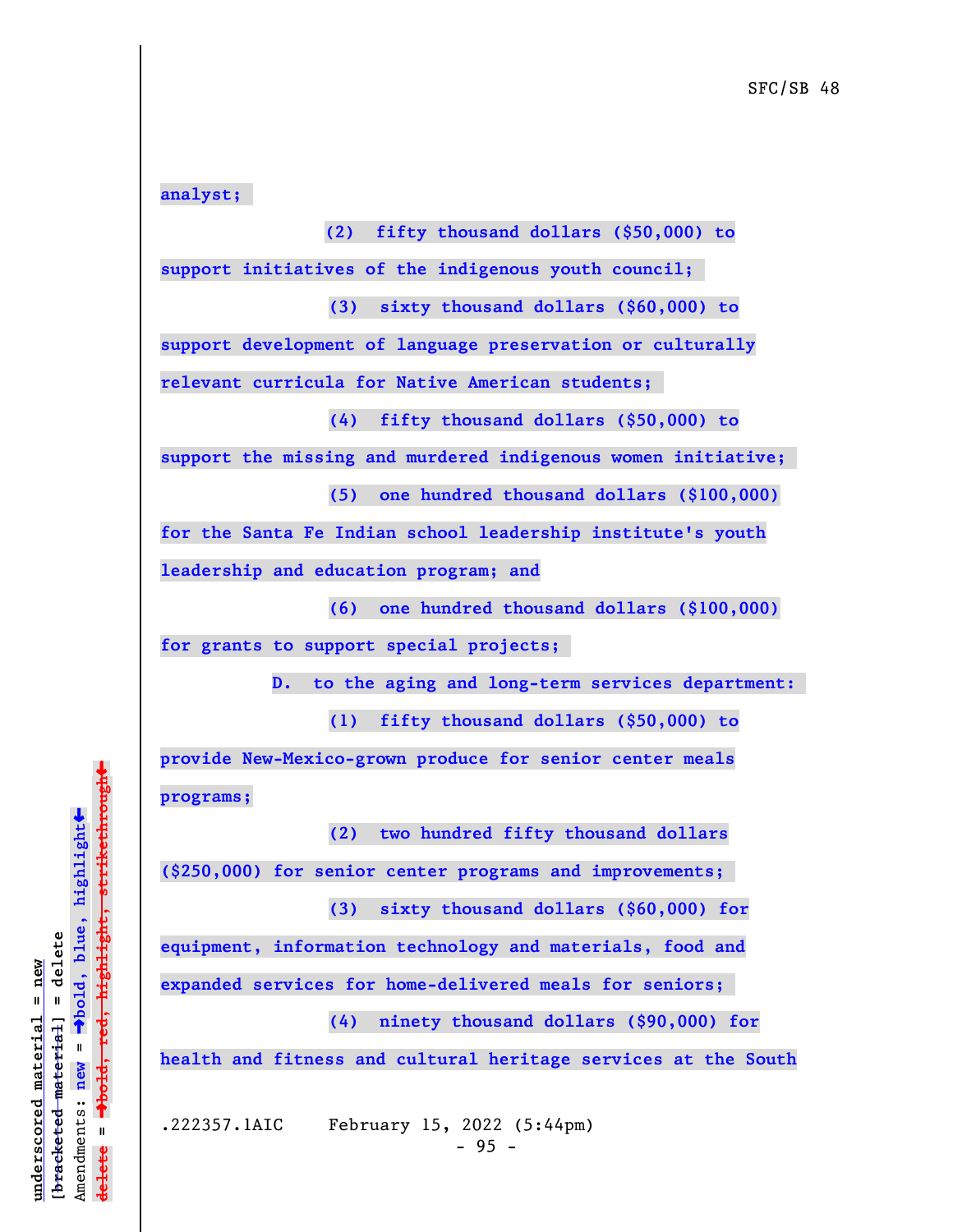**Valley multipurpose senior center in Albuquerque;** 

 **(5) ninety thousand dollars (\$90,000) for**

**senior services outreach throughout the Anton Chico land grantmerced;** 

**(6) fifty thousand dollars (\$50,000) to expand**

**programs, meals, services and transportation at the Artesia senior center;** 

**(7) eighty thousand dollars (\$80,000) for**

**senior citizen programs in Sunland Park;** 

**(8) one hundred fifteen thousand dollars**

**(\$115,000) to provide meals to senior citizens at the Joy senior centers in Chaves county; and**

**(9) one hundred thousand dollars (\$100,000)**

**for operational expenses of senior centers in San Juan county;** 

**E. to the human services department:**

**(1) sixty thousand dollars (\$60,000) to**

**support food bank programs in Santa Fe; and**

**(2) one hundred thousand dollars (\$100,000)**

**for a homeless shelter and supportive housing program in Santa Fe;** 

**F. to the workforce solutions department, sixty thousand dollars (\$60,000) for McKinley county for the industrial workforce program to support construction education;** 

**G. to the vocational rehabilitation division of the public education department, ninety thousand dollars (\$90,000)** .222357.1AIC February 15, 2022 (5:44pm)

 $-96 -$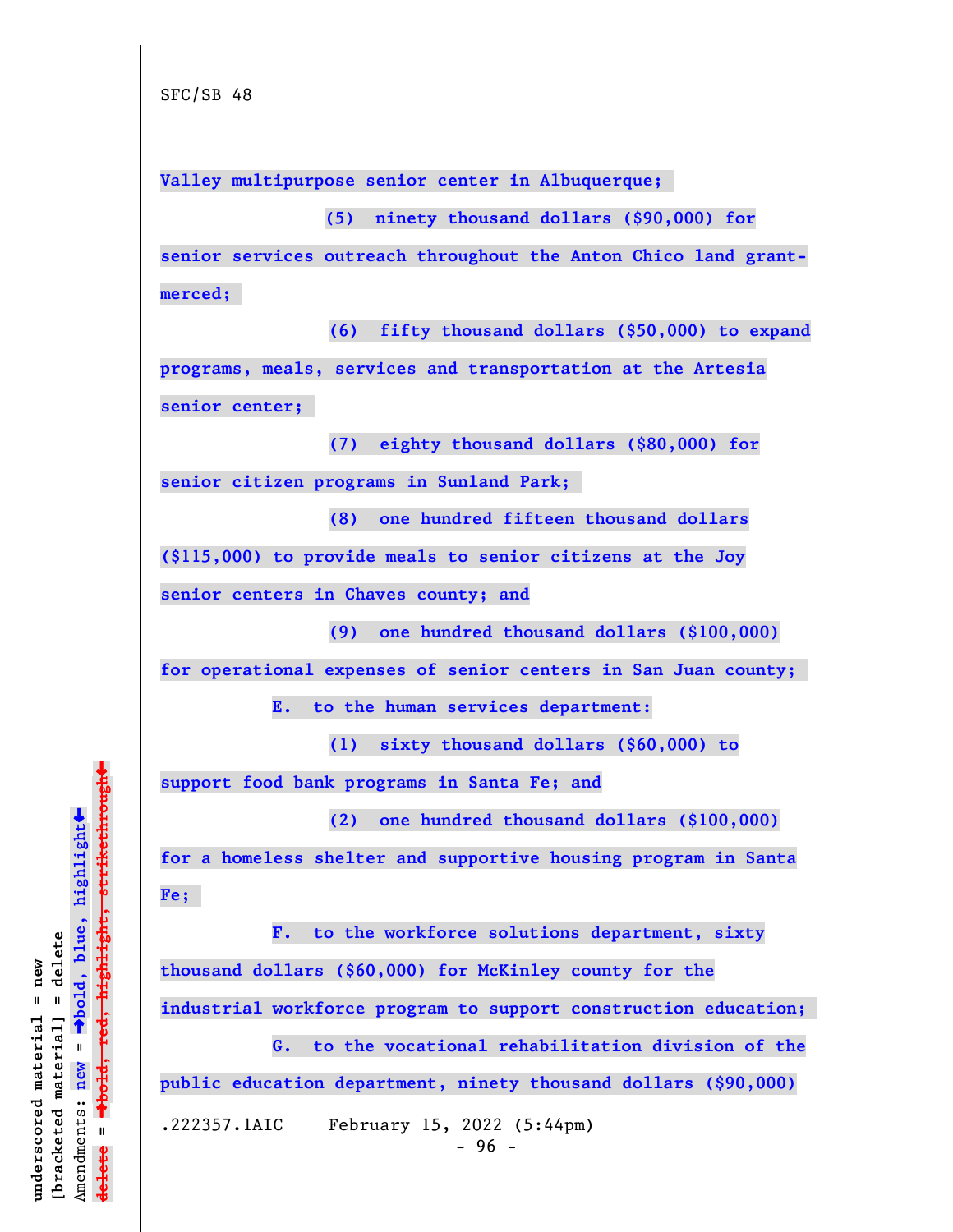**to provide services and transportation to persons with disabilities in Otero county;** 

 **H. to the department of health:**

**(1) three hundred thirty thousand dollars (\$330,000) for the family success laboratory initiative to address poverty in the state that uses integrated administrative data for research and analysis;** 

**(2) fifty thousand dollars (\$50,000) for the office of school and adolescent health for the generation justice program that provides youth development in leadership skills and media production;** 

**(3) one hundred thousand dollars (\$100,000) for the public health division to contract to provide youth and teen mental health education and awareness, suicide prevention classes and professional development training for adults working with youth and teens, including rural and frontier areas that lack access to mental health education and training programs;** 

**(4) four hundred seventy-five thousand dollars (\$475,000) for a statewide dance program for low-income at-risk students in public schools;** 

**(5) fifty thousand dollars (\$50,000) to match federal funds to expand the senior farmers' market nutrition program to provide vouchers for purchasing New-Mexico-grown**

.222357.1AIC February 15, 2022 (5:44pm) - 97 -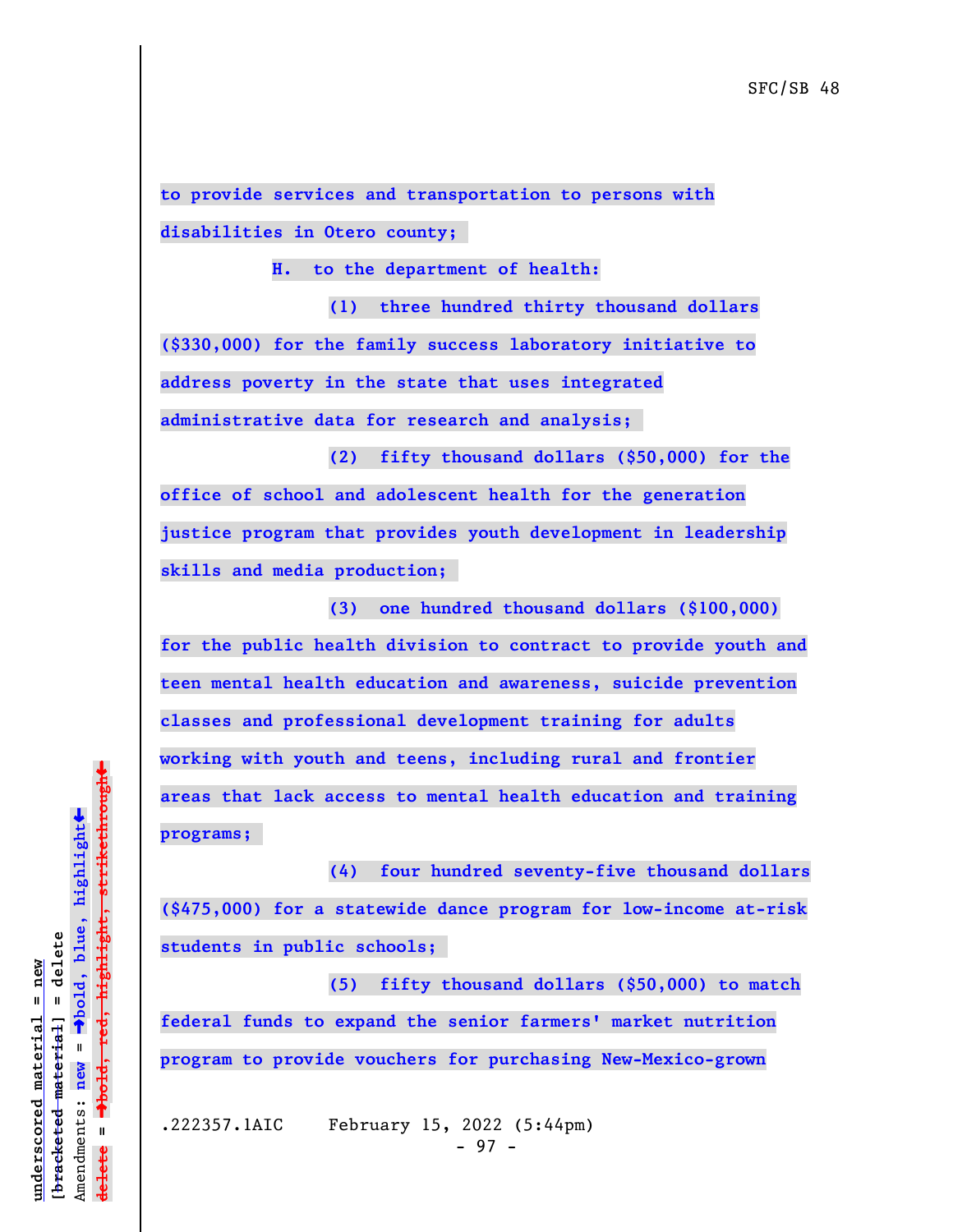**fruits and vegetables to additional eligible low-income seniors;** 

**(6) sixty thousand dollars (\$60,000) to expand services for education, prevention and treatment of sexually transmitted infections and human immunodeficiency virus and to expand access to reproductive health care and pregnancy services;** 

 **(7) fifty thousand dollars (\$50,000) to**

**contract for a program that provides youth development to reduce risk factors and promote resiliency through programming for youth who are trained in leadership development, media production, narrative strategy, civic engagement and early childhood development;** 

**(8) for health councils:**

**(a) fifty thousand dollars (\$50,000) for**

**county and tribal health councils throughout the state;** 

**(b) fifty thousand dollars (\$50,000) to**

**fund the Grant county community health council;** 

**(c) fifty thousand dollars (\$50,000) for**

**the Los Alamos health council; and**

**(d) fifty-five thousand dollars**

**(\$55,000) for the Quay county health council for staff;**

**(9) fifty thousand dollars (\$50,000) to**

**provide suicide prevention and counseling services in Chaves**

**county; and**

.222357.1AIC February 15, 2022 (5:44pm)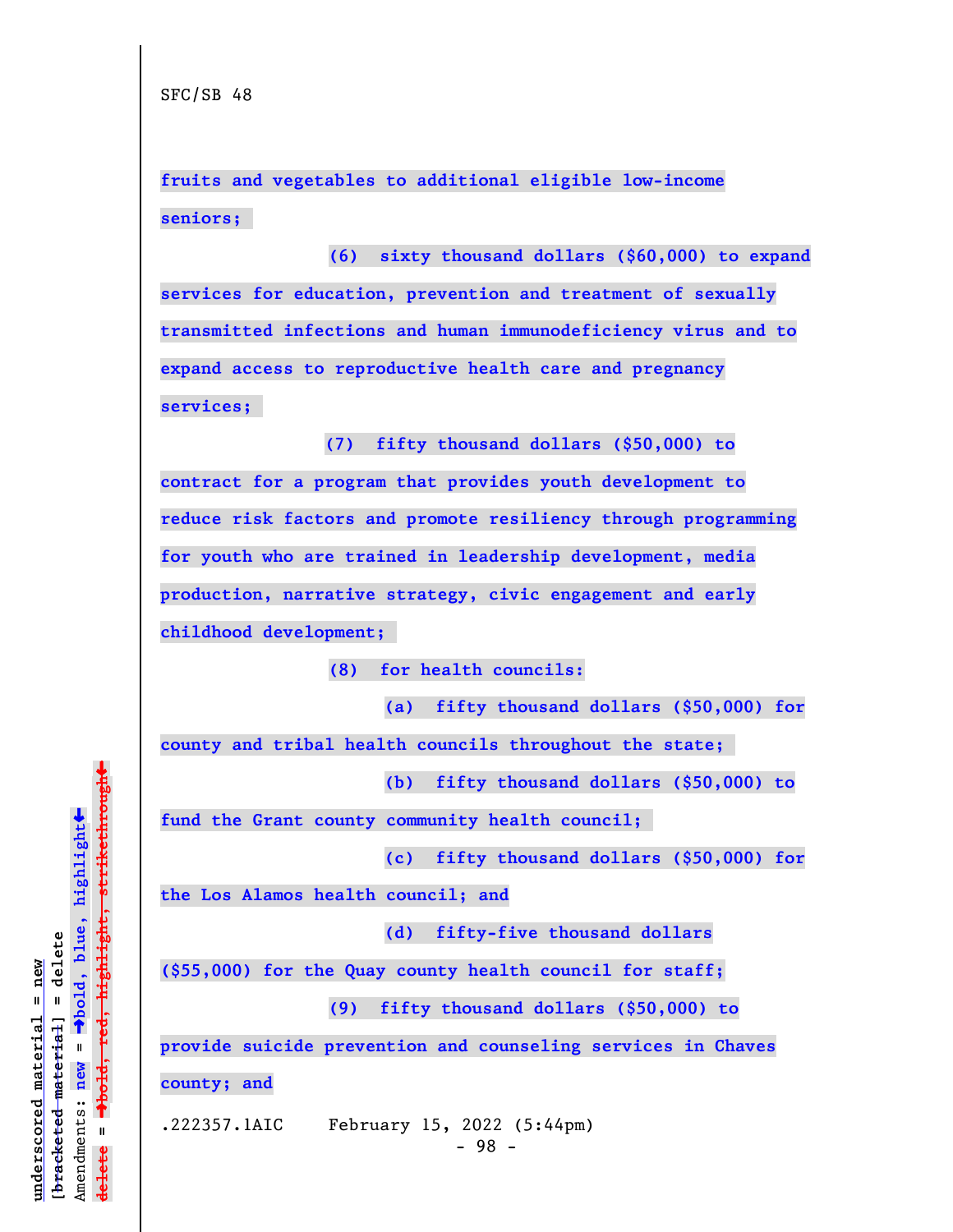**(10) eighty thousand dollars (\$80,000) for**

**operations for the Socorro county health clinic in Veguita;** 

**I. to the department of environment:**

**(1) eighty thousand dollars (\$80,000) for a climate change bureau; and**

**(2) three hundred sixty thousand dollars (\$360,000) for planning, administration and oversight of uranium mine remediation and cleanup;** 

**J. to the veterans' services department, seventyfive thousand dollars (\$75,000) to provide health and human services for veterans in Lea county; and**

**K. to the children, youth and families department:** 

**(1) one hundred thousand dollars (\$100,000) to provide peer support and referrals to families with children in need of behavioral health services;** 

**(2) three hundred forty thousand dollars (\$340,000) for domestic violence programs to expand coordinated community response systems;** 

**(3) ninety thousand dollars (\$90,000) for**

**child advocacy centers to expand services to victims of child sexual abuse and violence in Lincoln and Otero counties;** 

**(4) one hundred thousand dollars (\$100,000) to provide culturally and linguistically specific behavioral health and social services to immigrant and refugee families;** 

.222357.1AIC February 15, 2022 (5:44pm) - 99 -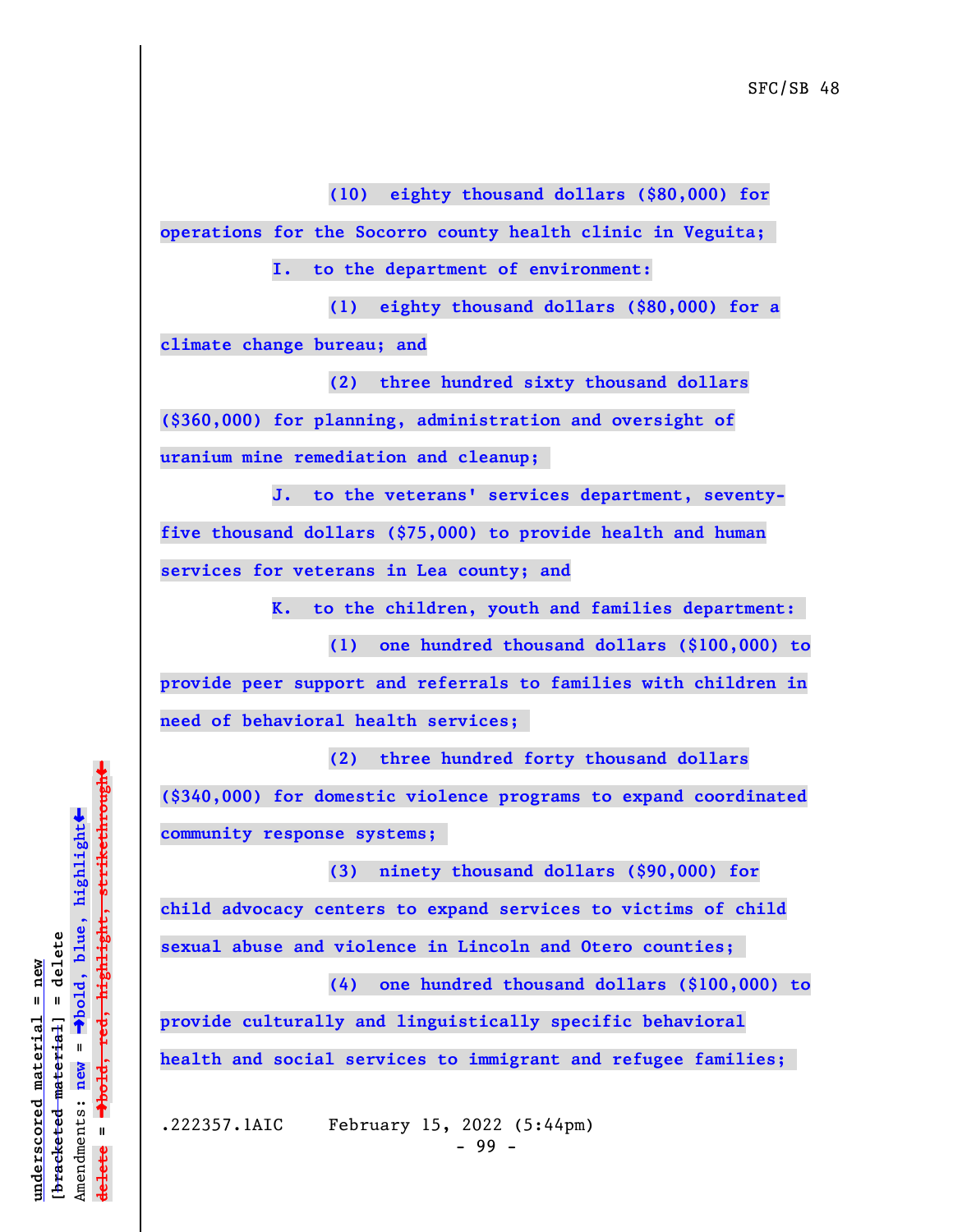**(5) fifty thousand dollars (\$50,000) to expand**

**domestic violence coordinated community response staff in Las Cruces;** 

**(6) sixty thousand dollars (\$60,000) for operational costs for the battered families program for the city of Gallup;** 

 **(7) sixty thousand dollars (\$60,000) to**

**contract with a nonprofit organization to provide services to**

**child abuse victims and assist the supportive parents in**

**Farmington;** 

**(8) sixty thousand dollars (\$60,000) to contract with a nonprofit agency that provides comprehensive services for persons affected by domestic violence in Farmington;** 

**(9) fifty thousand dollars (\$50,000) to**

**provide domestic violence shelter services in Santa Fe;** 

**(10) fifty thousand dollars (\$50,000) to**

**provide education, recreation and counseling services to underserved youth in Chaves county;**

**(11) one hundred thousand dollars (\$100,000)**

**for assistance to children and family members who are victims**

**of domestic violence in Lincoln county;** 

**(12) one hundred fifty thousand dollars (\$150,000) to provide domestic violence services in Otero**

**county; and**

.222357.1AIC February 15, 2022 (5:44pm)  $- 100 -$ 

 $\ddag$ º**bold, red, highlight, strikethrough**  $\ddot{\bullet}$ º**bold, blue, highlight**  $b$ racketed material] = delete **[bracketed material] = delete** inderscored material = new **underscored material = new** Amendments: **new** =  $\mathbf{I}$ Amendments: new  $\mathbf{I}$ **delete = ielete**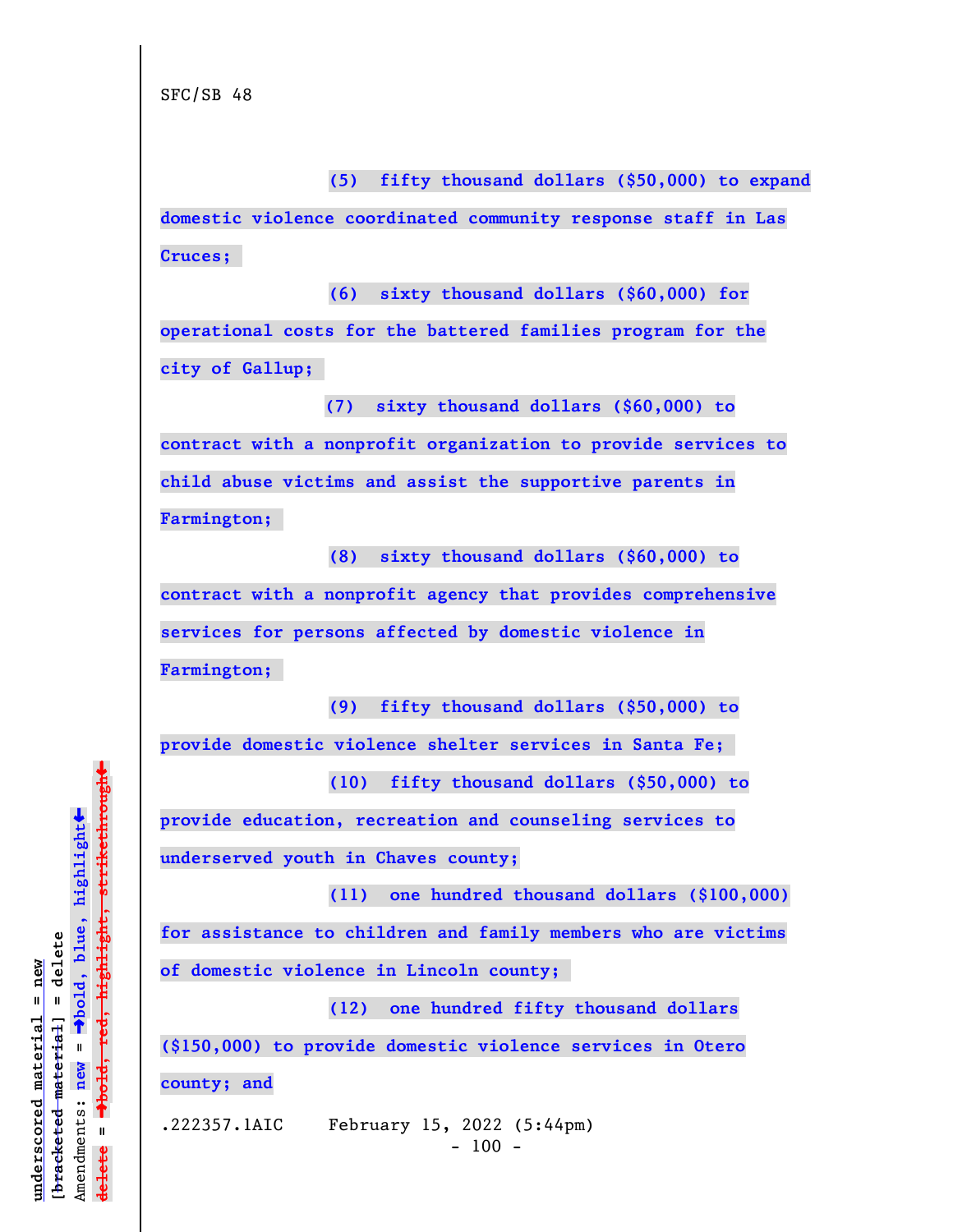**(13) sixty thousand dollars (\$60,000) to support domestic violence shelter services in Santa Fe county.**

**SECTION 17. PUBLIC SAFETY FISCAL YEAR 2023**

**APPROPRIATIONS.--The appropriations in this section are from the general fund for the following agencies for expenditure in fiscal year 2023 for the purposes specified and, unless otherwise indicated, the unexpended or unencumbered balance of an appropriation in this section at the end of fiscal year 2023 shall revert to the general fund:** 

 **A. to the crime victims reparation commission:** 

**(1) fifty thousand dollars (\$50,000) to study the need for a crime victims compliance office;** 

**(2) one hundred fifty thousand dollars**

**(\$150,000) to provide services to victims of human trafficking;** 

**(3) fifty thousand dollars (\$50,000) to**

**contract for sexual assault nurse examinations;** 

**(4) sixty thousand dollars (\$60,000) to expand**

**services for sexual assault victims;** 

**(5) eighty thousand dollars (\$80,000) to**

**expand the New Mexico victims' rights project; and**

**(6) eighty-five thousand dollars (\$85,000) for**

**services for individuals and families affected by domestic**

**violence, sexual assault and child abuse in Valencia county; and**

.222357.1AIC February 15, 2022 (5:44pm) - 101 -

 $\ddag$ º**bold, red, highlight, strikethrough**  $\ddot{\bullet}$ º**bold, blue, highlight** bracketed material] = delete **[bracketed material] = delete** inderscored material = new **underscored material = new** Amendments: **new** =  $\mathbf{I}$ Amendments: new  $\mathbf{u}$ **delete =** lelete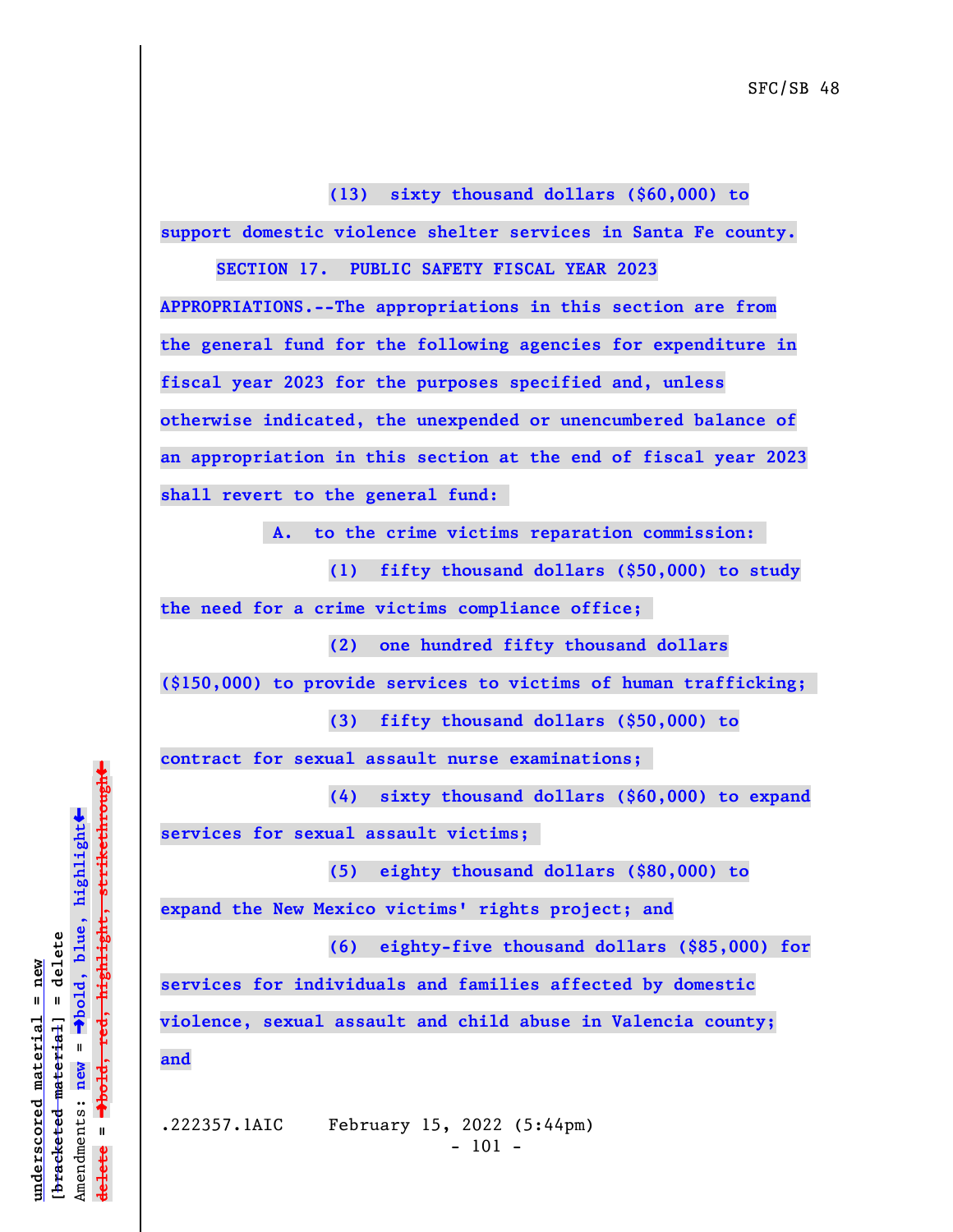**B. to the department of public safety, one hundred eighty thousand dollars (\$180,000) for personnel to be employed at the New Mexico law enforcement academy.** 

**SECTION 18. TRANSPORTATION FISCAL YEAR 2023 APPROPRIATIONS.--Ninety thousand dollars (\$90,000) is appropriated from the general fund to the department of transportation for expenditure in fiscal year 2023 to plan, design, reconstruct and rehabilitate Gun Club road and other county-maintained roads in house district ten. Any unexpended or unencumbered balance remaining at the end of fiscal year 2023 shall revert to the general fund.**

 **SECTION 19. PUBLIC EDUCATION FISCAL YEAR 2023 APPROPRIATIONS.--The appropriations in this section are from the general fund to the public education department for expenditure in fiscal year 2023 for the purposes specified and, unless otherwise indicated, the unexpended or unencumbered balance of an appropriation in this section at the end of fiscal year 2023 shall revert to the general fund:** 

**A. two hundred ten thousand dollars (\$210,000) for school-based inclusion programs to foster one-to-one friendships between students with and students without intellectual and developmental disabilities;** 

**B. one hundred thousand dollars (\$100,000) to contract for abstinence education in rural schools across the state;** 

.222357.1AIC February 15, 2022 (5:44pm)  $- 102 -$ 

 $\ddag$ º**bold, red, highlight, strikethrough**  $\ddot{\bullet}$ º**bold, blue, highlight**  $b$ racketed material] = delete **[bracketed material] = delete** inderscored material = new **underscored material = new** Amendments: new = Amendments: **new** =  $\mathbf{u}$ **delete =** lelete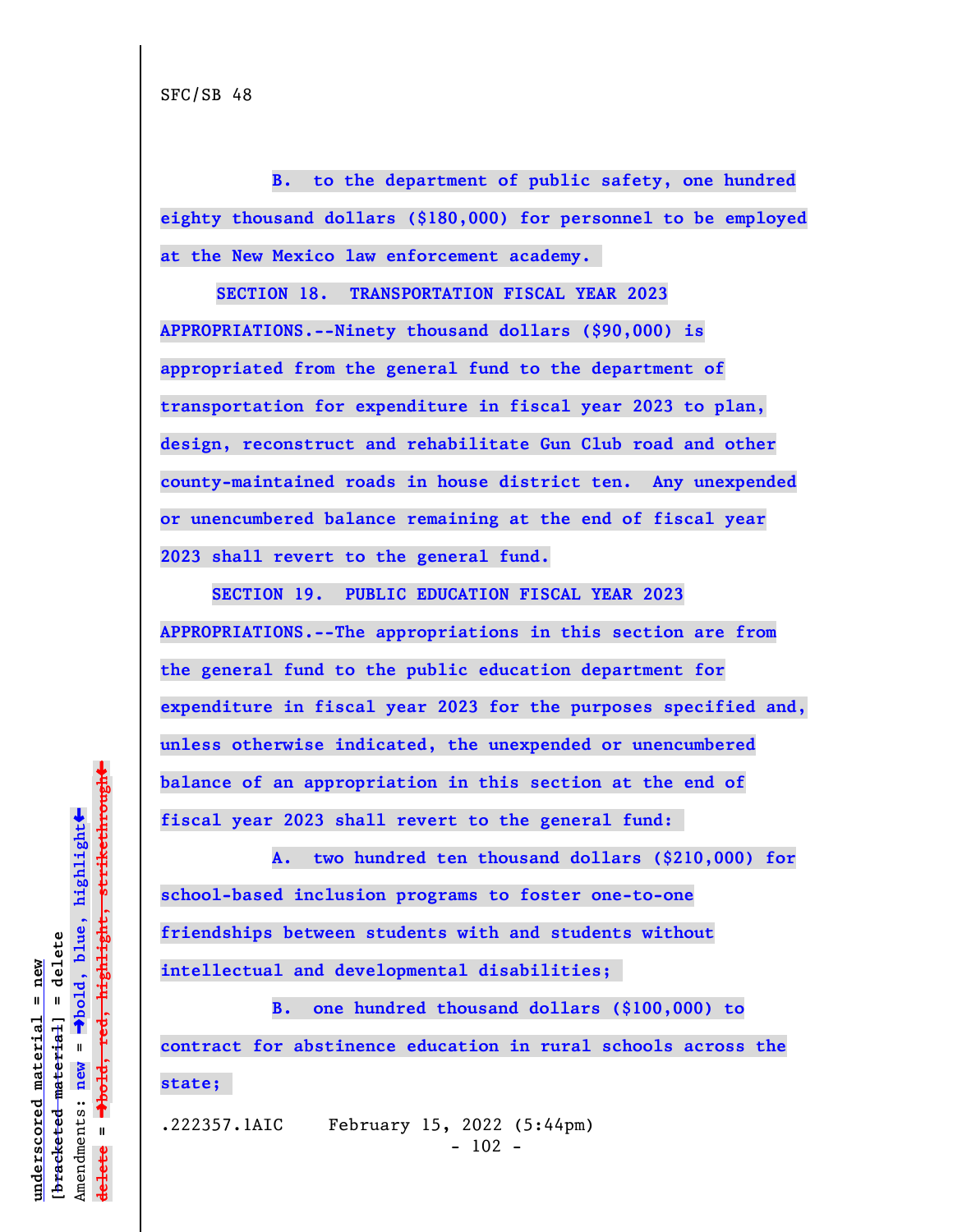**C. two hundred fifty thousand dollars (\$250,000) for career technical education programs around the state;** 

**D. fifty thousand dollars (\$50,000) to partner with a nonprofit entity for a statewide youth film education and festival;** 

**E. fifty thousand dollars (\$50,000) for a contractor to directly support students in gaining core media skills and support teachers in digital media literacy;** 

**F. one hundred thousand dollars (\$100,000) for the expansion of the statewide media literacy program;** 

**G. fifty thousand dollars (\$50,000) for the graduation, reality and dual-role skills program;** 

 **H. fifty thousand dollars (\$50,000) to contract with a nonprofit youth development program dedicated to helping at-risk young people graduate from high school and make successful transitions to post-secondary education or meaningful employment;** 

**I. one hundred twenty thousand dollars (\$120,000) to provide enhanced six-week summer and out-of-school programming that includes literacy and mathematics enrichment, social- emotional learning, physical wellness and swimming, life and career skills and individualized tutoring for kindergarten through twelfth grade students attending public schools in the Albuquerque metropolitan area who are from**

.222357.1AIC February 15, 2022 (5:44pm)  $- 103 -$ 

 $\ddag$ º**bold, red, highlight, strikethrough**  $\ddot{\bullet}$ º**bold, blue, highlight**  $b$ racketed material] = delete **[bracketed material] = delete** inderscored material = new **underscored material = new** Amendments: new = Amendments: **new** =  $\mathbf{u}$ **delete =** lelete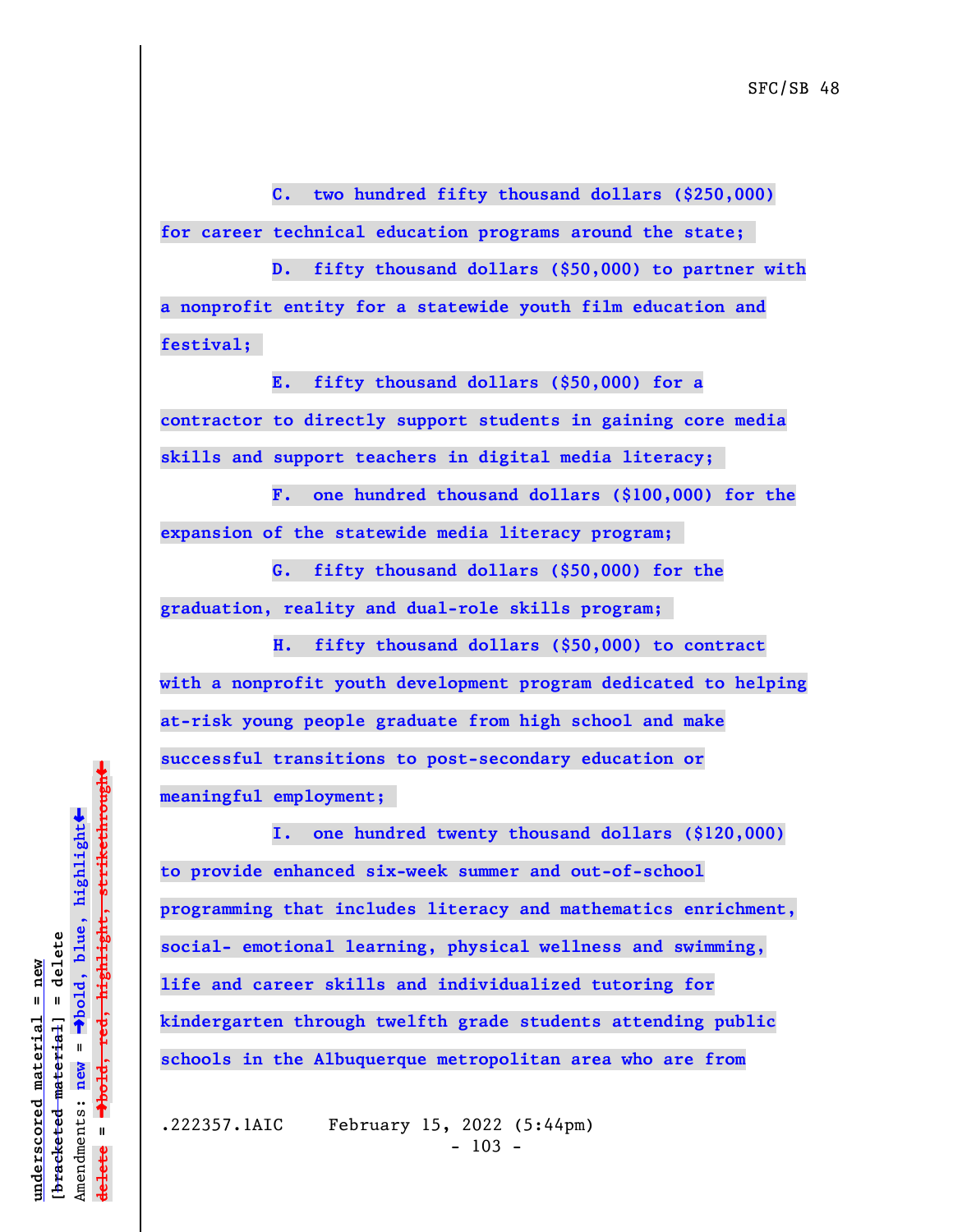**under-resourced families;** 

**J. for the Albuquerque public school district, fifty thousand dollars (\$50,000) for Manzano high school's technology center operations;** 

**K. for the Belen consolidated school district, one hundred thousand dollars (\$100,000) for career education;** 

**L. for the Cuba independent school district, eighty thousand dollars (\$80,000) for computers and internet-related equipment and goods;** 

**M. for the Las Cruces public school district:**

**(1) fifty thousand dollars (\$50,000) for**

**career and technical education programs; and**

**(2) eighty thousand dollars (\$80,000) for**

**career technical education at Organ Mountain high school;** 

 **N. for the Los Lunas public school district:**

**(1) sixty thousand dollars (\$60,000) for**

**career education and school security; and**

**(2) forty-five thousand dollars (\$45,000) for**

**career technical education;** 

**O. for the Rio Rancho public school district, eighty thousand dollars (\$80,000) for career technical education; and**

**P. sixty thousand dollars (\$60,000) to implement an engineering and biomedical leadership program at the ASK academy charter school in Rio Rancho.**

.222357.1AIC February 15, 2022 (5:44pm)  $-104 -$ 

 $\ddag$ º**bold, red, highlight, strikethrough**  $\ddot{\bullet}$ º**bold, blue, highlight**  $b$ racketed material] = delete **[bracketed material] = delete** inderscored material = new **underscored material = new** Amendments: **new** =  $\mathbf{I}$ Amendments: new  $\mathbf{I}$ **delete =** lelete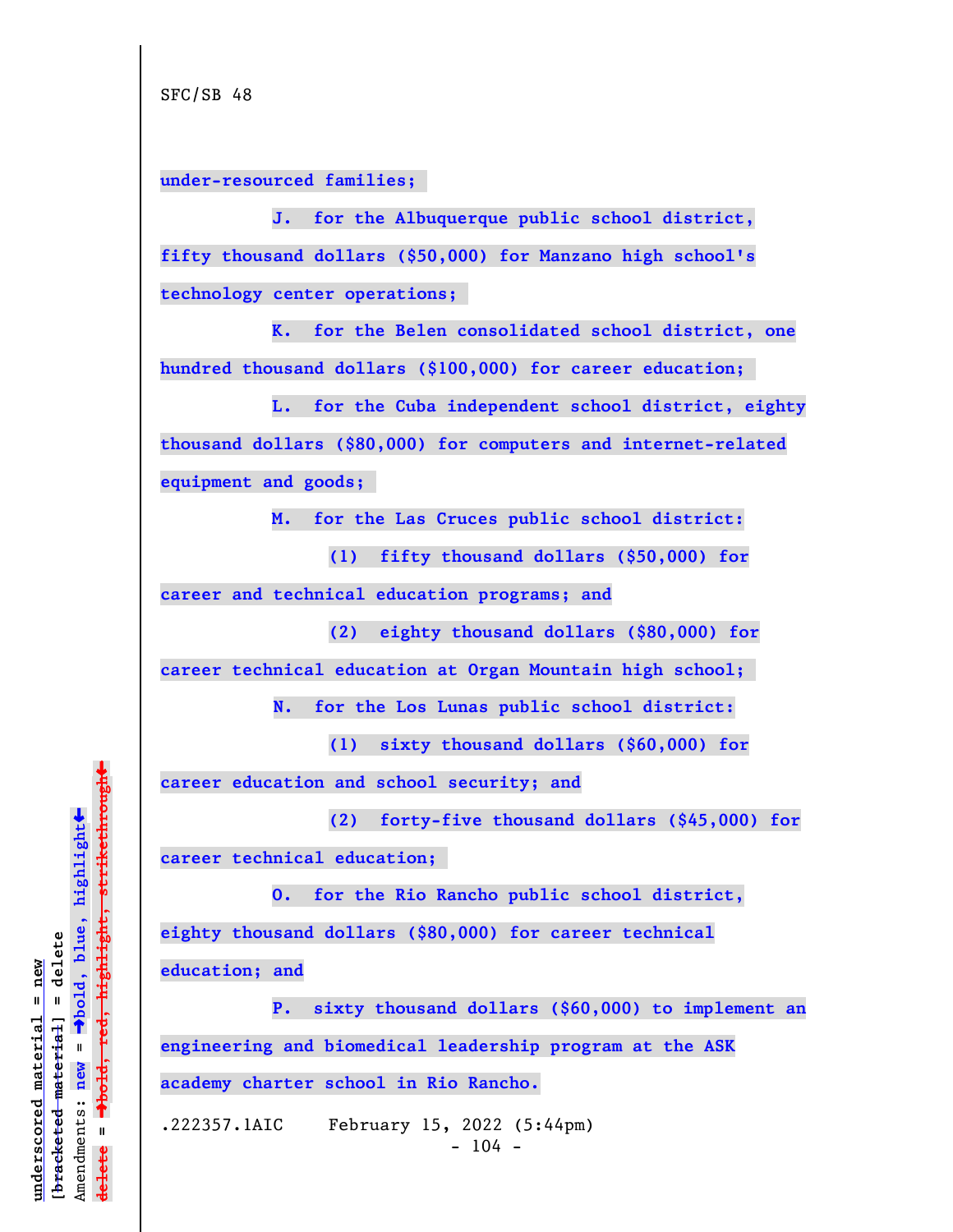## **SECTION 20. HIGHER EDUCATION FISCAL YEAR 2023**

**APPROPRIATIONS.--The appropriations in this section are from the general fund for the following agencies for expenditure in fiscal year 2023 for the purposes specified and, unless otherwise indicated, the unexpended or unencumbered balance of an appropriation in this section at the end of fiscal year 2023 shall revert to the general fund:** 

**A. to the higher education department:**

**(1) sixty thousand dollars (\$60,000) for Santa Fe community college to develop and implement boot camps focused on addressing employment needs in the region;** 

**(2) for central New Mexico community college:**

**(a) fifty thousand dollars (\$50,000) for**

**the deep dive program;** 

 **(b) seventy thousand dollars (\$70,000)**

**for the women in the trades program; and**

**(c) one hundred seventy-five thousand**

**dollars (\$175,000) for the science, technology, engineering,**

**art and mathematics education outreach programs for young**

**children and educators from a hands-on science center and**

**children's museum in Albuquerque;** 

**(3) fifty thousand dollars (\$50,000) to Luna community college for one full-time-equivalent employee and year-round mentorship initiative to recruit underserved**

.222357.1AIC February 15, 2022 (5:44pm)  $- 105 -$ 

 $\ddag$ º**bold, red, highlight, strikethrough**  $\ddot{\bullet}$ º**bold, blue, highlight** bracketed material] = delete **[bracketed material] = delete** inderscored material = new **underscored material = new**  $\mathbf{u}$ Amendments: **new** = Amendments: new  $\mathbf{u}$ **delete =** lelete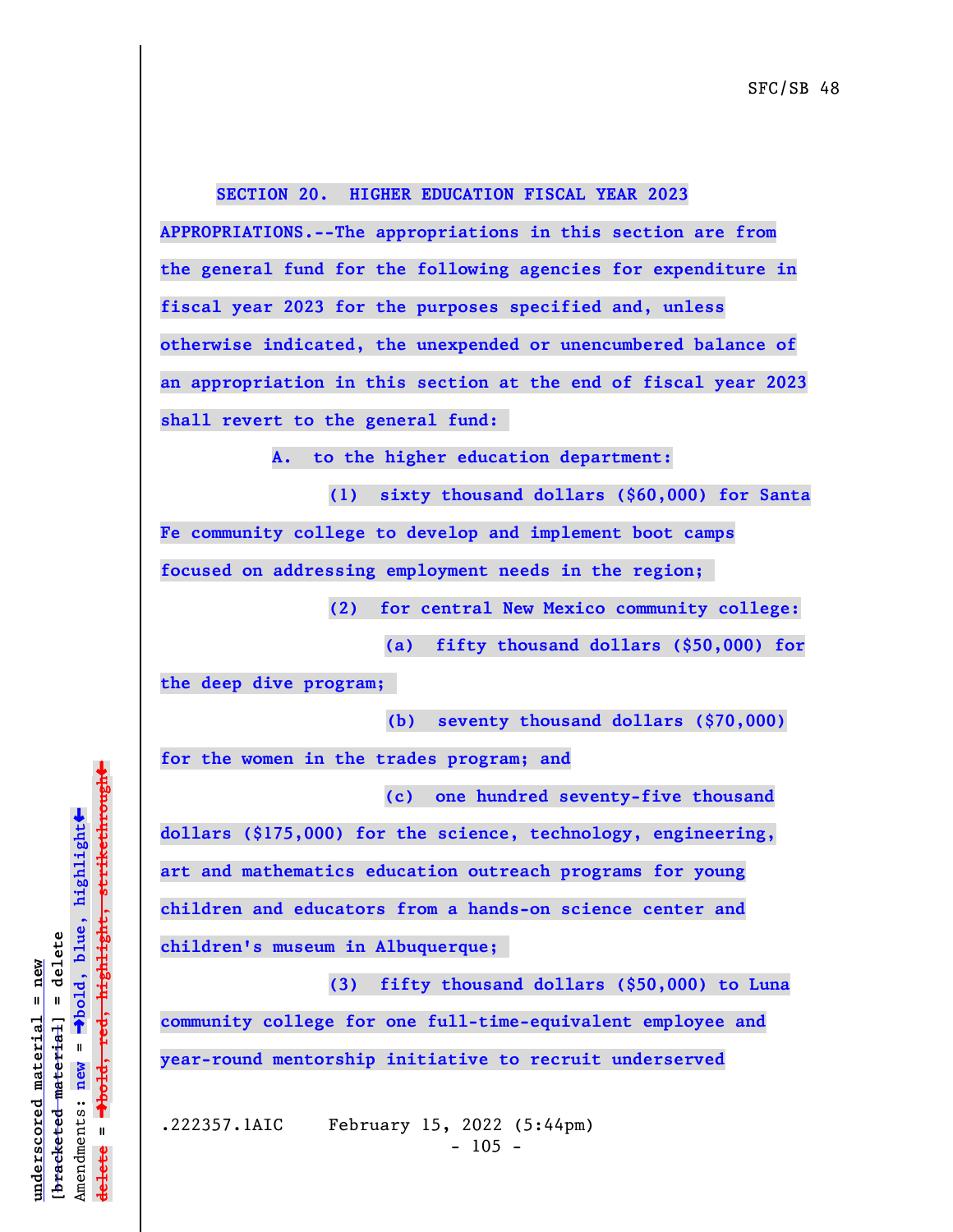**students from rural communities into higher education;** 

**(4) one hundred fifty thousand dollars**

**(\$150,000) to New Mexico junior college for wrap-around student**

**support services;** 

**(5) for San Juan college:**

**(a) one hundred fifty thousand dollars**

**(\$150,000) for the economic development harvest food hub; and**

**(b) sixty thousand dollars (\$60,000) to**

**hire health center personnel; and**

**(6) one hundred eighty thousand dollars**

**(\$180,000) for Clovis community college for additional welding faculty;** 

**B. to the board of regents of the university of New Mexico:**

**(1) one hundred fifty thousand dollars**

**(\$150,000) for instruction and general purposes for career**

**services and workforce development programs, including**

**construction technology, digital media, culinary arts and**

**health services, at the Taos branch;**

**(2) two hundred ten thousand dollars**

**(\$210,000) for operating costs and program expansion of Chicana and Chicano studies;** 

**(3) four hundred thousand dollars (\$400,000) to provide professional assistance devoted to the mental health and physical well-being of student athletes;** 

.222357.1AIC February 15, 2022 (5:44pm)  $- 106 -$ 

 $\ddag$ º**bold, red, highlight, strikethrough**  $\ddot{\bullet}$ º**bold, blue, highlight**  $b$ racketed material] = delete **[bracketed material] = delete** inderscored material = new **underscored material = new** Amendments: **new** =  $\mathbf{I}$ Amendments: new  $\mathbf{I}$ **delete = ielete**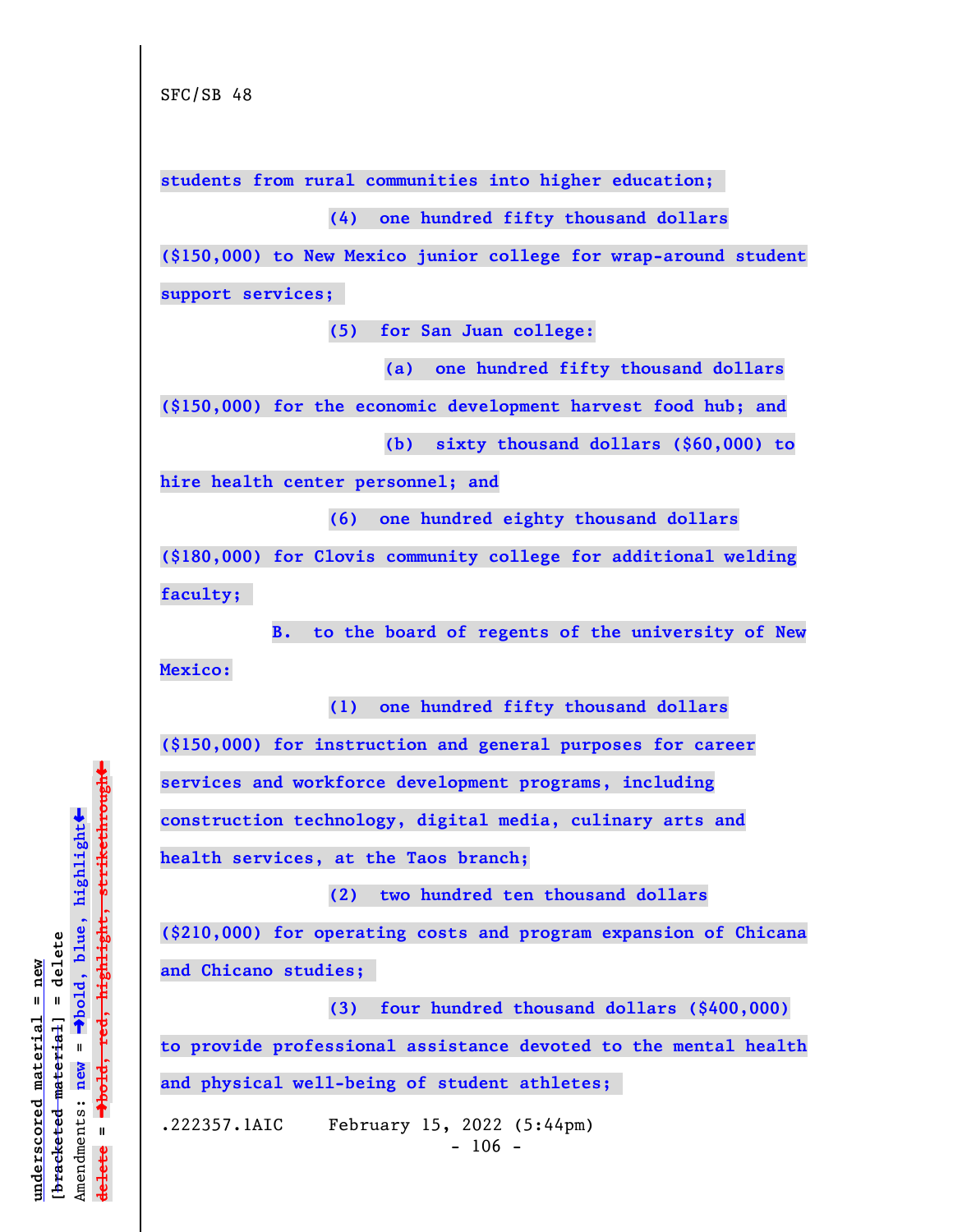**(4) sixty thousand dollars (\$60,000) for el Centro de la Raza; (5) sixty thousand dollars (\$60,000) to support teacher education programs at university branch community colleges; (6) fifty thousand dollars (\$50,000) to provide education abroad opportunities for students in ethnic studies; (7) one hundred fifty thousand dollars (\$150,000) for the high school forensics, speech and debate program; (8) one hundred thirty thousand dollars (\$130,000) for staff support for the indigenous design and planning institute; (9) for the health sciences center: (a) one hundred thirty thousand dollars (\$130,000) for the Nene and Jamie Koch comprehensive movement disorders center; (b) sixty thousand dollars (\$60,000) for the Native American health student success program; and (c) fifty thousand dollars (\$50,000) for the office of diversity, equality and inclusion at the health sciences center for the communities to careers program;**  .222357.1AIC February 15, 2022 (5:44pm)  $- 107 -$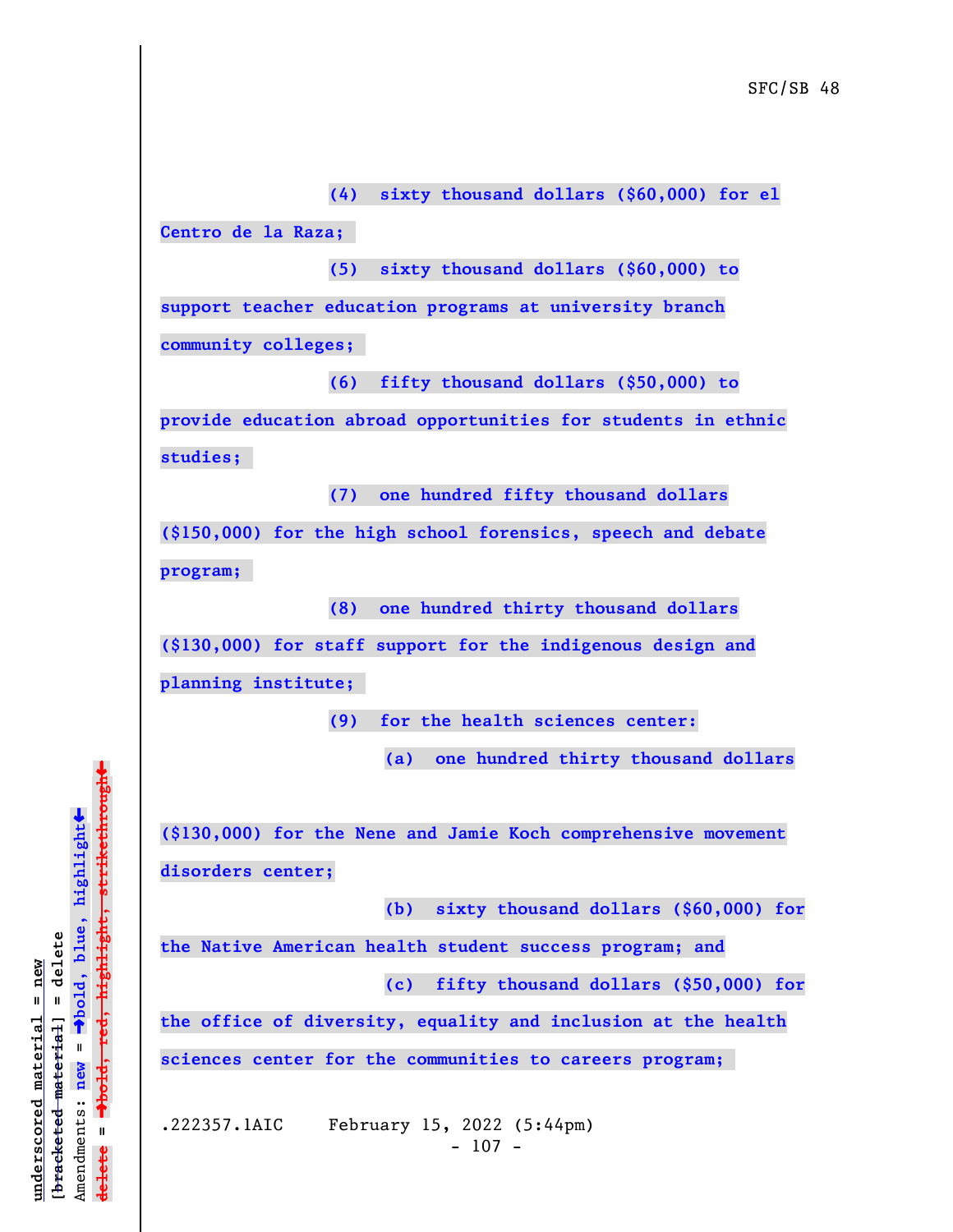**(10) for the law school:**

**(a) one hundred eighty thousand dollars**

**(\$180,000) for the border justice initiative; and**

**(b) one hundred fifty thousand dollars**

**(\$150,000) for support of the mock trial program;** 

**(11) one hundred thousand dollars (\$100,000)**

**for the office of the medical investigator to provide grief services;** 

**(12) two hundred thousand dollars (\$200,000)**

**for operational expenses at the university of New Mexico press;** 

**(13) fifty thousand dollars (\$50,000) for the**

**reserve officers' training corps program;** 

**(14) one hundred thousand dollars (\$100,000) for the Saturday minority science, technology, engineering and mathematics program for middle school students in Albuquerque; (15) three hundred thousand dollars (\$300,000)**

**for the student mentoring program to provide government training of high school students and minority student services; and**

**(16) seventy-five thousand dollars (\$75,000) to expand the services of the wild friends program to provide**

**experiential civic and science education to underserved New Mexico students in fourth through twelfth grades;** 

**C. to the board of regents of New Mexico state**

**university:**

.222357.1AIC February 15, 2022 (5:44pm)

- 108 -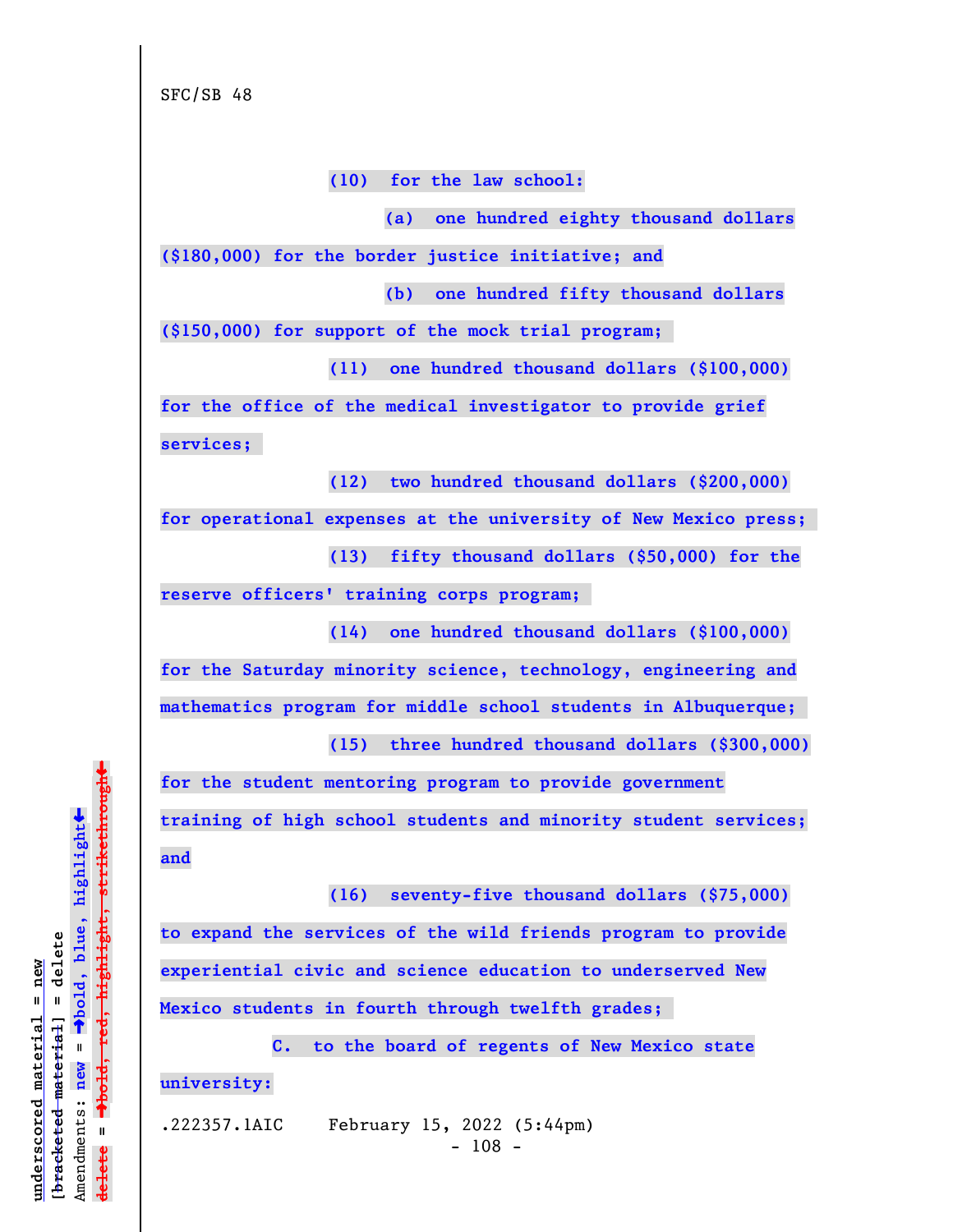**(1) one hundred thousand dollars (\$100,000)**

**for salary and benefits for a full-time production livestock**

**judging instructor in the animal and range sciences department;** 

**(2) fifty thousand dollars (\$50,000) for**

**instruction and general purposes in the college of engineering for space commercialization;** 

**(3) two hundred thousand dollars (\$200,000) to the Alamogordo branch for the allied health and workforce development programs;** 

**(4) to the Grants branch:**

**(a) fifty thousand dollars (\$50,000) for**

**instruction and general purposes for workforce development programs;** 

**(b) one hundred thousand dollars**

**(\$100,000) for the nursing development program; and**

**(c) eighty thousand dollars (\$80,000)**

**for career and technical education programs;** 

 **(5) fifty thousand dollars (\$50,000) to Dona**

**Ana community college to hire a full-time administrative**

**assistant and billing specialist, to increase operations at the**

**clinic and external sites and to recruit and retain part-time**

**clinical faculty;** 

**(6) for the New Mexico department of**

**agriculture:**

.222357.1AIC February 15, 2022 (5:44pm)  $- 109 -$ 

º**bold, red, highlight, strikethrough**  $\ddot{\bullet}$ º**bold, blue, highlight**  $b$ racketed material] = delete **[bracketed material] = delete** inderscored material = new **underscored material = new** Amendments: new = Amendments: **new** =  $\mathbf{u}$ **delete =** lelete

 $\ddag$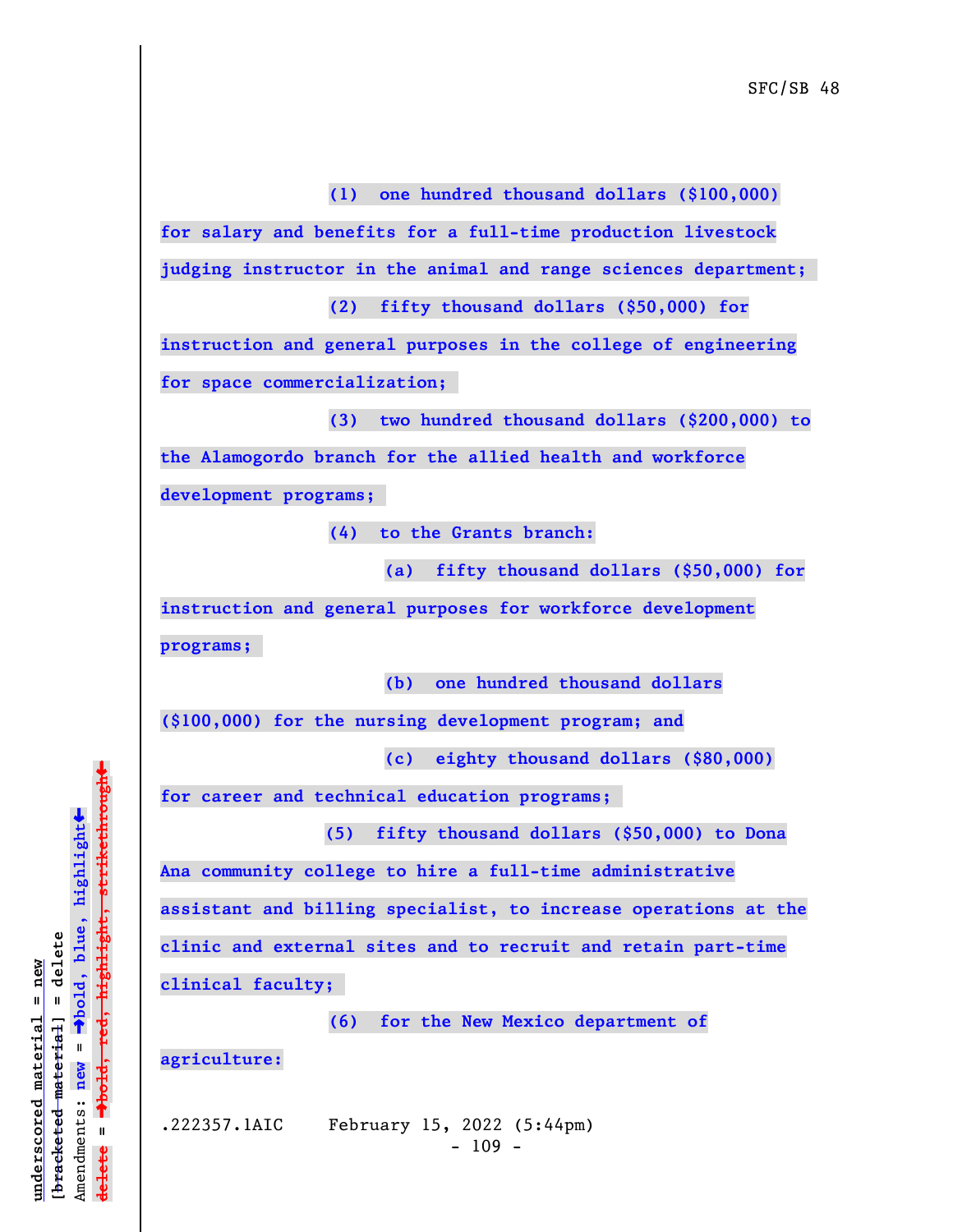SFC/SB 48

**(a) eighty thousand dollars (\$80,000)**

**for the sustainable agriculture centers of excellence;** 

**(b) fifty thousand dollars (\$50,000) for**

**future farmers of America programs; and**

**(c) one hundred fifty thousand dollars**

**(\$150,000) for future farmers of America programs at Capitan,**

**Carrizozo, Corona, Hondo, Goddard and Roswell high schools;** 

**(7) for the agricultural experiment station:**

**(a) fifty thousand dollars (\$50,000) for**

**the viticulture research program;** 

**(b) one hundred eighty thousand dollars**

**(\$180,000) to expand the weather station network statewide; and**

**(c) three hundred sixty-five thousand**

**dollars (\$365,000) for operation and maintenance of weather**

**stations throughout the state;** 

**(8) for the cooperative extension service:**

**(a) one hundred thousand dollars**

**(\$100,000) for operations;**

**(b) two hundred twenty-five thousand**

**dollars (\$225,000) for salary and benefits for a full-time farm**

**and ranch economist in the cooperative extension service;** 

**(c) fifty thousand dollars (\$50,000) for**

**maintenance, repairs, upkeep and equipment at the Artesia**

**agricultural science center;** 

**(d) one hundred thousand dollars**

.222357.1AIC February 15, 2022 (5:44pm)

- 110 -

 $\ddag$ º**bold, red, highlight, strikethrough**  $\ddot{\bullet}$ º**bold, blue, highlight**  $b$ racketed material] = delete **[bracketed material] = delete** inderscored material = new **underscored material = new** Amendments: **new** =  $\mathbf{I}$ Amendments: new  $\mathbf{u}$ **delete =** lelete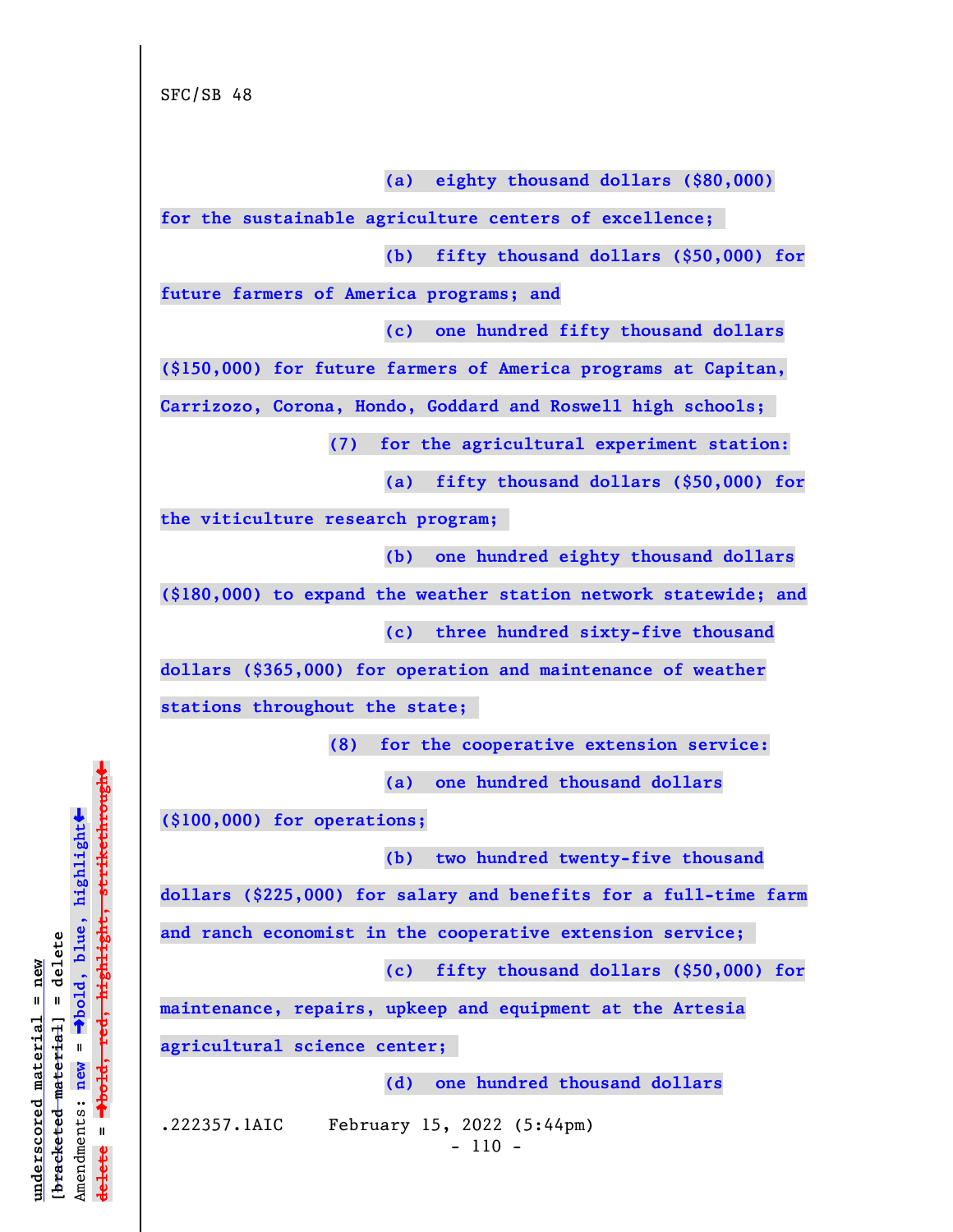**(\$100,000) for the youth leadership program for 4-H; and**

**(e) fifty thousand dollars (\$50,000) for**

**the aggie next step program;** 

**(9) five hundred thousand dollars (\$500,000)**

**for the Anna, age eight institute;** 

**(10) eighty thousand dollars (\$80,000) for a senior women's athletics coordinator;** 

**(11) fifty thousand dollars (\$50,000) to provide professional assistance devoted to the mental health and physical well-being of student athletes;** 

**(12) fifty thousand dollars (\$50,000) for the science, technology, engineering and mathematics alliance for minority participation;** 

**(13) one hundred fifty thousand dollars (\$150,000) for critical staff positions that support student success endeavors such as news 22 and other opportunities and vital equipment maintenance;** 

**(14) sixty thousand dollars (\$60,000) for the alliance for the advancement of teaching and learning to support educational programs, conferences and outreach efforts to secondary and post-secondary students interested in teaching careers;**

**(15) fifty thousand dollars (\$50,000) to the water resources research institute for its strategic cropping**

.222357.1AIC February 15, 2022 (5:44pm) - 111 -

 $\ddag$ º**bold, red, highlight, strikethrough**  $\ddot{\bullet}$ º**bold, blue, highlight**  $b$ racketed material] = delete **[bracketed material] = delete** inderscored material = new **underscored material = new** Amendments: new = Amendments: **new** =  $\mathbf{u}$ **delete =** lelete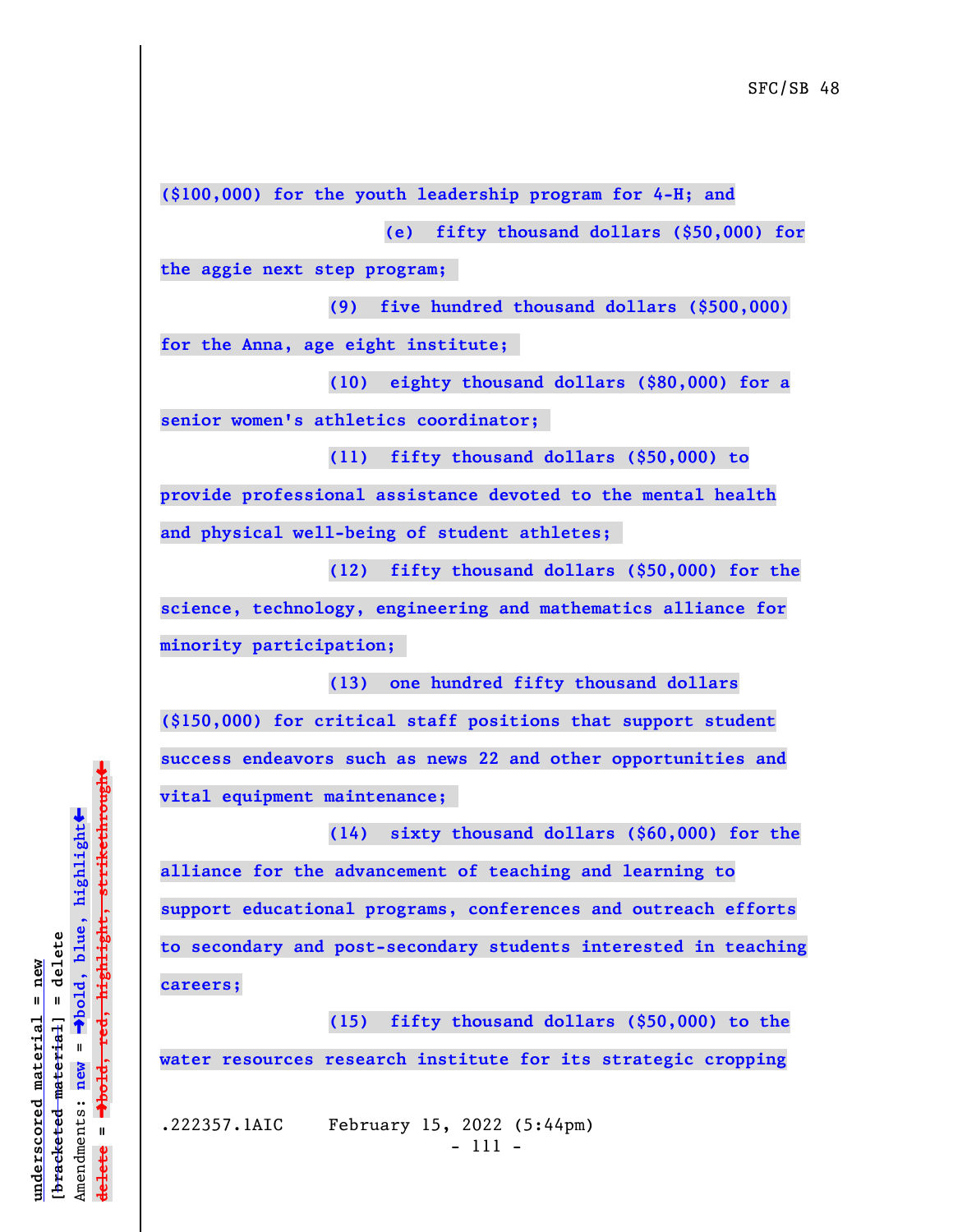SFC/SB 48

**project for water demand and to assess impacts of alternative agricultural land use strategies on water budgets and agricultural economies; and**

**(16) one hundred thousand dollars (\$100,000) to the New Mexico state university twenty-first century career path training and science, technology, engineering and mathematics outreach for kindergarten through twelfth grade programs;** 

**D. to the board of regents of New Mexico highlands university:**

**(1) one hundred twenty-five thousand dollars (\$125,000) to provide matching funds in support of grant funds received by the school of social work; and**

**(2) sixty thousand dollars (\$60,000) for**

**athletic programs;** 

**E. to the board of regents of western New Mexico university, one hundred fifty thousand dollars (\$150,000) to establish an early childhood mental health program;** 

**F. to the board of regents of eastern New Mexico university:**

**(1) for the Roswell branch:**

**(a) one hundred thousand dollars**

**(\$100,000) for instruction and general purposes for the**

**vocational technical program; and**

**(b) seventy thousand dollars (\$70,000)**

.222357.1AIC February 15, 2022 (5:44pm)

- 112 -

 $\ddag$ º**bold, red, highlight, strikethrough**  $\ddot{\bullet}$ º**bold, blue, highlight**  $b$ racketed material] = delete **[bracketed material] = delete** inderscored material = new **underscored material = new** Amendments: new = Amendments: **new** =  $\mathbf{u}$ **delete =** lelete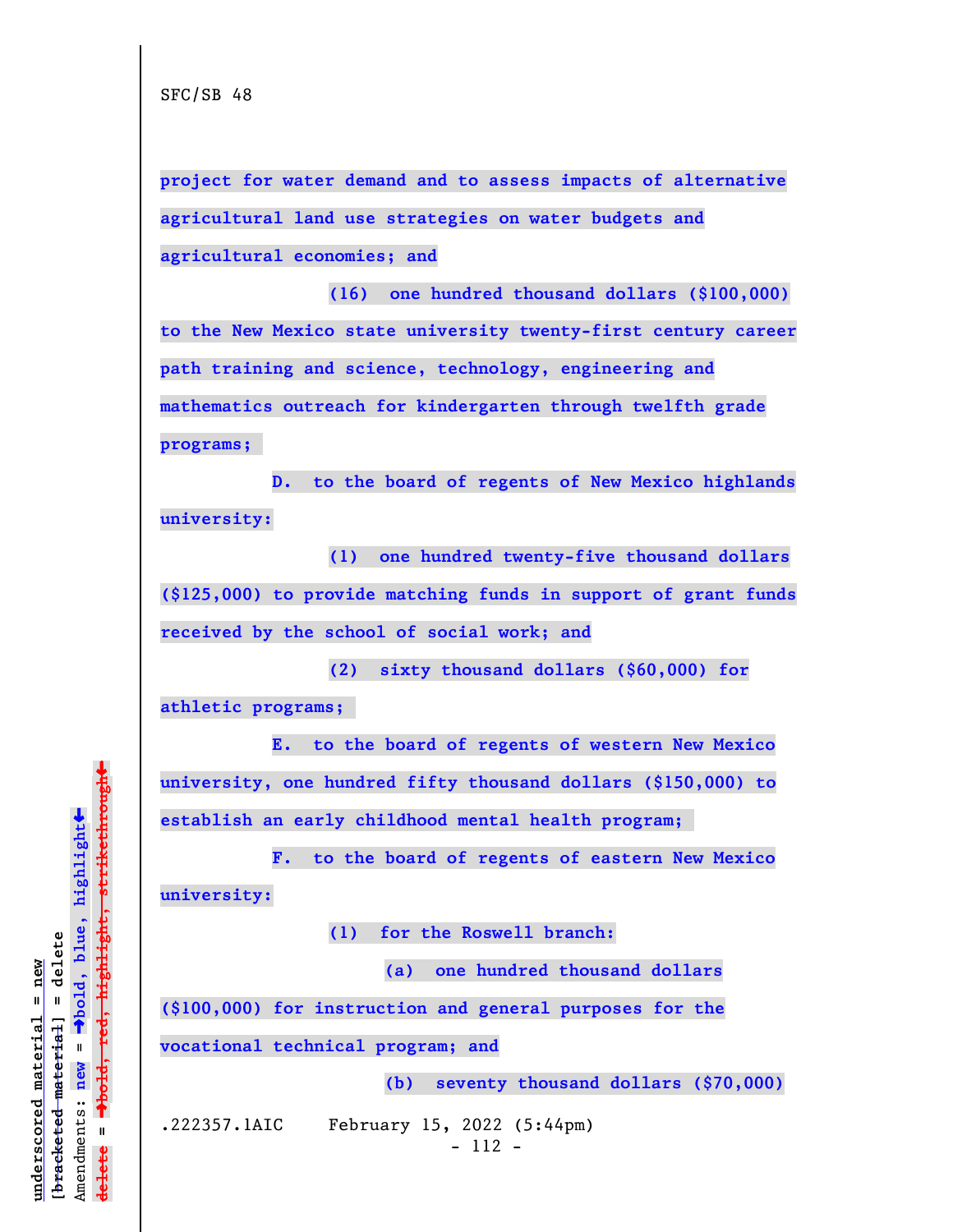**for agricultural degree and certification programs;**

**(2) fifty thousand dollars (\$50,000) for the**

**public television station KENW; and**

**(3) three hundred ten thousand dollars**

**(\$310,000) to increase funding for the athletic department;** 

**G. to the board of regents of the New Mexico**

**institute of mining and technology:** 

**(1) one hundred twenty thousand dollars**

**(\$120,000) to provide undergraduate and graduate assistantships in the chemical engineering department;** 

**(2) fifty thousand dollars (\$50,000) for the**

**bureau of geology and mineral resources to implement the Water Data Act;** 

**(3) fifty thousand dollars (\$50,000) for the bureau of mine safety operations;** 

**(4) fifty thousand dollars (\$50,000) for the cybersecurity center of excellence;**

**(5) one hundred fifty thousand dollars**

**(\$150,000) for the geophysical research center for continued research;** 

**(6) fifty thousand dollars (\$50,000) for**

**operating expenses at the national cave and karst research institute; and**

**(7) one hundred thousand dollars (\$100,000)**

.222357.1AIC February 15, 2022 (5:44pm) - 113 -